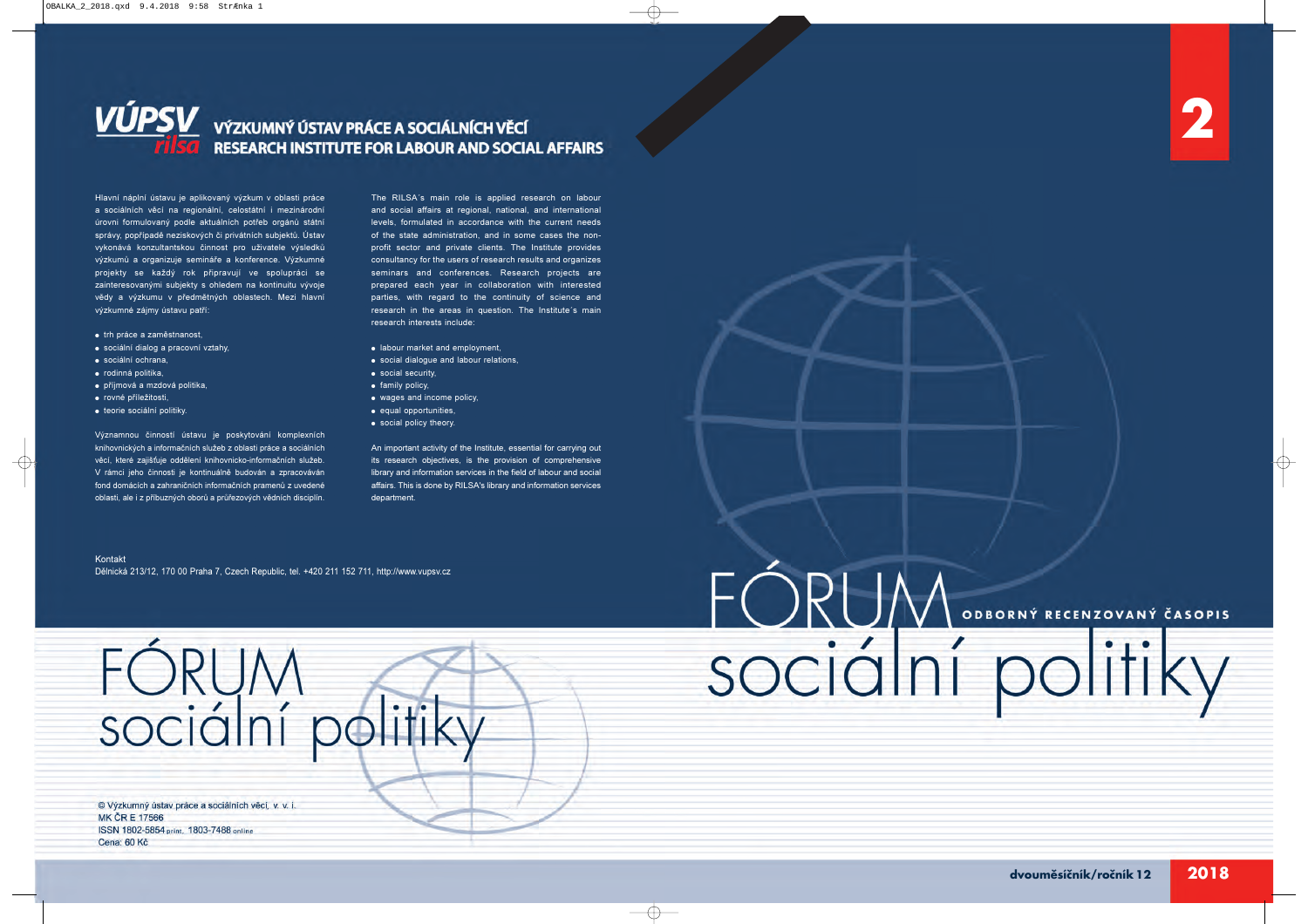| Editorial                                                                                                                                                                        |    |
|----------------------------------------------------------------------------------------------------------------------------------------------------------------------------------|----|
| Recenzované stati, studie, úvahy a analýzy                                                                                                                                       |    |
| Míra (ne) využití vzdělanostního potenciálu<br>zahraničních pracovníků v ČR<br>Ondřej Valenta, Dušan Drbohlav                                                                    |    |
| Znečištění ovzduší a migrace z Ostravy<br>Jakub Vontroba                                                                                                                         | 11 |
| <b>Poznatky z praxe</b><br>Specifikace rozdílů v interakci vedoucích pracovníků<br>a zaměstnanců s přihlédnutím na genderové vztahy<br>na pracovišti z pohledu psychologie práce | 16 |
| Přestupky na úseku zaměstnanosti                                                                                                                                                 | 21 |

#### **Informační servis čtenářům**

| Pečovatelské domovy pro starší osoby v Evropě:<br>veřejné i soukromé | 24     |
|----------------------------------------------------------------------|--------|
| Z domácího tisku                                                     | 32     |
| Ze zahraničního tisku                                                | 32     |
| Příloha                                                              |        |
| Z výsledků výzkumu v roce 2017                                       | I-VIII |

| <b>Editorial</b>                                                                                                                                                                     | <b>Information</b>                       |
|--------------------------------------------------------------------------------------------------------------------------------------------------------------------------------------|------------------------------------------|
| Reviewed articles, studies, essays and analyses                                                                                                                                      | Care homes for                           |
| The extent of the (non)use of the educational potential<br>$\overline{2}$<br>of foreign workers in the Czech Republic<br>Ondřej Valenta, Dušan Drbohlav                              | Public, for-profit<br><b>From the de</b> |
| 11<br>Air pollution and migration from Ostrava<br>Jakub Vontroba                                                                                                                     | From the fo                              |
| <b>Findings from practice</b>                                                                                                                                                        | <b>Annex</b>                             |
| Specification of differences with respect to management<br>16<br>and staff interaction taking into account gender relations<br>in the workplace from the work psychology perspective | Selected 2017 re                         |
| Offences in the employment sector<br>21                                                                                                                                              |                                          |

#### **Information service for readers**

| Care homes for older Europeans:<br>Public, for-profit and non-profit providers | 24     |
|--------------------------------------------------------------------------------|--------|
| From the domestic press                                                        | 32     |
| From the foreign press                                                         | 32     |
| <b>Annex</b><br>Selected 2017 research results                                 | I-VIII |

#### **For summaries of the non-reviewed articles see the 3rd page of the cover.**

Časopis je zařazen Radou pro výzkum, vývoj a inovace do Seznamu recenzovaných neimpaktovaných periodik vydávaných v ČR, a do databáze ERIH PLUS (European Reference Index for the Humanities and Social Sciences).

#### **Informace pro autory**

Obsahové zaměření časopisu: sociální problematika v nejširším vymezení. Časopis se skládá ze dvou částí, v první, tvořené rubrikou Recenzované stati, studie, úvahy a analýzy, jsou uveřejňovány pouze recenzované příspěvky. O zařazení do recenzované části časopisu rozhoduje redakční rada na základě výsledků recenzního řízení, které je oboustranně anonymní. Redakce v tomto směru provádí potřebné kroky. Autoři mohou nabízet příspěvky do obou částí, tj. do recenzované i nerecenzované části, s tím, že uvedou, do které. Redakce přijímá pouze dosud nepublikované příspěvky v elektronické podobě. Autor by měl připojit úplnou kontaktní adresu včetně telefonního čísla a e-mailové adresy. Příspěvky zasílejte v elektronické podobě na adresu: hana.roztocilova@vupsv.cz.

#### **Formální požadavky**

Rukopis příspěvku do recenzované části (nejlépe v členění souhrn /resumé, abstrakt/, úvod, současný stav poznání a odkazy na odbornou literaturu, zkoumaná problematika a použité metody, výsledky, diskuse, závěr) o rozsahu zhruba 20 tisíc znaků včetně mezer v editoru Word musí vedle vlastního textu obsahovat cca 20řádkové resumé, klíčová slova v češtině a kód JEL Classification. Citace a bibliografické odkazy musí být úplné a v souladu s příslušnou normou. Grafy a obrázky musí být přizpůsobeny černobílému provedení (ve formátu excel skupinový sloupcový, ne prostorový). Připojeny musí být i jejich zdrojové soubory. Redakce provádí jazykovou úpravu textu.

Více na: www.vupsv.cz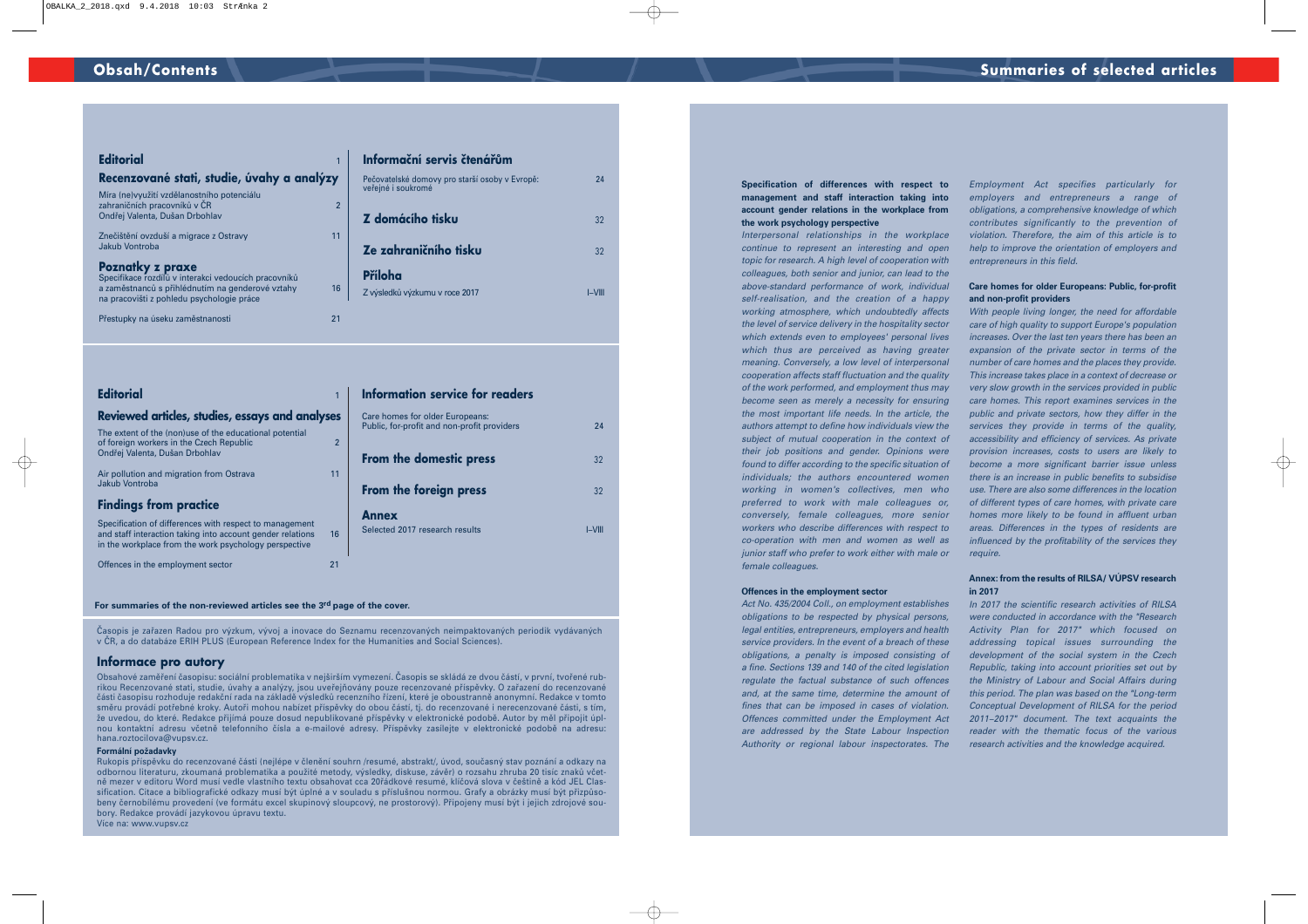# FÓRUM sociální politiky

**odborný recenzovaný časopis**

# 2/2018

Vydává Výzkumný ústav práce a sociálních věcí, v. v. i. Dělnická 213/12 170 00 Praha 7 - Holešovice IČO 45773009

**Šéfredaktorka:** Mgr. Hana Roztočilová kontakt: hana.roztocilova@vupsv.cz tel. 211 152 723

**Tisk:** Vydavatelství KUFR, s. r. o. Naskové 3, 150 00 Praha 5

#### **Distribuce a předplatné:**

Česká pošta, s. p., odd. periodického tisku Olšanská 38/9, 255 99 Praha 3 Kontakt: e-mail postabo.prstc@cpost.cz fax: 267 196 287 tel.: 800 300 302 (bezplatná infolinka ČP) www.postabo.cz

#### **Prodej za hotové:**

Výzkumný ústav práce a sociálních věcí, v. v. i. Dělnická 213/12, 170 00 Praha 7 - Holešovice

#### **Cena jednotlivého čísla:** 60 Kč

**Vychází:** 6krát ročně

**Dáno do tisku:** 12. 4. 2018

Registrace MK ČR E 17566 ISSN 1802-5854 – tištěná verze ISSN 1803-7488 – elektronická verze © VÚPSV

#### **Redakční rada:**

Doc. Ing. Ladislav Průša, CSc. (předseda - VÚPSV) Doc. Ing. Marie Dohnalová, CSc. (FHS UK) Prof. JUDr. Vilém Kahoun, Ph.D. (ZSF JčU) Prof. Ing. Vojtěch Krebs, CSc. (VŠE) Mgr. Aleš Kroupa (VÚPSV) PhDr. Věra Kuchařová, CSc. (VÚPSV) Prof. PhDr. Tomáš Sirovátka, CSc. (MU) Doc. JUDr. Iva Chvátalová, CSc. (MUP, o. p. s., VŠE) Doc. Ing. Jitka Langhamrová, CSc. (VŠE) Prof. Ing. Eva Rievajová, Ph.D. (EU Bratislava)

#### Vážené čtenářky, vážení čtenáři,

dne 23. března 2018 nás zastihla smutná zpráva, ve věku nedožitých 87 let zemřel prof. JUDr. Igor Tomeš, CSc. Mockrát jsem s ním spolupracovala, pro náš časopis zpracovával recenze k článkům, sám články psal, podílel se i na mimořádném čísle časopisu "10x o sociální politice", které bylo velmi úspěšné. Připomeňme si stručně život a dílo prof. Tomeše.

Narodil se dne 17. dubna 1931 v Brně. Svoje mládí spolu s rodiči prožil na Dálném východě, kde se naučil anglicky, což mu po návratu do Československa v roce 1946 umožnilo vystudovat anglické gymnázium v Praze a poté Právnickou fakultu UK. Jazykové schopnosti mu také otevřely dveře do struktur Mezinárodní organizace práce v Ženevě, kde se podílel v 60. letech minulého století na realizaci celé řady projektů, např. v Súdánu, Turecku, Japonsku, Řecku a v dalších zemích. V tomto období rovněž na Právnické fakultě ukončil externí aspiranturu (1965) a habilitoval jako docent (1966). Koncipoval systém výuky práva sociálního zabezpečení v naší zemi a editoval první čs. učebnici "Československého práva sociálního zabezpečení". V lednu 1969 byl vědeckou radou Právnické fakulty UK navržen na jmenování profesorem, k tomu ale už nedošlo.

Nakonec byl v 70. letech minulého století po sovětské agresi propuštěn z Právnické fakulty UK a nastoupil do Technicko-ekonomického výzkumného ústavu hutnického, kde se věnoval problematice péče o zaměstnance. V r. 1987 začal jako vedoucí výzkumného pracovního týmu tehdejšího Výzkumného ústavu sociálního rozvoje a práce (dnešní Výzkumný ústav práce a sociálních věcí) připravovat návrh strategie sociálního zabezpečení pro 21. století. Tehdy kolem sebe soustředil odborníky ze všech oblastí sociálního zabezpečení z celé republiky.

Po sametové revoluci se stal I. náměstkem federálního ministra práce a sociálních věcí a měl tedy unikátní možnost svoje myšlenky uvádět do praxe. Díky němu jsme v prvních letech svobodného života nemuseli přešlapovat na místě a hledat řešení tehdejších problémů, ale tato řešení mohla být velmi rychle uváděna do života. Byl přijat Scénář sociální reformy, byla koncipována záchranná sociální síť, která zabránila propadu širokých vrstev obyvatelstva do chudoby v době ekonomické transformace, byla přijata první systémová opatření v oblasti důchodového pojištění.

Profesorem byl Igor Tomeš nakonec jmenován až v roce 1991 tehdejším prezidentem Václavem Havlem.

Hektická porevoluční doba poznamenala zdraví profesora Tomeše, proto byl nucen rezignovat na pozici I. náměstka federálního ministra práce a sociálních věcí. Po roce založil konzultační společnost, znovu se zapojil do výuky studentů, na Filozofické fakultě Univerzity Karlovy stál u zrodu katedry sociální práce, opětovně se jako konzultant řady mezinárodních organizací, zejména Světové banky, podílel na zavádění systémových změn v řadě zemí. Svoje poznatky o sociálních systémech v posledních letech prezentoval v řadě odborných monografií.

Největší přínos profesora Tomeše pro rozvoj teorie a praxe sociální politiky lze spatřovat v jasném vymezení rolí všech subjektů v sociální oblasti a jejich rozdělení z hlediska uplatňování principu subsidiarity mezi stát, samosprávní orgány, nestátní organizace a občana. Pan profesor také definoval nástroje, které jednotlivé subjekty mají k dispozici pro realizaci svých sociálních rolí při řešení různých sociálních událostí občanů. Zavedl principy, na nichž musí být sociálně politické nástroje objektivně konstruovány tak, aby mohly plnit co nejlépe sledované záměry. Různé nástroje lze totiž použít pouze k určitým sociálně politickým cílům a naopak, různé cíle je možné realizovat z řady důvodů optimálně právě jen určitými nástroji. Bohužel dodnes jsme zpravidla svědky toho, že "se staví dům, ale diskutuje se o velikosti a barvě cihel, aniž někdo ví, jak má dům vypadat a jaké má mít kvality", čímž se ztrácí možnost využít sociální politiky jako zdroje růstu. V neposlední řadě se prof. Tomeš zabýval pedagogickou činností, vysvětloval studentům základní principy jednotlivých systémů a problémů a probouzel nadšení pro tuto zajímavou vědní disciplínu, vychoval řadu kvalitních odborníků.

Pane profesore, děkujeme za Vaši práci a odpočívejte v pokoji!

Hana Roztočilová, šéfredaktorka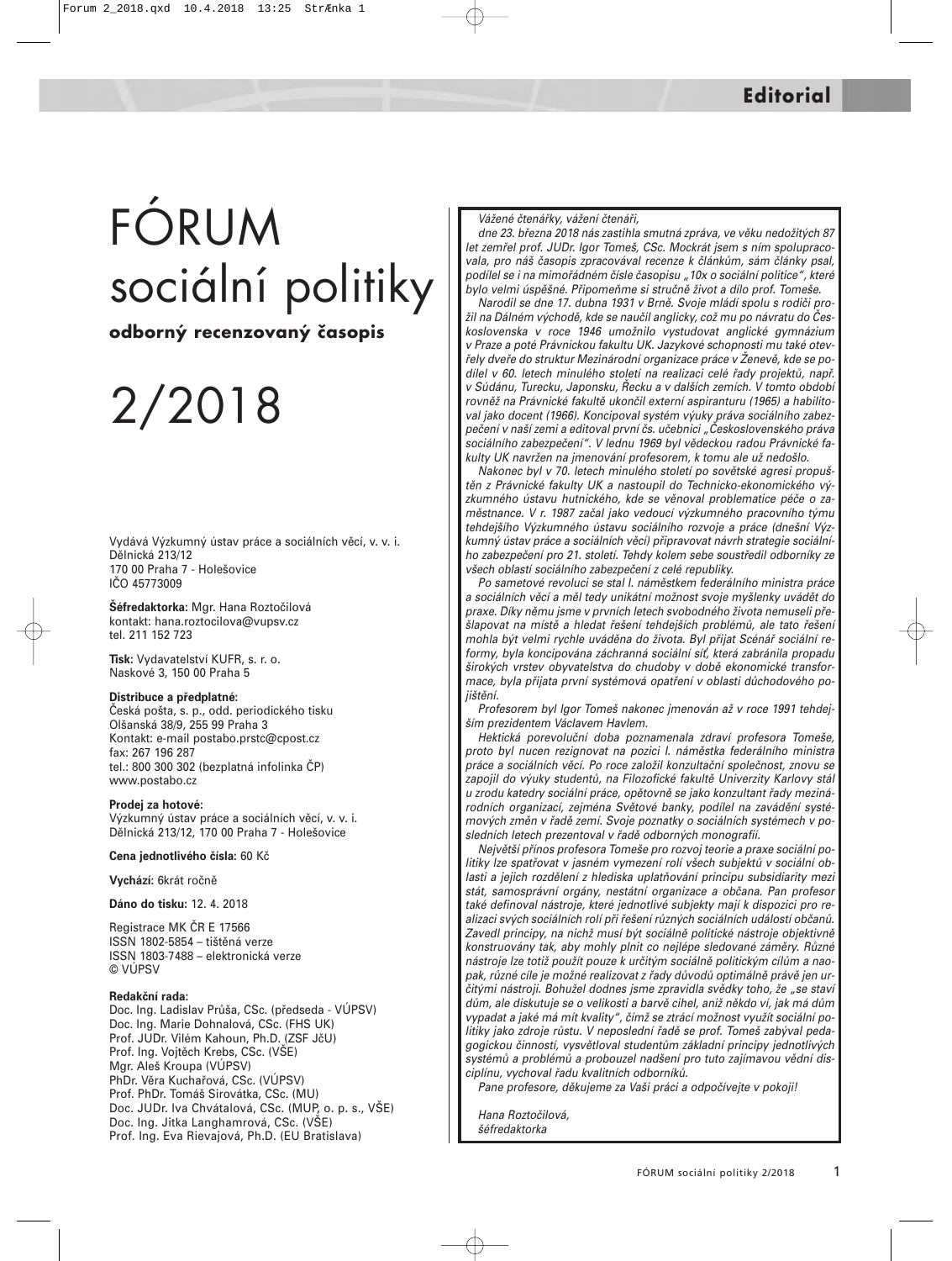## **Míra (ne)využití vzdělanostního potenciálu zahraničních pracovníků v Česku**

Ondřej Valenta, Dušan Drbohlav

#### *Abstrakt*

*Otázka míry využití či nevyužití vzdělanostního potenciálu zahraničních pracovníků v Česku je jednou z nedostatečně zmapovaných problematik v tématu, stojícího na hraně sociologie, migračních studií a ekonomie, zejména z důvodů nedostupnosti statistických dat. Tento článek představuje prvotní sondu do dané problematiky, která je založena na unikátních datech schopných postihnout téma jako celek. Článek se zaměřuje na problematiku míry využití vzdělanostního potenciálu (a v rámci ní zejména "převzdělanosti") vysokoškolsky vzdělaných zahraničních pracovníků na českém trhu práce. Výsledky analýzy ukazují, že míra využití vzdělanostního potenciálu těchto pracovníků se na nejobecnější úrovni pohybuje okolo 70−80 %, přičemž podíl i počet "převzdělaných" pracovníků od roku 2009 stoupá. Rozdíly v míře "převzdělanosti" se pak zásadně liší mezi zahraničními pracovníky na úrovni jednotlivých občanství.* 

*Klíčová slova: zahraniční zaměstnanost, vysokoškolské vzdělání, trh práce v Česku, "převzdělanost", mezinárodní migrace.*

#### *Abstract*

*The issue of utilization of educational potential of foreign migrant workers in Czechia belongs to the insufficiently explored topics at the edge of sociology, international migration and economy. Based on availability of representative statistical data, this paper represents an initial insight into the issue of educational mismatch (and overeducation in more specific terms) of foreign migrant workers in the Czech labour market. The paper focuses on mapping of the educational mismatch of tertiary educated migrant workers. The analysis reveals that the educational potential is fairly matched with job attainment for 70−80 % tertiary educated migrant workers in general; nevertheless, the rate of overeducation has been growing since 2009. When comparing the educational mismatch among diverse citizenship groups of migrant workers, the differences are extreme.* 

*Keywords: foreign employment, tertiary education, Czech labour market, overeducation, international migration.*

#### **1. Úvod**

Ekonomická migrace byla důležitou součástí obecných migračních proudů do Československa a do Česka zejména od 70. let 20. století. S kolapsem totalitního režimu a celkovou politickou, ekonomickou a společenskou transformací se změnil i celkový charakter a podoba migrace (Drbohlav, 2011). Česko se relativně rychle stalo imigrační zemí a od 90. let konstantně (s výjimkou v letech 2008−2011) stoupal počet především ekonomických migrantů. S rostoucí diverzitou migrantů vzrůstala i různorodost migračních a integračních strategií, prostřednictvím kterých se migranti snažili a snaží začlenit do české společnosti a na český trh práce (Leontiyeva, 2012). Součástí takovýchto strategií je pak také jejich koncentrace do vybraných hospodářských odvětví nebo typů pracovních pozic (Valenta, 2015).

Struktura pracovních příležitostí na českém trhu práce pro české i zahraniční pracovníky je dána jeho specifickým vývojem, ve kterém se odráží demografický vývoj společnosti, ekonomický rozvoj, ale i podoba regulačního rámce. Z důležitých determinant jmenujme např. stárnutí populace, relativně štědrou sociální politiku nebo nízkou míru mobility české pracovní síly (Drbohlav, Valenta, 2014a). Především v obdobích konjunktury v letech 2005 až 2008 (a od roku 2013 do současnosti) vykazuje trh práce až extrémně nízkou míru nezaměstnanosti, a z toho vyplývající strukturální nedostatek pracovní síly v mnoha hospodářských odvětvích (Kuchař, 2007). Tento komplex faktorů pak ze strany firem způsobil zvýšení poptávky po zahraniční pracovní síle (Drbohlav, 2011).

Tyto trendy se v Česku odehrávají v obecnějším kontextu vývoje českého hospodářství směrem k inovačně intenzivní ekonomice založené na znalostech. Tento vývoj je výsledkem jak přirozeného trendu přibližování se ekonomické struktuře a výkonnosti západoevropských států, tak i cílem národní strategie mezinárodní konkurenceschopnosti (Ministerstvo, 2011). V tomto kontextu se očekává, že poptávka po zahraniční pracovní síle i nadále poroste, čímž bude odrážet obdobný vývoj v mnoha vyspělých zemích, které imigrací především kvalifikovaných zahraničních pracovníků řešily a řeší strukturální nedostatek vlastní pracovní síly v některých hospodářských odvětvích. Mnoho z těchto zemí také přijalo řadu opatření, kterými se snaží tyto kvalifikované pracovníky přilákat (Schovánková, 2013b). Někteří autoři (např. McLaughlan, Salt, 2002) hovoří dokonce o globální soutěži v lákání talentů a kvalifikované pracovní síly. Další možností, jak v této soutěži uspět, je využít mnohem více kvalifikačního potenciálu zahraničních pracovníků, kteří jsou již v dané zemi ekonomicky aktivní.

Cílem tohoto článku je posoudit, do jaké míry dochází v Česku k využívání vzdělanostního a kvalifikačního potenciálu zahraničních migrantů a jaká je míra případného tzv. "převzdělání". Díky dispozici unikátních dat o zahraniční vzdělanosti v tomto období se tento článek pokouší nalézt odpovědi na následující otázky:

- Jaká je míra využití vzdělanostního potenciálu vysokoškolsky vzdělaných zahraničních zaměstnanců na českém trhu práce?
- V jakých typech pracovních pozic je míra tohoto uplatnění nejnižší?

Zahraniční zaměstnanci v Česku tvoří pestrou mozaiku z hlediska demografické struktury, občanské příslušnosti a způsobů ekonomického uplatnění. Za účelem alespoň částečného postihnutí této variability bude analýza uplatnění vzdělanostního potenciálu provedena na úrovni zahraničních pracovníků čtyř vybraných občanství:

- Ukrajinců, jako představitelů tradiční a velmi početné skupiny zahraničních pracovníků z tzv. třetích zemí v Česku;
- Poláků, jako zástupců tradiční imigrační skupiny v Česku reprezentující země Ev-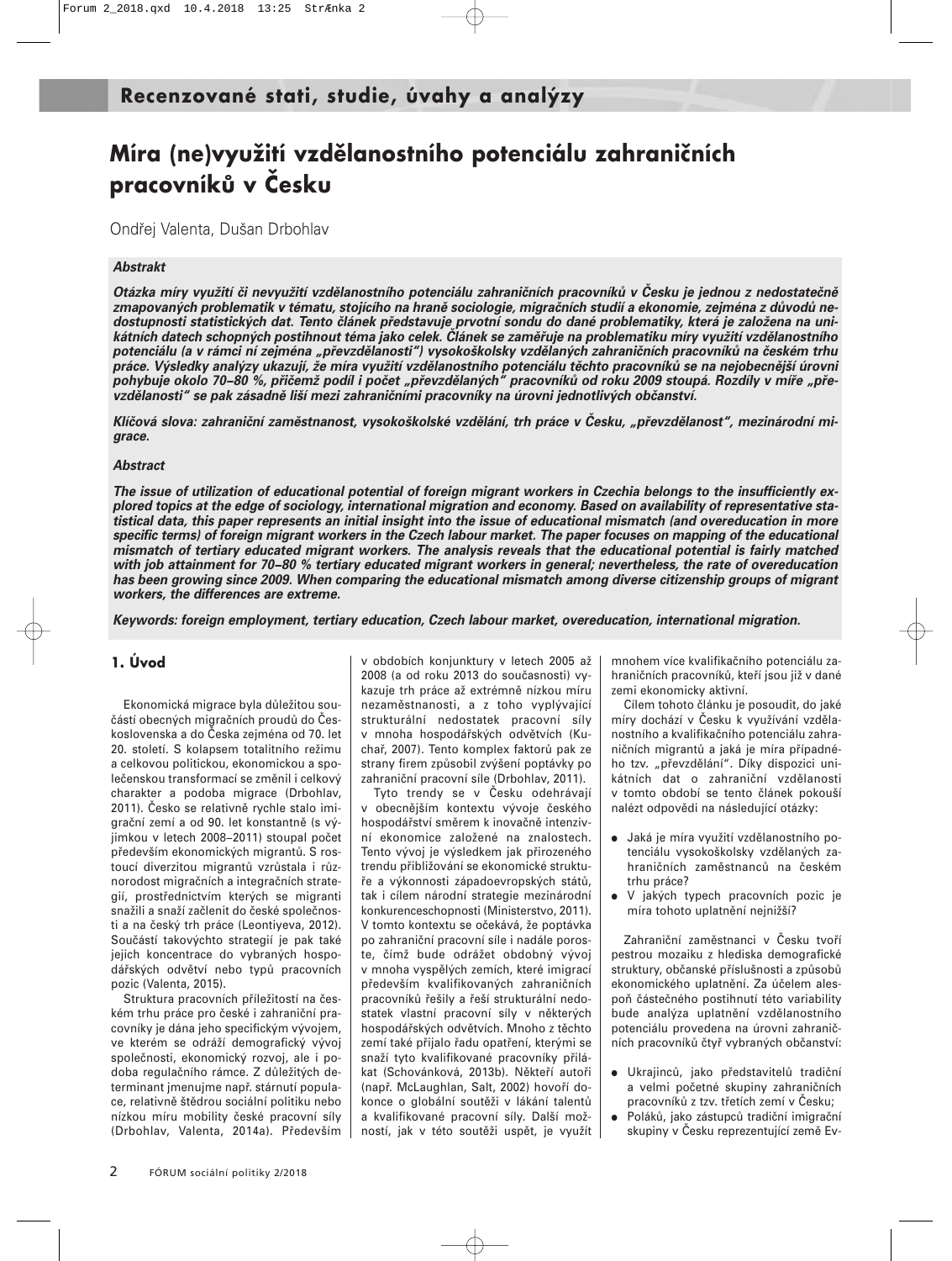ropské unie (dále EU) 10, tedy skupinu zemí, které se členy EU staly v roce 2004;

- Indů, jako nejpočetnější skupiny vysokoškolsky vzdělaných zahraničních pracovníků z Asie;
- Němců, jako nejpočetnější skupiny vysokoškolsky vzdělaných zahraničních pracovníků ze zemí západní Evropy.

Pro analýzu bylo zvoleno období 2009−2016 zejména proto, aby byl zachycen vývoj migrace ve specifickém ekonomickém kontextu - na počátku tohoto období byla česká ekonomika vlivem dopadů globální finanční krize v recesi, z níž se v průběhu tohoto období dostávala, zatímco od roku 2013 do současnosti zažívá období poměrně výrazného růstu.

Autoři považují jistou míru degradace vzdělanostního potenciálu ("převzdělanost") za nedílnou součást zahraniční zaměstnanosti v Česku především vzhledem k tomu, že je výsledkem různých podob adaptačně-integračních strategií různých skupin zahraničních pracovníků. V tomto ohledu nemusí být nižší míra uplatnění vzdělanostního potenciálu důležitou součástí těchto strategií, zejména v případě krátkodobé ekonomické migrace. I přesto považujeme "převzdělanost" zahraničních pracovníků za významný problém, který způsobuje ztrátu lidského kapitálu jak pro zemi hostitelskou i zdrojovou, tak především samotného pracovníka.

Příspěvek je logicky strukturován do následujících pasáží. Téma je nejprve uvedeno teoretickým zarámováním. Následuje popis metodologického přístupu, který je použit v analýze. Poté jsou shrnuty a diskutovány hlavní výsledky analýzy a příspěvek je ukončen diskusí a závěrem.

#### **2. Teoretický a metodologický rámec**

#### **2.1. Širší souvislosti a orientace výzkumu**

Je zřejmé, že k pochopení složité problematiky (ne)využití lidského kapitálu migrantů (která šířeji rámuje problematiku "převzdělanosti" migrantů) je nutný jak mikroanalytický pohled, zkoumající parametry, vlastnosti a kvality svázané se samotným migrantem, tak rovněž makroanalytická perspektiva, která podrobuje zkoumání strukturu širšího kontextu, které migranta obklopuje, včetně všech institucionálních stimulů či bariér (včetně např. dřívějších koloniálních vazeb nebo politicky ovlivněné reakce na migraci ze strany hostující společnosti a státu - např. Talani, McMahon, 2015). Nikoliv nevýznamná je též tzv. meziúroveň, v níž dominuje v souladu s Faistem (2010) role sociálních sítí a vazeb.

Koncept "převzdělanosti" úzce souvisí s obecnějším pojmem "překvalifikovanosti", přičemž v odborné literatuře<sup>1</sup> jsou tyto koncepty rozlišovány často nejednoznačně.

I přesto lze zjednodušeně "převzdělanost" chápat jako stav, kdy konkrétní jedinec disponuje vyšší úrovní dosaženého vzdělání, než vyžaduje jeho pracovní pozice či požadavky pro získání nového místa (Koutná 2016, Green, Zhu, 2010).

Mnozí odborníci zdůrazňují, že fenomén "převzdělanosti" zahraničních pracovníků je spolu s dalšími typy diskriminace (či nerovností), vlastně přirozenou součástí mnoha pracovních trhů cílových imigračních zemí2 (např. Chiswick, Miller 2009, Aleksynska, Tritah, 2013, Spoonley, 2006, Nowotny, 2016). Co stojí za tímto faktem? Často je uváděno, že "překvalifikovanost" (včetně "převzdělanosti") je spojena především se vstupem migranta na trh práce a ekonomickými podmínkami v cílové zemi (např. nedostatkem vhodných míst na trhu práce, úrovní nezaměstnanosti nebo rozsahem šedé ekonomiky), institucemi operujícími na daném trhu práce (včetně odborů) a také charakterem aplikovaných politik (Aleksynska, Tritah, 2013). Někteří autoři ve svých studiích dále potvrzují vliv vzdělanostních a praktických kurzů na překonání nesouladu nabízeného a požadovaného vzdělání (Bussi, Pareliussen, 2017), roli velikosti a struktury místního trhu práce a přístup k lokálním nemigračním sociálním sítím (Aure, 2013), ale i sociálním sítím obecně (Webb, 2015). Sert (2016) přidává problémy spojené s akreditací vzdělání či profese a obecně nedostatek informací, jakož i diskriminaci založenou na odlišné identitě migranta. Analýzy pozice migrantů na trhu práce pak také úzce souvisí s jevy a procesy, jakými je transnacionalizace a role diaspor, ekonomické a sociální remitence (Samers, Collyer, 2017) či projevy a dopady spojené s migrací vzdělaných osob, v angličtině nazývané "brain drain", "brain gain", "brain waste" či "brain exchange" (např. Vavrečková a kol., 2008).

Na individuální úrovni migranta upozorňují některé studie - kromě formálního vzdělání - také na roli dalších důležitých aspektů determinujících úspěch na trhu práce, např. vrozených schopností, nově získaných zkušeností, zkušeností s místní kulturou ("localized knowledge") a jazykových dovedností (viz Nowotny, 2016, Aure, 2013), ale i genderu (Aure, 2013, Webb, 2015). Právě jazykové schopnosti jako faktor možného polepšení si pozice na trhu práce jsou často zdůrazňovány (též např. Spoonley, 2006, Sert, 2016, Iguchi, 2012). Nezanedbatelné může být i to, že migrant sám nemusí mít dostatek finančních prostředků či to, že některé znalosti a dovednosti jsou mezinárodně těžko přenositelné (Chiswick, Miller, 2009).

Většinou se "převzdělanost" studuje na příkladu vyspělých imigračních zemí (David, Nordman, 2017). Existuje však také naopak "nedovzdělanost", v širším významu "podkvalifikovanost" ("underqualification"). Ta je dána selektivností procesu mezinárodní migrace (Aleksynska, Tritah, 2013). Jde o talentované, flexibilní, schopné jedince, kteří mohou nedostatek formálního vzdělání nahradit svými nově nabytými zkušenostmi3 . Výzkumu studia stále vévodí kvantitativní přístupy využívající zejména regresních analýz rozličného typu. Stále více se ale začínají objevovat kvalitativní studie, které obohacují poznání o pokusy více pochopit a porozumět podmíněnostem, mechanismům a dopadům "přezaměstnanosti" cizinců, resp. nevyužití jejich lidského kapitálu (např. Aure, 2013, Webb, 2015, Sert 2016, Garrido, Codóc, 2017).

Na úrovni Česka lze za stěžejní práci považovat výzkum Leontiyevy (2012); ostatní práce (např. Urbánková, Brčák, (2012) nebo Schovánková, (2013c)) postihují tuto problematiku pouze dílčím způsobem nebo na obecné úrovni. Jedním z hlavních závěrů analýzy Leontiyevy (2012) je zjištění, že se vzrůstající úrovní vzdělanosti roste i riziko, že zahraniční pracovník bude na své pracovní pozici překvalifikován. Tento článek na její výzkum navazuje tím, že se zaměřuje na skupinu vysokoškolsky vzdělaných zahraničních pracovníků (tedy těch, u nichž je riziko "převzdělanosti" nejvyšší) a zkoumá jejich zařazení na českém trhu práce. Článek má povahu prvotní sondy do této problematiky.

#### **2.2. Shrnutí faktů o zkoumaném fenoménu ve vybraných teoriích/konceptech**<sup>4</sup>

Ač řada autorů uvádí, leč méně často pracuje s některými teoriemi či koncepty přispívajícími k vysvětlení fenoménu nevyužití lidského kapitálu migrantů v cílových zemích, resp. také jejich "překvalifikovanosti" a "převzdělanosti", ucelenější přehled často chybí. Níže využijeme jednoduchého shrnutí Chiswicka, Millera (2009), kteří zdůrazňují v daném ohledu význam zejména následujících tří teorií/konceptů.

Teorie "hledání a sladění" ("search and match theory") vysvětluje daný nesoulad ("mismatch") jako důsledek existující nedokonalé informovanosti na trhu práce. Nesoulad je viděn jako dočasný jev, a migranti-pracovníci se do pozice "převzdělaných" dostávají při svém vstupu na trh práce, přičemž v čase se tento nesoulad srovná tak, že migranti postupně najdou nové pozice blíže jejich nabízené vzdělanosti. Tento stav a přizpůsobování je typické zejména pro migranty ze zemí, kde se trhy práce a instituce od těch v cílové zemi velmi odlišují. Právě nová zkušenost na trhu práce cílové země má přispívat ke snižování daného nesouladu. (Alternativní doplnění této perspektivy nabízí dále např. Hartog - viz v Chiswick, Miller, 2009).

Teorie lidského kapitálu ("human capital theory") přiznává význam několika alternativním formám lidského kapitálu, včetně formálně nabytému vzdělání, zkušenostem z pracovní aktivity a dovednostem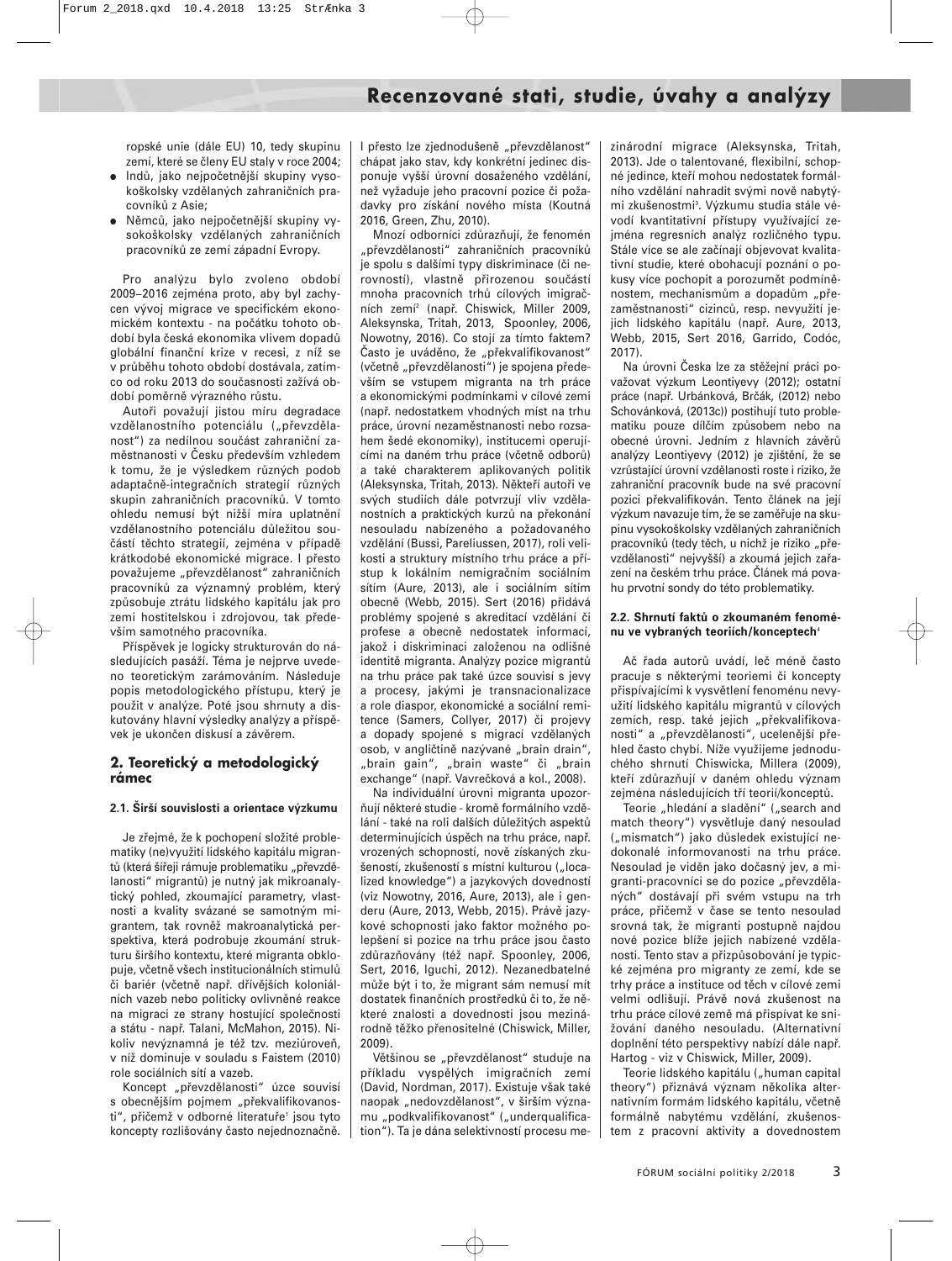osvojeným formální výukou a výcvikem, přičemž tyto formy mohou být v různých pracích různě zaměňovány a nahrazovány. V kontextu schopnosti migranta přenést formy svého kapitálu do mezinárodního kontextu přiznává teorie možnost různého taktizování, např. záměrného "těžšího startu" ve prospěch pozitivního výhledu do budoucnosti. Obecně se předpokládá snižování daného nesouladu ve vzdělanostních strukturách (z hlediska nabízených a poptávaných kvalit) v čase.

Teorie technologické změny ("technological change theory") akcentuje tendenci získání školou poskytovaných dovedností a znalostí, pomocí nichž je možné držet krok s technologickým vývojem v dané zemi. Ti, kdo v nedávné době získají takovéto vzdělání, jsou považováni za "více vzdělané" než ti, kteří takovéto vzdělání získali někdy dříve. Význam tato teorie nabývá v technologicky dynamické ekonomice, kdy se předpokládá, že imigranti z méně vyspělých zemích nebudou mít okamžitou výhodu "nedávného moderního vzdělání", a proto budou ve srovnání s majoritní populací více v pozicích "převzdělaných". Teorie je samozřejmě mimo jiné závislá na stupni technologického vývoje jak v zemi zdrojové, tak cílové.

#### **2.3. Metodologický přístup**

V odborné literatuře zabývající se otázkami využívání vzdělanostního potenciálu

**Tab. 1: Srovnání klasifikací úrovní vzdělání** 

zahraničních pracovníků na trhu práce v hostitelské zemi se v analýzách nejčastěji používá několik přístupů (Groot and Maassen van den Brink, 2000). Z nich byl, vzhledem k charakteru použitých dat, pro analýzu v tomto článku zvolen přístup (tzv. "job analyst's"), který je založen na předpokladu, že každému pracovnímu místu je přiřazena nutná minimální úroveň vzdělání, která je nezbytná k tomu, aby byla práce související s tímto pracovním místem vykonávána v odpovídající kvalitě a očekávání. Vztah charakteru pracovního místa a nutné minimální úrovně vzdělání je přitom obvykle stanoven na základě expertního posouzení (Chevalier, 2003). V této analýze je takto popsaná definice naplněna možností využít data charakterizující (i) úroveň dosaženého vzdělání zahraničních pracovníků a (ii) úroveň požadovaného vzdělání, spojená s konkrétní pracovní pozicí zahraničního migranta. Výše úrovně požadovaného vzdělání je stanovena Úřadem práce ČR.

Úrovně vzdělání v jednomístném členění, které v Česku používá Úřad práce, vycházejí z mezinárodní klasifikace vzdělávání ISCED 2011 (UNESCO, 2012). V analýze bude využívána jak klasifikace Úřadu práce ČR, tak i čtyři obecnější úrovně vzdělání, a to zejména za účelem dosažení srovnatelnosti s výsledky předchozích výše zmíněných výzkumů (Tab. 1).

Úrovně vzdělanosti lze posléze - s jistou mírou zjednodušení (více v Leontiyeva,

2012 nebo ČSÚ, 2017) - vztáhnout k úrovním Mezinárodní klasifikace zaměstnání (CZ-ISCO), založené na úrovni a specializaci dovedností spojených s náročností pracovního místa. Pro účely této analýzy a v návaznosti na výzkum Leontiyevy (2012) lze třídy klasifikace CZ-ISCO rozdělit na zaměstnání kvalifikovaná (třída 1−3), částečně kvalifikovaná (třída 4−8) a nekvalifikovaná (třída 9) s tím, že pro kvalifikovaná zaměstnání je požadována vysokoškolská úroveň vzdělání, pro částečně kvalifikovaná zaměstnání je pak minimální postačující úroveň vzdělání středoškolské a pro výkon nekvalifikovaných zaměstnání postačuje úroveň základního vzdělání.

#### **2.4. Použitá statistická data a omezení jejich kvality**

Primárním zdrojem dat jsou údaje o počtech zahraničních zaměstnanců registrovaných na úřadech práce v Česku. Správcem a provozovatelem těchto dat v databázi OKpráce je společnost OKsystem pro Ministerstvo práce a sociálních věcí ČR. Katedra sociální geografie a regionálního rozvoje Přírodovědecké fakulty Univerzity Karlovy získala z této databáze unikátní sadu individuálních anonymizovaných dat o zahraniční zaměstnanosti, ze které je v této analýze čerpáno. Tato data budou dále v článku označována jako "interní data".

Doplňkovými zdroji dat jsou údaje z Cizineckého informačního systému, spravo-

| Klasifikace Úřadu práce ČR |                                    | Klasifikace ISCED 2011   |                                         |                | Čtyřstupňová klasifikace použitá<br>v tomto článku |  |  |
|----------------------------|------------------------------------|--------------------------|-----------------------------------------|----------------|----------------------------------------------------|--|--|
| Úroveň                     | Název                              | Úroveň                   | Název                                   |                | Název                                              |  |  |
| A                          | Bez vzdělání                       | <b>ISCED 0</b>           | Vzdělávání v raném dětství              |                | Bez vzdělání                                       |  |  |
| B                          | Neúplné základní vzdělání          | <b>ISCED 1</b>           | Primární vzdělání                       | $\overline{2}$ | Základní vzdělání                                  |  |  |
| С                          | Základní vzdělání, praktická škola |                          |                                         | 3              |                                                    |  |  |
| D                          | Nižší střední vzdělání             | <b>ISCED 2</b>           | Nižší sekundární vzdělání               | 4              | Sekundární vzdělání                                |  |  |
|                            |                                    |                          |                                         |                | bez maturity                                       |  |  |
| E                          | Nižší střední odborné vzdělání     |                          |                                         | 5              |                                                    |  |  |
| н                          | Střední odborné vzdělání (vyučení) |                          |                                         | 6              |                                                    |  |  |
|                            | Střední nebo střední odborné       |                          |                                         |                |                                                    |  |  |
|                            | bez maturity a bez vyučení         |                          |                                         |                |                                                    |  |  |
| К                          | Úplné střední vzdělání             |                          |                                         | 8              |                                                    |  |  |
| L                          | Úplně střední odborné vzdělání     | <b>ISCED 3</b>           | Vyšší sekundární vzdělání               | 9              | Sekundární vzdělání                                |  |  |
|                            | (vyučení) s maturitou              |                          |                                         |                | s maturitou                                        |  |  |
| M                          | Úplně střední odborné vzdělání     | <b>ISCED 4</b>           | Postsekundární neterciérní              | 10             |                                                    |  |  |
|                            | (bez vyučení) s maturitou          |                          | vzdělání                                |                |                                                    |  |  |
| N                          | Vyšší odborné vzdělání             | <b>ISCED 5</b>           | Krátký cyklus terciárního vzdělání      | 11             | Terciární vzdělání                                 |  |  |
| P                          | Vyšší odborné vzdělání             |                          |                                         | 12             |                                                    |  |  |
|                            | v konzervatoři                     |                          |                                         |                |                                                    |  |  |
| R                          | Bakalářské vzdělání                | <b>ISCED 6</b>           | Bakalářská nebo jí odpovídající úroveň  | 13             |                                                    |  |  |
| т                          | Vysokoškolské vzdělání             | <b>ISCED 7</b>           | Magisterská nebo jí odpovídající úroveň | 14             |                                                    |  |  |
| V                          | Doktorské vzdělání                 | <b>ISCED<sub>8</sub></b> | Doktorská nebo jí odpovídající úroveň   | 15             |                                                    |  |  |
|                            | (vědecká výchova)                  |                          |                                         |                |                                                    |  |  |

Zdroj: ČSÚ (2016), UNESCO (2012)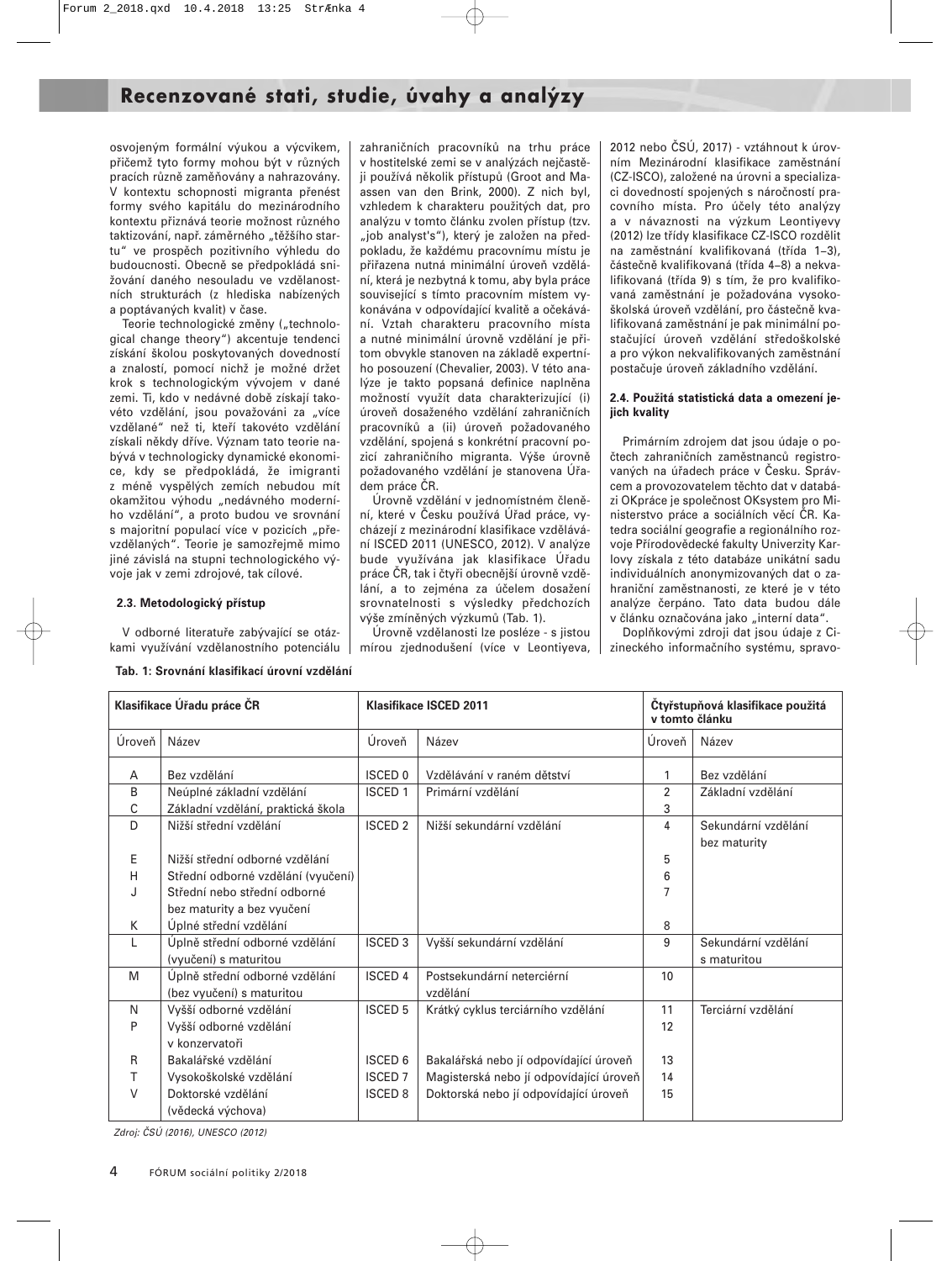vaného Ministerstvem vnitra ČR (Drbohlav, Lachmanová-Medová, 2009). Data o podnikatelské aktivitě cizinců na území Česka pak byla získána z Živnostenského rejstříku spravovaného Ministerstvem průmyslu a obchodu ČR (2017). Data o zahraniční zaměstnanosti jsou zejména v otázce vzdělanostní struktury dále srovnávána s celkovou zaměstnaností v Česku; tato data byla získána z publikací Českého statistického úřadu (2017b).

Zde je nutné upozornit na to, že statistická data pouze nedokonale odrážejí procesy a jevy, odehrávající se v realitě, a to zejména v tak komplexní oblasti, jakou je mezinárodní migrace. Při interpretaci těchto dat je tedy nezbytné postupovat s velkou obezřetností. Prvním omezením interpretace dat týkajících se vzdělanostní úrovně je částečná nekompatibilita vzdělávacích systémů v mezinárodní perspektivě, a tedy i výsledných dosažených úrovní vzdělanosti v různých zemích. Faktická rozdílnost je nivelizována jejich převedením do výše zmíněných mezinárodních klasifikací, v tomto případě mezinárodní klasifikace vzdělávání ISCED.

Legislativní rámec mezinárodní migrace má na finální projevy ekonomické aktivity zahraničních zaměstnanců rovněž značný dopad, a to zejména tím, že pro různé typy zahraničních zaměstnanců vytváří nerovné podmínky na trhu práce. Zahraniční zaměstnanci s občanstvím zemí Evropské unie, EHP5 a Švýcarska mají na českém trhu práce stejné postavení jako čeští zaměstnanci, zatímco zaměstnanci ze třetích zemí (mimo EU) získají oprávnění pouze (i) s přihlédnutím na situaci na místním nebo regionálním trhu práce a (ii) po absolvování administrativního procesu, v rámci něhož žádají o povolení k zaměstnání a dlouhodobému pobytu - Zaměstnaneckou kartu, Modrou kartu, Kartu vnitropodnikově převedeného zaměstnance nebo pouze Povolení k zaměstnání (Ministerstvo vnitra, 2017). Administrativní náročnost tohoto procesu spojená s častými korupčními praktikami6 vede některé zahraniční zájemce o práci v Česku k hledání jiných možností, např. k vyřízení pracovního povolení a povolení k pobytu v Polsku s následným přejezdem do Česka (Drbohlav, Jaroszewicz, 2016), nebo k pořízení živnostenského oprávnění v rámci administrativně méně náročného procesu (Rozumek, 2012). Posledně zmíněná strategie pak také vede k nárůstu zaměstnávání zahraničních pracovníků v rámci tzv. Švarc systému, kdy je zahraniční pracovník veden ve statistikách jako živnostník, nicméně charakter jeho postavení je ryze zaměstnanecký (např. Drbohlav, Valenta, 2014a).

Statistická data a jejich management se musejí potýkat s dalšími nedostatky, které dále oslabují jejich vypovídací schopnost. Jedná se zejména o nekompatibilitu jednotlivých databází, spravovaných různými ministerstvy či agenturami (např. Drbohlav, Lachmanová-Medová, 2009 nebo Drbohlav, Valenta, 2014b), dále je to omezená či nulová schopnost stávajících dat postihnout např. individuální motivy, očekávání a zejména integrační strategie migrantů a jejich proměny v čase. Zcela chybí také data o druhé generaci migrantů, nebo migrantů, kteří získali české občanství (Trlifajová, 2015). V neposlední řadě nejsou v souvislosti s reformou systému fungování Úřadu práce a správ sociálního zabezpečení v období 2012−2013 k dispozici statistická data o sociálních a ekonomických aspektech migrace a integrace migrantů v Česku (Štěpánková, 2013b).

#### **3. Analýza (ne)využití vzdělanostního potenciálu**

Jak bylo zmíněno v úvodní části článku, Česko se stalo atraktivní zemí pro zahraniční pracovníky, a to především pro imigranty ze států východní Evropy, ale i západní Evropy, USA a Asie. Ačkoliv jsou ekonomické důvody stále nejčastějším motivem migrace do Česka, zdá se, že v čase ztrácejí na významnosti, a to vzhledem k rostoucímu podílu migrantů s trvalým (a tedy spíše rodinně podmíněným) pobytem.

Zahraniční pracovníci jsou v Česku ekonomicky aktivní v zásadě ve dvou režimech:

- Zaměstnanci, registrovaní na úřadu práce;
- Živnostníci, držitelé živnostenského oprávnění.

Ačkoliv se tyto dvě kategorie ekonomické aktivity v realitě částečně překrývají, obecně lze konstatovat, že zaměstnanecký režim je v Česku převažující (Tab. 2). Na konci roku 2016 bylo v Česku oficiálně ekonomicky aktivních téměř 470 000 občanů jiného občanství než českého, z nichž se přes 80 % nacházelo v pozici zaměstnance. Tento podíl se od roku 2011 zvyšoval.

Tato celková charakteristika je výsledkem mozaiky různorodých integračních strate-

gií, se kterými se zahraniční pracovníci do Česka vydávají. Na úrovni jednotlivých občanství v podílu živnostníků a zaměstnanců existují významné rozdíly, příkladem mohou být naše vybraná občanství (Obr. 1).

Pokud vezmeme do úvahy pouze zahraniční pracovníky na pozici zaměstnanců, tak po celé sledované období byli nejpočetnější skupinou podle občanství Slováci, kteří tvoří téměř polovinu zahraničních pracovníků v Česku, následovaní Ukrajinci (Tab. 3). V průběhu období (mezi roky 2011 a 2016) se více než zpětinásobil počet rumunských pracovníků. Obdobný vývoj měl i počet bulharských zaměstnanců. Je také zřejmé, že se vzrůstajícím počtem zahraničních pracovníků se zároveň zvyšovala i jejich diverzita z hlediska struktury občanství (vyjma poklesu mezi lety 2009 a 2011).

Jaká je vzdělanostní struktura těchto zahraničních zaměstnanců? V porovnání se vzdělanostní strukturou české pracovní síly je na první pohled patrné vyšší zastoupení základního (téměř 33 %) a středoškolského vzdělání bez maturity (téměř 36 %) a naopak nižší podíl vysokoškolského (18 %) a středoškolského vzdělání s maturitou (13,4 %) (Obr. 2). V čase se tyto rozdíly dále prohlubují: vzrůstá podíl zahraničních zaměstnanců s nižšími úrovněmi vzdělání a snižuje se podíl vysokoškolsky vzdělaných.

Stejně jako v případě struktury občanství je i zde celkový obrázek různorodou mozaikou rozličných vzdělanostních struktur zaměstnanců mnoha občanství, který je do značné míry i odrazem jejich zapojení ve specifických odvětvích a pracovních pozicích. Projevuje se rozdílná úroveň vzdělanosti zahraničních pracovníků podle vybraných občanství. Zatímco podíl vysokoškolsky vzdělaných německých a převážně pak indických zaměstnanců na celkovém počtu zaměstnanců v dané kategorii občanství v Česku je nadpoloviční, téměř polovinu ukrajinských zaměstnanců tvořili jedinci pouze se základním vzděláním. V případě polských zaměstnanců je dominantní úrovní vzdělání středoškolské

#### **Tab. 2: Vývoj počtu ekonomicky aktivních zahraničních pracovníků v Česku (2011−2016)**

|                         | 2011    | 2012   | 2013   | 2014    | 2015    | 2016    |
|-------------------------|---------|--------|--------|---------|---------|---------|
| Držitelé živnostenského | 93 059  | 91 040 | 85 887 | 83 569  | 83 862  | 85 628  |
| oprávnění               |         |        |        |         |         |         |
| Zaměstnanci             | 223 311 | -      | ٠      | 260 036 | 323 084 | 382 817 |
| Celkem                  | 316 370 | ۰      | ۰      | 343 605 | 406 946 | 468 445 |

Zdroj: Interní data, Ministerstvo průmyslu a obchodu (2017)

Pozn. 1: Údaje jsou vztaženy k 31. prosinci

Pozn. 2: Údaje o zahraniční zaměstnanosti v letech 2012 a 2013 jsou nedostupná z důvodu neúspěšné reformy informačního systému na Úřadu práce a správách sociálního zabezpečení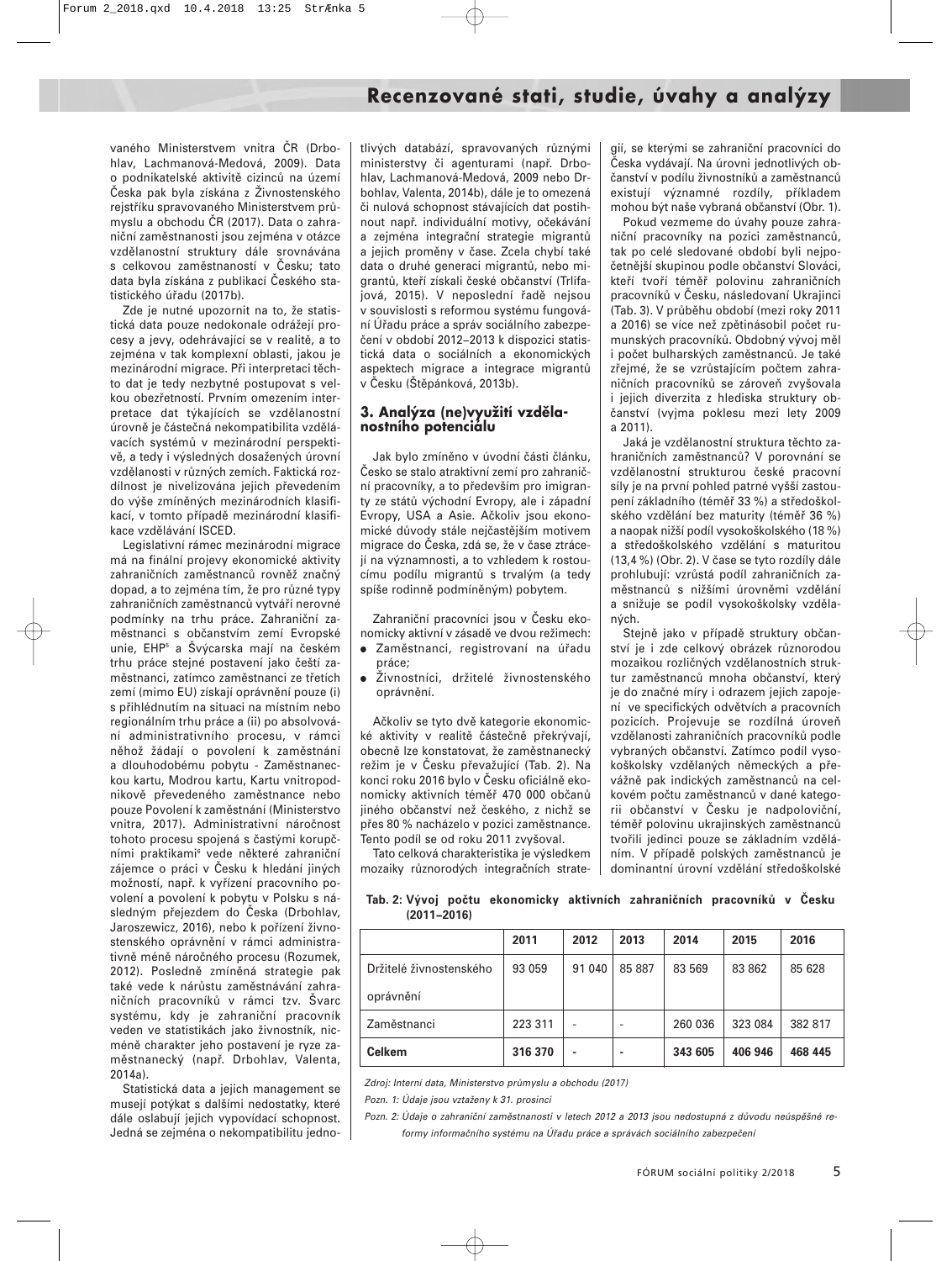**Obr. 1: Hlavní formy působení na trhu práce u vybraných skupin občanství v Česku (2016)** 



Zdroj: Interní data, Ministerstvo průmyslu a obchodu (2017) Pozn. 1: Údaje jsou vztaženy k 31. prosinci

| Tab. 3: Nejpočetnější skupiny zahraničních zaměstnanců v ČR podle občanství |  |  |  |  |
|-----------------------------------------------------------------------------|--|--|--|--|
| $(2009 - 2016)$                                                             |  |  |  |  |

| <b>Občanství</b> | 2009    | 2011    | 2014    | 2015    | 2016    |
|------------------|---------|---------|---------|---------|---------|
| Slovensko        | 47,6 %  | 54,9 %  | 56,3 %  | 49,1 %  | 42,2 %  |
| Ukrajina         | 28,5 %  | 19,9 %  | 15.3%   | 14,4%   | 14,2%   |
| Rumunsko         | 1.9%    | 7.2%    | 6,1%    | 8.0%    | 8.2%    |
| Polsko           | 9.9%    | 10.2%   | 8.6%    | 8.2%    | 8.2%    |
| <b>Bulharsko</b> | 2.2%    | 3,6%    | 6.1%    | 6.9%    | 6.7%    |
| Ostatní          | 9.8%    | 4.3%    | 7.7%    | 13,3%   | 17,6 %  |
| <b>Celkem</b>    | 205 488 | 223 311 | 260 036 | 323 084 | 382 817 |

Zdroj: Interní data

Pozn. 1: Údaje jsou vztaženy k 31. prosinci

s maturitou. V souladu s již výše zmíněným trendem lze v průběhu sledovaného období u všech skupin registrovat zvyšování podílů zejména zaměstnanců se základním vzděláním.

Vysokoškolsky vzdělaní zahraniční pracovníci v roce 2016 tvořili celkem 18 % z celkového počtu zahraničních pracovníků v Česku, čili přes 65 000 (Tab. 4). I když jejich podíl od roku 2009 klesal, v absolutních číslech se vzhledem k rostoucímu celkovému počtu zahraničních zaměstnanců počet téměř zdvojnásobil. Na úrovni sledovaných občanství se u vysokoškolsky vzdělaných zaměstnanců dostáváme do úrovně tisíců jedinců.

V jakých pracovních pozicích jsou tito vysokoškolsky vzdělaní zahraniční pracovníci aktivní? Tyto pozice lze na základě dostupných dat charakterizovat jak podle minimální úrovně vzdělání, které je na konkrétní pracovní pozici požadováno, tak podle její náročnosti z hlediska kvalifikace a dovedností. Výchozím předpokladem je, že pro dosažení optimálního využití vzdělanostního potenciálu vysokoškolsky vzdělaných pracovníků by měli být zaměstnáni v pozicích požadujících vysokoškolské vzdělání spadajících do tříd 1−3 v rámci klasifikace CZ-ISCO. Čím větší je rozdíl mezi úrovní požadovaného a dosaženého vzdělání, tím je míra nevyužití vzdělanostního potenciálu vyšší.

Téměř 60 % vysokoškolsky vzdělaných zahraničních zaměstnanců v roce 2016 našlo uplatnění v pracovních pozicích požadujících vysokoškolskou úroveň vzdělání (Tab. 5). U zbývajících 40 % tak dochází k vyšší či nižší míře nevyužití jejich vzdělanostního potenciálu: 15 % vysokoškolsky vzdělaných zahraničních pracovníků je aktivních na pozicích požadující sekundární vzdělání s maturitou. Dále v pozicích požadující základní vzdělání pracuje téměř 11 % vysokoškolsky vzdělaných zahraničních pracovníků.

Na úrovni sledovaných občanství můžeme vysledovat rozdílné pracovní zařazení. Přes 80 % vysokoškolsky vzdělaných Indů a téměř 76 % Němců uplatňují adekvátně svůj vzdělanostní potenciál. U obdobně vzdělaných Ukrajinců je to ale méně než polovina. Významný je větší než čtvrtinový podíl vysokoškolsky vzdělaných Ukrajinců pracujících v pozicích požadujících pouze základní vzdělání.

Plastičtější obraz o charakteru pracovních pozic zastávaných vysokoškolsky vzdělanými zaměstnanci nabízí pohled na jejich rozdělení podle dovednostní a kvalifikační náročnosti (Tab. 6). V roce 2016 pracovalo v kvalifikovaných profesích (třída 1−3) přes 77 % vysokoškolsky vzdělaných zahraničních zaměstnanců, a to nejčastěji (ze 70 %) jako vědci či pracovníci v přírodních vědách. Zbylých téměř 23 % je ve svém pracovním uplatnění tzv. "překvalifikováno" - nejčastější profesí v rámci částečně kvalifikovaných profesí jsou úředníci (třída 4), a to především administrativní pracovníci a pracovníci v prodeji (třída 5). V nekvalifikovaných profesích pracuje 3,7 % vysokoškolsky vzdělaných zahraničních pracovníků (zejména na pozici Pomocného pracovníka ve stavebnictví, výrobě a dopravě). Na úrovni zahraničních zaměstnanců vybraných občanství, v kvalifikovaných profesích (třída 1−3) pracuje zhruba 90 % Němců (a 94 % vysokoškolsky vzdělaných Indů). To stejné platí pro 73 % vysokoškolsky vzdělaných Poláků a 52 % Ukrajinců. I v tomto pohledu je zřejmé významné "neadekvátní" uplatnění vysokoškolsky vzdělaných Ukrajinců v pomocných a nekvalifikovaných profesích (přes 13 %).

Ačkoliv se od roku 2009 do roku 2016 počet vysokoškolsky vzdělaných zahraničních pracovníků v Česku téměř zdvojnásobil, klesá zároveň podíl jejich uplatnění v pracovních pozicích vyžadujících vysokoškolské vzdělání. Od roku 2009 se tento podíl snížil z 83 % na 77 % v roce 2016. Za toto období rostla zaměstnanost vysokoškolsky vzdělaných zahraničních zaměstnanců nejvyšším tempem v kategorii 4 (Úředníci) a pak v nejméně kvalifikovaných profesích, kategoriích 8 a 9.

#### **4. Shrnutí**

Na základě individuálních anonymizovaných dat o zahraniční zaměstnanosti bylo možné provést analýzu pracovního uplatnění vysokoškolsky vzdělaných zahraničních pracovníků na českém trhu práce, a to i v časovém vývoji. Navázalo se tak na závěry nemnoha předešlých výzkumů (Leontiyeva, 2012, Urbánková, Brčák, 2012, nebo Schovánková, 2013c) a rozšířila se tak částečně úroveň poznání v této oblasti. Níže shrnujeme odpovědi na naše výzkumné otázky.

Jaká je míra využití vzdělanostního potenciálu vysokoškolsky vzdělaných zahraničních zaměstnanců na českém trhu práce? Porovnáním struktury zaměstnanosti vysokoškolsky vzdělaných zahraničních zaměstnanců podle požadované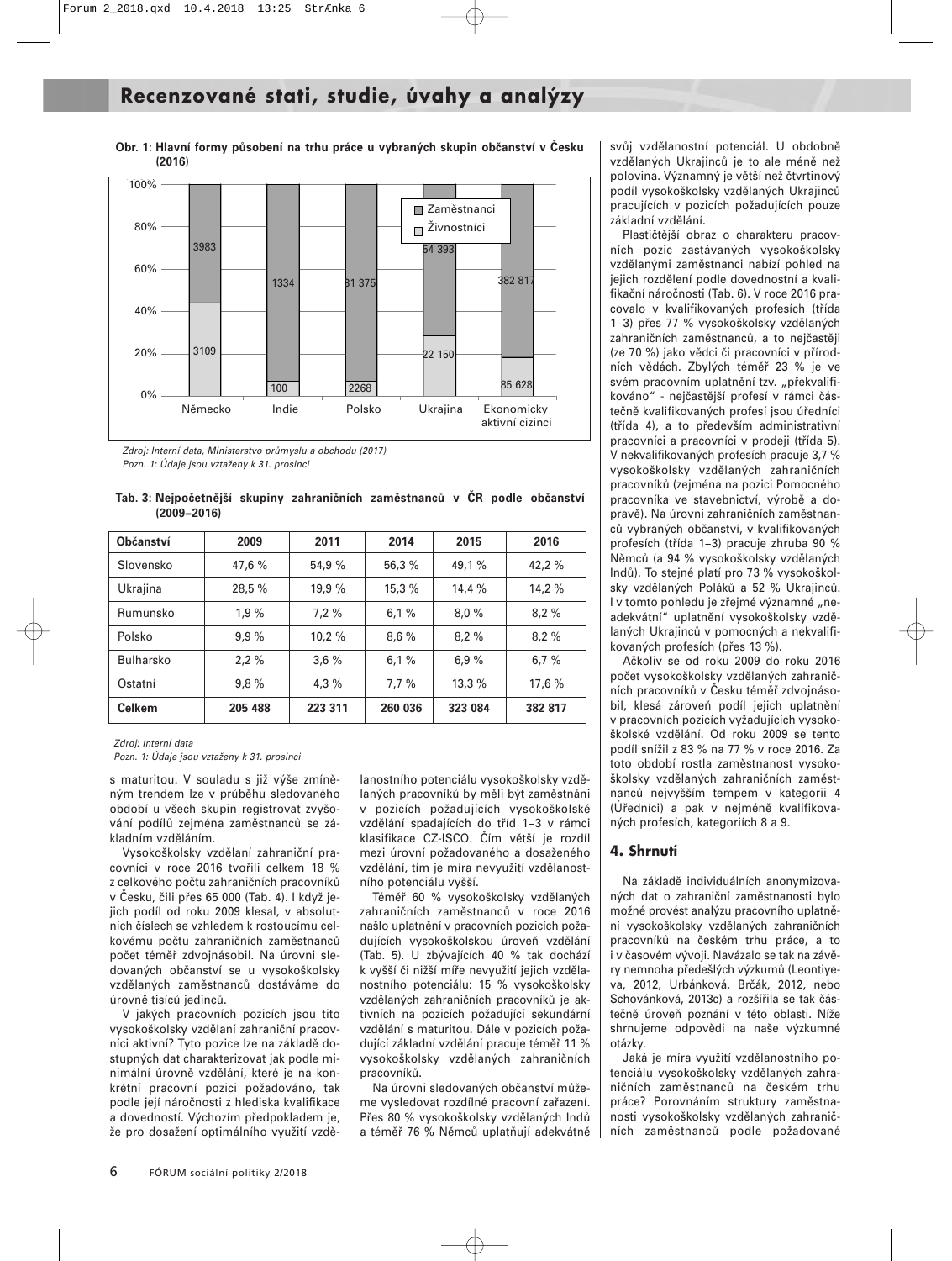úrovně vzdělání můžeme konstatovat, že cca 60 % z nich našlo uplatnění v pozicích, které obecně odpovídají úrovni jejich vzdělání. Tato hodnota však reprezentuje průměrné číslo, které v sobě zahrnuje rozličné podíly podle jednotlivých skupin zahraničních zaměstnanců podle jejich občanství. Pro větší přehlednost jsme detailněji sledovali čtyři vybraná občanství. Zahraniční zaměstnanci německého a indického občanství patří ke skupinám s nadpolovičním podílem vysokoškolsky vzdělaných zaměstnanců. Zároveň u těchto zaměstnanců dochází - v porovnání s ostatními dvěma občanstvími, Poláky a Ukrajinci - k nejvyšší míře adekvátního využití tohoto vzdělanostního potenciálu - 76 % vysokoškolsky vzdělaných Němců a 82 % obdobně vzdělaných Indů našlo na českém trhu práce uplatnění v pozicích požadujících vysokoškolské vzdělání. Podíl vysokoškolsky vzdělaných Poláků a Ukrajinců na celkovém počtu zaměstnanců v daných občanstvích je nižší a pohybuje se okolo 10 %. Vysokoškolsky vzdělaní zaměstnanci z Polska a Ukrajiny jsou navíc na českém trhu práce vystaveni většímu riziku, že se ocitnou na pracovní pozici neodpovídající jejich úrovni vzdělání. K souladu v zaměstnání mezi nabízeným a akceptovaným stupněm vzdělání došlo v roce 2016 u 53 % vysokoškolsky vzdělaných Poláků a 46 % obdobně vzdělaných Ukrajinců.

V jakých typech pracovních pozic je míra tohoto uplatnění nejnižší? Struktura pracovních míst zahraničních pracovníků podle úrovně požadovaného vzdělání se do značné míry odráží i ve struktuře typů pracovních pozic podle úrovně náročnosti a specializace dovedností. Je zřejmé, že čím je náročnost této pozice nižší, tím je míra "převzdělanosti" vysokoškolsky **Tab. 4: Vývoj počtu vysokoškolsky vzdělaných zahraničních zaměstnanců v Česku (2009−2016)**

|                             | 2009   | 2011   | 2014  | 2016   |        |  |
|-----------------------------|--------|--------|-------|--------|--------|--|
|                             |        |        |       | Počet  | Podíl  |  |
| Německo                     | 1358   | 1522   | 1635  | 1967   | 53,5 % |  |
| Indie                       | 497    | 548    | 578   | 818    | 52,2%  |  |
| Polsko                      | 1559   | 2004   | 2131  | 3068   | 10.3%  |  |
| Ukrajina                    | 2150   | 2474   | 2936  | 5027   | 9,4%   |  |
| Celkový počet vysokoškolsky | 33 540 | 41 594 | 47898 | 65 621 | 18,0 % |  |
| vzdělaných zahraničních     |        |        |       |        |        |  |
| zaměstnanců                 |        |        |       |        |        |  |

Zdroj: Interní data, vlastní výpočet

Pozn. 1: Údaje jsou vztaženy k 31. prosinci

Pozn. 2: Sloupec "Podíl" udává podíl vysokoškolsky vzdělaných zahraničních zaměstnanců daného občanství na celkovém počtu zahraničních zaměstnanců daného občanství

| Uroveň požadovaného<br>vzdělání | Německo | Indie  | Polsko | Ukrajina | Terciárně vzdělaní<br>zahraniční<br>zaměstnanci celkem |
|---------------------------------|---------|--------|--------|----------|--------------------------------------------------------|
| Bez vzdělání                    | 0.3%    | 0.1%   | 0.4%   | 1,1%     | 0.4%                                                   |
| Základní vzdělání               | 4,1%    | 3.2%   | 9,4%   | 23,6 %   | 10.7%                                                  |
| Středoškolské vzdělání          | 7.7%    | 8,0%   | 17,4 % | 17.7%    | 14,2 %                                                 |
| bez maturity                    |         |        |        |          |                                                        |
| Středoškolské vzdělání          | 12,3%   | 7.4%   | 19,7 % | 11,8 %   | 15,1%                                                  |
| s maturitou                     |         |        |        |          |                                                        |
| Vysokoškolské vzdělání          | 75,6 %  | 81,2 % | 53,2 % | 45,7 %   | 59,6 %                                                 |
| <b>Celkem</b>                   | 1967    | 818    | 3068   | 5 0 27   | 65 621                                                 |

#### **Tab. 5: Struktura pracovních pozic vysokoškolsky vzdělaných migrantů v Česku podle vybraných občanství a úrovně vzdělání (2016)**

Zdroj: Interní data, vlastní výpočet

Pozn. 1: Údaje jsou vztaženy k 31. prosinci





Zdroj: Interní data, Český statistický úřad (2017b) Pozn. 1: Údaje jsou vztaženy k 31. prosinci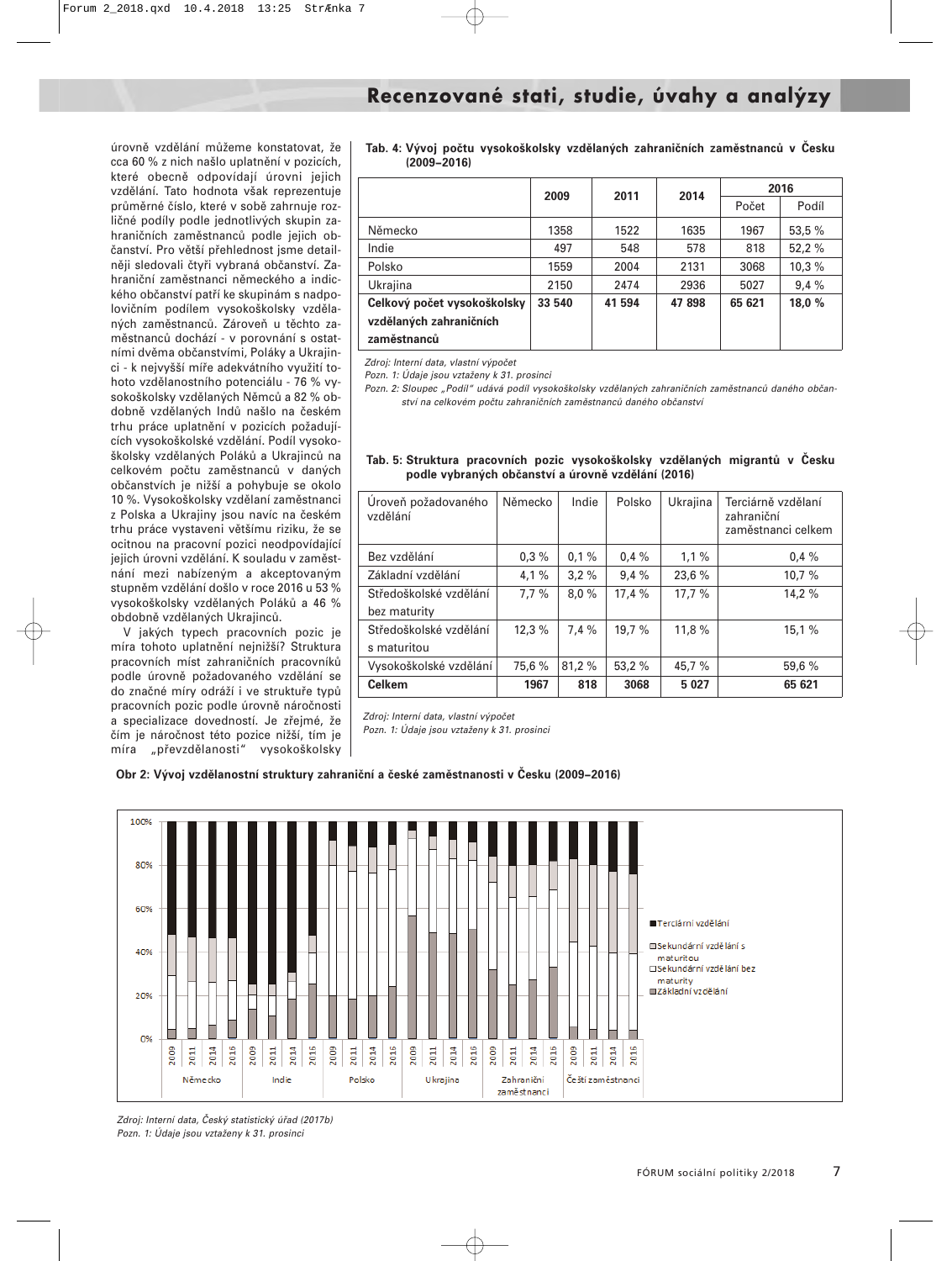## **Recenzované stati, studie, úvahy a analýzy**



**Obr. 3: Vývoj pracovního uplatnění vysokoškolsky vzdělaných zaměstnanců podle úrovně dovedností a kvalifikace (2009−2016)**

Zdroj: Interní data, vlastní výpočet Pozn. 1: Údaje jsou vztaženy k 31. prosinci

|                | Hlavní třídy klasifikace ISCO                                       |         |        |               |                 |                                                    |
|----------------|---------------------------------------------------------------------|---------|--------|---------------|-----------------|----------------------------------------------------|
| Číslo          | Název                                                               | Německo | Indie  | <b>Polsko</b> | <b>Ukrajina</b> | Terciárně<br>vzdělaní<br>zahraniční<br>zaměstnanci |
| 1              | Zákonodárci a řídící pracovníci                                     | 32,2%   | 10,5 % | 9.3%          | 5.0%            | 10,6 %                                             |
| $\overline{2}$ | Specialisté                                                         | 41,4 %  | 72,4 % | 43,1%         | 35,2%           | 47,3 %                                             |
| 3              | Techničtí a odborní pracovníci                                      | 17,3%   | 11,4%  | 20,8%         | 12,5 %          | 19,3 %                                             |
| 4              | Úředníci                                                            | 6,0%    | 2,1%   | 10,9 %        | 9,3%            | 9.9%                                               |
| 5              | Pracovníci ve službách a prodeji                                    | 1,8%    | 2.7%   | 2,8%          | 13,0 %          | 5.0%                                               |
| 6              | Kvalifikovaní pracovníci<br>v zemědělství, lesnictví<br>a rybářství | 0,1%    | 0,1%   | 0.2%          | 0.4%            | 0,1%                                               |
| $\overline{7}$ | Remeslníci a opraváři                                               | 0.3%    | 0.0%   | 1,7%          | 4.6%            | 1.4%                                               |
| 8              | Obsluha strojů a zařízení, montéři                                  | 0.5%    | 0.5%   | 7,1%          | 6,8%            | 2,6%                                               |
| 9              | Pomocní a nekvalifikovaní<br>pracovníci                             | 0.4%    | 0.2%   | 4,2%          | 13,2 %          | 3.7%                                               |
| 0              | Zaměstnanci v ozbrojených silách                                    | 0.0%    | 0,1%   | 0,1%          | 0,1%            | 0,1%                                               |
| <b>Celkem</b>  |                                                                     | 1967    | 818    | 3068          | 5027            | 65 621                                             |

**Tab. 6: Struktura pracovních pozic vysokoškolsky vzdělaných zaměstnanců podle vybraných občanství a úrovně dovedností a kvalifikace (2016)**

Zdroj: Interní data, vlastní výpočet Pozn. 1: Údaje jsou vztaženy k 31. prosinci

vzdělaného zahraničního pracovníka vyšší a tudíž míra uplatnění jeho vzdělání klesá. V roce 2016 pracovalo v adekvátně náročných pozicích 77 % vysokoškolsky vzdělaných zahraničních pracovníků, zbylých 23 % našlo uplatnění na pozicích, na kterých jsou "převzděláni". Z tohoto důvodu je pozoruhodné, že více než šestiprocentní podíl vysokoškolsky vzdělaných zahraničních pracovníků je nad očekávání vyšší u nejméně kvalifikovaných profesí. V průběhu sledovaného období se podíl jejich zaměstnanosti v těchto profesích zvyšoval; stejně tak se postupně zvyšovala i celková míra "převzdělanosti" zahraničních zaměstnanců.

#### **5. Diskuse a závěry**

Článek má povahu prvotní sondy do problematiky. Autoři nepoužívají sofistikovanější metody, aby se zkoumané jevy a procesy - především jejich podmíněnosti, mechanismy a dopady, hlouběji a detailněji objasnily. Proto také v příspěvku není, a také nemůže ani být, propojena empirie s teorií. V tomto článku se s využitím unikátní databáze zmapovaly základní rysy a trendy zkoumaného fenoménu. I tento základní přehled totiž Česku chyběl. Stejně tak se ve zkratce diskutovaly vybrané závěry výzkumů, ze kterých vyplynuly určité "pravidelnosti", které vzdělanost a kvalifikaci migrantů na trzích práce cílových zemí doprovázejí. Zmíněny byly i některé koncepty, které se snaží o systematičtější vysvětlení.

V kontextu rostoucí soutěže o kvalifikovanou pracovní sílu mezi vyspělými zeměmi světa Česko ve svém snažení zaostává, a to nejen ohledně struktury pobídek a opatření lákajících kvalifikovanou pracovní sílu ze zahraničí (Valenta, 2013), ale i z hlediska využití kvalifikačního a vzdělanostního potenciálu zahraničních zaměstnanců, kteří jsou na území Česka již aktivní. Jak z této naší analýzy vyplývá, míra využití tohoto potenciálu v čase dále klesá a stále větší podíl vysokoškolsky vzdělaných zahraničních zaměstnanců pracuje na pozicích, které neodpovídají úrovni jejich vzdělání, jsou tedy "převzděláni".

Detailnější vhled do dané problematiky, odhalování podmíněností a dopadů zkoumaných jevů a procesů a srovnávání jejich výsledků s již uskutečněnými výzkumy je výzva, kterou chtějí autoři mimo jiné řešit v jejich následující výzkumné a publikační činnosti.

#### **Poděkování:**

Příspěvek vznikl v rámci řešení projektu Specifického vysokoškolského výzkumu UK č. 244−2604251.

<sup>1</sup> A především v tzv. ORU (Overeducation, Required education and Undereducation) literatuře (Li, 2013).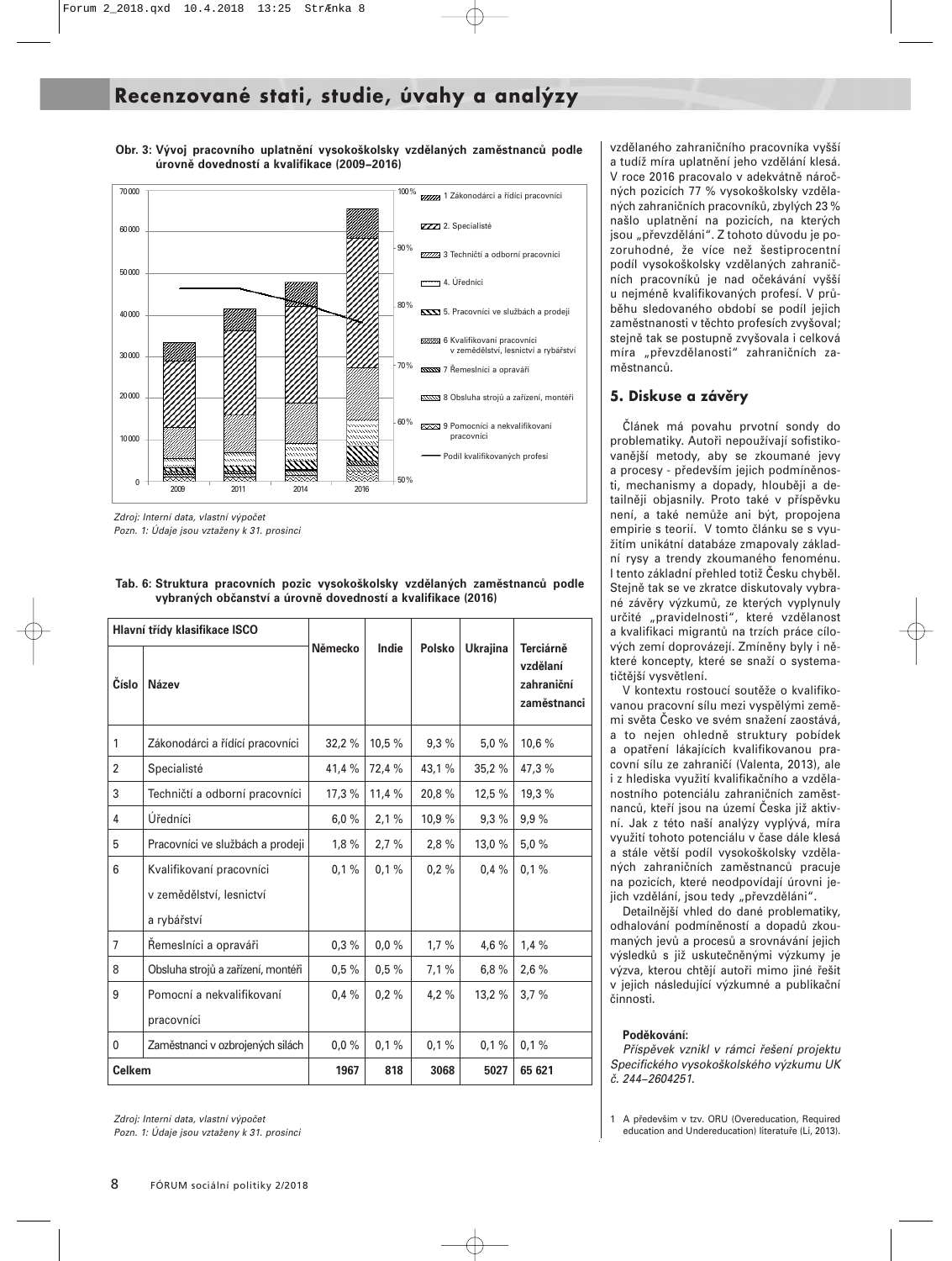## **Recenzované stati, studie, úvahy a analýzy**

- 2 Huber et al. (2010) v Nowotny (2016) ukazuje, že v EU třetina cizinců s vysokoškolským vzděláním narozená mimo danou cílovou zemi a obdobně každý pátý se středoškolským vzděláním narozený mimo danou cílovou zemi jsou na svých pracovních místech "překvalifikováni".
- 3 Až 16 % migrantů v Evropě má kvalifikaci významně nižší, než je vyžadována pro jejich současnou práci (Aleksynska, Tritah, 2013).
- 4 Ač autoři píší o "teoriích", nelze toto pojmenování v návaznosti na dané příklady akceptovat. Nejde o teorie ve vědeckém slova smyslu. Bylo by rozhodně vhodnější použít např. výraz koncept.
- 5 Evropský hospodářský prostor (Evropský parlament, 2017).
- Jednalo se například o praktiky doprovázející např. systém Visapoint na Ukrajině (Černý, 2017, Drbohlav, Jaroszewicz, 2016), nebo činnost agentur zprostředkovávajících migraci (např. Vietnamců do ČR) (Kušniráková, Jirková, 2011).

#### **Literatura**

- ALEKSYNSKA, M., TRITAH, A. 2013. Occupation-Education Mismatch of Immigrant Workers in Europe: Context and Policies. Economics of Education Review 36, 229−244. DOI 10.1016/j.econedurev.2013.06.001
- ANDA, D., NORDMAN, CH.J. 2017. Education Mismatch and Return Migration in Egypt and Tunisia [online]. Space, Population, Society 2017(2)
- AURE, M. 2013. Highly skilled dependent migrants entering the labour market: Gender and place in skill transfer. Geoforum 45, 275−284. DOI 10.1016/j.geoforum.2012.11.015.
- BENDER, K. A., ROCHE, K. 2013. Educational mismatch and self-employment. Economics of Edu cation Review 2013(34), 85−95.
- BUSSI, M., PARELIUSSEN, J. 2017. Back to Basics Literacy Proficiency, Immigration and Labour Market Outcomes in Sweden. Social Policy & Administration 51(4), 676−696. ISSN 0144-5596.
- CHEVALIER, A. 2003. Measuring over-education. Economica 70(279), 509−531. DOI 10.1111/1468- 0335.t01-1-00296
- CHISWICK, B., MILLER, P. 2009. The international transferability of immigrants' human capital. Economics of Education Review 28(2), 162−169.
- ČESKÝ STATISTICKÝ ÚŘAD. 2016. Klasifikace vzdělávání (CZ-ISCED 2011) [online]. 2016 [cit. 2018-10- 01]. Dostupné z: https://www.czso.cz/csu/czso/klasifikace\_vzdelani\_cz\_isced\_2011
- ČESKÝ STATISTICKÝ ÚŘAD. 2017a. Klasifikace zaměstnání (CZ-ISCO) [online]. 2017a [cit. 2018-10- 01]. Dostupné z: https://www.czso.cz/csu/czso/klasifikace\_zamestnani\_-cz\_isco-
- ČESKÝ STATISTICKÝ ÚŘAD. 2017b. Statistická ročenka České republiky: 10. Trh práce [online]. ČSÚ ©2017b [cit. 2017-18-12]. Dostupné z: https:// www.czso.cz/csu/czso/10-trh-prace-ae9awbmrrq
- DRBOHLAV, D. et al. 2010. Migrace a (i)migranti v Česku. Kdo jsme, odkud přicházíme, kam jdeme? Praha: Sociologické nakladatelství. ISBN 978-80- 7419-039-1.
- DRBOHLAV, D. 2011. Imigrace a integrace cizinců v Česku. Několik zastavení na cestě země v její migrační proměně z Davida na téměř Goliáše. Geografie: 116 (4), 497−517. Praha: Nakladatelství ČGS. ISSN 1212-0014.
- DRBOHLAV, D., JAROSZEWICZ, M. eds. 2016. Ukrainian Migration in Times of Crisis: Forced and Labour Mobility. Praha: Přírodovědecký fakulta, Univerzita Karlova. ISBN 978-80-7444-048-9.
- DRBOHLAV, D., LACHMANOVÁ-MEDOVÁ, L. Country Report Czech Republic [online]. Výzkumná zpráva. 2009 [cit. 2018-05-01]. Dostupné z: http://www.prominstat.eu/drupal/node/139
- DRBOHLAV, D., VALENTA, O. 2014a. Building an Integration System: Policies to Support Immigrants' Progre-

ssion in the Czech Labor Market [online]. Výzkumná zpráva. Migration Policy Institute, 2014a [cit. 2017-11- 12]. Dostupné z: https://www.migrationpolicy. org/sites/default/files/publications/CzechEmpl-Policy.pdf

- DRBOHLAV, D., VALENTA, O. 2014b. Czechia: the main immigration country in the V4. In: ERÖSS, A., KARÁCSONYI, D. eds. Discovering migration between Visegrad countries and Eastern Partners. Budapešť: HAC RCAES Geographical Institute, s. 41−71. ISBN 978-963-9545-44-1.
- EVROPSKÝ PARLAMENT. 2017. Fakta a čísla o Evropské unii: Evropský hospodářský prostor (EHP), Švýcarsko a sever [online]. 2017 [cit. 2018-22-01], Dostupné z: http://www.europarl.europa.eu/atyourservice/cs/displayFtu.html?ftuId=FTU\_5.5.3.html
- FAIST, T. 2010. The Crucial Meso-level. In: MARTINIELLO, M., RATH, J. eds. Selected Studies in International Migration and Immigrant Incorporation. Amsterdam: Amsterdam University Press, s. 59−90. ISBN 978-9-08964-160-1.

GARRIDO, M.R., CODÓC, E. 2017. Deskilling and delanguaging African migrants in Barcelona: pathways of labour market incorporation and the value of 'global' English. Globalisation, Societies and Education 15(1), 29−49. DOI 10.1080/14767724.2014.944757.

- GREEN, F., ZHU, Y. 2010. Overqualification, job dissatisfaction, and increasing dispersion in the returns to graduate education. Oxford Economic Paper 62(4), 740−763. Oxford University Press, DOI 10.1093/oep/gpq002
- GROOT, W., MAASEN van den BRINK, H. 2000. Overeducation in the labor market: A meta-analysis. Economics of Education Review 19(2), 149−158. Elsevier, DOI 10.1016/S0272-7757(99)00057-6
- ČERNÝ, A. 2017. Příliv Ukrajinců do Česka má zrychlit. Skončil systém ovládaný podvodníky. idnes.cz [online]. 1999−2018 MAFRA, a. s. [cit. 2018-30-01]. Dostupné z: https://ekonomika.idnes.cz/nezamestnanost-stat-ukrajinci-agentury-visapoint-f8t-/ekonomika.aspx?c=A170331\_2316014\_ekonomika\_rts
- IGUCHI, Y. 2012. What Role Do Low-Skilled Migrants Play in the Japanese Labor Markets? American Behavioral Scientist 56(8), 1029−1057. DOI 10.1177/0002764212441785.
- INTERNATIONAL LABOUR ORGANIZATION. 2010. ISCO - International Standard Classification of Occupations [online]. 2010 [cit. 2018-04-01]. Dostupné z: http://www.ilo.org/public/english/bureau/stat/isco/
- KOUTNÁ, M. 2016. Překvalifikovanost: Skutečný nebo umělý problém? Praha, Dizertační práce. Univerzita Karlova, Fakulta sociálních věd, Institut sociologických studií.
- KUCHAŘ, P. Trh práce. Praha: Karolinum, 2007. ISBN 978-80-246-1383-3.
- KUŠNIRÁKOVÁ, T., JIRKOVÁ, B. 2011. Druhé dějství českého konzulátu v Hanoji - ticho a klid [online]. 2011 Multikulturní centrum Praha [cit. 2018-30-01]. Dostupné z: http://migraceonline.cz/cz/e-knihovna/druhe-dejstvi-ceskeho-konzulatu-v-hanoji-ticho-a-klid
- LEONTIYEVA, Y. 2012. Brains versus Brawn: Comparison of the Educational and Occupational Status of non-EU Labour Migrants in the Czech Republic. Praha, Dizertační práce. Univerzita Karlova, Fakulta sociálních věd, Institut sociologických studií.
- LI, I. W. 2013. Overeducation in the Australian Graduate Labour Market. Perth, Austrálie, Dizertační práce. Curtin University, School of Economic and Finance. Dostupné z: https://espace.curtin.edu.au/ bitstream/handle/20.500.11937/1066/191524\_Li.Ian2 013.pdf?sequence=2&isAllowed=y
- MCLAUGHLAN, G., SALT, J. 2002. Migration Policies Towards Highly Skilled Foreign Workers. Výzkumná zpráva pro Home Office, London: Research Development and Statistics Directorate. Dostupné z: http://citeseerx.ist.psu.edu/viewdoc/download?doi =10.1.1.693.8406&rep=rep1&type=pdf
- MINISTERSTVO PRŮMYSLU A OBCHODU. 2011. Zpět na vrchol: Strategie mezinárodní konkurenceschopnosti České republiky pro období 2012 až

2020 [online]. Ministerstvo průmyslu a obchodu, 2011 [cit. 2017-19-12]. Dostupné z: https://www. mpo.cz/dokument87682.html

- MINISTERSTVO PRŮMYSLU A OBCHODU. 2017. Počty podnikatelů dle občanství podnikajících v České republice [online]. 2017 [cit. 2017-21-12]. Dostupné z: https://www.mpo.cz/cz/podnikani/zivnostenske-podnikani/statisticke-udaje-o-podnikatelich/pocty-podnikatelu-dle-obcanstvi-podnikajicichv-ceske-republice--151024/
- MINISTERSTVO VNITRA. 2017. Zpráva o situaci v oblasti migrace a integrace cizinců na území České republiky v roce 2016 [online]. Ministerstvo vnitra, 2017 [cit. 2017-22-12]. Dostupné z: http://www.mvcr.cz /clanek/migracni-a-azylova-politika-ceske-republiky-470144.aspx?q= Y2hudW09NA%3D%3D
- MINISTERSTVO PRÁCE A SOCIÁLNÍCH VĚCÍ. 2017. Postup cizince, který nemá volný přístup na trh práce ČR, směřující k realizaci jeho zaměstnání na území ČR [online]. 2017 [cit. 2018-15-01]. Dostupné z: http://portal.mpsv.cz/sz/zahr\_zam/zz\_zamest\_cizincu/zz\_zamest\_ciz
- NOWOTNY, K. 2016. Are Overqualified Migrants Self-Selected? Evidence from Central and Eastern European Countries. Journal of Human Capital 10(3), 303−346. DOI 10.1086/687415.
- ROZUMEK, M. 2012. Neregistrovaní migranti a zaměstnání. Prezentace na konferenci The Future of Labour Migration in the Czech Republic, Praha: Caritas Czech Republic, 20. 3. 2012.
- SAMERS, M., COLLYER, M. (2017): Migration (Key Ideas in Geography). 2nd ed. New York: Oxon a Routledge. ISBN 978-1-13892-447-5.
- SERT, D. S. 2016. From skill translation to devaluation: the de-qualification of migrants in Turkey. New Perspectives on Turkey, 2016(54), 97-117. DOI 10.1017/npt.2016.9.
- SCHOVÁNKOVÁ, S. 2013a. Determinants of the Spatial Distribution of Foreign Employees on Different Skill Job Positions: The Case of the Czech Republic. Danube: Law, Economics and Social Issues Review 4(2), 115−139. Varšava, De Gruyter Open. DOI 10.2478/danb-2013-0006.
- SCHOVÁNKOVÁ, S. 2013b. Governance of international migration of highly-skilled foreigners: an empirical analysis from the Czech Republic. Politics in Central Europe 9(1), 69−90. Varšava: De Gruyter. ISSN 1801-3422.
- SCHOVÁNKOVÁ, S. 2013c. Mezinárodní pracovní migrace a pracující cizinci v Česku v době globální ekonomické krize 2008−2012. Praha, Dizertační práce. Univerzita Karlova, Přírodovědecká fakulta, katedra sociální geografie a regionálního rozvoje.
- SPOONLEY, P. 2006. A Contemporary Political Economy of Labour Migration in New Zealand. Tijdschrift voor Economische en Sociale Geografie 97(1), 17−25. DOI 10.1111/j.1467-9663.2006.00492.x.
- ŠTĚPÁNKOVÁ, K. 2013. MPSV: odpověď na č. j. 2013/44966, Prosba o informace. Praha: Ministerstvo práce a sociálních věcí, 18. 3. 2013.
- TALANI, L. S., McMAHON, S. eds. 2015. Handbook of the International Political Economy of Migration. Cheltenham: Edward Elgar Publishing Limited. ISBN 978-1-78254-989-5.
- TRLIFAJOVÁ, L. 2015. Cizinci ztraceni v počtech? Metodika práce s daty o cizincích ve veřejně dostupných databázích [online]. Výzkumná zpráva. Praha: Multikulturní centrum Praha, 2015. Dostupné z: https://aa.ecn.cz/img\_upload/224c0704b7b7746e8a 07df9a8b20c098/metodika-prace-s-daty-o-cizincichve-verejne-dostupnych-databazich.pdf
- UNESCO. 2017. International Standard Classification of Education ISCED 2011 [online]. UNESCO Institute for Statistics, 2017 [cit. 2018-08-01]. Dostupné z: http://uis.unesco.org/sites/default/files/documents/i nternational-standard-classification-of-educationisced-2011-en.pdf
- URBÁNKOVÁ, E., BRČÁK, J. 2012. Analýza ekonomicky aktivních cizinců na trhu práce v České republice z hlediska vzdělanostní úrovně a klasifikace KZAM. Media4u Magazine [online]. 2012(2), 1−6. ISSN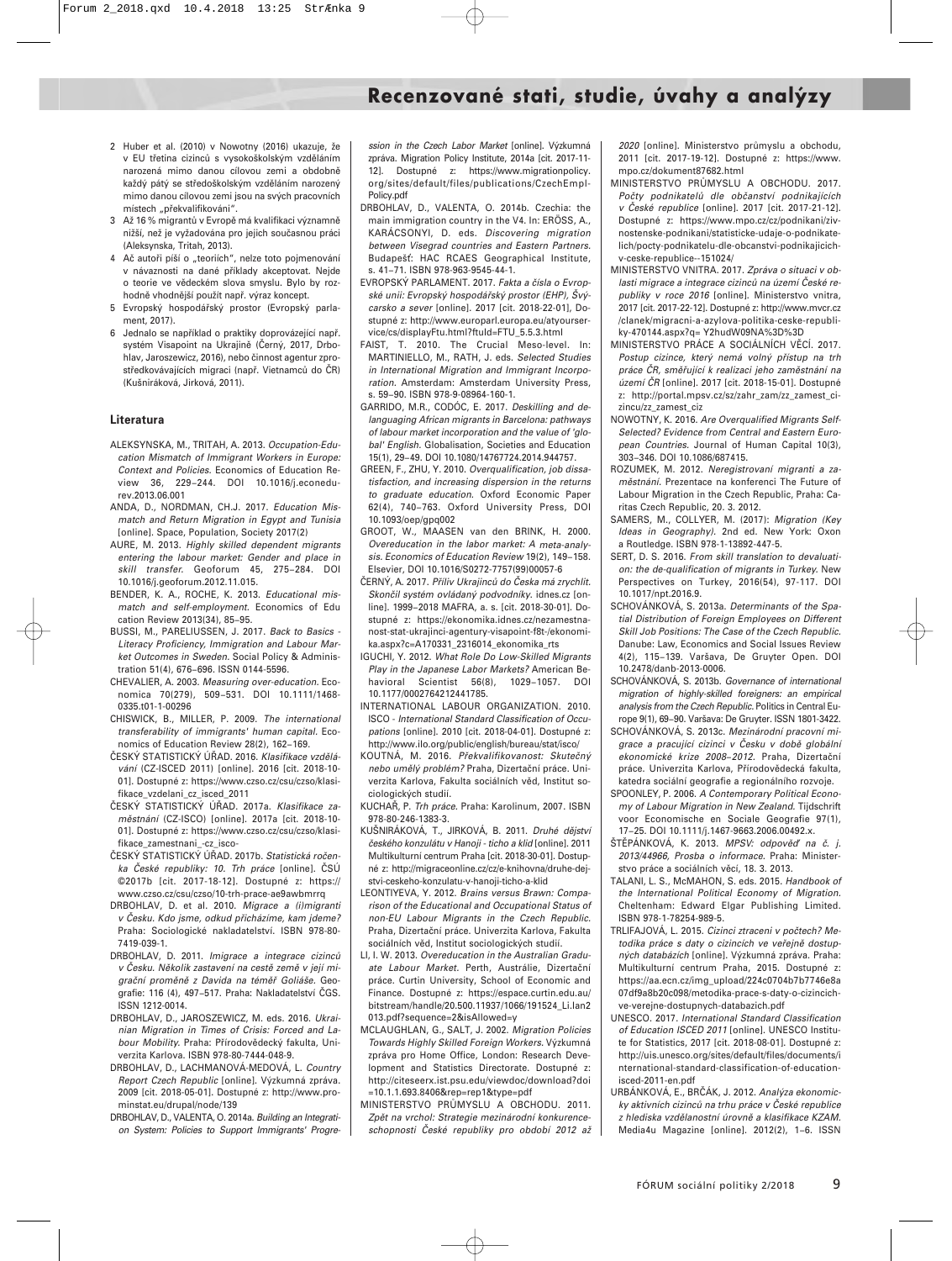## **Recenzované stati, studie, úvahy a analýzy**

1214-9187. Dostupné z: http://www.media4u.cz/ mm022012.pdf

- VALENTA, O. 2013. Politika získávání vysoce kvalifikovaných pracovníků ze třetích zemí do Česka. Ergo 2013, 8(2), 18−25. DOI 10.2478/ergo-2013-0006.
- VALENTA, O. 2015. (Ne)využití lidského kapitálu Ukrajinců v Česku. In: Drbohlav, D. (ed.): Ukrajinská pracovní migrace v Česku: Migrace - Remitence - (Rozvoj). Praha: Karolinum, 161−182. ISBN 987-80- 246-2995-7.
- VAVREČKOVÁ, J., BAŠTÝŘ, I., MICHALIČKA, L., DRBOHLAV, D., MUSIL, J. 2008. Riziko možného odlivu kvalifikovaných odborníků z České republiky do zahraničí. Závěrečná zpráva projektu 13 019/04 DP2. Praha: Výzkumný ústav práce a sociálních věcí. ISBN 978-80-7416-013-4.
- WEBB, S. 2015. The feminisation of migration and the migrants VET policy neglects: the case of skilled women secondary migrants in Australia. Journal of Vocational Education & Training 67(1), 26−46. DOI 10.1080/13636820.2014.922117.



Mgr. Ondřej Valenta (valenta1@ natur.cuni.cz) je členem výzkumného týmu GEOMIGRACE a postgraduálním studentem na katedře sociální geografie a regionálního rozvoje Přírodovědecké fakulty Univerzity Karlovy (Department of Social Geography and Regional Development, Faculty of Science, Charles University), Albertov 6, 128 43 Praha 2, Česká republika.



Prof. RNDr. Dušan Drbohlav, CSc. (drbohlav @natur.cuni.cz) je vedoucím výzkumného týmu GEOMIGRACE a vyučuje na katedře sociální geografie a regionálního rozvoje Přírodovědecké fakulty Univerzity Karlovy (Department of Social Geography and Regional Development, Faculty of Science, Charles University), Albertov 6, 128 43 Praha 2, Česká republika.



Asociace poskytovatelů sociálních služeb, z. s., a Ledax vás zvou na mezinárodní konferenci

# Sociální služby v Evropě 30.-31. 5. 2018, Mikulov

#### Z programu:

- Porušování lidských práv v dlouhodobé péči v Evropě
- · Pobytové služby pro seniory ve Slovinsku
- · Dlouhodobá péče pro hendikepované a seniory ve Švýcarsku
- · Sociální služby v Katalánsku
- Péče o seniory v Rumunsku
- Evropská sociální politika
- · a další

Součástí 1. dne je galavečer s rautem, hudbou, tancem a ochutnávkou vín





Jednací jazyk: čeština, angličtina Tlumočení: simultánní Cena konference: 990 Kč členové APSS ČR, 1 490 Kč ostatní Cena galavečera: 490 Kč Přihlášky a další informace: www.apsscr.cz, menu Konference & Kongresy & Semináře

Konference se koná pod záštitou JUDr. Bohumila Šimka, hejtmana Jihomoravského kraje, generálním sponzorem konference je společnost HARTMANN-RICO a.s.

Jihomoravský kraj

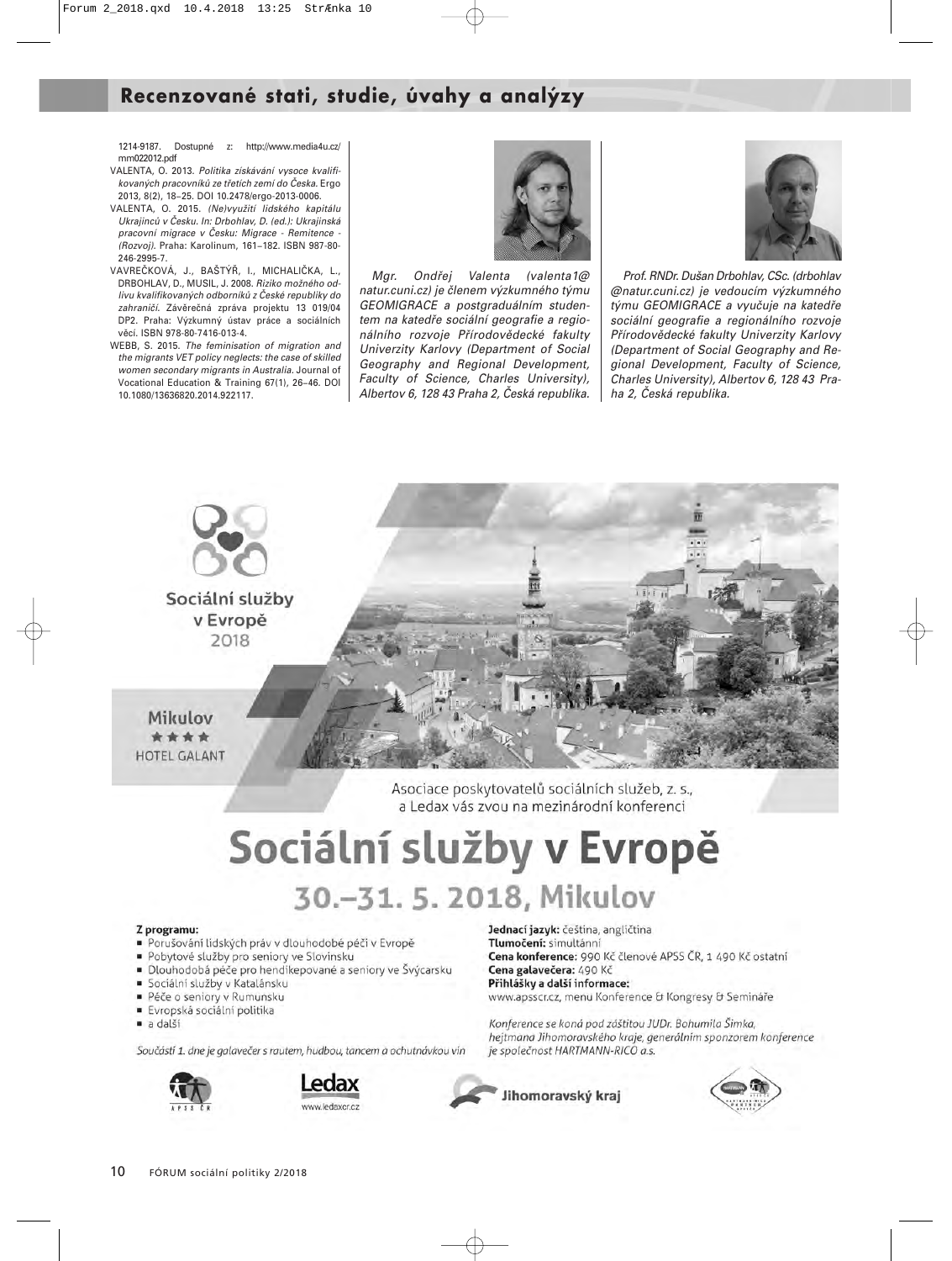## **Znečištění ovzduší a migrace z Ostravy**

Jakub Vontroba

#### *Abstrakt*

*Silně znečištěné ovzduší hraje významnou roli při úvahách obyvatel o vystěhování ze zasažených oblastí, přičemž sklon k migraci roste s úrovní dosaženého vzdělání a úrovní příjmů. Ukazuje se, že oblasti se silnou ekologickou zátěží mohou trpět "odlivem mozků", což ohrožuje jejich budoucí rozvoj. Tento článek se zabývá tím, jak se liší vnímání Ostravy a životního prostředí v něm osobami, které migraci mimo město zvažují oproti osobám, které migraci zcela vylučují. Za tímto účelem byla využita data z dotazníkového šetření realizovaného v rámci tvorby Strategického plánu rozvoje města Ostravy na období 2017−2023, přičemž pozornost byla omezena pouze na zaměstnané osoby s vysokoškolským vzděláním a s trvalým bydlištěm v Ostravě (N=2203). Tato kategorie je dále členěna na osoby bezdětné a s dětmi, jelikož lze předpokládat, že se založením rodiny se mění životní situace a potřeby každého jedince včetně názoru na migraci. Výsledky ukazují, že zaměstnané osoby s vysokoškolským vzděláním plánující své vystěhování vnímají ostravské životní prostředí hůře než zaměstnané osoby s vysokoškolským vzděláním, které plánují zůstat.*

*Klíčová slova: migrace, znečištění ovzduší, kvalita životního prostředí, Ostrava.*

#### *Abstract*

*Air pollution often represents a key factor of emigration from highly damaged regions. As the propensity to migrate increases with the achieved level of education and income, the regions with a huge ecological issues may experience* "brain drain" affecting their future perspective. Therefore, this paper focuses on differences in perception of environment in Ostrava city among "brains" with different migration plans. Data on 2,203 employed people with university de*gree, who lives in Ostrava city, were used for this purpose. The results show that individuals planning to move out of Ostrava are significantly less satisfied with the quality of the environment.*

*Keywords: migration, air pollution, environmental quality, Ostrava.*

#### **1 Úvod**

Migrace je jedním z dlouhodobě studovaných fenoménů, přičemž existuje množství faktorů, které mohou být její příčinou. Odborná literatura se věnuje převážně ekonomickým faktorům migrace. Mezi ně můžeme zařadit mzdové rozdíly, náklady migrace a snahu o maximalizaci příjmů každého jednotlivce (Mayda, 2010; Borjas, 1989; Harris a Torado, 1970). V posledních letech se výzkumy stále více zaměřují na faktory environmentální. Do této kategorie spadají především studie zaměřené na důsledky klimatických změn (Cai, Feng, Pytliková a Oppenheimer, 2016; Feng a Oppenheimer, 2012) či znečištění životního prostředí, jako například nadměrné znečištění ovzduší (Anderlini, 2013; DeGolyer, 2008).

Studie, které na toto téma vznikly, potvrzují vliv silně znečištěného ovzduší na ochotu migrovat ze zasažené oblasti. Z těchto prací vyplývá, že důležitým katalyzátorem migrace jsou vzdělání a příjmy každého jednotlivce. S rostoucí úrovní vzdělání a příjmů roste ochota k migraci. Vzhledem k tomu, že lidé s vysokoškolským vzděláním vykazují nejvyšší ochotu migrovat, může oblast se silnou ekologickou zátěží trpět "odlivem mozků". Názorným příkladem je situace v Pekingu (Anderlini, 2013) a Hong Kongu (DeGolyer, 2008). Je otázkou, zda mohou být tyto trendy pozorovány v rámci České republiky. Ostrava a okolní města patří mezi oblasti se silně znečištěným ovzduším (Čisté nebe, 2017; EEA, 2014). Saldo migrace je v tomto městě

od roku 1990 trvale záporné (roku 2016 bylo saldo -692 osob, což představuje 2/3 z celkového poklesu počtu obyvatelstva; od roku 1990 je průměrné roční saldo migrace -902 osob). Ostrava trpí jak silně znečištěným ovzduším, tak poklesem počtu obyvatel (Čisté nebe, 2017; ČSÚ, 2017; EEA, 2014).

Cílem této práce je zjistit, jak se liší vnímání Ostravy a životního prostředí v něm osobami, které zvažují migraci, oproti osobám, které plánují v Ostravě zůstat. Pro dosažení cíle jsou v práci použita data, která byla sesbírána v rámci tvorby Strategického plánu rozvoje města Ostravy na období 2017−2023. Respondenti hodnotili svou subjektivní spokojenost s životním prostředím a dalšími 11 oblastmi života v Ostravě zodpovězením otázky: "Ohodnoťte vaši celkovou spokojenost s následujícími oblastmi života v Ostravě (100 % = naprosto spokojen/á)" (fajnOVA, 2016). Mezi další oblasti života uvažované v tomto článku patří image/vnímání Ostravy, pracovní příležitosti, možnosti trávení volného času, možnosti kvalitního bydlení, školy a školská zařízení, zdravotní a sociální služby, doprava, vzhled městské zástavby, čistota a vzhled veřejných prostor (okolí), kultura chování (jednání) obyvatel Ostravy a pocit bezpečnosti ve městě. Vzhledem k silně znečištěnému ostravskému ovzduší bude v následujících kapitolách spokojenost s životním prostředím aproximací spokojenosti s kvalitou ovzduší.

Pozornost je zaměřena na vysokoškolsky vzdělané a zároveň zaměstnané obyvatele

Ostravy, jelikož se jedná o významnou skupinu pracovní síly. Tito lidé jsou velmi důležití pro ekonomický růst a rozvoj dané oblasti (Barcenilla-Visús a López-Pueyo, 2018; Romer, 1990) a zároveň vykazují vysoký migrační potenciál. Cílová skupina je dále členěna na osoby bezdětné a s dětmi, jelikož přítomnost potomků značně mění životní situaci a potřeby jedinců včetně postoje k případné migraci.

Cíl práce je naplňován v rámci několika kapitol. První kapitola je věnována přehledu závěrů literatury zabývající se znečištěním životního prostředí a jeho dopadu na mobilitu obyvatelstva. Druhá kapitola obsahuje informace o datech použitých v této práci. Poslední kapitola je zaměřena na kvantifikaci průměrné spokojenosti obyvatel Ostravy s 12 oblastmi života v Ostravě a jejímu srovnání mezi potenciálními emigranty a lidmi, kteří plánují v tomto městě zůstat.

#### **2 Vliv znečištění životního prostředí na migraci ze zasažené oblasti**

Znečištění životního prostředí může být jedním z významných potenciálních "push" faktorů migrace. Řada prací se snaží objasnit, zdali je tento faktor skutečně motivem pro odchod obyvatelstva ze zasažených oblastí. Výsledky těchto prací jsou smíšené. Xu a Sylvester (2016) tvrdí, že znečištěné životní prostředí je pozitivně spjato s mezinárodní migrací. Tato proměnná však není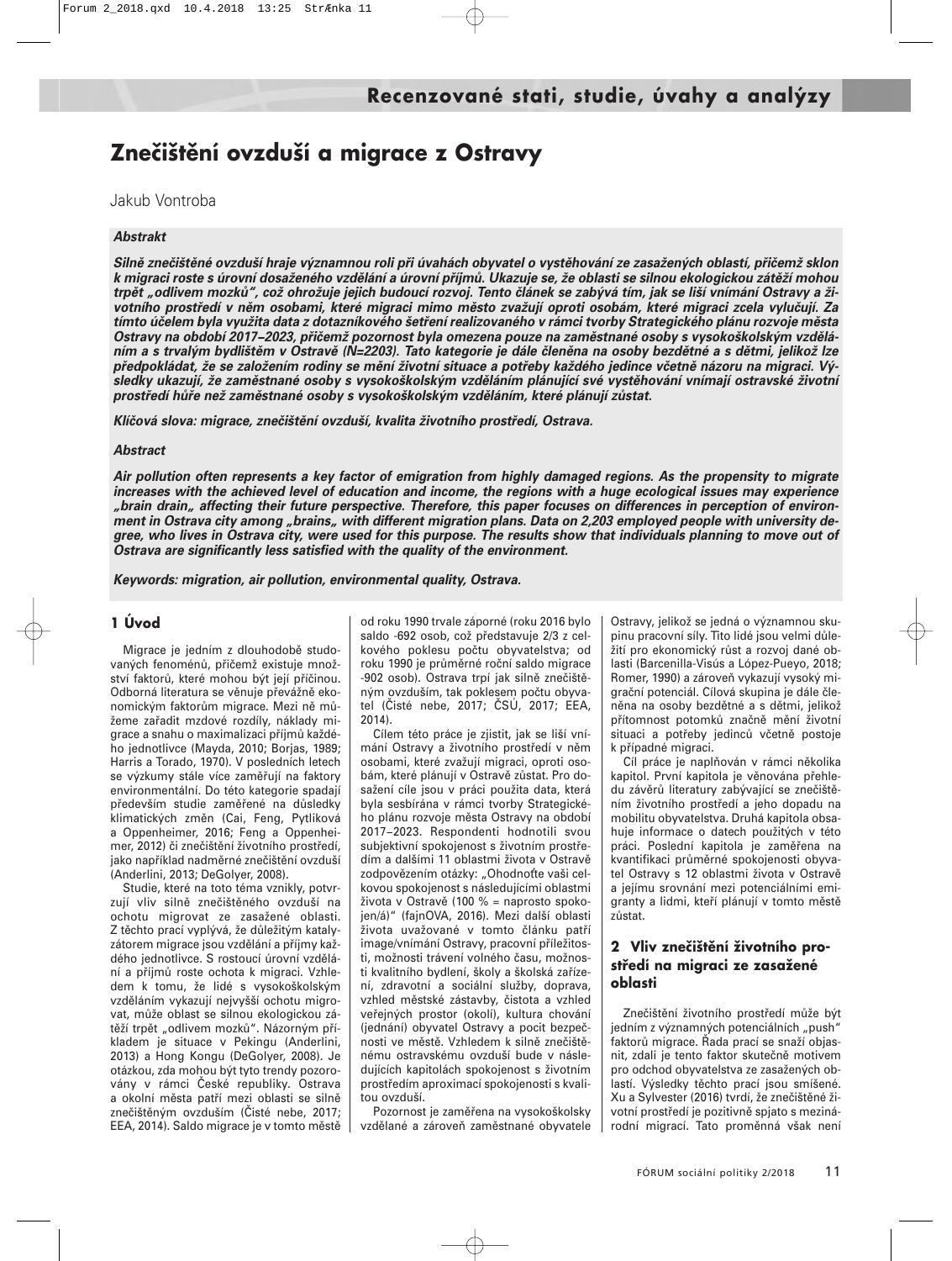rozhodujícím faktorem přeshraniční mobility obyvatelstva a týká se především vysoce vzdělaných osob. Stav životního prostředí může hrát významnou roli také v rámci migrace uvnitř konkrétní země. Cebula a Vadder (1973) si ve své práci pokládají otázku, zda je současná meziregionální migrace ve Spojených státech amerických ovlivněna faktory jako kvalita ovzduší, kriminalita a klima. Výsledkem jejich výzkumu je, že špatná kvalita ovzduší není významným "push" faktorem vysvětlujícím migraci populace. Oproti tomu Hsieh a Liu (1983) tvrdí, že kvalita životního prostředí je jedním z důležitých faktorů meziregionální migrace v USA. Li, Zhang a Ma (2017) zkoumali dopad znečištěného ovzduší na meziregionální migraci v Číně. Závěrem jejich výzkumu je, že znečištěné ovzduší je spjato s odlivem pracovní síly, především pak s emigrací pracovníků s vyšší úrovní vzdělání. Tyto závěry potvrzují Lu, Yue, Chen a Long (2018), kteří tvrdí, že smog v čínském regionu Jing-Jin-Ji je jedním z faktorů, který ovlivňuje rozhodování kvalifikovaných pracovníků o případné migraci do méně znečištěných oblastí. Šulák (2015) zkoumal spojitost mezi znečištěným ovzduším a migrací v rámci České republiky. Výsledkem jeho výzkumu je, že hlavní roli hrají tradiční faktory migrace, tedy mzdové rozdíly a migrační náklady. Znečištěné ovzduší nepatří mezi významné "push" faktory meziregionální migrace v rámci České republiky. Otázkou zůstává, nakolik absolutní úroveň znečištění životního prostředí ovlivňuje sílu vztahu mezi znečištěním a migrací.

Pro potřeby této práce jsou vysoce relevantní studie zabývající se nadměrně znečištěným ovzduším v Pekingu (Anderlini, 2013) a Hong Kongu (DeGolyer, 2008). V obou případech bylo zjištěno, že kvalita ovzduší hraje významnou roli při úvahách obyvatelstva o případném stěhování do méně znečištěných oblastí. Hlavní příčinou jsou zdravotní problémy, které sužují místní populaci. DeGolyer (2008) uvádí, že téměř polovina obyvatel Hong Kongu se potýká s obtížemi s dýcháním a s nemocemi zraku. Ochota k migraci se zároveň odvíjí od úrovně vzdělání a výše příjmů. Lidé s vysokoškolským vzděláním a s vysokými příjmy jsou nejvíce ochotni k mobilitě. DeGolyer (2008) tvrdí, že migraci z důvodu silně znečištěného ovzduší zvažuje více než třetina obyvatel Hong Kongu s vysokoškolským vzděláním. Obě města současně zaznamenávají potíže při zaměstnávání mezinárodních odborníků a talentů.

"Odliv mozků" a problémy se zaměstnáváním talentů a expertů ohrožují potenciál a budoucnost oblastí s ekologickou zátěží. Nezanedbatelným faktem jistě je, že silně znečištěné ovzduší je spjato se značnými přímými i nepřímými náklady. Na jednu stranu se jedná o výdaje vynaložené v důsledku předčasných úmrtí, hospitalizací a návštěv lékařů; na druhou stranu obyvatelé těchto měst často zůstávají doma namísto cesty do školy či práce, a to kvůli

| Tab. 3.1: Kategorie zaměstnaných osob s vysokoškolským vzděláním |  |
|------------------------------------------------------------------|--|
|------------------------------------------------------------------|--|

| Kategorie                           | Počet respondentů | Modus věku  |
|-------------------------------------|-------------------|-------------|
| Osoby celkem                        | 2203              | $25-34$ let |
| Z toho:                             |                   |             |
| Osoby bezdětné                      | 763               | $25-34$ let |
| Osoby s dětmi                       | 1440              | $35-44$ let |
| Z toho:                             |                   |             |
| Osoby s dětmi ve věku do 5 let      | 315               | $25-34$ let |
| Osoby s dětmi ve věku 6 až 17 let   | 318               | 35-44 let   |
| Osoby s dětmi ve věku 18 a více let | 549               | 45-54 let   |

Zdroj: fajnOVA.cz, 2016. Vlastní zpracování.

silně znečištěnému ovzduší nebo nemoci, která je znečištěným ovzduším způsobena (Anderlini, 2013; DeGolyer, 2008).

#### **3 Data**

V článku jsou použita data z dotazníkového šetření realizovaného v rámci tvorby Strategického plánu rozvoje města Ostravy na období 2017−2023, v němž respondenti hodnotili svou spokojenost s oblastmi života v Ostravě (sběr dat probíhal od 3. do 19. února 2016). Jejich zapojení se do dotazníkového šetření bylo na dobrovolné bázi na výzvu primátora města Ostravy. Výzva byla distribuována několika komunikačními kanály: a) e-mailem, který byl primátorem zaslán na všechny základní, střední a vysoké školy v Ostravě a obsahoval výzvu k předání informací pedagogům a ostatním zaměstnancům, studentům, žákům a jejich rodičům, b) e-mailem, který byl primátorem zaslán do firem se sídlem v Ostravě, dále zaměstnancům vybraných úřadů ve všech městských obvodech, c) zveřejněním na oficiálních webových stránkách města Ostravy s žádostí o sdílení této výzvy na vlastních webových stránkách, d) sdílením výzvy na celkově 111 facebookových profilech s počtem členů přesahujícím 1 milion, e) spontánním šířením mezi veřejností (fajnOVA, 2016).

Celkem bylo získáno 8890 responsí. Response se zjevně nelogickými či smyšlenými odpověmi a response, u kterých respondenti ve většině otázek (více než 90 %) odpověděli, že nejsou schopni posoudit spokojenost s různými oblastmi života a času tráveným v Ostravě, byly odstraněny. V důsledku těchto činností byl vzorek zredukován na 6807 responsí. Vzhledem ke způsobu sběru dat se nejedná o reprezentativní vzorek populace (fajnOVA, 2016). Negativní dopady nereprezentativnosti vzorku jsou minimalizovány zaměřením pozornosti na relativně homogenní část respondentů. Jedná se o vysokoškolsky vzdělané a zároveň zaměstnané osoby s trvalým bydlištěm v Ostravě (N=2203). Zaměstnané osoby (zaměstnavatelé, zaměstnanci, soukromí podnikatelé a OSVČ) s vysokoškolským vzděláním, u kterých lze zároveň předpokládat vyšší úroveň příjmů oproti zbytku populace, by dle zjištění učiněným v Pekingu (Anderlini, 2013) a Hong Kongu (DeGolyer, 2008) měly být nejvíce ochotny k mobilitě.

Cílová skupina zaměstnaných osob s vysokoškolským vzděláním je členěna na dílčí kategorie, a sice na osoby bezdětné a osoby s dětmi. Osoby s dětmi jsou dále členěny dle věku jejich potomků na osoby s dětmi ve věku do 5 let, osoby s dětmi ve věku od 6 do 17 let a osoby s dětmi ve věku nad 18 let. Při tomto členění byly vyloučeny osoby, které mají potomky v několika věkových kategoriích.

V tomto článku není zohledněn věk osob, ale ukazuje se, že mezi věkem osob a věkem jejich potomků existuje statisticky významný vztah (chi2 = 1900,0000; df = 15; p < 0,0000). Rovněž bylo potvrzeno, že existuje vztah mezi věkem osob a tím, zda tyto osoby děti mají či nikoli (chi2 = 768,7767;  $df = 5$ ;  $p < 0,0000$ ).

Kategorie zaměstnaných osob s vysokoškolským vzděláním jsou členěny na osoby, které v dotazníkovém šetření uvedly, že v horizontu 10 let neplánují migrovat z Ostravy, na osoby plánující migrovat do dojezdové vzdálenosti (tzn. do 30 minut dojezdu autem) a na osoby plánující migrovat dále od Ostravy (tzn. mimo dojezdovou vzdálenost).

Respondenti hodnotili svou spokojenost s jednotlivými oblastmi života v Ostravě (viz Úvod a tab. 4.1) zodpovězením otázky: "Ohodnoťte vaši celkovou spokojenost s následujícími oblastmi života v Ostravě (100 % = naprosto spokojen/á)". V rámci jednotlivých kategorií zaměstnaných osob s vysokoškolským vzděláním byly zjištěny rozdíly v průměrném hodnocení spokojenosti s jednotlivými oblastmi života v Ostravě mezi potenciálními emigranty a lidmi, kteří migrovat neplánují (viz tab. 4.1). Dvouvýběrovým T-testem bylo ověřeno, zda jsou tyto rozdíly statisticky významné.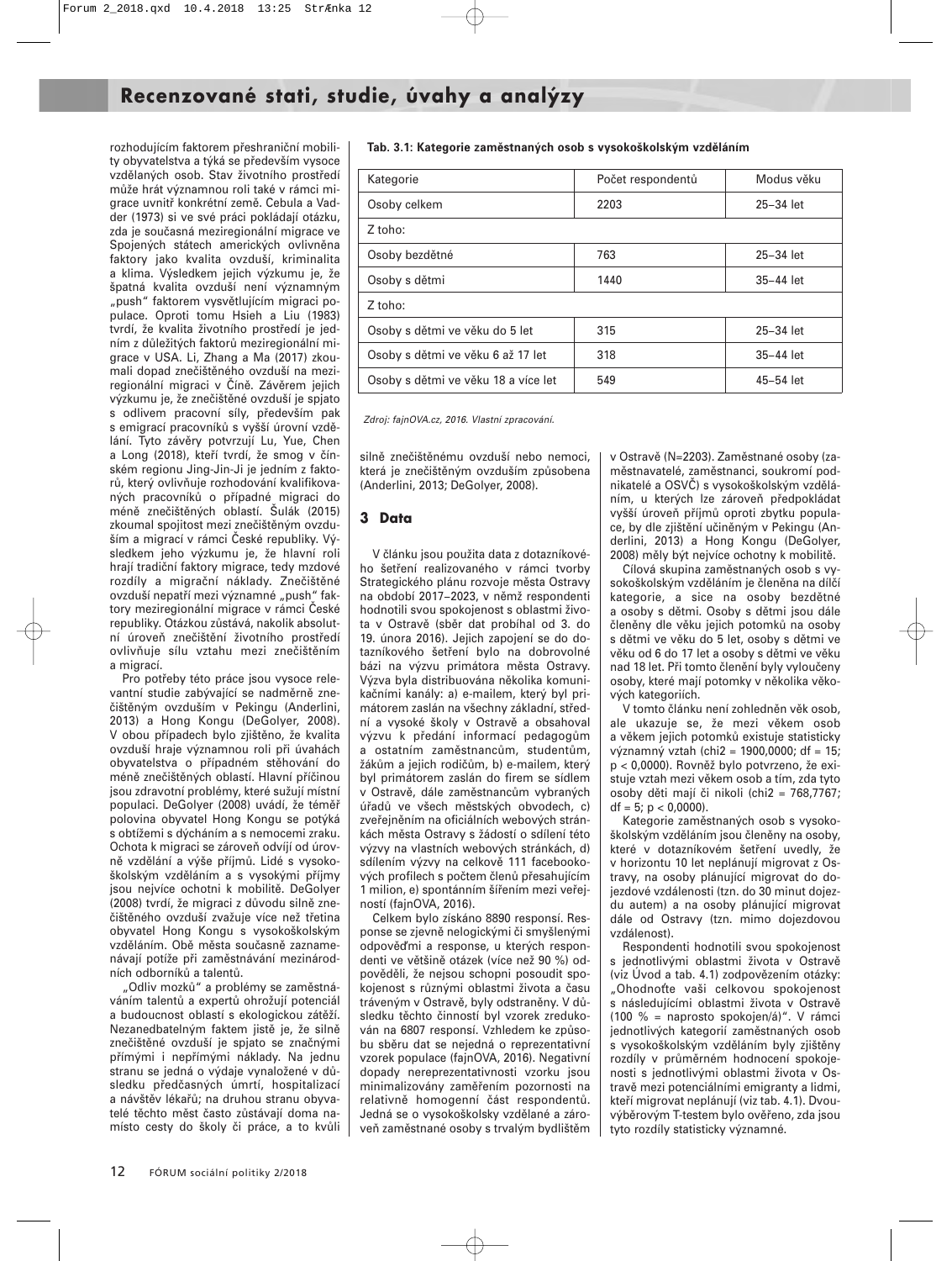**Graf 4.1: Migrační plány ve vybraných kategoriích zaměstnaných osob s vysokoškolským vzděláním (v %)**



#### **4 Hodnocení oblastí života v Ostravě**

Graf 4.1 zobrazuje migrační plány v jednotlivých kategoriích zaměstnaných osob s vysokoškolským vzděláním a odhaluje, ve kterých kategoriích se nachází nejvyšší podíl potenciálních emigrantů.

V horizontu 10 let se z Ostravy plánuje odstěhovat 28 % zaměstnaných osob s vysokoškolským vzděláním, z toho 17 % osob plánuje migrovat do dojezdové vzdálenosti a 11 % osob plánuje migrovat dále od Ostravy. Nejvyšší procento potenciálních migrantů se nachází v kategorii osob bezdětných a v kategorii osob s dětmi ve věku do 5 let (viz graf 4.1). Absence potomků může hrát významnou roli při úvahách o migraci. Bezdětné osoby jsou méně vázány na aktuální místo pobytu než osoby s dětmi. Vysoké procento potenciálních migrantů v kategorii osob s potomky ve věku do 5 let může být vysvětleno stejně jako v případě bezdětných osob. Děti mladší 6 let nezahájily povinnou školní docházku. Lze předpokládat, že lidé s malými dětmi nejsou vázáni na aktuální místo pobytu tak silně jako lidé se staršími dětmi. V migračních plánech pro následujících 10 let byl zjištěn statisticky významný rozdíl mezi osobami bezdětnými a osobami s dětmi celkem  $chi2 = 26,4339$ ; df = 2; p < 0,0000) a rovněž mezi osobami s různě starými dětmi  $\text{(chi2 = 37,9639; df = 4; p < 0,0000).}$ 

Jak bylo uvedeno, relativně vysoké procento zaměstnaných osob s vysokoškolským vzděláním plánuje Ostravu opustit. Otázkou je, jak se liší vnímání tohoto města osobami, které plánují migrovat, oproti osobám, které plánují v Ostravě zůstat. Tab. 4.1 ukazuje rozdíl v průměrné spokojenosti s jednotlivými oblastmi života v Ostravě mezi potenciálními emigranty

a lidmi, kteří neplánují migrovat, a to v rámci jednotlivých kategorií zaměstnaných osob s vysokoškolským vzděláním (osoby bezdětné a osoby s dětmi). Sloupce 1−3 zobrazují průměrnou spokojenost s oblastmi života v Ostravě u zaměstnaných osob s vysokoškolským vzděláním, které migrovat neplánují. Sloupce 4−9 zobrazují rozdíly v průměrném hodnocení spokojenosti s jednotlivými oblastmi života v Ostravě u zaměstnaných osob s vysokoškolským vzděláním, které migraci zvažují, ve srovnání s těmi, kteří v Ostravě plánují zůstat. Zaměstnané a zároveň vysokoškolsky vzdělané osoby s dětmi nebudou dále členěny na podrobnější kategorie dle věku jejich potomků z důvodu nízkého počtu pozorování.<sup>2</sup>

#### **Osoby plánující zůstat v Ostravě**

Sloupce 1−3 zobrazují průměrnou spokojenost s oblastmi života v Ostravě u zaměstnaných osob s vysokoškolským vzděláním, které v následujících 10 letech neplánují migrovat. Tyto osoby jsou v průměru nejvíce spokojeny se zdravotními a sociálními službami (průměrná spokojenost je 72,0 %, z toho osoby bezdětné jsou spokojeny na 73,4 % a osoby s dětmi na 71,4 %), se školami a školskými zařízeními (71,8 %, resp. 73,4 % a 71,1 %) a s dopravou (70,1 %, resp. 71,6 % a 69,4 %). Nejhůře hodnocenou oblastí života v Ostravě je kvalita životního prostředí (29,8 %, resp. 31,3 % a 29,2 %). Dále následuje spokojenost s kulturou chování obyvatel Ostravy (43,6 %, resp. 43,3 % a 43,7 %), s pocitem bezpečnosti ve městě (47,1 %, resp. 49,3 % a 46,1 %) a s čistotou a vzhledem okolí (48,1 %, resp. 47,6 % a 48,3 %). Jen mírně lepší hodnocení získala spokojenost s dostupnými pracovními příležitostmi a se vzhledem městské zástavby.

#### **Osoby plánující migrovat do dojezdové vzdálenosti**

Sloupce 4−6 zobrazují rozdíly v průměrné spokojenosti s oblastmi života v Ostravě mezi zaměstnanými osobami s vysokoškolským vzděláním, které plánují migrovat do dojezdové vzdálenosti od Ostravy (tzn. do 30 minut dojezdu autem) a zaměstnanými osobami s vysokoškolským vzděláním, které plánují zůstat, včetně jejich statistické významnosti. Nejvyššího negativního rozdílu je dosaženo u spokojenosti s možnostmi kvalitního bydlení (-7,4 p. b., resp. -7,2 p. b. a -8,1 p. b.) a s životním prostředím (-7,2 p. b., resp. -8,7 p. b. a -6,6 p. b.). Mezi 4 oblasti života s nejvyšším negativním rozdílem dále patří spokojenost s čistotou a vzhledem okolí (-5,5 p. b., resp. -5,6 p. b. a -5,2 p. b.) a se vzhledem městské zástavby (-5,5 p. b., resp. -3,7 p. b. a -6,7 p. b.). Ve všech těchto případech byla zjištěna statistická významnost rozdílu v průměrném hodnocení spokojenosti na hladině významnosti p < 0,01, vyjma proměnné vyjadřující spokojenost se vzhledem městské zástavby v kategorii bezdětných osob (t = 2,0509; df = 284,994;  $p = 0,0412$ .

Osoby s dětmi plánující migrovat do dojezdové vzdálenosti hodnotily oproti osobám s dětmi plánujícím zůstat negativněji spokojenost s možnostmi trávení volného času (t = 2,9922; df = 284,978; p = 0,0030), ovšem v kategorii bezdětných osob nebyl u této proměnné zjištěn statisticky významný rozdíl (viz tab. 4.1, sloupce 5 a 6). Stejná situace nastává u spokojenosti se školami a školskými zařízeními. Zatímco v kategorii osob s dětmi byl mezi osobami plánujícími zůstat a osobami plánujícími migrovat do dojezdové vzdálenosti zjištěn v hodnocení průměrné spokojenosti se školami a školskými zařízeními statisticky významný rozdíl (t = 2,2044; df = 1254; p = 0,0277), u osob bezdětných nikoliv. Potenciální bezdětní migranti, kteří se plánují odstěhovat do dojezdové vzdálenosti, tyto oblasti života nevnímají hůře než bezdětné osoby, které v Ostravě plánují zůstat.

U spokojenosti s pracovními příležitostmi, se zdravotními a sociálními službami a s dopravou nebyly zjištěny statisticky významné rozdíly ani v jedné kategorii zaměstnaných osob s vysokoškolským vzděláním. Tyto oblasti života v Ostravě nejsou potenciálními emigranty do dojezdové vzdálenosti hodnoceny negativněji oproti osobám plánujícím zůstat.

#### **Osoby plánující migrovat dále od Ostravy**

Sloupce 7−9 zobrazují rozdíly v průměrné spokojenosti s oblastmi života v Ostravě mezi zaměstnanými osobami s vysokoškolským vzděláním, které plánují migrovat dále od Ostravy (tzn. do jiného města či obce, které nespadá do dojezdové vzdálenosti) a zaměstnanými osobami s vysoko-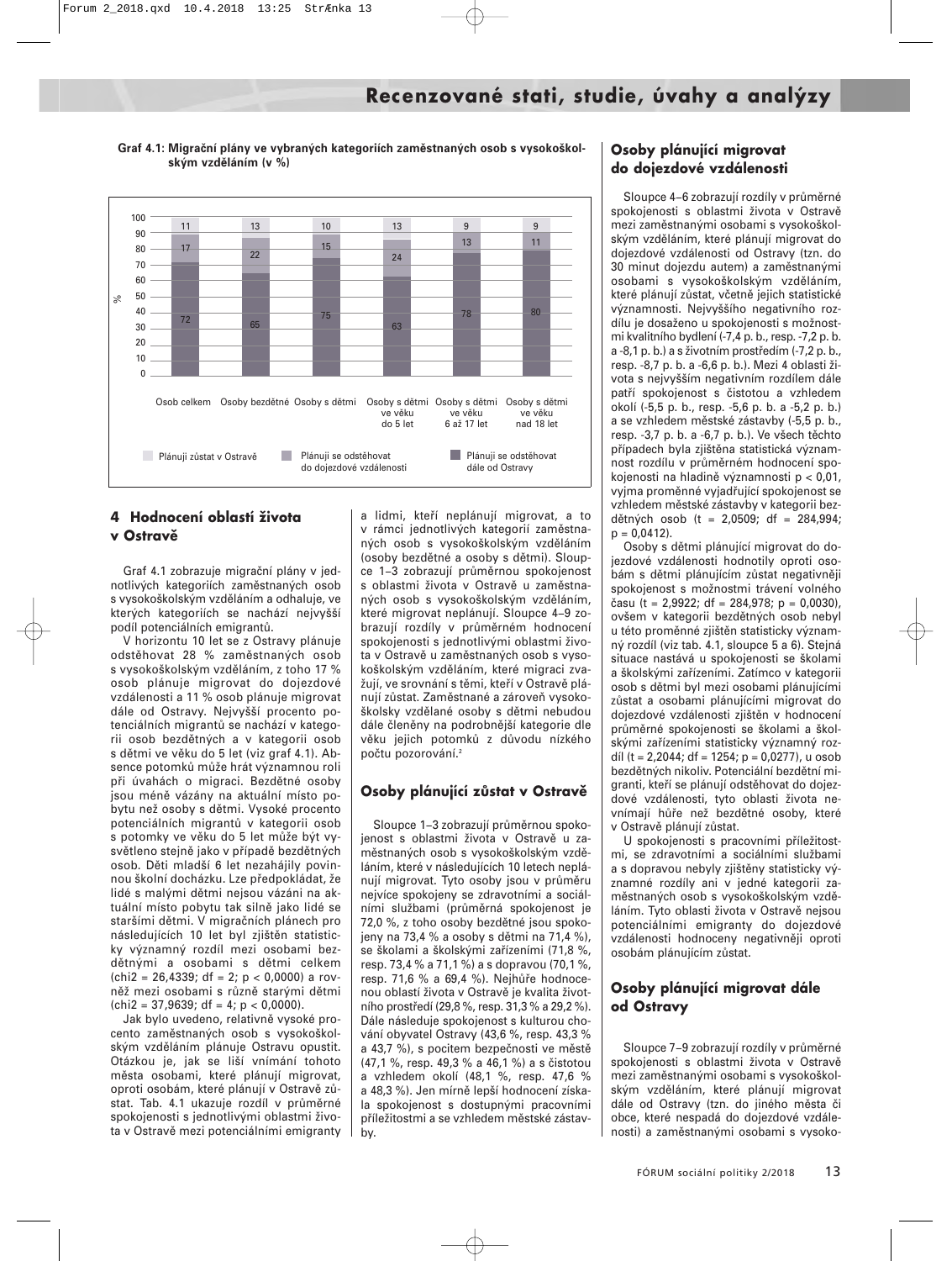|                                                                                            |                                             | Plánuji migrovat dále od O                   | stravy                                                 |                                            | Plánuji migrovat do dojezdové vzdálenosti               |                                                                   |                                         | Plánuji zůstat v Ostravě                   |                                                        |
|--------------------------------------------------------------------------------------------|---------------------------------------------|----------------------------------------------|--------------------------------------------------------|--------------------------------------------|---------------------------------------------------------|-------------------------------------------------------------------|-----------------------------------------|--------------------------------------------|--------------------------------------------------------|
| vzděláním / Oblasti života<br>Kategorie zaměstnaných<br>osob s vysokoškolským<br>v Ostravě | Osoby celkem<br>$(N=1586)$<br>$\widehat{E}$ | Osoby bezdětné<br>$(N=498)$<br>$\widehat{2}$ | Osoby s dětmi<br>$(N=1088)$<br>$\widehat{\mathcal{O}}$ | Osoby celkem<br>$(N=375)$<br>$\widehat{f}$ | Osoby bezdětné<br>$(N=164)$<br>$\widehat{\mathfrak{G}}$ | Osoby s dětmi Osoby celkem<br>$(N=211)$<br>$\widehat{\mathbf{e}}$ | $(N=242)$<br>$\widehat{\triangleright}$ | Osoby bezdětné<br>$(N=101)$<br>$\circledR$ | Osoby s dětmi<br>$(N=141)$<br>$\widehat{\mathcal{D}}$  |
| Image / Vnímání Ostravy                                                                    | 53,4                                        | 53,7                                         | 53,3                                                   | $\ast$<br>$-2,3$ p. b.                     | $-2,1$ p. b.                                            | $-2,6$ p. b.                                                      | $-13,2$ p. b. ***                       | $-11,5$ p. b.***                           | $-14,5$ p. b. ***                                      |
| Pracovní příležitosti                                                                      | 48,2                                        | 50,1                                         | 47,3                                                   | $-0,7$ p. b.                               | p. b.<br>$-1,9$                                         | p. b.<br>$-0, 4$                                                  | p. b. ***<br>$-8,7$                     | $-11,2$ p. b. $***$                        | $b.***$<br>$-7,4$ p. $\blacksquare$                    |
| Trávení volného času                                                                       | 64,6                                        | 65,5                                         | 64,2                                                   | ***<br>$3,4$ p. b.                         | $-2,1$ p. b.                                            | ***<br>خ<br>ن<br>ف<br>$-4,8$                                      | $***$<br>$-10,5$ p. b.                  | $-9,0$ p. b.; ***                          | ***<br>p. b.<br>$-11,9$                                |
| Možnosti kvalitního bydlení                                                                | 63,2                                        | 64,9                                         | 62,4                                                   | ***<br>$-7,4$ p. b.                        | ***<br><u>ٰہ</u><br>$\dot{\Omega}$<br>$-7,2$            | ***<br>$\dot{\mathbf{c}}$<br>$\dot{\Omega}$<br>$\overline{\circ}$ | ***<br>$-13,4$ p. b.                    | ***<br>$-10,0$ p. b.                       | ***<br>.<br>ف<br>$-16,4$ p.                            |
| Školy a školská zařízení                                                                   | 71,8                                        | 73,4                                         | 71,1                                                   | $* *$<br>$-2,2$ p. b.                      | $-1,8$ p. b.                                            | $* *$<br>$-3,0$ p. b.                                             | ***<br>8,8 p. b.                        | ***<br>$-7,6$ p. b.                        | ***<br>$-10,0$ p. b.                                   |
| Zdravotní a sociální služby                                                                | 72,0                                        | 73,4                                         | 71,4                                                   | $-1,5$ p. b.                               | $-1,4$ p. b.                                            | p. b.<br>$-2,0$                                                   | $-7,8$ p. b. $***$                      | $-7,4$ p. b. ***                           | $-8,4$ p. b. $***$                                     |
| Doprava                                                                                    | 70,1                                        | 71,6                                         | 69,4                                                   | $-0.2$ p. b.                               | $2,0$ p. b.                                             | p. b.<br>$-0,7$                                                   | p. b. ***<br>$-6,0$                     | $* *$<br>$-5,7$ p. b.                      | p. b. ***<br>-6,6                                      |
| Vzhled městské zástavby                                                                    | 50,5                                        | 49,9                                         | 50,8                                                   | p. b.***<br>$-5,5$                         | $* *$<br><u>.</u><br>$-3,7$ p.                          | ***<br><u>ٰء</u><br>$\dot{\Omega}$<br>6,7                         | ***<br>$-12,6$ p. b.                    | ***<br>خ<br>$\dot{\mathbf{Q}}$<br>.8,9     | ***<br>$\dot{\mathbf{c}}$<br>$\dot{\Omega}$<br>$-15,2$ |
| Čistota a vzhled okolí                                                                     | 48,1                                        | 47,6                                         | 48,3                                                   | ***<br>.<br>ف<br>$\dot{\Omega}$<br>5,5     | ***<br><u>ٰء</u><br>$\dot{\mathbf{Q}}$<br>5,6           | ***<br>خ<br>$\dot{\Omega}$<br>-5,2                                | ***<br>خ<br>$\dot{\Omega}$<br>9,5       | ***<br>خ<br>$-7,9$ p.                      | ***<br>.<br>ف<br>$\dot{\Omega}$<br>$-10,6$             |
| Kultura chování obyvatel                                                                   | 43,6                                        | 43,3                                         | 43,7                                                   | ***<br>$-4,6$ p. b.                        | $* *$<br>$\dot{\circ}$<br>$-4,4$ p.                     | ***<br>p. b.<br>$-4,7$                                            | ***<br>p. b.<br>9,0                     | ***<br>$-7,4$ p. b.                        | ***<br>$-10,1$ p. b.                                   |
| Pocit bezpečnosti                                                                          | 47,1                                        | 49,3                                         | 46,1                                                   | $-4,1$ p. b. ***                           | $* *$<br>$-5,2$ p. b.                                   | $* *$<br>$-4,0$ p. b.                                             | $-7,6$ p. b. $***$                      | ***<br>$-9,0$ p.b.                         | $-7,1$ p. b. $***$                                     |
| Životní prostředí                                                                          | 29,8                                        | 31,3                                         | 29,2                                                   | $-7,2$ p. b. $***$                         | $-8,7$ p. b. $***$                                      | $-6,6$ p. b. $***$                                                | $-11,3$ p. b. $***$                     | $-8,9$ p. b. $***$                         | $-13,5$ p. b. ***                                      |

Zdroj: fajnOVA.cz, 2016. Vlastní zpracování.  $P^*$   $p < 0, 1$ ; \*\*  $p < 0.05$ ; \*\*\*  $p < 0.01$ 

Zdroj: fajnOVA.cz, 2016. Vlastní zpracování.<br>\* p < 0,1; \*\* p < 0,05; \*\*\* p < 0,01<br>Poznámka: Sloupce 4–9 zobrazují rozdíl v hodnocení průměrné spokojenosti u potenciálních emigrantů oproti lidem plánujícím zůstat v Ostravě Poznámka: Sloupce 4−9 zobrazují rozdíl v hodnocení průměrné spokojenosti u potenciálních emigrantů oproti lidem plánujícím zůstat v Ostravě (sloupce 1−3)

## **Recenzované stati, studie, úvahy a analýzy**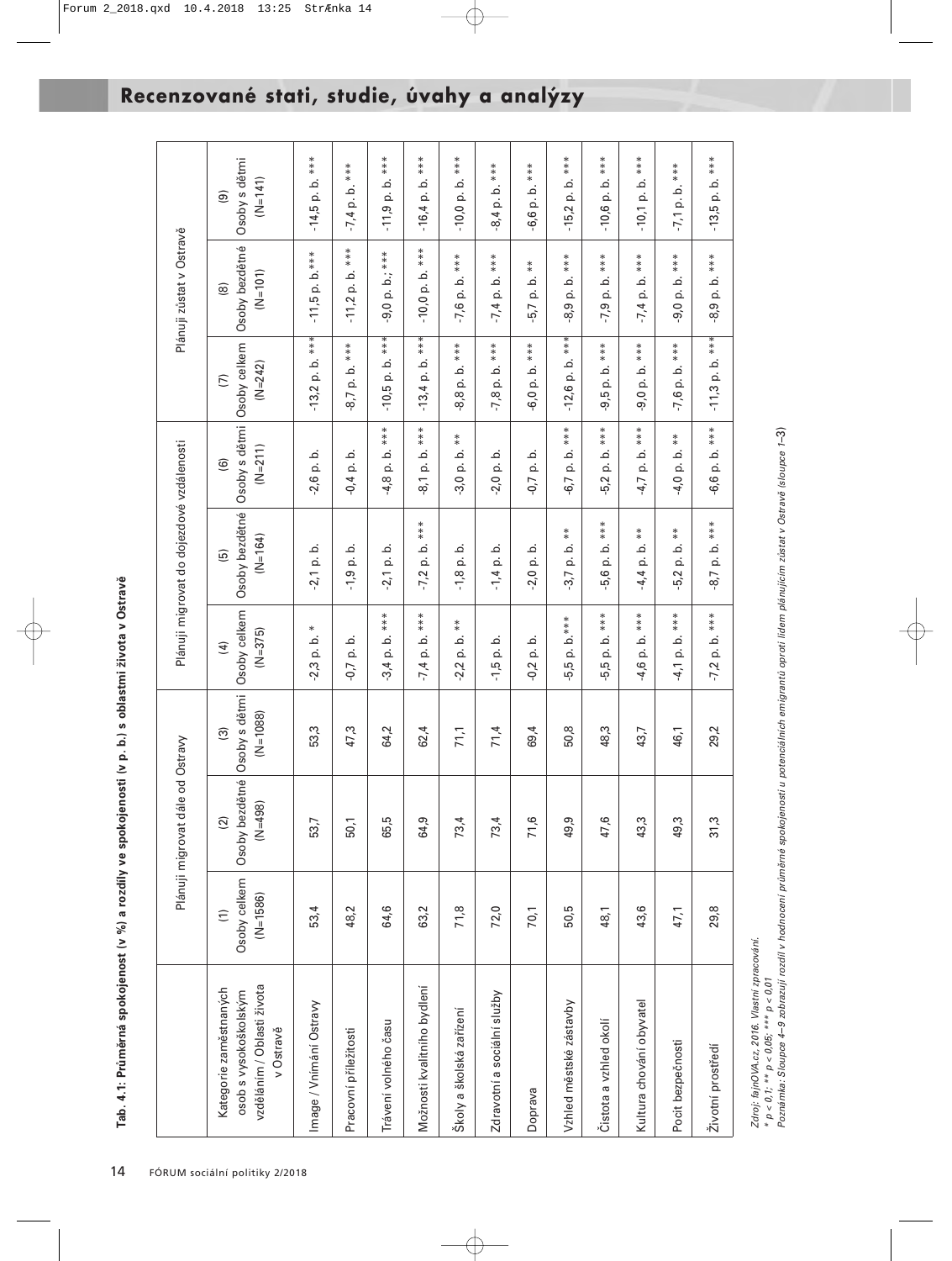školským vzděláním, které plánují zůstat, včetně jejich statistické významnosti. Nejvyššího negativního rozdílu je dosaženo u spokojenosti s možnostmi kvalitního bydlení (-13,4 p. b., resp. -10,0 p. b. a -16,4 p. b.) a s image Ostravy (-13,2 p. b., resp. -11,5 p. b. a - 14,5 p. b.). Mezi 4 oblasti života s nejvyšším negativním rozdílem dále patří spokojenost se vzhledem městské zástavby (-12,6 p. b., resp. -8,9 p. b. a -15,2 p. b.) a s životním prostředním (-11,3 p. b., resp. - 8,9 p. b. a -13,5 p. b.). Ve všech těchto případech byla zjištěna statistická významnost rozdílu na hladině významnosti p < 0,01. Osoby s dětmi plánující migrovat mimo dojezdovou vzdálenost byly v hodnocení těchto proměnných výrazně kritičtější než osoby bezdětné.

Potenciální emigranti do lokalit, které nespadají do dojezdové vzdálenosti, jsou významně více nespokojeni se všemi oblastmi života v Ostravě oproti osobám, které migraci nezvažují, a sice na hladině významnosti p < 0,01. Pouze u spokojenosti s dopravou v kategorii bezdětných osob byla zjištěna statistická významnost rozdílu na hladině významnosti p < 0,05 (t = 2,5570; df = 594; p = 0,0108). Zajímavostí jistě je, že osoby plánující migrovat dále od Ostravy vnímají oproti osobám plánujícím zůstat významně hůře dostupnost pracovních příležitostí (na hladině významnosti p < 0,01), což u potenciálních emigrantů do dojezdové vzdálenosti nebylo potvrzeno. Spokojenost s dostupnými pracovními příležitostmi hodnotí potenciální emigranti do dojezdové vzdálenosti stejně jako osoby, které v Ostravě plánují zůstat.

#### **5 Závěr**

Cílem tohoto článku bylo zjistit, jak se liší vnímání jednotlivých oblastí života v Ostravě osobami, které zvažují migraci, oproti osobám, které plánují v Ostravě zůstat. Zvláště pak, zda potenciální emigranti vnímají významně hůře kvalitu životního prostředí. Pozornost byla zaměřena na zaměstnané osoby s vysokoškolským vzděláním a s trvalým bydlištěm v Ostravě. Tato cílová skupina byla dále členěna na osoby bezdětné a s dětmi.

Bylo zjištěno, že emigraci z Ostravy v horizontu 10 let zvažuje 28 % zaměstnaných osob s vysokoškolským vzděláním. Nejvyšší ochotu k mobilitě vykazují osoby bezdětné a osoby s dětmi ve věku do 5 let. Jedná se o mladé osoby, neboť modus věku osob bezdětných a osob s malými dětmi je 25−34 let.

Spokojenost s životním prostředím byla v dotazníkovém šetření hodnocena jednoznačně nejhůře a potenciální emigranti tuto oblast života v Ostravě hodnotili významně negativněji než osoby plánující zůstat. Tyto negativní rozdíly patří v porovnání s ostatními oblastmi života k nejvyšším, přičemž nezáleží, zda se jedná o osoby bezdětné či s dětmi, případně zda se jedná o potenciální emigranty do dojezdové vzdálenosti či dále od Ostravy.

Osoby plánující migrovat jsou rovněž významně více nespokojeny s možnostmi kvalitního bydlení a se vzhledem městské zástavby. Jedná se o oblasti života, které vykazují nejvyšší negativní rozdíl v průměrném hodnocení spokojenosti mezi potenciálními emigranty a osobami, které plánují zůstat v Ostravě. Potenciální emigranti do dojezdové vzdálenosti hodnotili s vysokým negativním rozdílem rovněž čistotu a vzhled okolí; potenciální emigranti zvažující se odstěhovat dále od Ostravy pak image, resp. celkové vnímání Ostravy.

Opomenuty by neměly být oblasti života, které obdržely v průměru nejnižší hodnocení, ale negativní rozdíly ve spokojenosti mezi potenciálními emigranty a lidmi plánujícími zůstat v Ostravě nepatřily mezi nejvyšší. Jedná se o spokojenost s kulturou chováním obyvatel Ostravy, s bezpečností ve městě a s dostupnými pracovními příležitostmi. Naopak nejvyšší průměrné hodnocení spokojenosti získaly oblasti života vztahující se ke službám, které město Ostrava nabízí. Jedná se o spokojenost se zdravotními a sociálními službami, školami a školskými zařízeními a s dopravou.

#### **Poděkování**

Práce na článku byla částečně financována grantem GAČR (GA15-23177S) a grantem SGS (SP2017/145).

- 1 Data a znění otázek jsou k dispozici na fajnova.cz/wp-content/uploads/2017/03/pruzkum\_data.xlsx.
- 2 Podrobnější členění osob s dětmi dle věku jejich potomků bylo provedno v bakalářské práci "Znečištění ovzduší a jeho vliv na migraci z Ostravy", ze které tento článek vychází (viz. Vontroba, 2017).

#### **Seznam použité literatury**

- ANDERLINI, Jamil. 'Airpocalypse' Drives Expats out of Beijing. Financial Times. 04/01/2013 [cit. 2017-03-01]. Dostupné z: https://www.ft.com/content/46d11e30- 99e9-11e2-83ca-00144feabdc0
- BORJAS, G. J. Economic Theory and International Migration. The International Migration Review. 1989, vol. 23, no. 3, s. 457−485. DOI: 10.2307/2546424
- BARCENILLA-VISÚS, Sara and Carmen LÓPEZ-PUEYO. Inside Europe: human capital and economic growth revisited. Empirica. 1/2018, pp 1−27. ISSN: 03408744. DOI: 10.1007/s10663-017-9394-2
- CAI, R., S. FENG, M. PYTLIKOVÁ a M. OPPENHEIMER. Climate Variability and International Migration: The Importance of the Agricultural Linkage. Journal of Environmental Economics and Management. 10/2016, vol. 79, pp. 135−151. DOI: 10.1016/j.jeem. 2016.06.005
- CEBULA, Richard J. a Richard K. VEDDER. A Note on Migration, Economic Opportunity, and the Quality of Life. Journal of Regional Science. 1973, vol. 13, no. 2, s. 205−211. DOI: 10.1111/j.1467-9787.1973. tb00395.x
- ČESKÝ STATISTICKÝ ÚŘAD. ČSÚ: Databáze demografických údajů za vybraná města ČR [online]. ČSÚ, 08/15/2017 [cit. 2017-08-31]. Dostupné z: https://www.czso.cz/csu/czso/databaze-demografickych-udaju-za-vybrana-mesta-cr
- ČISTÉ NEBE. ČN: Ovzduší na Ostravsku [online]. ČN, 2017 [cit. 2017-03-1]. Dostupné z: http://www.cistenebe.cz/stav-ovzdusi-na-ostravsku/slovnicek-pojmu
- DEGOLYER, Michael E. Hong Kong's Silent Epidemic: Public Opinion Survey on Air Pollution, Environ-

ment and Public Health [online]. Hong Kong: Civil Exchange. 12/2008 [cit. 2017-01-03]. Dostupné z: http://www.hongkongcan.org/doclib/200901\_HongKongsSilentEpidemic.pdf

- EUROPEAN ENVIRONMENT AGENCY. EEA: Oblasti s překročeným ročním imisním limitem pro PM10 v roce 2014 [online]. EEA, 09/04/2014 [cit. 2017-03- 01]. Dostupné z: http://www.eea.europa.eu/data-andmaps/figures/particulate-matter-pm10-annual-limitvalue-for-the-protection-of-human-health-7
- FAJNOVA. Co je strategický plán? [online]. fajnOVA. 2016 [cit. 2017-03-1]. Dostupné z: http:// fajnova.cz/strategicky-plan/
- FENG, Shuaizhang a Michael OPPENHEIMER. Applying Statistical Models to the Climate- Migration Relationship. Proceedings of the National Academy of Sciences. 2012, vol. 109, no. 43. DOI: 10.1073/ pnas.1212226109
- HARRIS, John R. a Michael P. TORADO. Migration, Unemployment and Development: A Two Sector Analysis. American Economic Review. 1970, vol. 60, no. 5, pp. 126−142.
- HSIEH, Chang-Tseh a Ben-Chieh LIU. The Pursuance of Better Quality of Life: In the Long Run, Better Quality of Social Life Is the Most Important Factor in Migration. American Journal of Economics and Sociology. 1983, vol. 42, no. 4, pp. 431−440. DOI: 10.1111/j.1536-7150.1983.tb01730.x
- LI, D., Y. ZHANG a S. MA. Would Smog Lead to Outflow of Labor Force? Empirical Evidence from China. Emerging Markets Finance and Trade. 5/2017, vol. 53, no. 5, pp. 1122−1134. ISSN: 1540496X. DOI: 10.1080/1540496X.2017.1282858
- LU, H., A. YUE, H. CHEN a R. LONG. Could smog pollution lead to the migration of local skilled workers? Evidence from the Jing-Jin-Ji region in China. Resources, Conservation & Recycling. 2018, vol. 130, pp. 177−187. ISSN: 09213449. DOI: 10.1016/j.resconrec.2017.11.024
- MAYDA, Anna M. International Migration: A Panel Data Analysis of the Determinants of Bilateral Flows. Journal of Population Economics. 2010, vol. 23, no. 4, pp. 1249−1274.
- ROMER, Paul M. Endogenous Technological Change. Journal of Political Economy. 10/1990, vol. 98, no. 5, pp. S71−S102.
- ŠALOUNOVÁ, Dana. Úvod do pravděpodobnosti a statistiky. 1. vyd. Ostrava: VŠB-TUO, Ekonomická fakulta, 2013. ISBN 978-80-248-3067-4.
- ŠULÁK, Jan. The Impact of Air Pollution on Internal Migration in the Czech Republic. Economic Policy in the European Union Member Countries: 13th International Scientific Conference. Ostrava: VŠB-TUO, Ekonomická fakulta, 2015, pp. 661−671. ISBN 978-80-248-3796-3.
- XU, Xu a Kevin SYLWESTER. Environmental Quality and International Migration. Kyklos. 02/2016, vol. 69, no. 1, pp. 157−180. DOI: 10.1111/kykl.12107



Autor Bc. Jakub Vontroba (jakubvontroba @gmail.com) je studentem prvního ročníku navazujícího magisterského studia oboru Národní hospodářství (Katedra národohospodářská) na Ekonomické fakultě Vysoké školy báňské - Technické univerzitě v Ostravě (Faculty of Economics, Technical Universtiy of Ostrava), Sokolská třída 33, Ostrava 1, Česká republika.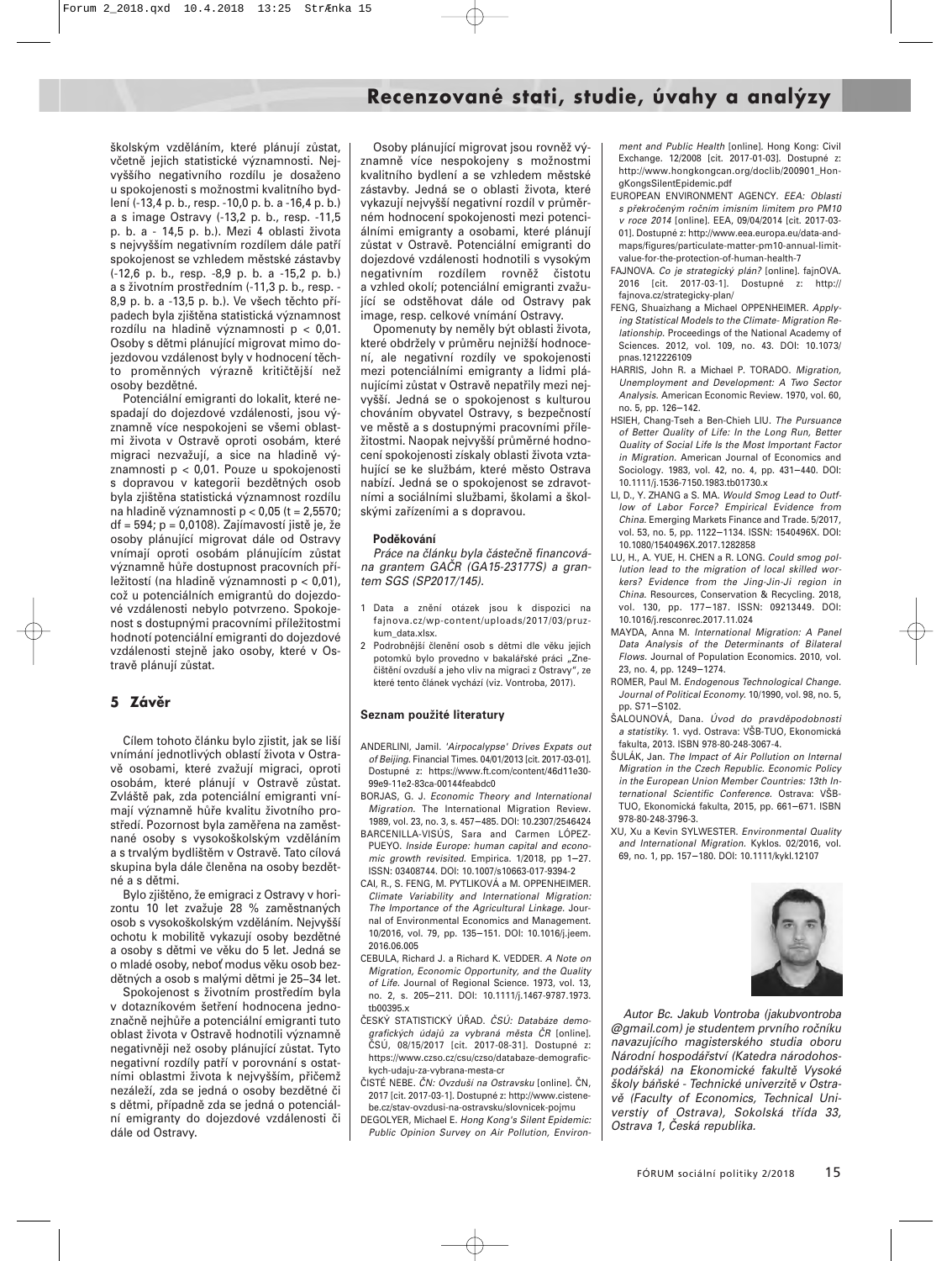## **Specifikace rozdílů v interakci managementu a zaměstnanců s přihlédnutím na genderové vztahy na pracovišti z pohledu psychologie práce**

#### Marek Merhaut, Karel Chadt

*Mezilidské vztahy na pracovišti jsou stále zajímavějším a více otevíraným tématem. Dobrá spolupráce s kolegy, podřízenými i nadřízenými může být příčinou nadstandardních pracovních výkonů, faktorem seberealizace, vytvářením dobrého pracovního klimatu, který ovlivňuje také úroveň poskytování služeb s dosahem do osobních životů, jež se tak stávají kvalitněji vnímanými. Naopak je-li spolupráce mezi lidmi špatná, ovlivňuje tento fakt fluktuaci, kvalitu práce a zaměstnání se tak* často stává nutností, která zajišťuje pouze životní potřeby. Jak vidí svou vzájemnou spolupráci jednotlivci v kontextu pra*covní pozice a pohlaví se snažíme definovat v tomto článku. Obecně se setkáváme s různými názory u žen působících v ženských kolektivech, mužů, kteří preferují někdy mužský, jindy naopak ženský kolektiv, nadřízených popisujících rozdílnost spolupráce s muži a ženami i podřízených preferujících vedení spíše jednoho z pohlaví.*

#### **Úvod**

Péče věnovaná právě personální oblasti je jedním ze stěžejních úkolů každého provozu. Cílem každého personálního oddělení je získat co nejkvalifikovanější personál, jehož dalšími žádoucími vlastnostmi jsou spolehlivost, pracovitost, profesionalita, orientace na zákazníka, flexibilita, ale také loajalita a sdílení podnikové vize, kultury a mnohé další. Za pomoci znalosti psychologie a vlastních zkušeností se snaží management najít tu nejlepší cestu vedoucí nejen ke kvalitnímu personálu, ale také k vytvoření takového pracovního prostředí, které by bylo pro jednotlivé pracovní týmy vyhovující. Definujme stručně také pracovní prostředí. Všechny faktory pracovního prostředí mají vliv na zdraví a psychologický dopad na psychiku, pohodu a pracovní výkon osobnosti. Jsou to nejen podmínky materiální, jako např. architektonické řešení pracoviště či estetické řešení pracovního interiéru, ale i pracovní podmínky sociální, např. motivace nebo typ pracovní skupiny. Souhrnně tyto faktory nazýváme podnikovou kulturou.

#### **Vztahy na pracovišti**

Je zřejmé, že vztahy na pracovišti jsou jedním ze základních pilířů dobře odvedené práce. Vytvoření dobrého pracovního klimatu je někdy spontánní, když se náhodně sejdou takové osobnosti, které se dobře doplňují a vyhovují si, často jde ale o uměle vytvořené prostředí, které je tím nejlepším možným pro jednotlivé individuality tvořící pracovní tým.

Psychologie práce poskytuje poznatky z oblasti lidského chování, jednání, motivace. Člověk v pracovním prostředí je subjektem již dlouho zkoumaným. Zkoumá se jeho interakce s okolním prostředím, jeho působení v sociální skupině. Také problematika sociálních skupin, jejich členění a skupinové interakce, stejně jako skupinová konformita, skupinová dynamika, to vše souvisí s problematikou funkčnosti pracovních týmů. Rozdíly ve schopnostech v souvislosti s pohlavím jsou již obecně známy. Využití silných stránek mužů a žen v pracovním procesu, využití preferencí spolupráce jednotlivých pohlaví jsou jednou z možných cest k efektivitě a úspěchu v rámci podnikání.

Gender problematika je aktuálním tématem několika posledních let. Gender je, definován terminologií společenských věd, sociálním konstruktem. Tím se myslí, že společnost vytvořila soubor očekávání a norem, které jsou jiné pro muže a jiné pro ženy a očekává se, že se příslušníci určitého genderu budou podle nich chovat. Jedním slovem lze společenská očekávání označit jako konvenci. Jestliže jedinec společenskou roli svým chováním nenaplňuje, je nenormální, porušuje konvence a tím pádem bývá většinou považován za "divného". Problém však spočívá v tom, že s rozvojem liberalizace a snižováním diskriminace mezi pohlavím se společenská realita proměňuje větší rychlostí, než jakou se mění konvence. Společnost si na nové trendy zvyká velmi pomalu. To je jedna z příčin, proč mají například ženy a další menšiny minimálně stejné problémy s přijetím např. do zaměstnání, jako měli před půl stoletím, přestože jsou zdánlivě chráněni (ať už zákonem nebo angažovaností neziskového sektoru) lépe.

Pojem gender se u nás se začal šířeji používat v 90. letech minulého století. Gender je termín, který označuje rozdíly mezi muži a ženami, které jsou vytvořeny kulturně, na rozdíl od biologických rozdílů. Jestliže pohlavím (sex) rozumíme biologickou danost mužství a ženství, gender představuje sociální konstrukt, maskulinní či feminní chování vyvinuté v průběhu socializace. Společnost ve shodě s pohlavím předpokládá automaticky existenci dvou genderů, tedy mužského a ženského. Společnost a kultura prostřednictvím výchovy a socializace jako takové působí na muže a ženy odlišně. To vede k sociálně vytvoře-

ným rozdílům v chování, postojích a hodnotách mezi muži a ženami.

#### **Psychologie práce**

Vznik psychologie práce se datuje na přelom 19. a 20. století. Psychologie se začala zaměřovat na vzájemné rozdíly mezi lidmi a zkoumání podílů dědičnosti. V období 1. světové války se začaly uplatňovat testy (McCattell použil svůj první mentální test již v roce 1890), rozmach nastal především v Německu a USA v souvislosti s výběrem řidičů a pilotů. Začaly se používat skupinové testy inteligence Army Alfa se zaměřením na verbální a Army Beta na neverbální komunikaci, jejich autorem byl Alfred Binet. V souvislosti se vznikem psychologie práce se zmiňuje také psychotechnika, u jejíhož vzniku stojí německo-americký psycholog Hugo Münsterberg, který se zaměřoval na problémy monotónnosti práce, ztráty pozornosti a únavy. Tvrdil, že problémy v práci vznikají především obsazováním míst nekompetentními pracovníky. Z dalších zaměření se uvádí teorie lidských vztahů human-relation řešící mezilidské vztahy a pracovní klima, inženýrskou psychologii a ergonomii, pozornost se zde věnuje přizpůsobení techniky člověku a jeho schopnostem a psychologii organizace. "Ergonomie vznikla původně jako podoblast inženýrství, tehdy využívala poznatky psychofyziky a experimentální psychologie jako takové. První praktici pohybující se na poli ergonomie proto byli především strojní inženýři, nikoli psychologové" (Hayes, 2003).

Psychologie práce spadá do oblasti aplikované psychologie. Psychologové působící v této oblasti používají koncepty teorií a technik odvozených ze všech oblastí psychologie. Je tedy provázaná s Fyziologickou psychologií, která se zabývá vztahem mezi rozumem a tělem, Kognitivní psychologií, která je zaměřená na poznávací funkce, na myšlenkové procesy, dále se Sociální psychologií, hodnotící myšlenky, chování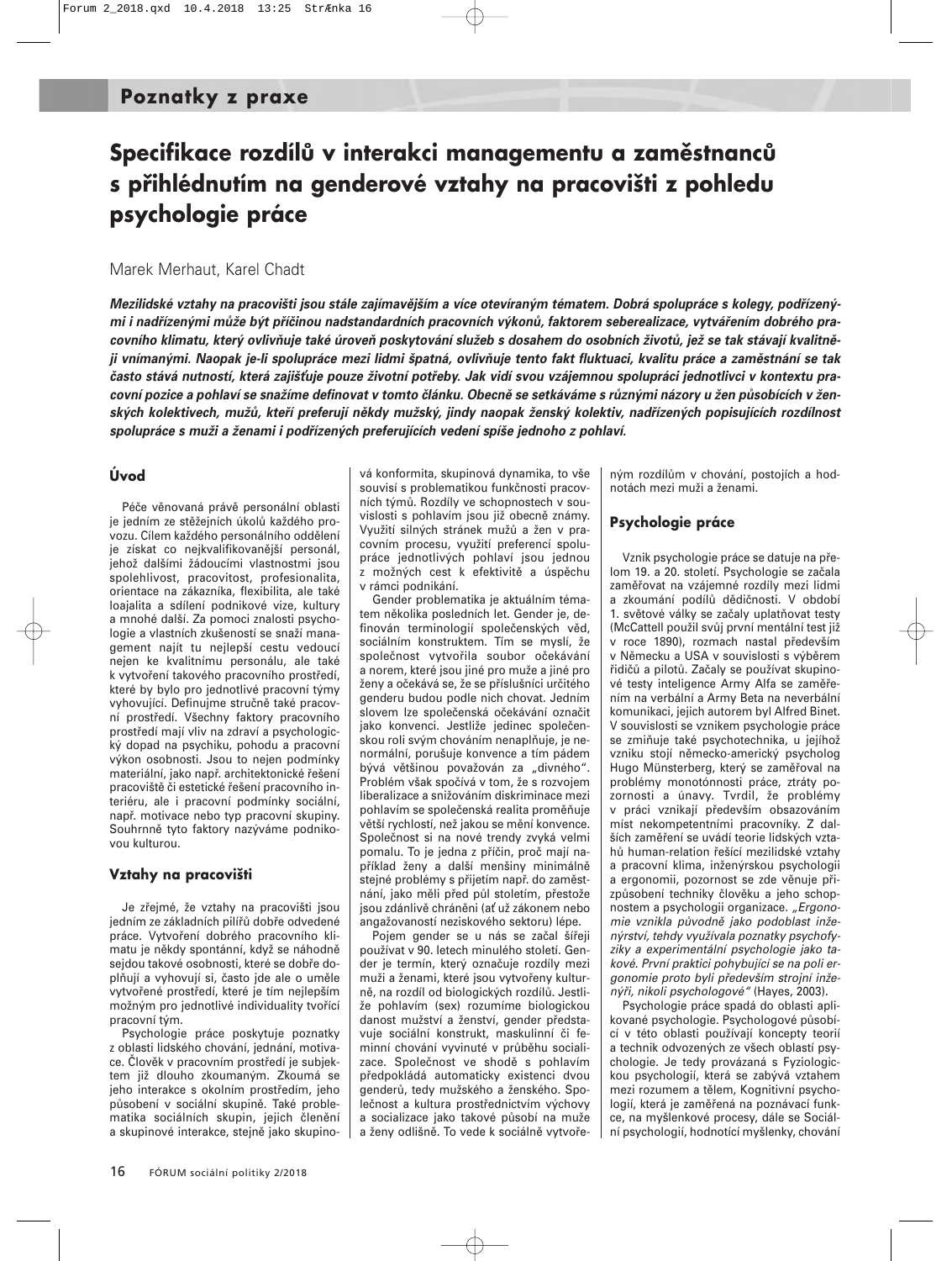i emoce a Psychologií osobnosti zaměřenou na typicky lidskou tendenci chovat se, myslet a cítit určitým způsobem.

Nejprve byly hlavními tématy psychologie práce zvyšování produktivity, orientace na výkon a jednotliví pracovníci byli chápáni jako izolovaní jedinci. "Dříve jednostranně individuálně-psychologický způsob myšlení, chápající člověka jako dalekosáhlé izolované individuum, se orientoval sociálněpsychologicky a objasňoval člověka jako sociální bytost a zdůrazňoval jeho členství v sociální pracovní skupině" (Zucha, 1993).

V posledních třiceti letech se hlavní zájem obrací spíše k problematice sociálních skupin a práci ve skupinách, respektive k péči o mezilidské vztahy v podniku. Psychologie práce se v posledních letech zaměřuje na formy uspořádání pracoviš (job enlargement), obohacování práce (job enrichment), rotaci pracovních úkolů (job rotation) a rozšiřování lidského akčního prostoru na pracovišti. Na přelomu třicátých a čtyřicátých let začíná intenzivní výzkum psychologie skupin. Zkoumá se skupinová dynamika a sociometrie. Kurt Lewin zahajuje experimentální výzkum skupin v podniku.

Zucha se věnuje také výsledkům výzkumu Eltona Maya, který je shrnuje následovně:

- člověk je v zásadě motivován svými sociálními potřebami a získává svoji identitu vztahy k ostatním lidem;
- v důsledku průmyslové revoluce a probíhající racionalizace práce ztratila svůj původní smysl. Tuto skutečnost se snaží kompenzovat člověk sociálními vztahy v podniku;
- skupina svým sociálním tlakem je větším motivátorem než stimuly a kontrola;
- člověk je ovlivnitelný vedením v míře, ve které mu vedení vychází vstříc v sociálních potřebách, respektive jak je dokáže uspokojit (Maya, 1993).

#### **Tabulka č.1: Rozdílnosti ve vnímání jednotlivých faktorů a kompetencí**

|                     | ženy | muži |
|---------------------|------|------|
| Kolegové            | 57   | 53   |
| Jistota             | 53   | 57   |
| Změna a rozmanitost | 45   | 43   |
| Pracovní doba       | 37   | 22   |
| Samostatnost        | 37   | 45   |
| Plat                | 31   | 38   |
| Šance na postup     | 22   | 27   |
| Prestiž             | 15   | 13   |

Zdroj: Spolkový statistický úřad, 1989 (Karsten,  $2006$ 

V souvislosti s nástupem humanistické psychologie je nutné v těchto souvislostech zmínit Maslowovu pyramidu potřeb, která je dodnes východiskem určení správné motivace v souvislosti s osobnostními rysy jednotlivých pracovníků. Klíčem ke správnému uchopení je přesná identifikace potřeb jednotlivých pracovníků a tímto směrem potom působit motivačně.

#### **Ženy a muži v pracovním procesu z pohledu psychologie práce**

Působení žen v pracovních skupinách, kde převažují ženy, může být doprovázeno předsudky a stereotypy. Zde definice obou termínů:

"Předsudky jsou zvláštním druhem postojů a již slovo samo naznačuje, že jde o něco předem vytvořeného, převzatého. Slovo předsudek má pejorativní význam, protože je obvykle, ale nesprávně, spojováno s negativními a nesprávnými postoji, obvykle vůči určitým menšinám. Pojem předsudek prošel několika vývojovými fázemi: nejprve měl význam předčasného úsudku (dříve než se prozkoumají fakta), později získal tento pojem emocionální akcent přízně či nepřízně. Avšak předsudky mohou také souviset s atribucemi určitých vlastností určených jedincům, a to nejen negativních, ale i pozitivních" (Nakonečný, 2009).

Taktéž stereotypy jsou pokládány za důležitý aspekt sociální kognice, definují se "jako skupinou sdílené implicitní teorie osobnosti o této nebo jiné skupině, které se týkají malých i velkých skupin. Tak se vytvářejí komplexní obrazy nejen toho druhého, ale i těch druhých, obrazy, které nejsou produktem vlastní zkušenosti, ale produktem příslušnosti k určité skupině, a který je tedy jako takový přebírán již hotový. V tomto smyslu je stereotyp druhem předsudku o určité sociální kategorii, předsudků obvykle pejorativních" (Nakonečný, 2009).

Již samotný fakt, že podkapitola v knize Psychologie práce od Johna Arnolda a kol. s názvem Ženy, je vedle podkapitol s názvy Lidé s handicapy a Etnické menšiny součástí kapitoly Specifické skupiny na pracovišti (Arnold a kol., 2007), vypovídá o pohledu jakým je nahlížena žena v pracovním prostředí. V Evropě tvoří ženy přibližně 41 % pracovních sil. V USA zastává vrcholové funkce 10 % žen, ve Velké Británii 4 %. Průměrný výdělek se u žen pohybuje v rozmezí 70−80 % oproti mužskému platu, přestože není možné tvrdit, že ženy jsou oproti mužům méně kvalifikované.

"Všeobecně platí, že ženy jsou společenštější, což je na rozdíl od individualistické orientace vhodnější pro týmovou práci a pro práci v místech, kde jsou vztahy a sociální vazby důležitější než pravidla a postupy. Velkou výhodou žen oproti mužům je schopnost multitaskingu - schopnost vykonávat více činností najednou nebo mezi nimi rychleji přepínat, a flexibilita. Muži jsou naopak více soustředěni na jeden úkol

a hůře přepínají mezi úkoly, pokud nejsou upozornění dostatečně včas" (Arnold a kol., 2007).

V souvislosti s pracovními kompetencemi s přihlédnutím k rozdílnostem mezi muži a ženami došlo k mnoha studiím. Některé rozdíly potvrzují, jiné popírají. Rozdílnost je například potvrzována v situacích, kdy se jednotlivci vyrovnávají se stresem. Zatímco ženy jej vyrovnávají tím, že o problému mluví, popisují své pocity a hledají tak cestu ven, muži stres vnímají jako problém, který je nutné řešit. "Nejlepším řešením by mohla být střední cesta, tedy rozhovor s chápajícími kolegy" (Burke a McKeen in Arnold a kol., 2007).

Rozdílnost vnímání jakými se kariéra ženy liší od muže, je ten, že je pravděpodobné její přerušení kvůli mateřství, výchově dětí a také tím, že spolu s péčí o děti žena obvykle zastává také větší množství domácích prací. Z tohoto faktu vychází preference mužů jako vhodnějších z hlediska dlouhodobosti ve vztahu k budování kariéry. Ženy z tohoto pohledu jsou znevýhodněny z racionálního pohledu zaměstnavatele a jeho vynaložené energie, která se nevrátí ve formě pracovních úspěchů žen, ale bude spíše nevyužita kvůli mateřství a péči o rodinu.

Rozdílnosti ve vnímání jednotlivých faktorů a kompetencí je velmi podobná ať už sledujeme pohled muže, ženy, nadřízeného, podřízeného, vždy v pozadí figuruje reflexe pohlaví hodnoceného subjektu zcela automaticky i se všemi předsudky a stereotypy, které s sebou obě pohlaví nesou, a to především u soudů a úsudků spíše negativních. Jako negativum může být také vnímána tato automatická předsudečnost vůči jednotlivcům, kteří se ještě "nestačili" projevit a ukázat své schopnosti nebo upozornit na jinou než automaticky očekávanou životní cestu. Každá mladá žena nemusí například automaticky směřovat k mateřství a sdělování tohoto faktu při ucházení se o práci může být vnímáno jako nevhodné, možná dokonce lehce ponižující.

Tabulka č. 1 poskytuje přehled toho, co je pro muže a ženy na pracovišti důležité, dle důležitosti řazené sestupně u jednotlivých faktorů dle pohlaví. Průzkum se prováděl na vzorku 100 zaměstnanců, zdrojem je Spolkový statistický úřad, 1989 (Karsten, 2006).

Nejvyšší důležitost připisují lidé kolegům a pocitu jistoty. Vzhledem k volbě kolegů jako důležitého faktoru ve vztahu k práci se opět vrací k problematice efektivní volby pracovních týmů a důležitosti spolupráce v souvislosti s genderovou problematikou. Větší důraz kladený na kooperaci lidského faktoru v zaměstnáních by v konečném důsledku zefektivnil práci, která by se stala prostorem nejen pro naplnění základních biologických potřeb, ale také pro seberealizaci a naplnění pocitu jistoty.

Mezi další rozdíly se může jmenovat u žen to, že jsou empatičtější a lépe dokážou vzájemně spolupracovat, dokážou lépe odhadnout druhé lidi, dále jsou lepší v pravopise a jazyce, lépe vnímají význam slov.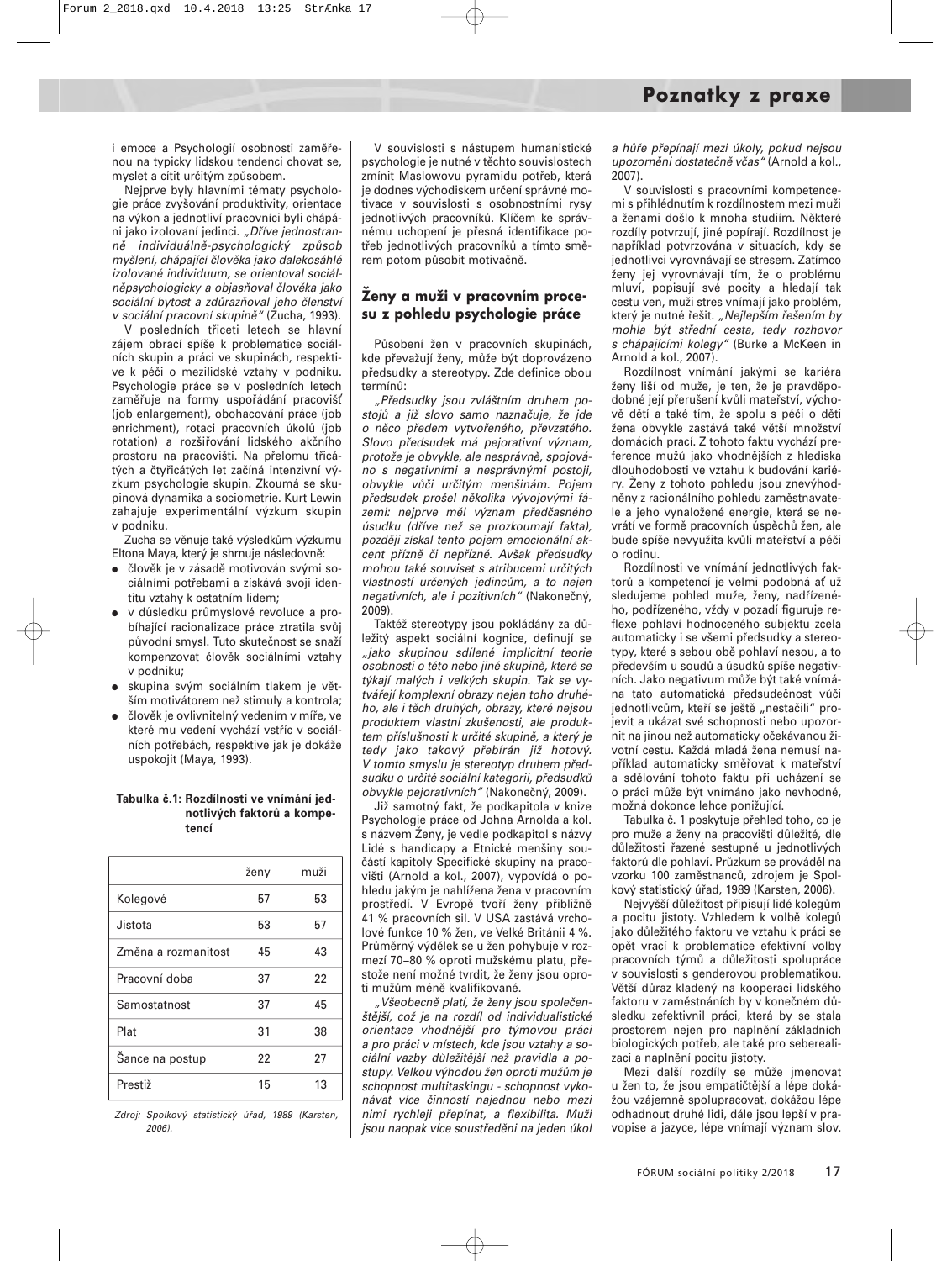## **Poznatky z praxe**

Jsou také bystřejší v testech. Jsou pečlivější a schopnější v jemných ručních pracích. Zvládají dělat více věcí najednou. Dokáží lépe investovat. Výnosy žen jsou v průměru o 1,4 procenta vyšší, než dosahují výnosy mužů. Mají lepší vyjadřovací schopnosti, jsou komunikativnější - hovoří o daném problému. Mají prvenství ve smyslu pořádku a snahy udržet ho.

Muži mají lepší matematické myšlení, ale už nejsou tak dobří v běžných výpočtech.

Mají lepší prostorovou orientaci a dokáží identifikovat tvary v prostoru. Rychleji analyzují komplexní data. Jsou více matematicky založeni. Jsou více samostatní - v rozhodování těžkých situacích, v domácích pracích. Jsou velkorysejší.

#### **Genderová problematika jako sociální konstrukt**

V souvislosti s genderovou problematikou se uvažují také dvě proti sobě stojící teorie, a to teorie biologické, které berou v úvahu možnost, že některé rozdíly mezi muži a ženami jsou vrozené, a teorie sociálního učení, které tvrdí, že odlišné chování mezi muži a ženami lze vysvětlit pomocí principů učení, například klasickým podmiňováním, operantním podmiňováním a napodobováním. Podmiňování lze definovat "jako paměťový mechanismus adaptivního modifikování reakcí, jinak zvaný učení" (Greer, 2001, s. 417). Klasické podmiňování je druh učení, k němuž dochází tehdy, když se původně neutrální podmíněný podnět spojí s druhým, nepodmíněným podnětem. Klasické podmiňování se odehrává tehdy, když podmíněný podnět získá moc vyvolat reakci. K operantnímu podmiňování dochází, když se volní chování vytváří pomocí odměn a trestů. Podle teorie sociálního učení jsou chlapci a dívky celý svůj život za různé typy chování systematicky odměňováni a trestáni.

Již od dětství jsou chlapci a děvčata vystaveni genderové indoktrinaci, děti jsou více determinovány a socializovány podle sexuálních sereotypů než podle aspektů třídních a sociálních. Stereotyp je termín, který vymyslel žurnalista Walter Lippmann (2012, s. 201) a popisuje jím "zjednodušené vnímání obrazů sociálních skupin". V současnosti chápe sociální psychologie stereotyp jako názor založený na pravděpodobnosti, kterou zastáváme o určitých skupinách lidí. Podle teorie utvrzování jsou chlapci a děvčata již od útlého dětství formovány k žádoucímu chování pomocí pochval a trestů. Souhlas je vyslovován s takovým typem chování, jaké je ve společnosti považováno za mužské nebo naopak ženské. Naopak projevy chování náleží k opačnému pohlaví, jsou vnímány jako nepřiměřené a tedy sankcionované ať již v podobě kritiky nebo i trestů v jiné formě.

Karsten předkládá názor, že teorie utvrzování reflektuje tři základní teze:

#### **1. Od chlapců a dívek se již v dětství očekává rozdílné chování**

 správný kluk nepláče, brání se a snaží se prosazovat svá práva. U dívek se slzy tolerují, nemusí se bránit, vymezovat a potvrzovat vůči druhým, očekává se u nich chování poddajné, ústupnost a přizpůsobivost.

#### **2. Rodiče a další blízké osoby se chovají jinak k chlapcům a jinak k děvčatům**

 chlapci jsou pobízeni ke skrývání slabosti, chce se po nich, aby byli tvrdí k sobě i k jiným, aby se bránili a prosazovali svou vůli. Agresivní chování se jim trpí spíše než dívkám. Ty jsou naopak chváleny a odměňovány, když jsou hodné a poslušné. Mají se chovat slušně, spořádaně, být citlivé a přítulné.

#### **3. Na chlapce i dívky působí v příslušném směru rozdílné chování blízkých osob**

 chlapci a dívky se pomocí mechanizmu imitace, identifikace učí vystupovat jako muži a ženy (Karsten, 2006).

Imitace a identifikace hrají zásadní roli v procesu osvojování si genderových rolí při pozorování a následném napodobování a zvnitřňováním si stejných způsobů chování jako vzory stejného pohlaví. Genderovou identitu si tak děti neosvojují mechanicky, ale prostřednictvím těchto mechanismů. Nejčastěji bývají těmito vzory rodiče, kterým se chce dítě zpravidla podobat, a to ho motivuje k projevům podobného chování. Dítě se zařazuje do stejného genderu a tím iniciuje určité mechanizmy chování, nejprve nevědomě, později vědomě. "Jak imitace, tak identifikace označují tendenci jedince reprodukovat aktivity, postoje a emocionální reakce, které vykazuje skutečný nebo symbolický model" (Oakleyová, 2006).

Také ve školkách může být pozorováno, jak jsou děti povzbuzování k hraní si s pohlavně typickými hračkami a většinou také ve společnosti dětí stejného pohlaví. I v těchto pedagogických zařízeních se pokračuje v pozitivním utvrzování žádoucího způsobu chování odpovídajícího společenským normám. "Jedním z faktorů, který může zesílit vlivy vrstevníků, je dětská pohlavní segregace. Již ve třetím roce života komunikují chlapci a děvčata stále více pouze s příslušníky stejného pohlaví. Ačkoli pohlavní segregace vzniká zhruba tehdy, když jsou děti poprvé schopny označovat na základě genderu, důkazy vztahu příčin a důsledků mezi genderovým označováním a pohlavní segregací jsou sporné. Schopnost značit gender může nicméně pohlavní segregaci posílit, protože potom si chlapci a děvčata vytvoří takový druh mentality, kterým se oddělí na základě genderu na my versus oni" (Lippa, 2009). Také například knihy, které děti dostávají, jsou plné kulturních stereotypů a četba samotná je vlivným zdrojem informací evokující konkrétní myšlenkové pochody. Toto zmiňuje také Jandourek (2009). "Děti nejsou obklopeny pouze rodičovskými vzory, ale identifikují se i s obrazy, které vidí v televizi, kině, literatuře. Takovým vzorem může být hrdina akčního filmu, komiksová postava nebo rockový zpěvák. Již pohádky mají jasné rozdělení rolí, protože muži v nich vystupují většinou jako aktivní".

V televizi jsou muži zobrazovaní především jako ti, kdo jsou schopni řešit problémy. Jsou zobrazováni v nejrůznějších zaměstnáních. Jsou často prezentováni jako hrdinové. Ženské postavy naopak znázorňovány jako ženy v domácnosti, sekretářky, pečovatelky. I když do tohoto výčtu zahrneme vážnější polohy, jako jsou policistka, doktorka nebo právnička jsou tyto často sexualizovány. V televizi jsou ženy častěji než muži rozděleny do dvou kategorií, buď jsou mladé, sexy a atraktivní nebo starší, asexuální a komické. Průzkum týkající se působení mužů a žen v reklamách ukázal, že muži zde převážné vystupují jako vůdčí postavy, ženy převážně jako uživatelky konkrétních produktů.

I sebepojetí mužů a žen odpovídá přepokládaným vlastnostem specifickým pro určité pohlaví. Muži sami sobě přisuzují vlastnosti jako: důvěra v budoucnost, vyrovnanost, sebevědomí, vůle k sebeprosazení, podnikavost, pohotovost, menší náchylnost k tělesným potížím, psychosomatickým poruchám a trémě. Ženy samy sebe vnímají převážně jako: zdrženlivé, nesmělé, za určitých okolností nevlídné, s nižším sebevědomím, klesáním na mysli, náchylnější k tělesným potížím a psychosomatickým poruchám.

V souvislosti s oblastí problematiky gender jsou zmíněny také pojmy jako biologický determinismus, kde teoretici lidské přirozenosti dokazují, "že rozdílné role mužů a žen jsou přirozené a jsou tedy determinovány vrozenými biologickými vlastnostmi. Podle nich je tato přirozenost realitou nevyhnutelnou či nezměnitelnou nebo dokonce žádoucí. Přirozenou úlohou ženy je rodit děti a pečovat o ně, starat se o rodinný krb, muži - otci je z tohoto zorného úhlu vymezena role ochránce a živitele" (Maříková, 1999).

#### **Základní aspekty současných genderových rolí**

Teorie sociálních rolí popisuje tři základní aspekty současných genderových rolí:

- ženy častěji pracují v domácnosti a muži jsou živiteli rodiny;
- ženy většinou pracují v jiných zaměstnáních než muži;
- ženy mají většinou nižší status než muži.

Každý z těchto aspektů genderových rolí výrazně přispívá k genderovým stereotypům a genderovým rozdílům v chování. Podle Kellera jsou role (2001) "sociálně specifikované instituce, jsou to ustanovené způsoby jednání očekávané od držitelů určitých pozic". Dle rozlišení rolí na role připsané, získané a vnucené jde o roli připsanou (stejně jako např. věk, národnost, zděděný maje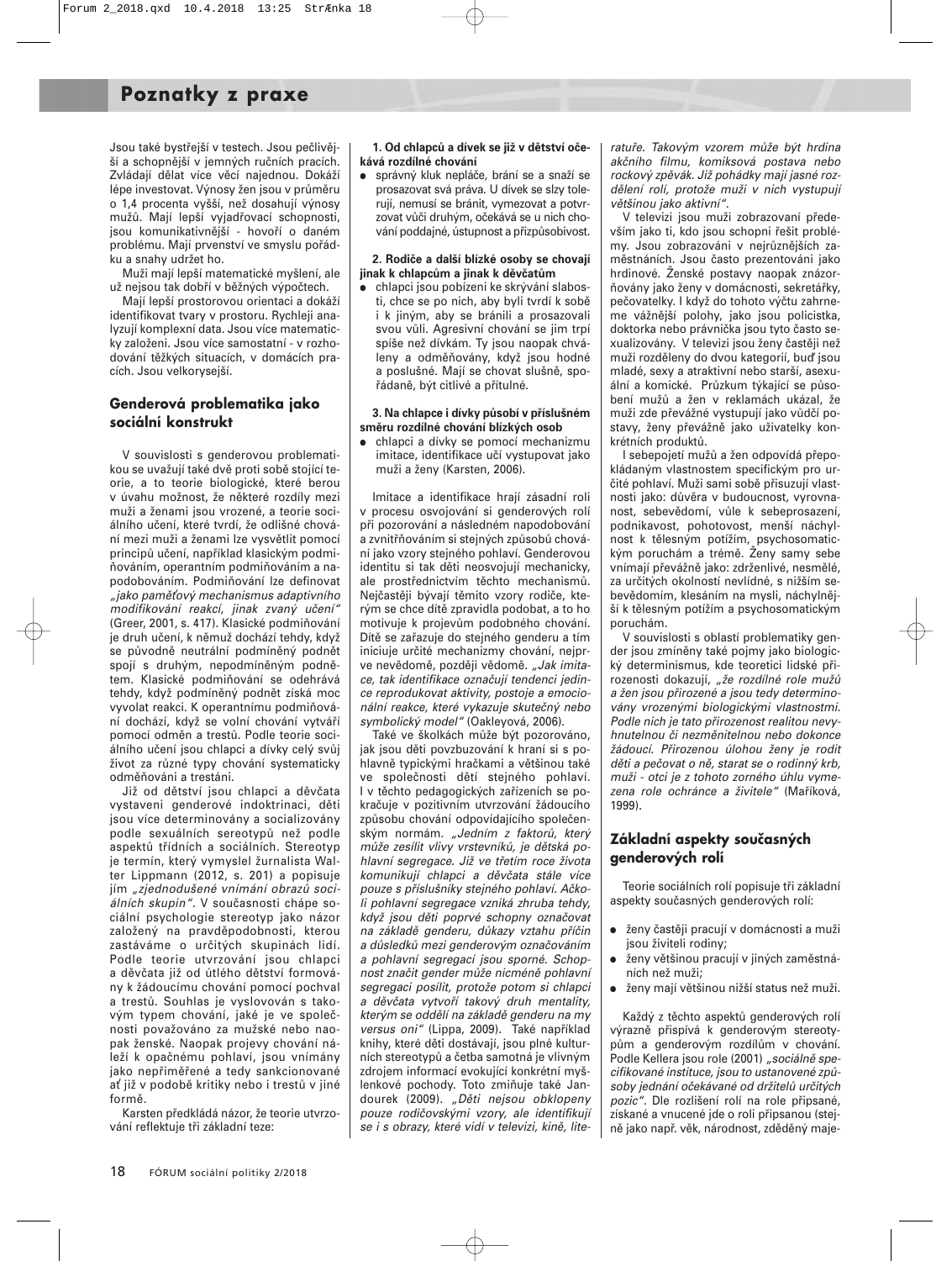tek). Kersten (2006) tvrdí, že pojmu role se v souvislosti s genderovou problematikou dá rozumět jako "souboru směrnic, předpisů a pravidel chování, určující pohlavně specifické chování osobností". Hlavní význam pojetí gender z perspektivy vztahu biologické determinace vůči specifikaci korespondující sociální role shrnuje Oekleyová (2006) jako univerzální a jasné dělítko, které tvoří biologické pohlaví a na jeho základě jsou založeny všechny ostatní odlišnosti. "Při rozhodování, které aktivity padnou na kterou stranu dělicí čáry, je důležitým faktorem kultura. Výchova v raném dětství, vzdělání a v zaměstnání nutí ženy a muže do rozdílných pozic. Není tedy divu, že na konci tohoto procesu mohou považovat své striktně vymezené role za předem dané na základě nějakého obecného zákona, přestože ve skutečnosti nejsou biologické rozdíly mezi muži a ženami ani tak velké, ani neměnné, jak mnozí z nás předpokládají, a přestože se v jiných kulturách vytvořily role ženy a muže úplně odlišně a že připadají těmto společenstvím stejně přirozené jako nám role naše" (Oekleyová, 2006).

#### **Historie zaměstnanosti zohledňující aspekt gender v České republice**

V Čechách a na Moravě se hnutí za práva žen začalo vědomě prosazovat v 19. století. Mezi významné osobnosti rané fáze feminismu patřila M. D. Rettigová, která nebyla pouze autorkou známé kuchařské knihy, ale také organizátorkou akcí pro ženy a dívky, pro něž psala i různé příručky. Dalšími významnými osobnostmi byli již zmíněný T. G. Masaryk, Vojta Náprstek, Karolína Světlá či Eliška Krásnohorská, kteří se zasloužili o založení řady institucí významných pro emancipaci žen v českých zemích. Náprstek se Světlou založili Americký klub dam, sama Světlá pak Ženský výrobní spolek a E. Krásnohorská stála u zrodu prvního dívčího gymnázia Minerva (1890).

Nejvýznamnější postavou předválečného období zabývající se problematikou prosazení žen ve společnosti byla Františka Plamínková. Zaujaly ji metody anglických radikálních sufražetek, především masové demonstrace či to, že se nechávaly záměrně věznit. Výbor organizoval různé petiční akce či apeloval na poslance (1907), aby do opravy volebního zákona pro český sněm zahrnuli také volební právo žen. Velký význam práce Františky Plamínkové pak také spočívá v tom, že spolu s ostatními československými ženami a Klubem připravovala cestu k zavedení § 106 Ústavy Československé republiky z roku 1920, kde bylo zakotveno, že "výsady rodu, pohlaví a zaměstnání se neuznávají". V roce 1923 pak založila Plamínková Ženskou národní radu (ŽNR), která měla dohlížet na dodržování rovnoprávnosti v praxi. V rámci ŽNR pracovala ve výboru na obranu práva na volbu práce a dále se angažovala v boji za zohlednění práv žen v občanském zákoníku. Plamínková se stala členkou několika mezinárodních ženských organizací, kde upozorňovala na nebezpečí totalitárních režimů. V roce 1925 byla zvolena za Čs. stranu národně socialistickou do Senátu. Zabývala se především sociální politikou - usilovala o lepší bytové podmínky, kvalitnější sociální péči o ženu a dítě a podobně. V době represí proti antifašistickému odboji po atentátu na Heydricha ji zatklo gestapo a po krátkém věznění v Terezíně nacisté Plamínkovou popravili.

Před druhou světovou válkou dosahovala míra zaměstnanosti u žen necelou třetinu pracujících. Významným pro ženy v České republice se zaměstnání stává v 50. letech 20. století. Od roku 1948 byla zdůrazňována idea plné zaměstnanosti a s ním podpora hromadného vstupu žen do placeného zaměstnání. Šlo o komunistické pojetí emancipace žen, které ovšem na druhou stranu neřešilo vztah mužů k práci neplacené (v domácnosti a při péči o děti), a tak nešlo dosáhnout vyváženého vztahu. V tomto období šlo především o rozvoj ekonomiky v souvislosti s průmyslovou výrobou a těžkým průmyslem. Ženy tedy působily především v oblasti průmyslu nebo v zemědělství a službách. V tomto období ženy zastávaly především nekvalifikovanou práci za nízké mzdy. Příčinou toho bylo nízké vzdělání, a to až u 80 % žen, ale také vysoká nabídka nízkokvalifikované práce. V tomto období také nastává zesilování feminizace v oblastech zdravotnictví a vzdělávání. Od roku 1962 nastává zákonná povinnost všech pracovat a kriminalizace pokusů o vyvázání se z této povinnosti.

"Výrazným faktorem, který ovlivňuje pracovní dráhy žen starších věkových kohort je rané mateřství. Oproti ženám, které začínají pracovní dráhu v 90. letech 20. století nebo až po roce 2000, je pro starší věkové kohorty typická časná fertilita, zpravidla v období od jednoho do čtyř let po nástupu do prvního zaměstnání nebo již během studia na vysoké škole" (Křížková, 1999). Manželství a rodičovství bylo automatickou součástí života tehdejší společnosti. Sňatek byl žádoucí také z hlediska stabilního společenského statusu, který tímto ženy získávaly. Toto potvrzují data z období před rokem 1989, kdy byl průměrný věk žen vstupujících do prvního manželství 21 let. Před dosažením padesáti let bylo 95 % žen minimálně jednou vdaných. "Raná sňatečnost byla dána omezením dalších životních alternativ (cestování, budování kariéry, další studium), stejně jako systémem sociálně řízeného přidělování zaměstnání a řízené bytové politiky zvýhodňující rodiny s malými dětmi. V neposlední řadě představovala rodina jediný prostor bez přímé kontroly státního aparátu" (Křížková, 1999).

#### **Reflexe současné situace na genderovou problematiku z pohledu psychologie práce**

Ačkoliv současná společnost je oficiálně společností otevřenou, to znamená takovou, která zajišťuje rovnost možností jak mužům, tak i ženám, skutečná situace je jiná. Tato formální, legislativně zaštítěná rovnost je realitě vzdálená a neznamená rovné příležitosti v neformálních sociálních vztazích a pracovním systému. Rovnost mužů a žen na trhu práce je spíše abstrakcí. Stereotyp zaměstnané ženy je vždy spojován s rodinnými rolemi ženy (manželka, matka, osoba starající se o své blízké), stereotyp muže je oproti tomu "čistý nepopsaný list papíru". Ve většině zemí se zaměstnanost žen zaměřuje spíše na sekundární trh práce, pro který tyto vytvářejí jakousi zásobárnu, ze které se dá čerpat. Primární trh práce je pro ně většinou jen těžko dostupný.

Celkově muži obsazují profese s vysokou prestiží, vysokou odborností i vysokým příjmem, a to platí v celém industriálním světě. "Genderové nerovnosti resp. diskriminaci na trhu práce můžeme v zásadě rozlišit na genderovou segregaci a mzdové nerovnosti. Genderová segregace trhu práce způsobuje, že ženy a muži pracují v různých zaměstnáních, sektorech, pozicích nebo za různých smluvních a pracovních podmínek, tyto rozdílnosti mají genderový význam a takřka vždy je jejich důsledkem genderová nerovnost. Segregace zaměstnání má téměř vždy negativní dopad na ženy a na efektivitu fungování trhu práce jako celku" (Křížková, 1999).

Ve vyspělých demokratických zemích je díky rozvinuté antidiskriminační legislativě rozdíl v odměňování takřka nulový. V České republice ale stále jde o určitý problém. Stále zde existují rozdíly v odměňování za stejnou práci jako důsledek genderové segregace. Mzdy se liší v oborech silně feminizovaných a v těch, kde převládají naopak muži. Mzdové ohodnocení je různé u práce stejné hodnoty. Nižší hodnota je přisuzována práci ženské a níž je také hodnocena pracovní síla žen, což má za následek nižší hodnocení celého oboru. Spojení segregace a mzdové diskriminace je neoddělitelné. Důsledky těchto spojených problematik jsou velmi závažné. Mohou být pozorovány v podobě nižší životní úrovně některých žen oproti mužům. Jako pokusy o řešení této situace se mohou vnímat zavedení nejrůznějších kvót, jejichž cílem je zdostupnit ženám i takové pozice, které jsou z nejrůznějších důvodů obsazovaný především muži (např. v politice). Hovoříme potom o afirmativní akci, neboli pozitivní diskriminaci, která se pokouší odstranit diskriminaci žen v různých zaměstnáních. Přesto je ale současná situace taková, že český trh práce je silně genderován - dělen podle genderu a nerovnosti i diskriminace z tohoto vycházející jsou dokonce do určité míry institucionalizovány. Hlavním projevem je to, že proces hledání a nacházení uplatnění na trhu práce, ale také přijímání a povyšování je založeno na diskriminaci žen s malými dětmi a tento fakt je přijímán všemi zúčastněnými jako běžný postup. "To způsobuje mnoho faktorů, ve kterých se spojuje jak silně genderově stereotypizované veřejné mínění,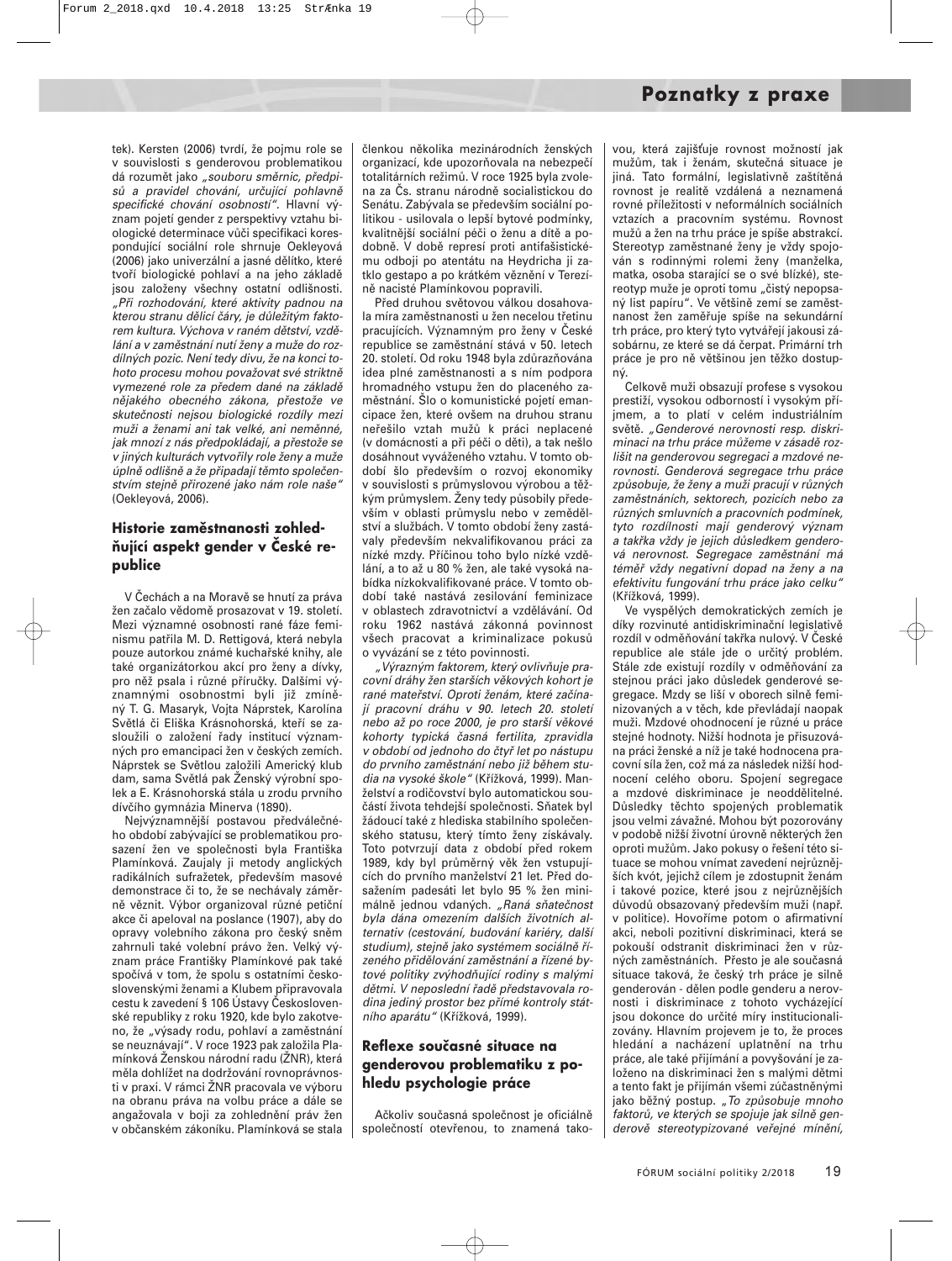## **Poznatky z praxe**

tak i familialistické nastavení rodinné politiky (dlouhé přerušení pracovní dráhy rodičovskou, kterou využívají téměř výhradně ženy, jako norma) a nízká či neexistující podpora institucí, které by umožnili kombinovat péči o malé děti se zaměstnáním (zařízení péče o děti od nejútlejšího věku, nejen od tří let, flexibilní a zkrácené úvazky na trhu práce)" (Křížková, 1999, s. 116).

Genderová segregace má také vliv na volbu typů zaměstnání jednotlivými ženami. Jejich rozhodování je ovlivněno stereotypy o "genderově vhodné" volbě zaměstnání. Analýza vstupů mladých žen na trh práce v České republice potvrzuje vliv dominující genderové normy na volbu jejich prvního zaměstnání. Sledují se zde dva aspekty. Prvním je upřednostnění typicky ženských zaměstnání a pozic, které příliš nereflektují na vlastní profesní dráhu a tužby žen.

Druhým aspektem je zohlednění budoucího mateřství a jeho koordinaci s vybíranou profesí. Mateřství může být taktéž vnímáno jako faktor diskriminace. Pro mnohé matky bývá dobrým řešením možnost práce na částečný úvazek, přičemž takovýchto možností na českém pracovním trhu příliš není, za což jsou zaměstnavatelé kritizováni. Popularita těchto úvazků pramení z ideální možnosti koordinace placené práce a rodičovských povinností. Důvodem nedostatečnosti pracovních míst na zkrácený úvazek může být preference takových zaměstnanců, kteří jsou ochotni vysokého pracovního nasazení, které je vnímáno taktéž jako loajalita k zaměstnavateli.

"Zaměstnavatelé se snaží vyvarovávat se zaměstnávání žen, u kterých mateřství očekávají, protože z ekonomického hlediska mají poměrně vysokou jistotu, že tuto zaměstnankyni ztratí na velmi dlouhou dobu, jakmile se stane matkou. Stejně často se ženy ať již přímo nebo zprostředkovaně setkávají s tím, že zaměstnavatelé se brání zaměstnávat ženy s malými dětmi, protože u nich očekávají absenci v době nemoci dětí, nebo u nich očekávají snížený výkon, protože je vidí primárně jako pečovatelky, které věnují velkou část své energie organizaci domácnosti a péči o děti" (Křížková, 1999).

Do seznamu nejčastějších předsudků vůči ženám, které se ucházejí o práci a které u případného pracovního pohovoru musí často vyvracet, patří:

- byla dlouho doma a ztratila část své kvalifikace;
- není časově flexibilní, bude odmítat přesčasy a nebude chtít jezdit na služební cesty;
- podstatnou část pracovní doby bude trávit na ,,ošetřovačce";
- nebude se na práci soustředit tolik jako muž, protože bude pořád myslet na dítě a na to, co uvaří k večeři (Marksová-Tominová, 2009).

Přičemž statistiky z posledních deseti let dokazují trvalý pokles takového podílu žen, které by si jako svou životní cestu zvolily pouze péči o rodinu. Většina současných žen chce mít jak zaměstnání, tak i rodinu a děti.

Jako diskriminace může být vnímáno také zneužití práce žen nastavením nevýhodných pracovních podmínek. Za ty můžeme považovat různé typy pracovních smluv, již zmiňované mzdové podmínky, rozložení pracovní doby, místo výkonu práce, pracovní benefity apod. Zkušenosti s takovýmto diskriminačním jednáním mají především ženy mladé (bez pracovních zkušeností) a ženy s nízkou kvalifikací. Těch se týká také nedostatečný přehled v systému sociálního státu, nevědí, co si mohou nárokovat, kdy a oč zažádat. Chybí jim často základní znalost pracovního práva.

Zmínit se zde musí i nelehká pozici, kterou mají ženy v pracovních vztazích jako nadřízené. Muži se většinou necítí dobře, jeli jejich nadřízenou žena a také ženy akceptují jako nadřízeného raději muže. Důvodem může být závist nebo averze proti ženám na vedoucích pozicích. V českém prostředí jsou případy takovéto vertikální mobility spíše vzácné. Ženy to mají na vedoucích pozicích těžší než muži a existuje také více způsobů jak zpochybnit jejich kompetentnost, autoritu. Ženy, které dlouhodobě zvládají působení na vyšším postu, jsou většinou silné osobnosti (Čermáková, 1999).

#### **Závěr**

Personalistika v souvislosti se správným sestavením pracovních týmů stejně jako management lidských zdrojů hrají v efektivním řízení zaměstnanců stěžejní roli. Proto všechny poznatky, které vedou k lepšímu porozumění lidských osobností v kontextu účinné spolupráce, mají velký význam jako výchozí poznatky pro aplikaci nejrůznějších řešení, firemních nastavení a úprav. Zaměstnání ve službách jsou charakteristické poskytováním služeb klientům a jde tedy především o klientský servis jako faktor úspěchu. Toho lze dosahovat lépe v podmínkách příjemné nebo alespoň dobré pracovní atmosféry. K vytvoření dobrého pracovního klimatu je třeba především dobrých pracovních vztahů, čehož důsledkem mohou být taktéž sekundární faktory jako snížení fluktuace a zvýšení pracovního výkonu, žádané výsledky v rámci pracovně právních procesů.

Psychologie práce poskytuje základy tohoto výzkumu, který se zaměřil na specifikaci rozdílů v interakci zaměstnanců hotelového provozu s přihlédnutí k pohlavním rozdílům, tedy gender. Muži a ženy jsou, se svými signifikantními znaky, hlavními subjekty tohoto článku, který se snažil uchopit tyto rozdílnosti cílenými otázkami na obě pohlaví, směřující stejným i opačným směrem. Utvrzuje v již zjištěných skutečnostech, například, že ženy jsou komunikačně zdatnější než muži, naopak muži jsou vnímáni jako méně ovlivnitelní, tedy objektivnější, ale také objevuje některé nové jako například to, že nejefektivnější se zdá být spolupráce mužů se ženami pro vzájemné doplnění silných a slabších stránek typických pro jednotlivá pohlaví.

Úvodní část předloženého článku nastínila obecný pohled na působení žen a mužů v oblasti služeb. Od psychologických poznatků, vztahujících se k tématu předmětného článku, přes popis pracovního prostředí ve službách po definici termínu gender, včetně historických konotací a vývoje postavení žen v pracovním procesu.

Lidský faktor je tou nejproblematičtější oblastí z hlediska firemního řízení. Nové poznatky jsou žádoucí z prostředí podřízených pracovníků nebo preference spolupráce s určitým pohlavím. Na základě těchto znalostí lze sestavit efektivnější pracovní týmy, jejichž efektivnost navazuje na cíleně vybudované prostředí, tedy základem je personální oddělení a manažeři. Co nejpřesnější poznatky jsou základ zlepšení. Jde o neustálé směřování k nedosažitelnému dokonalému stavu s cílem se této až abstraktní dokonalosti co nejvíce přiblížit. Ideální pracovní tým je něčím velmi výjimečným, ale přesto je v zájmu managementu a majitelů společností, pokusit se o jeho sestavení a nelze-li to realizovat spojením ideálně se k sobě hodících osobností, lze se pokusit o úpravu okolního prostředí ať už z pohledu ergonomie nebo firemních nastavení a pravidel zohledňující například právě aspekty gender.

#### **Použitá literatura**

- ARNOLD, J. a kol., 2007. Psychologie práce. Brno, Computer Press, a. s., 629 s. ISBN 978-80-251-1518-3
- BĚLOHLÁVEK, F., 2010. 15 typů lidí jak s nimi jednat, jak je vést a motivovat. Praha, Grada Publishing, 128 s. ISBN 978-80-247-3001-1
- BOROŠ, J., 2002. Úvod do psychologie. Trenčín, IRIS, 305 s. ISBN 80-89018-35-1
- BURKE, P. MCKEEN, J., 2005. Popular Sience. Charleston, Forgotten Books, 636 s. ISBN 97-813-302-959-22
- FARKOVÁ, M., 2006. Vybrané kapitoly z psychologie. Praha, Vysoká škola J. A. Komenského, 325 s. ISBN 80-86723-22-4
- GREER, G., 2001. Eunuška. Praha, One Woman Press, 410 s. ISBN 80-86356-03-5
- HAYES, N., 2003. Aplikovaná psychologie. Praha, Portál, 220 s. ISBN 80-7178-807-4
- HEJDUKOVÁ, J. ŠMEJCOVÁ, M., 2005. Moderní personalistika v soudobém hotelnictví. Praha, Vysoká škola hotelová, 140 s. ISBN 80-86578-44-5
- HELLER, B., 1998. Managing Teams. London, Dorling Kindersley, 72 s. ISBN 0-7513-0513-6
- JAKUBÍKOVÁ, D., 2009. Marketing v cestovním ruchu. Praha, Grada Publishing, 288 s. ISBN 978-80-247-3247-3 JANDOUREK, J., 2003. Úvod do sociologie. Praha,
- Portál, 230 s. ISBN 80-7178-749-3 KARSTEN, H., 2006. Ženy-muži. Praha, Portál, Praha,
- 184 s. ISBN 80-7367-145-X
- KATRŇÁK, T., 2005. Třídní analýza a sociální mobilita. Brno, Centrum pro studium demokracie a kultury, 212 s. ISBN 8-7325-067-5
- KELLER, J., 2001. Úvod do sociologie. Praha, Sociologické nakladatelství Slon, 204 s., ISBN 80-85850-25-7
- KOUBEK, J., 2002. Řízení lidských zdrojů. Praha, Management Press, 399 s. ISBN 80-7261-033-3
- KŘÍŽKOVÁ, A. a kol., 2011. Pracovní dráhy žen v České republice. Praha, Sociologické nakladatelství Slon, 258 s. ISBN 978-80-7419-054-4
- LASSWELL, H., 1976. Power and Personality. Westport, Greenwood Press, 269 s. ISBN 3-593-35324-5 LIPPA, R., 2009. Pohlaví - příroda a výchova. Praha,
- Academia, 432 s. ISBN 978-80-200-1719-2
- LIPPMANN, W., 2012. Public Opinion. Norwich, Bertrams, 286 s. ISBN 161-427-23-01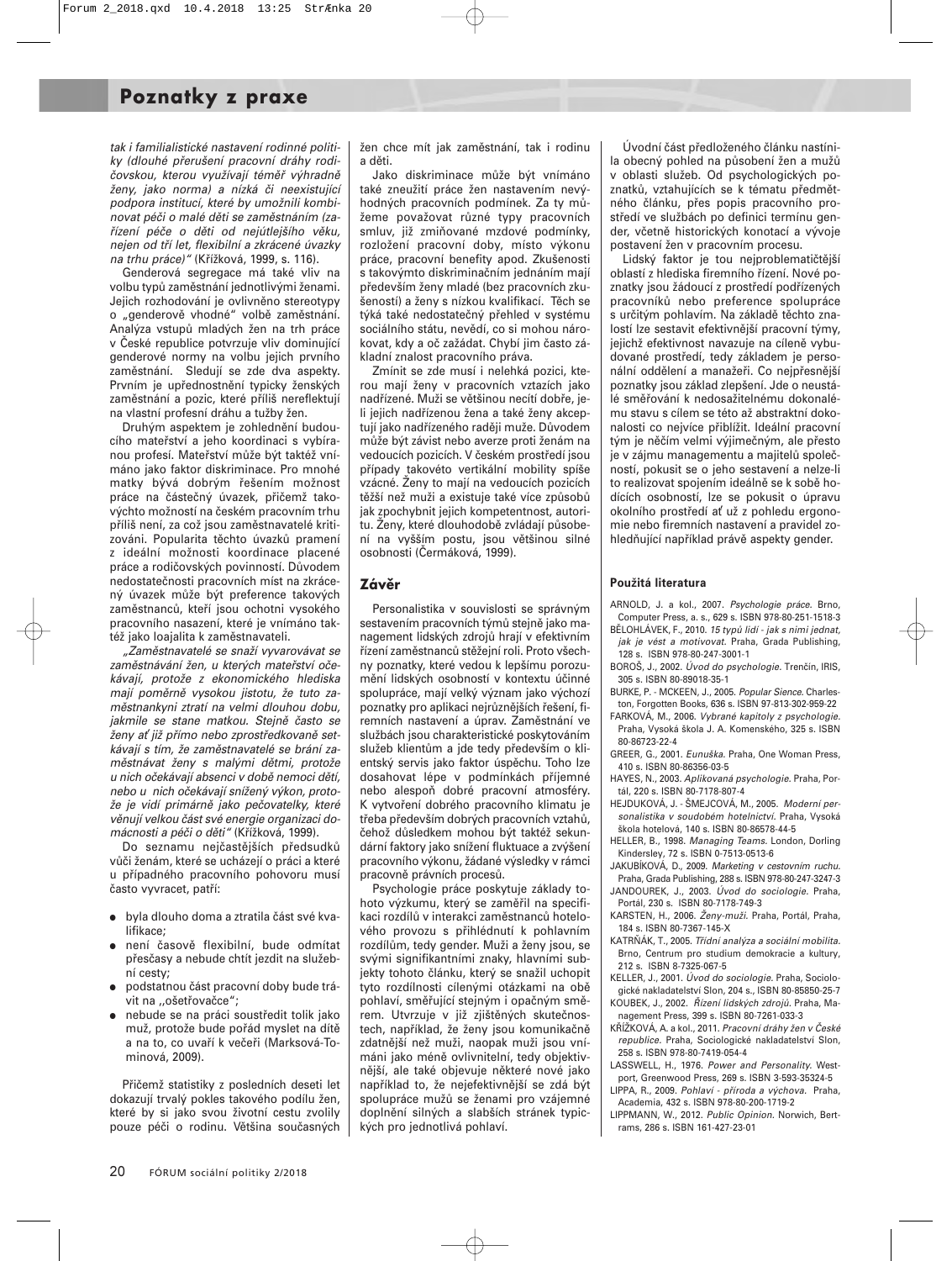MARKSOVÁ-TOMINOVÁ, M., 2009. Rodina a práce. Praha, Portál, 112 s. ISBN 978-80-7367-615-5

NAKONEČNÝ, M., 2009. Sociální psychologie. Praha, Academia, 498 s. ISBN 978-80-200-1679-9

OAKLEYOVÁ, A., 2000. Pohlaví, gender a společnost. Praha, Portál, 289 s. ISBN 80-7178-403-6

ROBBIN, S., 2005. Fundamentals of Management. New Jersey, Pearson Education, 521 s. ISBN 013- 196871-8

SPÁČIL, A., 2003. Péče o zákazníky. Praha, Grada Publishing a.s., Praha, 116 s. ISBN 80-247-0514-1

VYBÍRAL, Z., 2000. Psychologie lidské komunikace. Praha, Portál, 264 s. ISBN 80-7178-291-2

ZUCHA, R., 1993. Praktická příručka manažera - nové metody a pohledy ve světovém kontextu. Praha, Management Press, 190 s. ISBN 80-85603-32-2

Autor PhDr. Marek Merhaut, Ph.D., MBA (merhaut@vsh.cz) je tajemníkem katedry marketingu Vysoké školy hotelové v Praze 8 (The Institute of Hospitality Management in Prague), Svídnická 506, 181 00 Praha 8, Česká republika.

Autor doc. Mgr. Ing. Karel Chadt, CSc. (chadt@vsh.cz) je vedoucím katedry marketingu a prorektor pro kvalitu a rozvoj Vysoké školy hotelové v Praze 8 (The Institute of Hospitality Management in Prague), Svídnická 506, 181 00 Praha 8, Česká republika.

## **Přestupky na úseku zaměstnanosti**

#### Olga Bičáková

*Zákon č. 435/2004 Sb., o zaměstnanosti, zakotvuje povinnosti fyzickým osobám, právnickým osobám, podnikajícím fyzickým osobám, zaměstnavatelům a poskytovatelům zdravotních služeb. V případě porušení těchto povinností stanoví negativní následek v podobě sankce, kterou je vždy pokuta. Citovaný zákon upravuje v § 139 a 140 skutkové podstaty přestupků a zároveň stanoví výši pokut, kterou lze uložit za jejich porušení. Přestupky podle zákona o zaměstnanosti projednávají Státní úřad inspekce práce nebo oblastní inspektoráty inspekce práce.*

Zákon o zaměstnanosti stanoví zejména pro zaměstnavatele a podnikatele řadu povinností, jejichž dobrá znalost je významnou prevencí před jejich porušováním, proto cílem tohoto článku je napomoci k lepší orientaci zaměstnavatelů a podnikatelů v této oblasti.

#### **Rovné zacházení a zákaz diskriminace**

Zákon o zaměstnanosti stanoví, že fyzická osoba, právnická osoba nebo podnikající fyzická osoba se dopustí přestupku tím, že poruší zákaz diskriminace nebo nezajistí rovné zacházení podle tohoto zákona, **za což lze uložit pokutu do 1 000 000 Kč.**

Zákon o zaměstnanosti zakotvuje zásadu rovného zacházení a zákazu diskriminace při uplatňování práva na zaměstnání, ve které se stanoví, že účastníci právních vztahů podle tohoto zákona, tj. Ministerstvo práce a sociálních věcí, Úřad práce, zaměstnavatelé a právnické a fyzické osoby a další subjekty podle zvláštních předpisů vykonávající činnosti podle tohoto zákona jsou povinni zajišovat rovné zacházení se všemi fyzickými osobami uplatňujícími právo na zaměstnání. A současně zakazuje při uplatňování práva na zaměstnání jakoukoliv diskriminaci s odkazem na antidiskriminační zákon (zákon č. 198/2009 Sb.). Zákon o zaměstnanosti výslovně zakazuje účastníkům právních vztahů vznikajících podle tohoto zákona činit nabídky zaměstnání, které mají diskriminační charakter, nejsou v souladu s pracovněprávními nebo služebními předpisy, nebo odporují dobrým mravům. Zaměstnavatel nesmí při výběru zaměstnanců vyžadovat informace týkající se národnosti, rasového nebo etnického původu, politických postojů, členství v odborových organizacích, náboženství, filosofického přesvědčení, sexuální orientace, není-li jejich vyža-

dování v souladu se zvláštním právním předpisem, dále informace, které odporují dobrým mravům, a osobní údaje, které neslouží k plnění povinnosti zaměstnavatele stanovených zvláštním právním předpisem. Na žádost uchazeče o zaměstnání je zaměstnavatel povinen prokázat potřebnost požadovaného osobního údaje a hlediska pro výběr zaměstnanců musí zaručovat rovné příležitosti všem fyzickým osobám ucházejícím se o zaměstnání. Zákon o zaměstnanosti zároveň stanoví, že za zprostředkování zaměstnání se nepovažuje zveřejňování nabídek zaměstnání sdělovacími prostředky nebo prostřednictvím elektronických médií v případech, kdy není prováděna přímá zprostředkovatelská činnost mezi zaměstnavateli a fyzickými osobami, které se o práci ucházejí. V kontextu s dalšími ustanoveními zákona, které uvádí, že účastníkům právních vztahů vznikajících podle tohoto zákona je zakázáno činit nabídky zaměstnání, které mají diskriminační charakter, lze vyvodit závěr, že i za inzerci, která má diskriminační charakter, lze uložit pokutu, i když se nejedná o zprostředkování zaměstnání ve smyslu tohoto zákona.

#### **Zprostředkování zaměstnání bez povolení nebo porušení zákona o zaměstnanosti při zprostředkování zaměstnání jiným způsobem nebo zprostředkování zaměstnání proti dobrým mravům**

Fyzická osoba se dopustí přestupku tím, že zprostředkuje zaměstnání bez povolení a právnická osoba nebo podnikající fyzická osoba se přestupku dopustí tím, že zprostředkuje zaměstnání bez povolení nebo jiným způsobem poruší při zprostředkování zaměstnání zákon o zaměstnanosti nebo dobré mravy, **za což jim lze uložit pokutu do 2 000 000 Kč.**

Podle zákona o zaměstnanosti zaměstnání zprostředkovávají za podmínek stanovených tímto zákonem právnické nebo fyzické osoby, pokud mají povolení k příslušné formě zprostředkování zaměstnání (dále jen "agentury práce").

Zprostředkováním zaměstnání se rozumí:

- a) vyhledání zaměstnání pro fyzickou osobu, která se o práci uchází a vyhledání zaměstnanců pro zaměstnavatele, který hledá nové pracovní síly,
- b) zaměstnávání fyzických osob za účelem výkonu jejich práce pro uživatele, kterým se rozumí jiná právnická nebo fyzická osoba, která práci přiděluje a dohlíží na její provedení (dále jen "uživatel"),
- c) poradenská a informační činnost v oblasti pracovních příležitostí.

Zprostředkováním zaměstnání agenturou práce podle písm. b) se rozumí uzavření pracovního poměru nebo dohody o pracovní činnosti mezi fyzickou osobu a agenturou práce u uživatele. Agentura práce může svého zaměstnance dočasně přidělit k výkonu práce pro uživatele jen na základě písemné dohody o dočasném přidělení zaměstnance uzavřené s uživatelem podle zvláštního právního předpisu.

Agentury práce mohou zprostředkovatelskou činnost podle písm. a) a c) vykonávat i na základě dohody s úřadem práce (§ 119a Sdílené zprostředkování zaměstnání).

Podmínky pro zprostředkování zaměstnání agenturami práce upravuje hlava IV (ustanovení § 58−66) zákona o zaměstnanosti. Povolení ke zprostředkování zaměstnání vydává generální ředitelství Úřadu práce na základě žádosti právnické nebo fyzické osoby. Agentury práce mohou provádět zprostředkování zaměstnání na území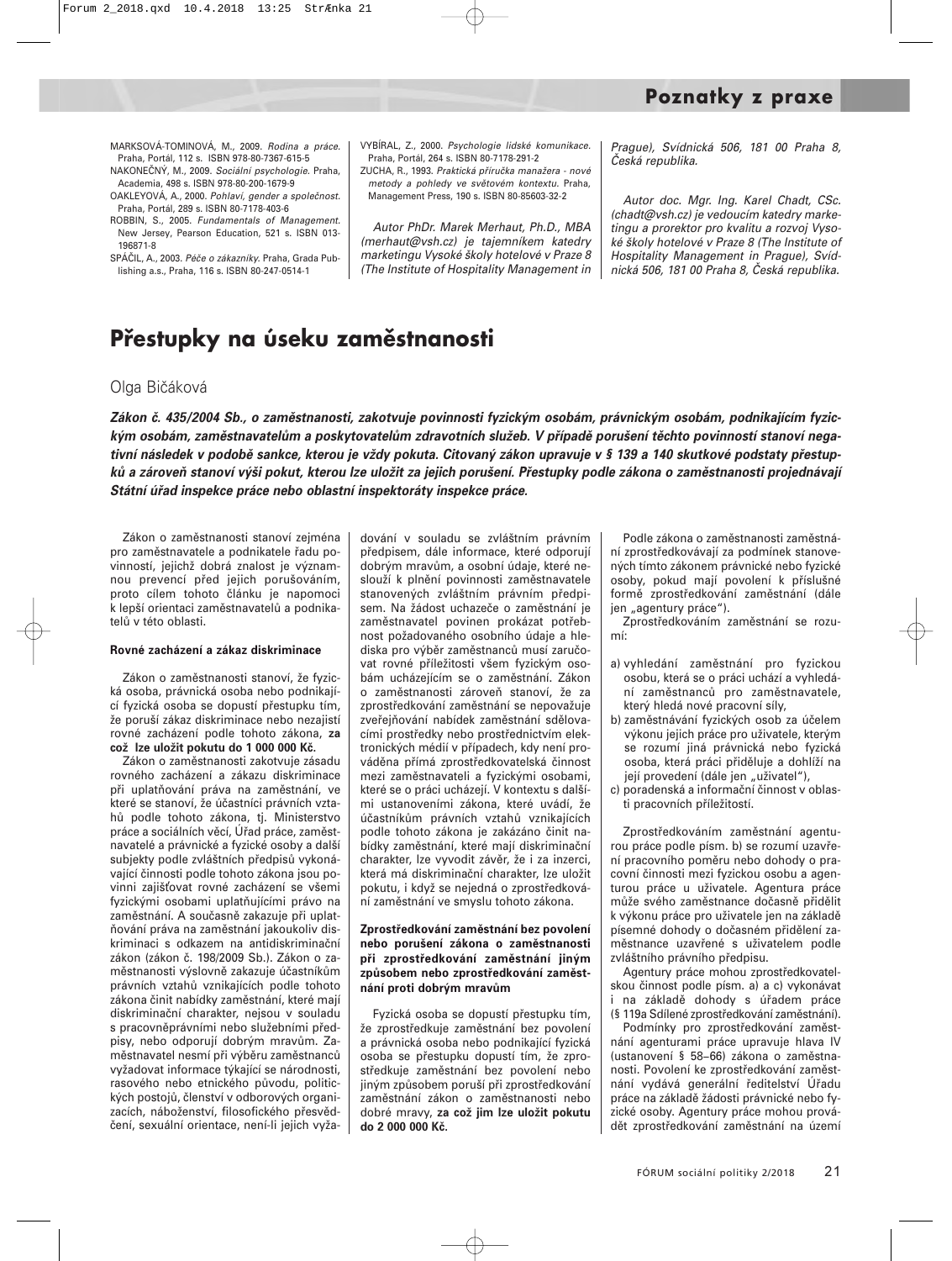## **Poznatky z praxe**

České republiky nebo z území České republiky do zahraničí a ze zahraničí na území České republiky. Zprostředkování zaměstnání mohou agentury práce provádět bezplatně nebo za úhradu, včetně úhrady, při které je dosahován zisk. Při zprostředkování zaměstnání za úhradu nemůže být od fyzické osoby, které je zaměstnání zprostředkováváno, požadována úhrada. Ve prospěch agentury práce nebo uživatele jsou při zprostředkování zaměstnání za úhradu rovněž zakázány jakékoliv srážky ze mzdy nebo z jiné odměny poskytované zaměstnanci za vykonanou práci.

#### **Výkon nelegální práce**

Fyzická osoba se dopustí přestupku tím, že vykonává nelegální práci, **za což jí lze uložit pokutu do 100 000 Kč.**

Pro účely zákona o zaměstnanosti se rozumí nelegální prací:

- 1. závislá práce vykonávaná fyzickou osobou mimo pracovněprávní vztah,
- 2. práce vykonávaná cizincem v rozporu s vydaným povolením k zaměstnání nebo bez tohoto povolení, je-li podle tohoto zákona vyžadováno, nebo v rozporu se zaměstnaneckou kartou, kartou vnitropodnikově převedeného zaměstnance nebo modrou kartou vydanými podle zákona o pobytu cizinců na území České republiky nebo bez některé z těchto karet; to neplatí v případě výkonu jiné práce podle § 41 odst. 1 písm. c) zákoníku práce, nebo
- 3. práce vykonávaná cizincem pro právnickou nebo fyzickou osobu bez platného oprávnění k pobytu na území České republiky, je-li podle zákona o pobytu cizinců na území České republiky vyžadováno.

#### **Umožnění výkonu nelegální práce podle § 5 písm. e) bodu 1 nebo 2**

Fyzická osoba se dopustí přestupku tím, že umožní výkon nelegální práce podle § 5 písm. e) bodu 1 nebo 2, **za což jí lze uložit pokutu do 5 000 000 Kč.**

Právnická osoba nebo podnikající fyzická osoba se přestupku dopustí tím, že umožní výkon nelegální práce podle § 5 písm. e) bodu 1 nebo 2, **za což jim lze uložit pokutu do 10 000 000 Kč,** nejméně však ve výši 50 000 Kč.

#### **Umožnění výkonu nelegální práce podle § 5 písm. e) bodu 3**

Fyzická osoba se dopustí přestupku tím, že umožní výkon nelegální práce podle § 5 písm. e) bodu 3, **za což jí lze uložit pokutu do 5 000 000 Kč.**

Právnická osoba nebo podnikající fyzická osoba se přestupku dopustí tím, že umožní výkon nelegální práce podle § 5 písm. e) bodu 3, **za což jim lze uložit pokutu do 10 000 000 Kč, nejméně však ve výši 50 000 Kč.**

#### **Nesplnění oznamovací povinnosti podle § 87**

Fyzická osoba se dopustí přestupku tím, že nesplní oznamovací povinnost podle § 87, **za který jí lze uložit pokutu do 100 000 Kč.**

Zákon o zaměstnanosti stanoví, že zaměstnavatel je povinen vést evidenci občanů Evropské unie, jejich rodinných příslušníků a rodinných příslušníků občana České republiky uvedených v § 3 odst. 3 a evidenci cizinců, které zaměstnává. Stejnou povinnost má právnická nebo fyzická osoba, která uzavřela smlouvu se zahraničním zaměstnavatelem, na jejímž základě byly osoby uvedené v § 87 odst. 1 vyslány na území České republiky k plnění úkolů vyplývajících z této smlouvy.

Nastoupí-li do zaměstnání občan Evropské unie, jeho rodinný příslušník, rodinný příslušník občana České republiky uvedený v § 3 odst. 3, cizinec uvedený v § 98 písm. a) až e) a j) až s) a v § 98a, u kterého se nevyžaduje povolení k zaměstnání, nebo cizinec, u kterého se vyžaduje povolení k zaměstnání, zaměstnanecká karta, karta vnitropodnikově převedeného zaměstnance nebo modrá karta, jsou zaměstnavatel nebo právnická nebo fyzická osoba, která uzavřela smlouvu se zahraničním zaměstnavatelem, na jejímž základě byly tyto osoby vyslány na území České republiky k plnění úkolů vyplývajících z této smlouvy, povinni o této skutečnosti písemně informovat příslušnou krajskou pobočku Úřadu práce, a to nejpozději v den nástupu těchto osob k výkonu práce. Obdobná povinnost se vztahuje na případy, kdy za trvání zaměstnání nastane skutečnost, na jejímž základě již cizinec povolení k zaměstnání, zaměstnaneckou kartu, kartu vnitropodnikově převedeného zaměstnance nebo modrou kartu nepotřebuje, s tím, že tato informační povinnost musí být splněna nejpozději do 10 kalendářních dnů ode dne, kdy nastala skutečnost, na jejímž základě se povolení k zaměstnání, zaměstnanecká karta, karta vnitropodnikově převedeného zaměstnance nebo modrá karta nevyžaduje. Písemná informace obsahuje údaje vedené v evidenci, kterou je zaměstnavatel povinen vést podle § 102 odst. 2. Každou změnu těchto údajů je zaměstnavatel nebo právnická nebo fyzická osoba, která uzavřela smlouvu se zahraničním zaměstnavatelem, na jejímž základě byly tyto osoby vyslány na území České republiky k plnění úkolů vyplývajících z této smlouvy, povinna nahlásit nejpozději do 10 kalendářních dnů ode dne, kdy změna nastala nebo kdy se o ní dověděla.

#### **Osoba, která se zdržuje na pracovišti kontrolované osoby a koná práci, neprokáže svou totožnost podle § 132**

Fyzická osoba se dopustí přestupku tím, že jako osoba, která se zdržuje na pracovišti kontrolované osoby a koná práci, neprokáže svou totožnost podle § 132, **za který jí může být uložena pokuta do 200 000 Kč.**

Zákon o zaměstnanosti stanoví povinnost fyzické osoby, která se zdržuje na pracovišti kontrolované osoby a koná práci, prokázat orgánu kontroly svou totožnost občanským průkazem nebo cestovním dokladem.

#### **Nedoložení ve stanovené lhůtě ode dne nabytí právní moci rozhodnutí o povolení ke zprostředkování zaměstnání generálnímu ředitelství Úřadu práce doklad o sjednání pojištění podle § 58a odst. 2**

Fyzická osoba a právnická osoba nebo podnikající fyzická osoba se dopustí přestupku tím, že nedoloží ve stanovené lhůtě ode dne nabytí právní moci rozhodnutí o povolení ke zprostředkování zaměstnání generálnímu ředitelství Úřadu práce doklad o sjednání pojištění podle § 58a odst. 2, **za který jim může být uložena pokuta do 20 000 Kč.**

Zákon o zaměstnanosti stanoví povinnost agentury práce, které bylo uděleno povolení ke zprostředkování zaměstnání podle § 14 odst. 1 písm. b), sjednat pojištění záruky pro případ svého úpadku, na základě něhož vzniká dočasně přidělenému zaměstnanci právo na plnění v případě, kdy mu agentura práce z důvodu svého úpadku nevyplatila mzdu. Agentura práce je povinna sjednat toto pojištění ve výši zajišťující výplatu mzdy nejméně do výše trojnásobku průměrného měsíčního čistého výdělku všech svých zaměstnanců, které dočasně přiděluje nebo které bude dočasně přidělovat k výkonu práce u uživatele. Sjednání pojištění je agentura práce povinna doložit generálnímu ředitelství Úřadu práce do 2 měsíců ode dne nabytí právní moci rozhodnutí o povolení ke zprostředkování zaměstnání.

#### **Zastřené zprostředkování zaměstnání podle § 5 písm. g)**

Fyzická osoba se dopustí přestupku tím, že zastřeně zprostředkovává zaměstnání podle § 5 písm. g), **za který jí může být uložena pokuta do 5 000 000 Kč.**

Právnická nebo podnikající fyzická osoba se přestupku dopustí tím, že zastřeně zprostředkovává zaměstnání podle § 5 písm. g), **za který jim může být uložena pokuta do 10 000 000 Kč.**

Zákon o zaměstnanosti stanoví, že pro účely tohoto zákona se zastřeným zprostředkováním zaměstnání rozumí činnost právnické osoby nebo fyzické osoby, spočívající v pronájmu pracovní síly jiné právnické osobě nebo fyzické osobě, aniž by byly dodrženy podmínky pro zprostředkování zaměstnání podle § 14 odst. 1 písm. b), ve kterém zákon o zaměstnanosti stanoví, že zprostředkováním zaměstnání se rozumí mj. zaměstnávání fyzických osob za účelem výkonu jejich práce pro uživatele, kterým se rozumí jiná právnická nebo fyzická osoba, která práci přiděluje a dohlíží na její provedení (dále jen "uživatel").

**Nevedení evidence zaměstnávaných osob se zdravotním postižením nebo evidence**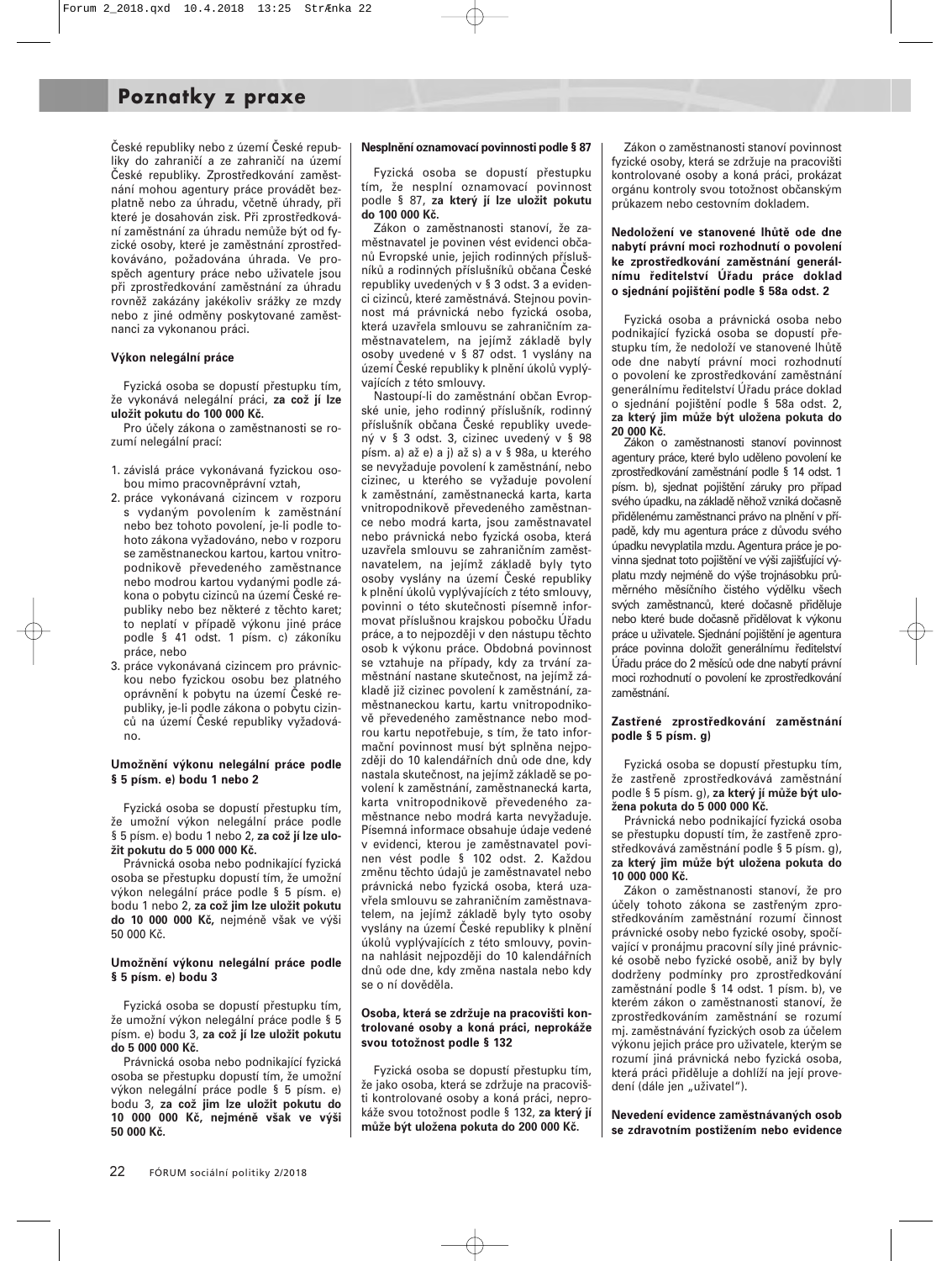#### **pracovních míst vyhrazených pro osoby se zdravotním postižením**

Fyzická osoba a právnická osoba nebo podnikající fyzická osoba se dopustí přestupku tím, že jako zaměstnavatel v rozporu s § 80 nevede evidenci zaměstnávaných osob se zdravotním postižením nebo evidenci pracovních míst vyhrazených pro osoby se zdravotním postižením, **za který jim může být uložena pokuta do 1 000 000 Kč.**

Zákon o zaměstnanosti stanoví, že zaměstnavatelé jsou povinni vést evidenci zaměstnávaných osob se zdravotním postižením, která obsahuje údaje o důvodu, na základě kterého byla osoba uznána osobou se zdravotním postižením a evidenci pracovních míst vyhrazených pro tyto osoby.

#### **Nesplnění povinnosti zaměstnat osoby se zdravotním postižením ve výši povinného podílu stanovenou v § 81**

Fyzická osoba a právnická osoba nebo podnikající fyzická osoba se dopustí přestupku tím, že jako zaměstnavatel nesplní povinnost zaměstnat osoby se zdravotním postižením ve výši povinného podílu stanovenou v § 81, **za který jim může být uložena pokuta do 1 000 000 Kč.**

Zákon o zaměstnanosti stanoví zaměstnavatelům s více než 25 zaměstnanci v pracovním poměru povinnost zaměstnávat osoby se zdravotním postižením ve výši povinného podílu těchto osob na celkovém počtu zaměstnanců zaměstnavatele. Povinný podíl činí 4 %. U zaměstnavatelů, kteří jsou agenturou práce podle § 14 odst. 3 písm. b) se do celkového počtu zaměstnanců v pracovním poměru nezapočítají zaměstnanci, kteří jsou dočasně přiděleni k výkonu práce k uživateli.

#### **Nesplnění oznamovací povinnosti podle tohoto zákona nebo nevedení evidence v tomto zákoně stanovenou**

Fyzická osoba jako zaměstnavatel a právnická osob nebo podnikající fyzická osoba se přestupku dopustí tím, že nesplní oznamovací povinnost podle tohoto zákona nebo nevede evidenci v tomto zákoně stanovenou, **za který jim může být uložena pokuta do 100 000 Kč.**

Zákon o zaměstnanosti ukládá agenturám práce povinnost vést evidenci počtu volných míst, na které je požadováno zprostředkování zaměstnání podle § 14 odst. 1 písm. a), jimi umísťovaných fyzických osob a jejich zaměstnanců, jimž zprostředkovávají zaměstnání podle § 14 odst. 1 písm. b). Agentury práce pro statistické účely sdělují do 31. ledna běžného roku generálnímu ředitelství Úřadu práce zejména tyto údaje za předchozí kalendářní rok, a to počet volných míst, na která bylo požadováno zprostředkování zaměstnání podle § 14 odst. 1 písm. a), počet jimi umístěných fyzických osob, z toho počet uchazečů o zaměstnání umístěných na základě dohody s Úřadem práce podle § 118a a počet jejich zaměstnanců, kteří byli dočasně přiděleni k výkonu práce u uživatele, přičemž se uvádí zvlášť počet občanů České republiky, počet občanů Evropské unie, počet občanů ostatních členských států Evropského hospodářského prostoru a Švýcarska a počet ostatních cizinců podle státní příslušnosti.

Podle zákona o zaměstnanosti je zaměstnavatel povinen do 15. února následujícího roku písemně ohlásit plnění povinného podílu zaměstnávání osob se zdravotním postižením, včetně způsobu plnění krajské pobočce Úřadu práce, v jejímž územním obvodu je sídlo zaměstnavatele, který je právnickou osobou, nebo bydliště zaměstnavatele, který je fyzickou osobou.

Podle zákona o zaměstnanosti je zaměstnavatel povinen písemně informovat příslušnou krajskou pobočku Úřadu práce, jestliže cizinec, kterému bylo vydáno povolení k zaměstnání, zaměstnanecká karta nebo modrá karta nenastoupil do práce nebo ukončil zaměstnání před uplynutím doby, na kterou bylo vydáno povolení k zaměstnání, zaměstnanecká karta nebo modrá karta, a v případě, že zaměstnání bylo ukončeno výpovědí z některého z důvodů uvedených v § 52 písm. d) až e) zákoníku práce nebo dohodou z týchž důvodů anebo okamžitým zrušením podle § 56 zákoníku práce, i důvod ukončení zaměstnání. Tuto informační povinnost podle písm. a) musí zaměstnavatel splnit v případě cizince, kterému byla vydána zaměstnanecká karta nebo modrá karta, nejpozději do 45 kalendářních dnů ode dne, kdy byly splněny podmínky pro vydání zaměstnanecké karty nebo modré karty, a v případě cizince, kterému bylo vydáno povolení k zaměstnání podle § 92, nejpozději do 10 kalendářních dnů ode dne, kdy měl cizinec nastoupit na pracovní místo. Informační povinnost podle písm. b) musí zaměstnavatel splnit nejpozději do 10 kalendářních dnů ode dne, kdy cizinec ukončil zaměstnání.

#### **Nevykázání dlužných mzdových nároků zaměstnanců pro účely zákona č. 118/2000 Sb., o ochraně zaměstnanců při platební neschopnosti zaměstnavatele a o změně dalších zákonů v písemné formě**

Fyzická osoba a právnická osoba nebo podnikající fyzická osoba se dopustí přestupku tím, že jako zaměstnavatel ve stanovené lhůtě písemně nevykáže dlužné mzdové nároky zaměstnanců pro účely zákona č. 118/2000 Sb., o ochraně zaměstnanců při platební neschopnosti zaměstnavatele a o změně dalších zákonů, **za který jim lze uložit pokutu do 500 000 Kč.**

Zákon č. 118/2000 Sb., stanoví, že krajská pobočka Úřadu práce místně příslušná podle § 4 odst. 2 tohoto zákona neprodleně od uplatnění mzdových nároků alespoň jedním ze zaměstnanců písemně vyzve zaměstnavatele, aby nejpozději do 7 dnů od doručení výzvy předložil písemný seznam dlužných mzdových nároků všech svých zaměstnanců za rozhodné období. Zaměstnavatel je povinen této výzvě v uvedené lhůtě vyhovět a současně prokázat krajské pobočce Úřadu práce, zda provedl v rozhodném období u zaměstnance srážky a odvody podle zvláštních právních předpisů.

#### **V místě pracoviště zaměstnavatel nemá kopie dokladů prokazujících existenci pracovněprávního vztahu podle §136 odst. 1 nebo 2**

Fyzická osoba a právnická nebo podnikající fyzická osoba se dopustí přestupku tím, že jako zaměstnavatel nemá v místě pracoviště kopie dokladů prokazujících existenci pracovněprávního vztahu podle § 136 odst. 1 nebo 2, **za který jim může být uložena pokuta do 500 000 Kč.**

Zákon o zaměstnanosti stanoví povinnost právnické nebo fyzické osobě jako zaměstnavateli mít v místě pracoviště kopie dokladů prokazujících existenci pracovněprávního vztahu. Splnění této povinnosti se nevyžaduje, splnil-li zaměstnavatel povinnost oznámit okresní správě sociálního zabezpečení den nástupu zaměstnance do zaměstnání, které mu založilo účast na nemocenském pojištění podle zákona o nemocenském pojištění. Tuto povinnost má na území České republiky i zaměstnavatel usazený v jiném členském státu Evropské unie, který v rámci nadnárodního poskytování služeb vyslal svého zaměstnance k dočasnému výkonu práce do České republiky, přičemž doklady, jimiž je plněna tato povinnost, musejí být přeloženy do českého jazyka.

#### **Neprovedení vyšetření zdravotního stavu podle § 9 odst. 1 nebo jeho neprovedení ve lhůtě stanovené v § 9 odst. 1 poskytovatelem zdravotních služeb**

Poskytovatel zdravotních služeb se dopustí přestupku tím, že neprovede vyšetření zdravotního stavu podle § 9 odst. 1 nebo je neprovede ve lhůtě stanovené v § 9 odst. 1, **za který mu lze uložit pokutu do 50 000 Kč.**

Zákon o zaměstnanosti stanoví, že poskytovatelé zdravotních služeb jsou povinni za úhradu na žádost krajských poboček Úřadu práce do 15 dnů ode dne, kdy obdrželi žádost, provést vyšetření zdravotního stavu fyzické osoby.

Autorka Mgr. Olga Bičáková (olga.bicakova @seznam.cz) působila na Ministerstvu práce a sociálních věcí a ve Výzkumném ústavu práce a sociálních, v. v. i., a jako lektorka na Ministerstvu vnitra a Magistrátu hl. m. Prahy. Přispívá do odborných časopisů, zabývajících se problematikou zaměstnanosti.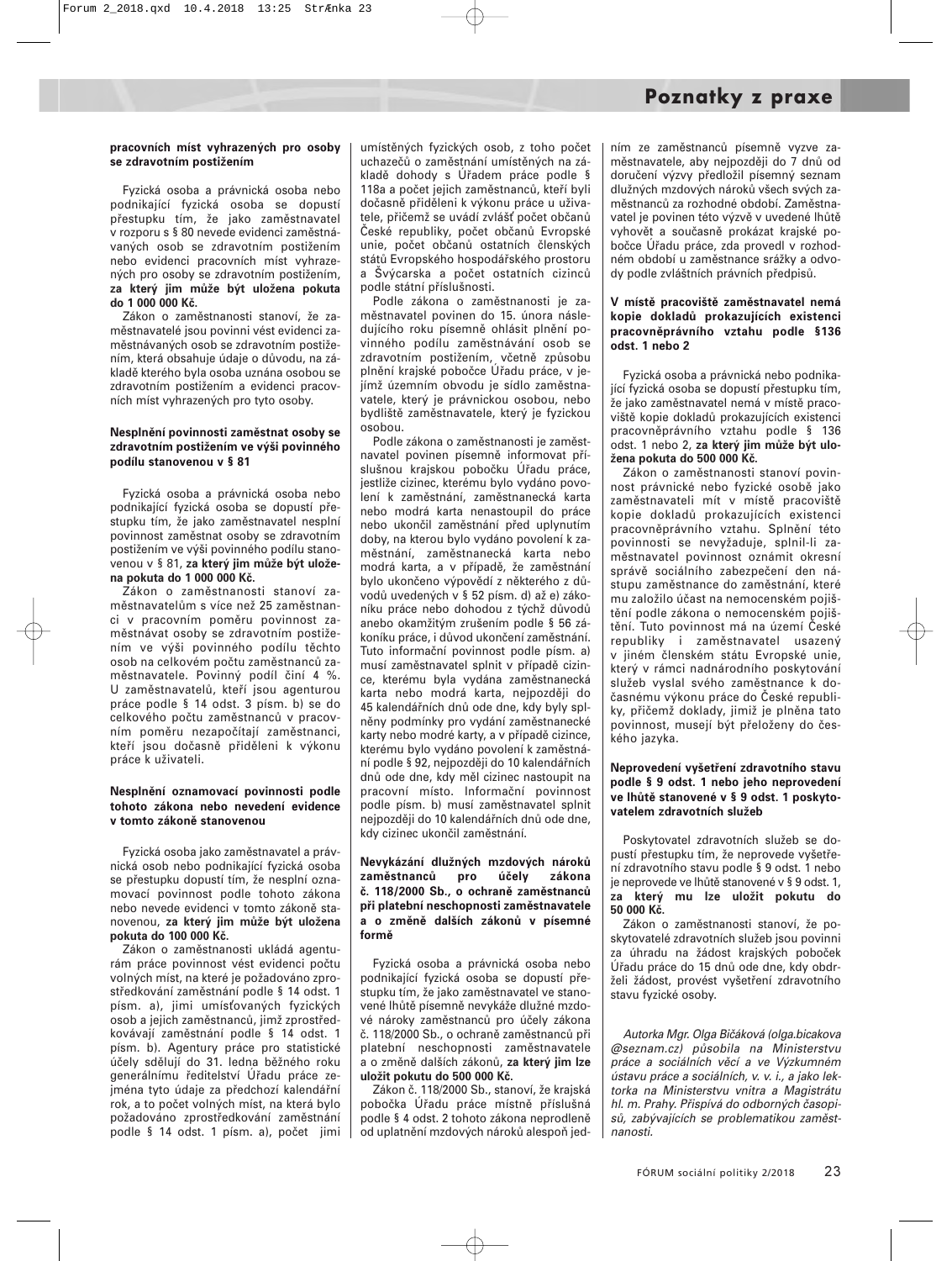## **Pečovatelské domovy pro starší osoby v Evropě: veřejné i soukromé, neziskové i ziskové**

Daniel Molinuevo, Robert Anderson (EurLIFE)

*S prodlužující se délkou života se v celé Evropě zvyšuje potřeba cenově dostupné a zároveň vysoce kvalitní péče o starší občany. Během posledních deseti let došlo k rozšíření soukromého sektoru, pokud jde o počet domovů a center, kde takovou péči poskytují. Tento nárůst je reakcí na pokles nebo velmi pomalý růst služeb poskytovaných ve veřejných pečovatelských zařízeních. Ve zprávě jsou zahrnuty služby ve veřejném i soukromém sektoru, jsou uvedeny jejich odlišnosti, a to z hlediska kvality, dostupnosti a účinnosti služeb. Vzhledem k tomu, že počet soukromých poskytovatelů se zvyšuje, finanční náklady budou pravděpodobně pro uživatele překážkou, pokud zároveň nedojde ke zvýšení veřejné finanční podpory těchto služeb. Autoři také zjistili, že existují rozdíly v umístění jednotlivých typů domovů péče, kdy soukromé domovy péče se nacházejí pravděpodobněji v bohatých městských oblastech.* 

Z článku vyplývá, že jak veřejné, tak i soukromé (ziskové i neziskové) poskytování péče pro starší občany se v posledních zhruba deseti letech změnilo. Došlo ke značnému rozšíření počtu pečovatelských domů, ke změně ve struktuře vlastnictví, k nárůstu pečovatelů - fyzických osob. Zpráva shrnuje dostupné údaje a také poskytuje informace ze studií, hodnocení a průzkumů o rozdílech mezi dostupností a kvalitou poskytovaných služeb dlouhodobé péče.

Většina diskusí o dlouhodobé péči na úrovni EU se konkrétně nezabývá poskytováním dlouhodobé péče, ať již ve veřejných nebo soukromých domovech či v domácnostech. Ve výroční zprávě z roku 2017 Evropská komise mimo jiné zdůraznila nutnost zvýšení investic do dlouhodobé péče s cílem snížit zátěž neformálních pečovatelů. To znamená zvýšení výdajů na účinnou a dostupnou dlouhodobou péči vzhledem ke stárnutí populace. Výbor pro sociální ochranu uvádí, že musí také posílit výdaje na preventivní zdravotní péči, rehabilitaci a další druhy podpůrných opatření pro starší osoby. Zvláštní doporučení pro jednotlivé země se obvykle zaměřují na zlepšení efektivity nákladů a výdajů na dlouhodobou péči při současném zajištění dostupnosti služeb a zlepšení kvality služeb. Evropský sociální pilíř zahrnuje právo na cenově dostupné služby dlouhodobé péče v dobré kvalitě, a to zejména v domácím prostředí, případně prostřednictvím komunitních služeb.

#### **Trendy v poskytování péče**

Tato kapitola referuje o veřejných i soukromých pečovatelských domech, poskytujících dlouhodobou péči a o změnách, ke kterým došlo v posledních 10 letech. Systém domácí péče byl utvářen v kontextu diverzifikace systému dlouhodobé péče.

Dlouhodobé pobyty v nemocnicích jsou ve všech zemích EU nahrazovány domácí péčí a službami, poskytovanými v domácí péči (Wittenberg, Sandhu a Knapp, 2002). Zejména od poloviny 90. let dochází k posunu v poskytování péče v domácím prostředí a posilování investic do domácí péče (OECD, 2005). Tento trend je odrazem preferencí většiny evropských uživatelů služeb, kteří upřednostňují péči ve svém vlastním domě. V Eurobarometru více než 80 % respondentů dává přednost péči ve své domácnosti, zatímco méně než 10 % upřednostňuje péči v některém ze zařízení poskytujícím péči (Eurobarometr, 2007). Na základě těchto a dalších údajů se politici musí rozhodnout, jak nejlépe nastavit poskytování služeb dlouhodobé péče. Účastníci různých odborných diskusí uvádějí nutnost zvýšení nabídky služeb domácí péče, což by mělo mít za následek větší konkurenci mezi poskytovateli služeb a zvýšení kvality a efektivity služeb, a naopak snížení ceny služeb poskytovaných ve veřejném sektoru (Hermann a Verhoest, 2012). Reformy ve veřejném sektoru jsou těmito diskusemi inspirované. Tržní mechanismy by měly být implementovány tak, aby různí poskytovatelé mezi sebou mohli soutěžit. Reformy zahrnují výběrová řízení, zplnomocnění, výběr uživatele, uživatelské poplatky a poukázky (Rodrigues, Leichsenring a Winkelmann, 2014). Ve své zprávě o dlouhodobé péči v Evropě za rok 2010 uvedla Světová banka, že hlavní otázkou veřejné péče je, zda "vyrobit nebo koupit", tedy v jakém množství by měly být služby dlouhodobé péče poskytovány veřejným sektorem, a naopak, jakou část služeb by měla poskytovat soukromá zařízení (Světová banka, 2010, s. 12). Zpráva vydala doporučení "myslet proaktivně" ve věci reforem poskytování dlouhodobé péče v EU a doporučení týkající se povzbuzení soukromého sektoru: "Reformy jsou závislé na financování dlouhodobé péče a regulacích ze strany politiků" (Světová banka, 2010, s. 9). Dostupné údaje o domácí péči rozčleněné podle vlastnictví pocházejí z odhadů odborníků, národních studií a národních statistik. Například studie Evropské komise o obecných sociálních otázkách (EK, 2011) poskytuje odhady objemu služeb poskytovaných soukromými poskytovateli dlouhodobé péče.

Údaje v tabulce 1 ukazují poskytování domácí péče v Evropě. Domácí péče je téměř výhradně soukromá v Nizozemsku, Německu, Anglii a Skotsku. V Nizozemsku jsou služby poskytované v domácnosti uživatele ze zákona poskytovány neziskovým sektorem. V Německu také převládá neziskové

zajištění těchto služeb, i když v regionech jsou významní i další poskytovatelé. Na druhou stranu ve Velké Británii (Anglie, Skotsko) je domácí péče poskytovaná soukromými ziskovými organizacemi. V severských zemích, některých zemích střední a východní Evropy (v Estonsku, České republice, Rumunsku a Slovinsku) a v Řecku jsou výdaje na domácí péči, poskytované soukromým sektorem na úrovni 20 % a méně a i profesionální (formální) péče je velmi omezená. Dle EK se dle dat ukazuje celoevropský posun směrem k poskytování dlouhodobé péče soukromým sektorem, a to díky vzrůstajícímu počtu dávek na dlouhodobou péči.

#### **Počty pečovatelských domů v jednotlivých zemích EU**

Méně než jedna čtvrtina z celkového počtu dlouhodobé péče poskytované v Řecku, Německu, Velké Británii (Skotsku), Irsku a Itálii je poskytována veřejnými institucemi. Veřejná zařízení představují více než polovinu z celkového počtu zařízení v severských zemích a ve střední a východní Evropě (s výjimkou Chorvatska, Litvy a Rumunska). Vezmeme-li v úvahu změny v počtech a podílech poskytovatelů za poslední desetiletí, pak se jejich počet zvýšil např. na Slovensku (o 39 % mezi lety 2004 a 2017) a v Rumunsku (o 30 % mezi roky 2008 a 2014). V obou zemích došlo také k výraznému navýšení počtu soukromých poskytovatelů péče. V Rumunsku se počet soukromých poskytovatelů péče zvýšil ze 42 v roce 2008 na 141 v roce 2014, na Slovensku ze 116 soukromých poskytovatelů péče v roce 2004 na 267 v roce 2017. V důsledku toho došlo v obou těchto zemích ke zvýšení podílu soukromých poskytovatelů (např. v Rumunsku přibližně jedna třetina z celkového počtu v roce 2008 oproti více než polovině všech poskytovatelů v roce 2014).

Zvýšení počtu poskytovatelů péče v Rumunsku představovalo nárůst o 236 %. Částečně to lze vysvětlit reformou zdravotnictví v Rumunsku z roku 2009, kdy byla ukončena podpora 66 veřejných nemocnic ze zdravotního pojištění, a to z důvodu vysokých provozních nákladů a malého počtu pacien-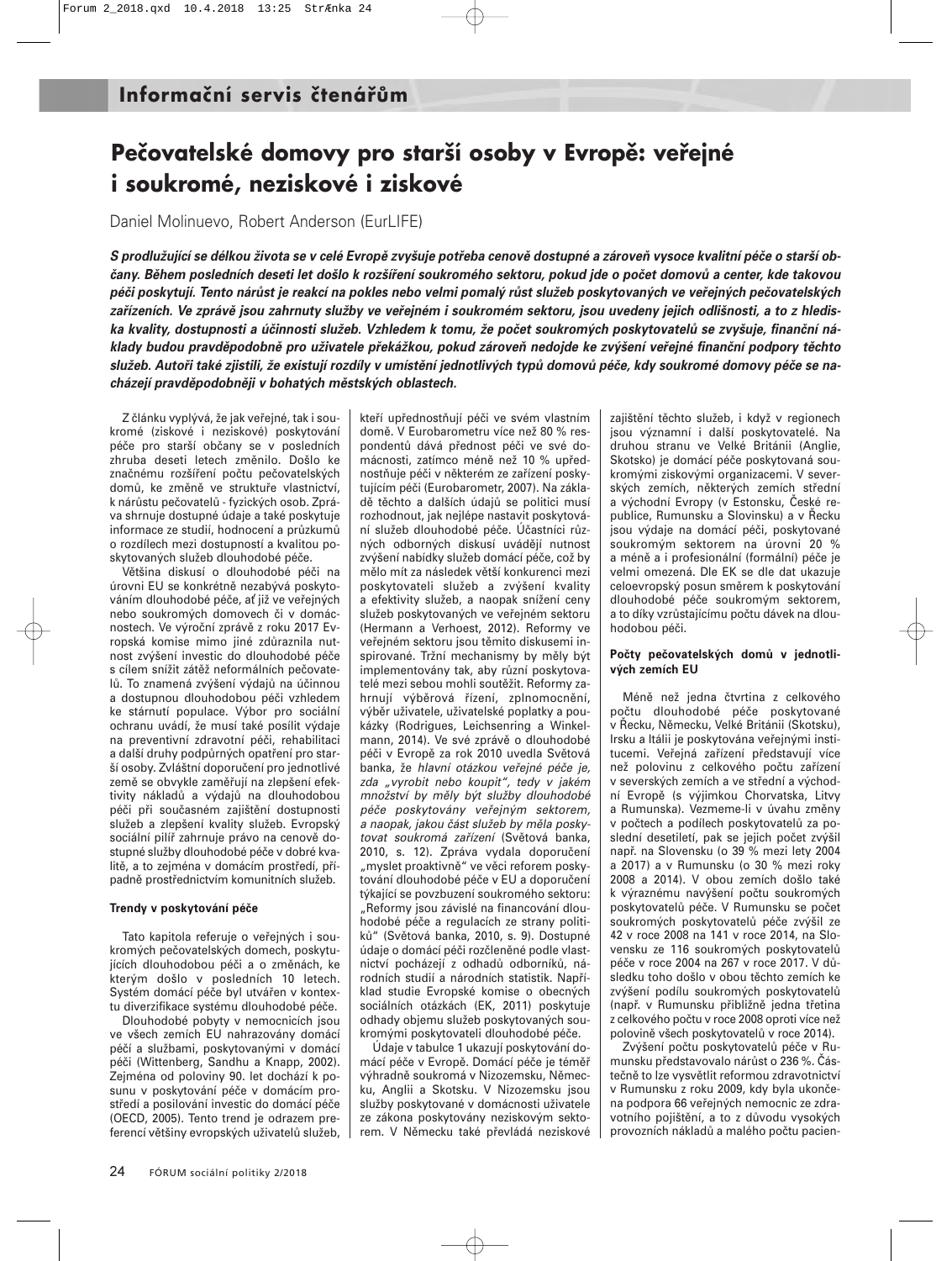| Země                     | Soukromý             | Soukromý               | Rok                      | Zařízení                             |
|--------------------------|----------------------|------------------------|--------------------------|--------------------------------------|
|                          | ziskový poskytovatel | neziskový poskytovatel |                          |                                      |
| Rakousko                 | 22%                  | 29 %                   |                          |                                      |
|                          |                      |                        |                          | Lůžka v domácí péči                  |
| Belgie (Valonsko)        | 32%                  | 29 %                   |                          | Lůžka v domácí péči s ošetřovatelkou |
| Belgie (Flandry)         | 12%                  | 49 %                   | 2007                     | Lůžka v domácí péči                  |
| Česká republika          | 16 %                 |                        |                          | Společnosti poskytující domácí péči  |
| Estonsko                 | 80 %                 |                        |                          | Společnosti poskytující domácí péči  |
| Francie                  | 17 %                 | 28 %                   | 2008                     | Lůžka domácí péče                    |
| Německo                  | 34 %                 | 59 %                   | 2007                     | Společnosti poskytující domácí péči  |
| Řecko                    | Asi 1 %              |                        |                          |                                      |
| <b>Maďarsko</b>          | 37%                  |                        | 2006                     | Lůžka v domácí péči                  |
| Irsko                    | 65 %                 | 9%                     |                          | Společnosti poskytující domácí péči  |
| Itálie                   | 22 %                 | 43 %                   | 2005                     | Lůžka v domácí péči                  |
| Nizozemí                 | 100 %                |                        |                          |                                      |
| Norsko                   | 4%                   | 6%                     | 2008                     | Institucionální dlouhodobá péče      |
| Rumunsko                 | 17 %                 |                        | $\sim$                   | Společnosti poskytující domácí péči  |
| Španělsko                | 27 %                 | 27 %                   | $\overline{\phantom{a}}$ | Společnosti poskytující domácí péči  |
| Slovinsko                | 14 %                 |                        | 2007                     | Lůžka v domácí péči                  |
| Švédsko                  | 17 %                 |                        | 2009                     | Individuální pobyt ve všech          |
|                          |                      |                        |                          | typech pečovatelských domů           |
| Velká Británie (Anglie)  | 76%                  | 16 %                   | 2009                     | Pečovatelské domy                    |
| Velká Británie (Skotsko) | 75%                  | 11 %                   | 2007                     | Společnosti poskytující domácí péči  |

#### **Tabulka 1: Poskytování domácí péče v Evropě**

Zdroj: Evropská komise, 2011

tů (Eurofound, 2014b). Tyto nemocnice byly uzavřeny v roce 2011, ovšem některé z nich byly později znovu otevřeny jako domy s pečovatelskou službou a domovy pro seniory. V roce 2015 jich bylo v provozu 19, s celkovým počtem 966 pečovatelských lůžek a 896 klienty. V Rumunsku se na rozvoji služeb soukromé péče podílely i Evropské strukturální a investiční fondy. Od roku 2007 využilo tuto možnost několik nevládních neziskových organizací, a to prostřednictvím programu "Rehabilitovat, modernizovat, rozvíjet a vybavit sociální infrastrukturu služeb". Program byl omezen na severovýchod a regiony Bukurešť-Ilfov (Ministerstvo pro regionální rozvoj a veřejnou správu, 2011).

Ke zvýšení počtu a podílu soukromých poskytovatelů péče došlo i na Slovensku, přestože soukromí poskytovatelé měli zpočátku možnost využít veřejné granty na poskytování dlouhodobé péče pouze v případech, kdy služby nemohly být v daném místě poskytovány veřejnou správou. Toto pravidlo bylo ovšem v roce 2010 označeno jako protiprávní, dle Ústavního soudu Slovenské republiky mělo dojít k porušení práva na svobodu obchodu, a bylo proto zrušeno (Allen a kol., 2011). Počet veřejných a soukromých poskytovatelů vzrostl (i když v menším rozsahu) i v Litvě, ve Španělsku a na Maltě. V Litvě bylo poskytování dlouhodobé péče převedeno počátkem devadesátých let ze státu na místní samosprávy. Do roku 1994 pak počet státních poskytovatelů dlouhodobé péče klesl na méně než 20 % z celkového počtu. Na Maltě se od roku 2009 mírně snížil počet poskytovatelů dlouhodobé péče vlastněných církvemi, zatímco počet poskytovatelů péče soukromých a státních je na vzestupu. V roce 2016 byl počet církevních, soukromých a vládních poskytovatelů péče shodný. Růst poskytovatelů péče ve Španělsku byl stejný jako na Maltě, také zde dochází ke zvyšování počtu státních veřejných ústavů a menší je nárůst soukromých pečovatelských zařízení. Podíl veřejných poskytovatelů péče ve Španělsku postupně roste už od roku 2007, kdy sféra poskytovatelů dlouhodobé péče rostla o 6 % ročně. V souvislosti s ekonomickou krizí ovšem mezi lety 2010 a 2011 došlo ke škrtům v rozpočtech, kupní síla obyvatel klesla a došlo proto ke stagnaci sektoru poskytovatelů dlouhodobé péče. Krize zasáhla zejména ta soukromá zařízení, kde byla vyhrazená lůžka, tj. lůžka dotovaná veřejným systémem. Veřejná správa totiž snížila počet těchto lůžek i veřejné výdaje na dlouhodobou péči. Tato redukce byla médii i veřejností kritizována, zejména ta skutečnost, že veřejná správa vynakládala za péči méně finančních prostředků, než odpovídalo poskytnuté péči (Aquoras, 2014).

Kypr je jediná země (pro kterou jsou k dispozici údaje), kde došlo vedle nárůstu počtu veřejných poskytovatelů péče k poklesu počtu soukromých zařízení. Zatímco počet veřejných poskytovatelů vzrostl v posledních deseti letech asi o 10 %, počet soukromých zařízení klesl o jednu třetinu, částečně kvůli snížení financování ze strany státu.

Další skupinou zemí je ta, ve které došlo ke snížení počtu veřejných poskytovatelů a zároveň k růstu počtu soukromých poskytovatelů dlouhodobé péče. Mezi ně patří: Česká republika, Chorvatsko, Německo a Slovinsko. V České republice vstoupil v roce 2007 v platnost zákon o sociálních službách. Na základě tohoto zákona je vyplácen příspěvek na péči, který jeho příjemcům umožňuje hradit např. část nákladů na poskytování pobytové péče. Podmínky, které musí splňovat všichni poskytovatelé sociální péče, aby mohli být registrováni a užívat veřejné prostředky, byly sjednoceny právě tímto zákonem. V lednu 2014 pak došlo ke změně zákonných podmínek o převodu pravomocí ze státu na kraje, a to ve věci přidělování dotací a ve věci registrací poskytovatelů péče.

V Chorvatsku počet veřejných sociálních zařízení (většinou zřízených místními a regionálními orgány) pro starší a nemocné osoby klesl jen symbolicky, ze 46 v roce 2003 na 45 v roce 2014. Ovšem všechny nově vznikající zařízení mezi lety 2003 a 2013 byly soukromé (převážně ziskové) a podíl soukromých poskytovatelů tak výrazně vzrostl z 15 % v roce 2003 na 27 % v roce 2013. Hlavní hnací silou tohoto nárůstu byl nedostatek kapacity ve státních zařízeních.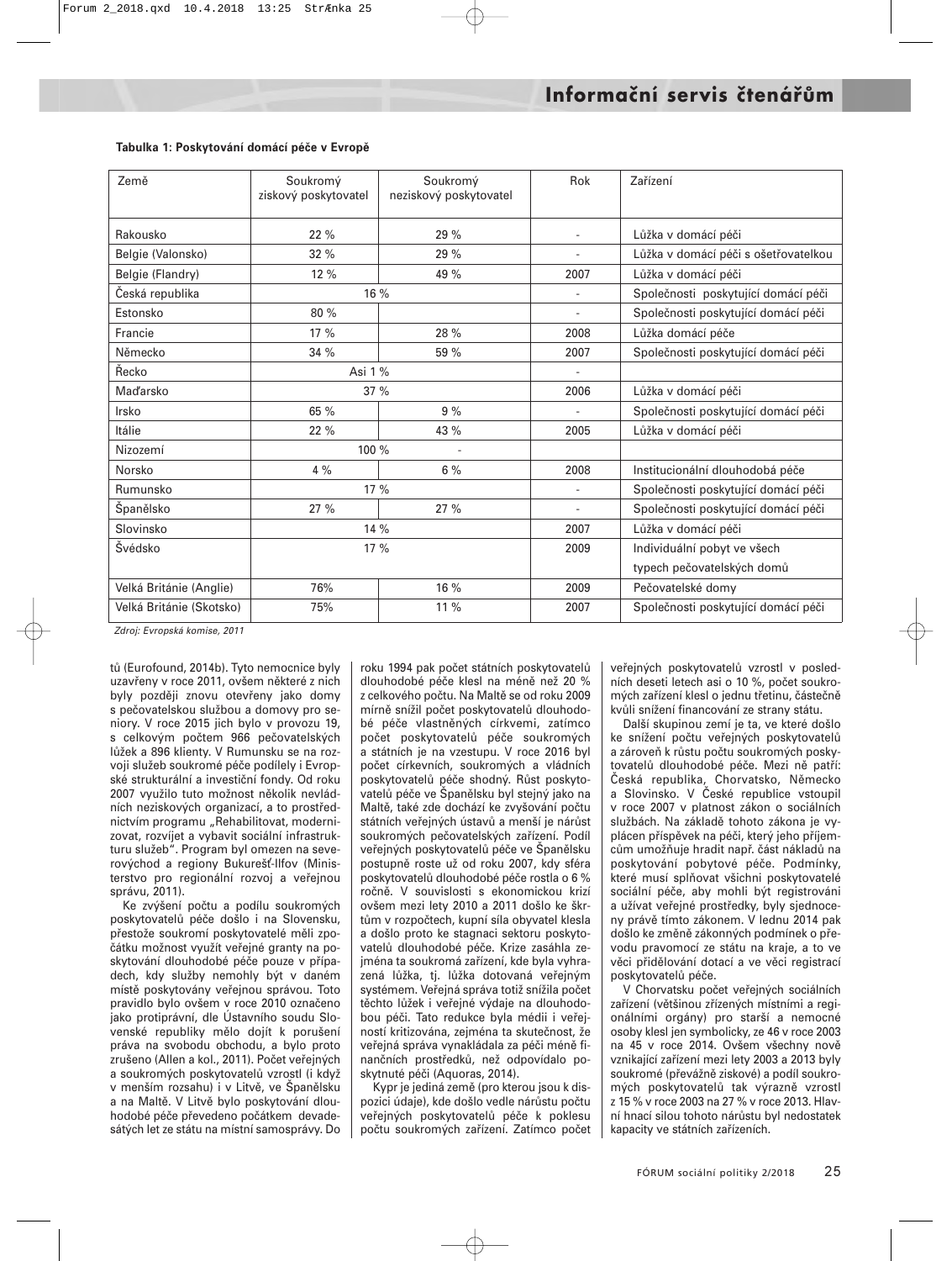V Německu je zavedení pojistného na dlouhodobou péči v roce 1994 následováno vládní reformou, dochází k otevření trhu soukromým poskytovatelům, čímž dochází ke zvýšení hospodářské soutěže, uzavírání smluv mezi státem a soukromými poskytovateli péče a přerozdělování finančních prostředků z vybraného pojistného. To vše vedlo k nárůstu počtu poskytovatelů v rámci pečovatelské infrastruktury a k restrukturalizaci organizační struktury poskytovatelů péče, zejména v případě poskytovatelů péče z řad neziskových nevládních organizací (Theobald, 2012). V Německu mezi lety 2003 a 2013 vzrostl počet neziskových poskytovatelů o 29 % a ziskových poskytovatelů o 49%. V důsledku toho vzrostl podíl soukromých poskytovatelů (jak ziskových, tak neziskových) na 95 % z celkového počtu.

Ve Slovinsku začali poskytovat soukromí poskytovatelé dlouhodobou péči v roce 1999 s cílem uspokojit poptávku, kterou veřejný sektor nebyl schopen saturovat, a nabídnout širší škálu služeb. V letech 2007 až 2015 se počet veřejných poskytovatelů péče snížil ze 74 na 59, zatímco počet soukromých poskytovatelů péče vzrostl ze 14 na 39.

Poslední skupinou jsou země, ve kterých došlo k poklesu počtu jak veřejných, tak i soukromých domovů péče, mezi ně patří Francie, Velká Británie (Skotsko) a Norsko (s výjimkou případů neziskových domovů, jejichž počet mezi roky 2009 a 2015 vzrostl z 33 na 40). K největšímu poklesu došlo v neziskovém sektoru a u veřejných poskytovatelů, kdy byla mezi roky 2004 a 2015 zrušena téměř jedna čtvrtina, resp. jedna pětina domovů. V Norsku jsou neziskové domovy péče (většinou napojené na církve) součástí místního systému zdravotní péče a poskytovaná péče se jen nepatrně liší od péče poskytované veřejnými poskytovateli. Do roku 2006 se soukromí neziskoví poskytovatelé potýkali s konkurencí soukromých ziskových společností, protože na rozdíl od nich museli péči poskytovat za cenu důchodových dávek jako veřejní poskytovatelé, ovšem jejich náklady byly vyšší. S tímto problémem se obrátili na vládu, která přijala nařízení, díky kterému není zadávání veřejných zakázek na zdravotní a sociální péči poskytované neziskovými organizacemi podřízeno směrnici EU o veřejných zakázkách. V důsledku toho mohou obce s neziskovými organizacemi uzavírat smlouvy o poskytování zdravotní a sociální péče bez nutnosti zveřejnit požadavky v databázi veřejných zakázek a nemusí užívat obecné postupy pro veřejné zakázky.

Ve Francii byly v posledních 15 letech poskytnuty finanční pobídky ziskovým ošetřovatelským domům a poskytovatelům domácí péče, které jim umožnily dlouhodobě vstoupit na trh poskytovatelů péče (Allen a kol., 2011). Mezi roky 2007 a 2011 podíl veřejných a soukromých poskytovatelů péče zůstal téměř stejný (48 % a 52 %).

V některých zemích nebylo možné získat údaje o vývoji počtu domovů péče během

posledního desetiletí, ale je možné trend odhadnout.

V Estonsku neexistují žádné statistiky týkající se vlastnictví domovů péče. Do konce roku 2016 existovalo v Estonsku 152 poskytovatelů služeb všeobecné péče pro dospělé.

Přibližně 75 % z nich je spravováno a vlastněno regionálními institucemi, soukromými společnostmi nebo sdruženími, která byla založena místními samosprávami.

V Lotyšsku se počet soukromých domovů péče snížil, někteří soukromí poskytovatelé ukončili svoji činnost nebo byli zrušeni.

V Maďarsku nedošlo k žádné zásadní změně v oblasti poskytování sociální péče soukromými společnostmi. Přestože došlo k pokusu posílit úlohu občanské společnosti (např. sdružení a nadací), nedostatečné financování a regulace outsourcingu tuto snahu zastavily. Od roku 2011 mohou domácí péči poskytovat pouze neziskové organizace, na základě zadání ústřední nebo místní správy.

Ve Švédsku došlo během posledních dvou desetiletí ke zvýšení podílu soukromých domovů (Národní rada zdravotnictví a sociální péče, 2012). Podíl soukromých domovů vzrostl z přibližně 14 % v roce 2007 na přibližně 21 % v roce 2014. V roce 2015 ovšem počet klesl na 19 %. Jsou to především velké mezinárodní společnosti nebo jimi vlastněné společnosti, kdo ve Švédsku provozuje domovy péče. Asi polovina soukromé rezidenční péče je vykonávána jen dvěma společnostmi - Attendo a Vardaga (Szebehely, 2014).

V Nizozemsku byla dlouhodobá péče historicky poskytována církevními poskytovateli. V současnosti dlouhodobou péči poskytují pouze neziskové organizace. Agentura WTZi vydává povolení neziskovým poskytovatelům, kteří jsou financování regionálními pečovatelskými úřady (zorgkantoren). Existují také soukromě financovaní poskytovatelé ošetřovatelské a rezidenční péče (particuliere verpleeghuizen), kteří z důvodu soukromého financování nepotřebují povolení agentury WTZi. Tito soukromí poskytovatelé poskytují péči mimo formální systém dlouhodobé péče, je proto obtížnější získat o nich oficiální údaje. Inspektorát zdraví (IGZ) uvádí, že v roce 2013 bylo v registru péče (Zorgregister) zapsáno z celkového počtu 141 poskytovatelů péče 72 soukromě financovaných.

#### **Počty uživatelů péče**

Rozdíly ve velikostech podílů jednotlivých druhů péče na trhu jsou ovlivněny celkovým počtem obyvatel v jednotlivých zemích, a tedy i počtem osob využívajících různé druhy poskytované péče. Nejvyšší nárůst počtu a podílu obyvatel v soukromých pečovatelských zařízeních byl zaznamenán v Rumunsku. V Rumunsku se podíl obyvatel v soukromých domovech péče zvýšil z 21 % z celkového počtu v roce 2008 na 44 % v roce 2014. Počet uživatelů se ve veřejných a soukromých domovech péče zvýšil v roce 2009 také ve Finsku, Chorvatsku a Polsku. Ve všech těchto zemích došlo ke zvýšení residentů v domovech soukromých více než u domovů veřejných. Mezi roky 2004 a 2014 byl v Chorvatsku zaznamenán nejvyšší nárůst počtu obyvatel pečovatelských domovů ze všech zemí, ze kterých byly údaje k dispozici, a to jak ve veřejných domovech (nárůst o 35 %), tak i v soukromých domovech (nárůst o 119 %). V Německu, Maďarsku, Litvě, Švédsku a Slovensku počet residentů ve veřejných pečovatelských zařízeních klesal, ovšem narůstal počet obyvatel domovů v soukromém vlastnictví. Pokud jde o počet obyvatel v pečovatelských domovech v Litvě, pak došlo od roku 1990 do roku 2015 ke zdvojnásobení obyvatel ve všech typech domovů. V roce 2015 bylo ve všech typech přibližně 5 % volných míst pro starší občany.

Snížení počtu residentů v pečovatelských domovech ve Švédsku může být vysvětleno nárůstem počtu lidí, kteří o své příbuzné pečují doma. Nicméně domácí péče jen částečně snižuje počty osob v soukromých pečovatelských domovech (Meagher a Szebehely, 2013). Klesající počty lze také částečně vysvětlit zlepšeným zdravotním stavem starších osob. Obecně ale platí, že pro starší osoby je stále obtížnější získat v případě potřeby místo v rezidenční péči. Zvýšení počtu osob v soukromých pečovatelských zařízeních by mohl být zapříčiněn zákonem o systému výběru ve veřejném sektoru z roku 2009 (LOV Act), který umožňuje uživatelům dlouhodobé péče vybírat si poskytovatele služeb. Od června 2016 zhruba 158 z 290 švédských obcí zavedlo LOV Act v jedné z možných podob. 15 z nich zřídilo oblast zvláštního bydlení pro starší lidi.

Počet uživatelů služeb pečovatelských domovů klesl na Kypru, v Řecku a ve Velké Británii. I když z Řecka nejsou k dispozici před rokem 2014 žádné údaje, prezident Asociace poskytovatelů domácí péče Řecka uvedl, že systém poznamenala vlna odchodů z pečovatelských domovů v době krize, a to zejména u osob, které nebyly na poskytované péči zcela závislé. Před krizí byly tyto pečovatelské domy plně obsazeny a na umístění se čekalo. Pokud v Řecku vzroste míra nezaměstnanosti, očekává se, že trend pečování o potřebné osoby v domácnosti se ještě zintenzivní.

Dřívější průzkum provedený společností Eurofound ukázal, že starší lidé v Lotyšsku, Maďarsku a Portugalsku se v důsledku krize přestěhovali z ošetřovatelských domů do domácností svých potomků, aby je mohli finančně podporovat z důchodu (Eurofound, 2014b). Počet obyvatel v domácí péči financované místními úřady ve Velké Británii (Anglii) byl v roce 2014 přibližně 213 000, což představuje 22% pokles mezi roky 2004 a 2014. Procento domovů financovaných místními samosprávami se stále zvyšuje, z 88 % v roce 2004 na 96 % v roce 2014. Celkově je 50 % péče obyvatel v pečovatelských zařízeních financováno místními samosprávami (LaingBuisson, 2013, citováno v Grant Thornton, 2014). Ve Skotsku se počet dlouhodobě pobývajících obyvatel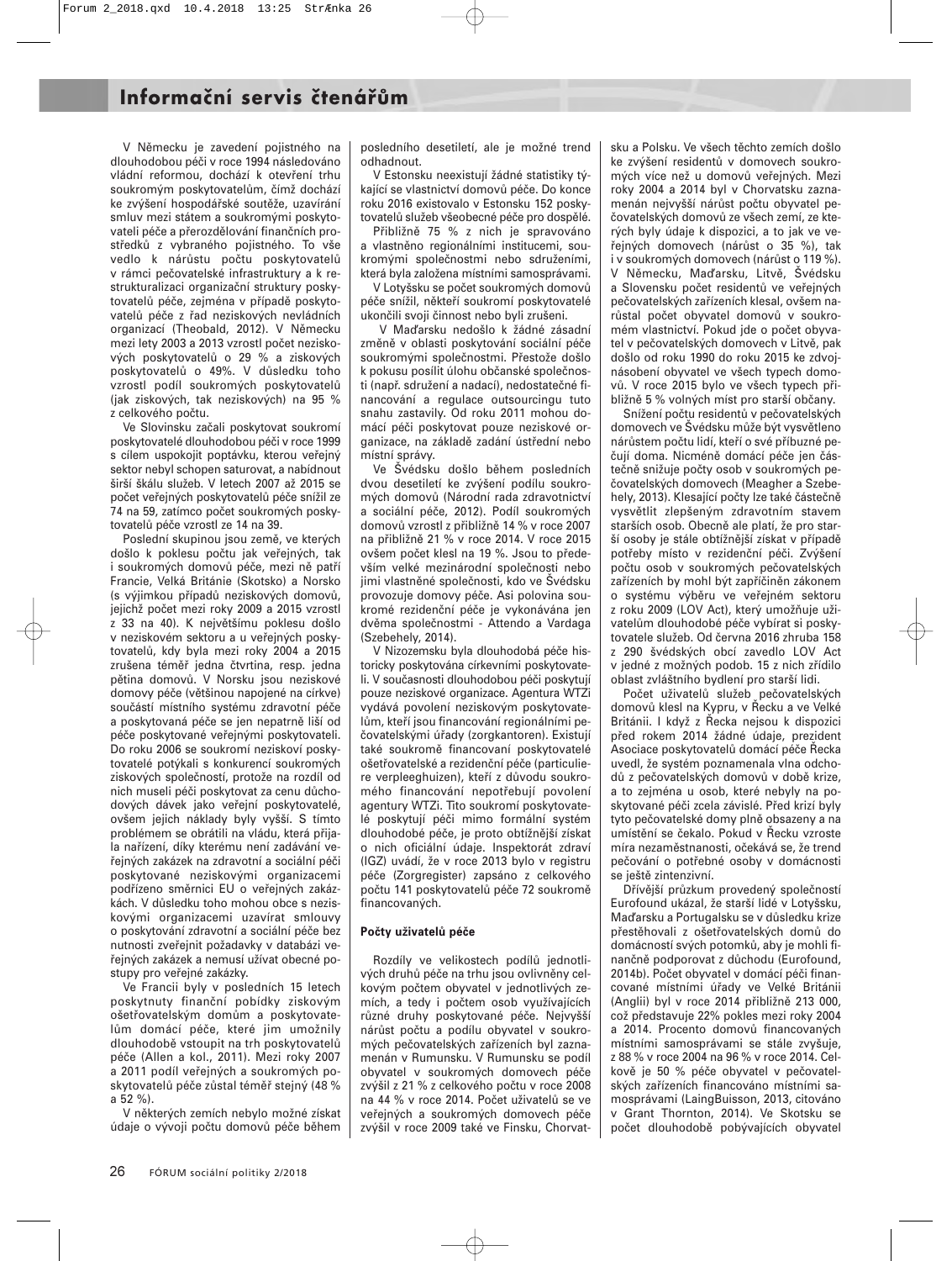v domovech péče, jak veřejných, tak neziskových, mezi lety 2005 a 2015 snížil, stejně tak se snížil i počet dlouhodobě pobývajících rezidentů v domovech se zvýhodněnou péčí (o 3 %) během stejného období.

#### **Poskytování péče a služeb: přístupnost, kvalita a efektivita**

Tato kapitola se zaměřuje na rozdíly mezi službami poskytovanými ve veřejných a soukromých pečovatelských zařízeních podle podkladů shromážděných prostřednictvím výzkumů a ze sítě korespondentů Eurofoundu (Eurofound, 2017).

Belgie, Nizozemsko a Lucembursko mají nejvyšší podíl obyvatel v pečovatelských zařízeních (25 %, resp. 15 %), zatímco Polsko, Portugalsko a Španělsko mají naopak nejnižší podíl (méně než 5 %). Celkově je počet starších osob, které žijí v pečovatelských zařízeních, nižší ve střední a východní Evropě (pod 10 %). S výjimkou Belgie a Portugalska je vyšší počet lidí, kteří upřednostňují domácí péči před pobytem v pečovatelských domovech v celé Eurozóně (v České republice s poměrem více než 4:1, ve Španělsku s poměrem 3:1).

Zda obyvatelé Evropy využijí domovy péče či nikoli, závisí na mnoha faktorech, např. na míře závislosti, dostupnosti domácí a neformální péče a dalších. Evropský průzkum kvality života poskytuje výčet překážek, které ztěžují občanům přístup ke službám dlouhodobé péče, včetně veřejné i soukromé domácí a neformální péče. Shromážděné údaje ukazují, že dostupnost služeb sociální péče je nejvyšší v Belgii, na Kypru, v Dánsku, Lucembursku a Nizozemsku (méně než 50 % uživatelů služeb uvádí horší či špatnou dostupnost služeb). Naopak na Slovensku, v Řecku a Rumunsku je situace nejhorší (80 %, resp. 70 % uživatelů uvádí horší či špatnou dostupnost služeb).

V některých zemích soukromé pečovatelské domovy neposkytují specializované zdravotnické služby tak, jako veřejné pečovatelské domovy. Klienti se s takovým přístupem setkají nejčastěji na Maltě, kde soukromé pečovatelské domovy poskytují pouze základní ošetřovatelské služby, a obyvatelům nezbývá, než uzavírat dvoustranné smlouvy s odbornými lékaři, např. fyzioterapeuty, pracovními terapeuty, logopedy, geriatry a dalšími odborníky. V Irsku poskytují veřejné pečovatelské domovy specializované služby, které mají k dispozici dostatečný počet ošetřujícího personálu. Data, týkající se výzkumu demence v rezidenční péči, ukazují, že hlavními poskytovateli specializovaných služeb péče o osoby s demencí (63 % z celkového počtu) jsou soukromé ziskové domovy, následované veřejnými pečovatelskými domovy (30 %) a neziskovým sektorem (7 %). Veřejné pečovatelské domovy jsou zase nejčastějšími poskytovateli odlehčovací rezidenční péče (Dementia Services Information and Development Center, 2015). Na Slovensku poskytují soukromé pečovatelské domovy spíše residenční péče orientovanou na péči hospicového typu (Ev-

ropská komise, 2011). V Řecku se některé ziskové soukromé pečovatelské domovy soustřeďují na péči o dementní pacienty, či na rehabilitační péči, na rozdíl od neziskových pečovatelských domovů, které poskytují základní ošetřovatelskou péči (AGE Platform Europe consultation). V Rumunsku soukromé ziskové pečovatelské domovy poskytují specializované služby a přijímají výhradně uživatele jednoho typu (např. starší osoby s Alzheimerovou chorobou) (AGE Platform Europe consultation).

Tyto rozdíly v poskytovaných službách v jednotlivých zemích mohou být způsobeny rozdíly v legislativě nebo ve financování. Například v Lotyšsku je rozsah služeb poskytovaných veřejnými pečovatelskými domovy dán zákonem o sociálních službách a sociální pomoci, kterým se musí řídit veřejné pečovatelské domovy, zatímco soukromé pečovatelské domovy si mohou vybrat, které služby budou nabízet. V Belgii (Flandrech) mohou být pouze poskytovatelé péče se statusem neziskového pečovatelského domu (veřejného či soukromého) příjemci státních dotací, určených k zajišťování služeb pro své klienty.

#### **Náklady a cenová dostupnost**

Možná největším rozdílem mezi veřejnými a soukromými poskytovateli služeb jej jejich cenová dostupnost. Cena za poskytnuté služby je hrazena jednak prostřednictvím soukromého pojištění, tak také hotovostními platbami (např. uživatelské poplatky, doplatky za nadstandartní služby, a další). Cena služeb je pak největší překážkou v dostupnosti dlouhodobé péče (Evropská komise, 2008). Je velmi obtížné provést srovnání cenových nákladů za poskytované služby ve veřejných a soukromých pečovatelských domovech, protože mezi domovy jsou velké rozdíly, stejně tak jsou rozdíly v druhu a kvalitě poskytovaných služeb. Navíc některé služby poskytované soukromými domovy mohou být smluvně poskytovány veřejným sektorem, což také může mít vliv na cenu poskytované služby. Studie 12 regionů ve Velké Británii ukázala, že klienti, kteří si svůj pobyt v domově hradili sami, zaplatili o více než 40 % více než klienti, kterým byly služby hrazeny přímo místními orgány, byť šlo o služby naprosto totožné. Služby hrazené místními orgány jsou totiž dotovány, na rozdíl od služeb hrazených klienty přímo.

Studie ukazuje maximální a minimální poplatky za veřejné pečovatelské domovy, které jsou dotovány, i za soukromé domovy rezidenční péče v několika zemích Evropské unie, v Norsku a na Islandu dle údajů získaných z Evropské komise. I když údaje, týkající se nesubvencovaných soukromých pečovatelských domovů nejsou úplné, ukazují, že péče v soukromých pečovatelských domovech a péče, poskytovaná nesubvencovanými poskytovateli, je mnohem dražší než péče, poskytovaná subvencovanými poskytovateli. Například v Bulharsku jsou minimální poplatky za pobyt v soukromých pe-

čovatelských domovech téměř čtyřnásobně vyšší než průměrný příjem. Na Kypru, v Estonsku a Litvě jsou měsíční výdaje za pobyt v soukromých pečovatelských domovech sice nejnižší v celé EU, ale i tak jsou vyšší o více než 10 % ve srovnání s průměrným měsíčním příjem v dané zemi. Získané údaje jsou za období od roku 2003 do roku 2009. Ovšem aktuální údaje ukazují, že po hospodářské krizi došlo k dalšímu nárůstu cen.

V Itálii vedl ke zvyšování cen poplatků za služby začátek hospodářské krize a také postupné zavádění akreditačního systému. Průzkum, týkající se období 2007−2012 (tedy období před i po krizi), ukázal, že průměrné náklady na soukromá pobytová zařízení se zvýšily o více než 18 % za nejnižší poplatky a o 13 % za nejvyšší poplatky (Montemurro, 2012).

V Německu Rothgang (2015) provedl výzkum, jehož výsledkem bylo zjištění, že ceny v soukromých ziskových pečovatelských domovech byly nižší než v neziskových a veřejných pečovatelských domovech. Ceny v soukromých ziskových domovech navíc nerostly tak rychle jako ceny ve dvou zbývajících typech domovů. Soukromé pečovatelské domovy si za poskytované služby účtovaly v průměru o 10 % méně než v neziskových pečovatelských domovech, což vedlo ke snížení kvality (Geraedts et al., 2016).

V Belgii (Flandrech) průměrná cena za ubytování a den v jednolůžkovém pokoji v roce 2012 byla 46,50 Euro ve veřejných pečovatelských domovech, 49,60 Euro v soukromých neziskových domovech a 48,90 Euro v soukromých ziskových pečovatelských domovech (Pacolet a De Coninck, 2015). To dokazuje, že ceny v privátním sektoru rostou. V roce 2016 byla cena v soukromém ziskovém zařízení 61 Euro za den, 55 Euro za den v soukromém neziskovém zařízení a 53 Euro ve veřejném pečovatelském domově. Ve Valonsku v roce 2014 byla průměrná cena za měsíční pobyt ve veřejném zařízení 1237 Euro, v neziskovém soukromém zařízení 1381 Euro a v ziskovém soukromém zařízení 1388 Euro.

Ve Francii je cena za pobyt v soukromém neziskovém pečovatelské domově (EHPAD PNL), který neposkytuje sociální pomoc, průměrně za měsíc v ceně 2460 Euro v regionu Ile-de-France a 1833 Euro za měsíc ve venkovských oblastech. Oproti tomu ve veřejných pečovatelských domovech je průměrná cena za měsíc 2418 Euro, respektive 1804 Euro (KPMG, 2015). V roce 2011 byla denní sazba za lůžko bez regionální finanční podpory 75,10 Euro v ziskových pečovatelských domovech, 59,60 Euro v neziskových pečovatelských domovech a 51,40 Euro ve veřejných pečovatelských domovech (DRESS, 2014).

V Irsku zůstal týdenní poplatek za lůžko ve veřejných pečovatelských domovech na stejné úrovni od roku 2011 (1245 Euro). V soukromých pečovatelských domovech jsou poplatky hrazeny podle programu podpory "Fair Deal Nursing Home Support Scheme". Podle tohoto programu je financován pobyt 79 % residentů, průměrná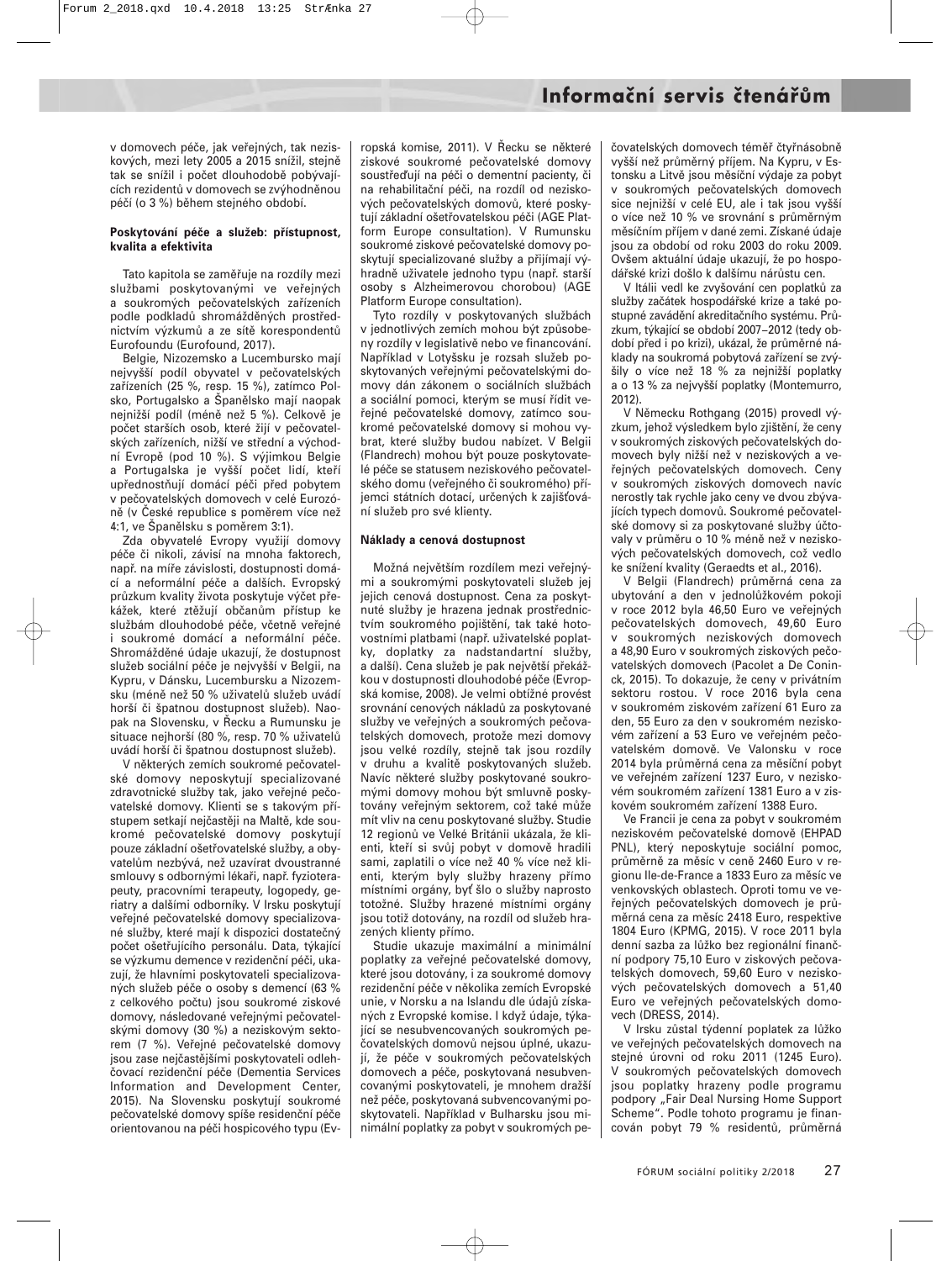cena za osobu v roce 2014 byla 896 Euro, o 5 % více než v roce 2009. Průměrná výše poplatku ve veřejných pečovatelských domovech hrazená podle programu podpory byla ve veřejných pečovatelských domovech v roce 2016 1407 Euro. Porovnáme-li průměrné poplatky ve veřejných a soukromých domovech, pak rozdíl činil v říjnu 2016 923 Euro (průměrně tedy 53 %).

Ve Slovinsku jsou průměrné ceny za služby v pečovatelských domovech závislé na typu vlastnictví domova a úrovni poskytovaných služeb. Denní cena za poskytované služby byla v roce 2014 průměrně asi o 16 % vyšší v soukromých domovech oproti pečovatelským domům veřejným.

V Nizozemí jsou ceny vyšší v ziskových pečovatelských domovech než v neziskových domovech. V ziskových pečovatelských domovech je měsíční cena v rozmezí od 3000 do 6000 Euro. V neziskových pečovatelských domovech je cena mezi 159,90 a 2301,40 Euro za měsíc, přičemž výše se stanoví s ohledem na finanční situaci rezidenta.

Ve Španělsku byla cena za lůžko ve veřejném pečovatelském domově pro klienty, kteří nejsou závislí, 18 645,83 Euro za rok v roce 2011, zatímco cena v soukromém domově byla 17 526,99 Euro ročně. Cena pro osoby závislé nebo pro osoby s psychogeriatrickými potížemi byla vyšší, 19 897,51 Euro, resp. 24 299,84 Euro (IMSERSO, 2011).

Různé ceny v zařízeních mají několik důvodů. V Německu mají soukromé domovy nižší ceny, protože dosáhnou lépe na investiční kapitál. Zřídkakdy také uzavírají kolektivní smlouvy, proto jsou mzdy v soukromých domovech nižší než v neziskových a veřejných pečovatelských zařízeních (Auth, 2014). Proto mohou klientům nabídnout nižší ceny a získat tak více klientů oproti ostatním typům domovů. Neziskové domovy jsou tedy nuceny pro svoji existenci dosahovat vysoké úrovně obsazenosti domovů a snižovat náklady. Navíc místní orgány sociální péče jsou povinny finančně se spolupodílet na úhradách služeb za nízkopříjmové klienty (a ti tvoří 40 % všech residentů) (Bode, 2014). V Belgii uživatelé nehradí poskytovanou péči, ale platí si ostatní služby (např. jídlo, údržbu, pobyt apod.). Ceny těchto ostatních služeb jsou v různých částech Belgie odlišné, záleží také, o jaký typ domova se jedná.

Jednotlivé členské státy zavádějí širokou škálu opatření, aby zajistily dostupnost péče, a to jak místně, tak finančně, s cílem co nejvíce snížit individuální přímé náklady na péči (Evropská komise, 2008). Mezi tato opatření patří:

- spoluúčast na financování dle příjmů uživatele služeb, výjimky z finanční spoluúčasti;
- finanční pomoc a výhody pro uživatele služeb;
- úhrady dlouhodobé péče ze strany státu pro nízkopříjmové domácnosti v rámci sociální pomoci;
- celostátní standardizace plateb a státních dotací za soukromé služby sociální péče. Ceny služeb, které jsou poskytovány či dotovány veřejným sektorem, jsou pří-

slušnými orgány stanoveny tak, aby byly cenově dostupné, zatímco soukromé pečovatelské domovy si samy rozhodují o cenách služeb a doplatcích za ně. Tak je to např. v Belgii, Dánsku, Francii, Řecku a na Maltě. V Německu jsou denní sazby za jednotlivé služby, účtované domovy péče, stanoveny na základě dohody mezi poskytovateli zdravotní péče a zdravotními pojišťovnami, přičemž při tvorbě ceny se zohledňuje i typ služby, poskytované pečovatelským domovem. Pokud jiný poskytovatel v místě je schopen poskytnout stejnou službu za nižší cenu, je to podnětem k novému jednání o ceně takové služby (Bode, 2014). Podpora hospodářské soutěže mezi jednotlivými poskytovateli má za cíl snížit ceny pro uživatele. Ovšem Marczak a Wistow (2016) poukazují na to, že neexistují důkazy o tom, že by vzrůstající konkurence mezi poskytovateli služeb měla skutečně za následek snížení cen poskytovaných služeb, navíc hrozí, že zároveň se snížením ceny může dojít i poklesu kvality péče.

#### **Charakteristika obyvatel pečovatelských domovů**

Rozdíly ve způsobech financování poskytované péče se promítají i do typů obyvatel veřejných a soukromých pečovatelských zařízení. Problémy s cenovou dostupností jsou zejména v případě soukromých ziskových pečovatelských domovů. To platí zejména pro ženy, které se statisticky dožívají vyššího věku než muži, je tedy pravděpodobnější, že budou ve stáří žít samy, nemohou tedy v takové míře využít formální péče, jejich příjem je navíc nižší než u mužů a jsou proto více ohroženy případným spolufinancováním péče (Evropská komise, 2009c). Obecně lze říci, že starší lidé, kteří žijí sami, jsou častěji vystaveni přímým platbám a vynakládají ze svých prostředků vyšší částky na dlouhodobou péči, včetně té pobytové. Výdaje na dlouhodobou péči více dopadají na nízkopříjmové domácnosti. Počet lidí, kteří doplácí na péči, se prudce zvyšuje ve věku od 80 let, je 7x vyšší než u lidí ve věku 65−79 let (ILO, 2012). Tato věková kategorie (nad 80 let věku) představuje ve většině evropských zemí dvě třetiny z celkového počtu obyvatel pečovatelských domovů (Rodrigues, Huber a Lamura, 2012).

Kromě věkových rozdílů a socioekonomického postavení obyvatel, může způsob úhrad za péči ovlivnit také úroveň závislosti obyvatel pečovatelských domovů. To platí např. v Belgii (Flandrech), kde má ziskový sektor méně obyvatel s vysokou mírou závislosti a soukromé neziskové domovy mají obyvatele s nejvyšší mírou závislosti. Podle Pacoleta a De Conincka (2015) je to částečně způsobeno nedostatečným financováním ze strany obyvatel s nižší úrovní závislosti (kategorie 0 a A Katzova indexu nezávislých činností každodenního života - Katz ADL) ve srovnání s uživateli, kteří mají vyšší úroveň závislosti. To vysvětluje, proč má veřejný sektor vyšší podíl uživatelů s nižší úrovní závislosti. Tyto domovy mají oproti jiným typům pečovatelských domovů také vyšší podíl (17 %) uživatelů s vyšším stupněm závislosti, ovšem s péčí o ně financovanou tak, jako by šlo o osoby s nižším stupněm závislosti (Pacolet, De Coninck, 2015).

#### **Kvalita poskytované péče**

Výzkum ukazuje, že existuje velmi silný vztah mezi kvalitou a dostupností služeb. Údaje z třetího výzkumu The European Quality of Life Survey (EQLS) ukazují, že čím vyšší je skóre vnímané kvality poskytované služby, tím je služba lépe dostupná. Ti uživatelé, kteří hodnotili ekonomickou situaci ve své zemi pozitivněji, a také starší lidé a obecně spokojenější lidé, mají za to, že kvalita dlouhodobé péče v jejich zemi je na vysoké úrovni. Také lidé, kteří žijí v zemi s nižší úrovní vnímání korupce a jsou relativně spokojeni s finanční situací svých domácností, hodnotí lépe kvalitu dlouhodobé péče. Na druhou stranu deprivace, nenaplnění životních cílů a život v městských oblastech jsou faktory spojené s nižším hodnocením kvality dlouhodobé péče (Eurofound, 2013b). Pro 44 % Evropanů, uživatelů dlouhodobé péče, jsou překážky v dostupnosti péče hlavním důvodem pro špatné hodnocení kvality dlouhodobé péče. Údaje ze čtvrtého EQLS ukazují, že uživatelé dlouhodobé péče hodnotí poskytované služby (kvalitu zařízení, profesionalitu personálu, osobní péči) lépe než zbytek populace. Lidé ve věku 65 let a více měli obecně pozitivnější pohled na kvalitu dlouhodobé péče (známka 7,9 z 10), profesionalitu zaměstnanců (známka 8) a osobní péči (známka 7,9). Kvalita dlouhodobé péče byla nejvyšší v Lucembursku, na Maltě a v Rakousko (známka 7). S průměrným skóre byla hodnocena péče v Bulharsku, Řecku, Portugalsku, na Slovensku a v Rumunsku.

#### **Závěr**

#### *Trendy v poskytování péče*

Pavolini a Ranci dospěli k závěru, že výsledek reforem dlouhodobé péče (včetně ustanovení trhu sociální péče založené na soutěži) směřuje v Evropě ke smíšenému modelu poskytování péče se středně vysokou úrovní veřejné podpory (Pavolini a Ranci, 2008). Data poskytovaná sítí spolupracovníků Eurofoundu ukazují, že v téměř všech zemích, ve kterých jsou údaje k dispozici, v posledních deseti letech vzrostl podíl soukromých pečovatelských domovů, výjimkou je pouze Kypr, Francie a Skotsko, kde se celkový počet pečovatelských domovů snížil. Obzvlášť v Rumunsku počet soukromých pečovatelských domovů rostl velmi rychle, na Slovensku a ve Slovinsku byl růst pomalejší. S tím samozřejmě došlo i k nárůstu počtu míst v soukromých pečovatelských domovech. Tento růst ukazuje, že zavedené mechanismy podporují hospodářskou soutěž mezi poskytovateli, čímž došlo ke zvýšení počtu soukromých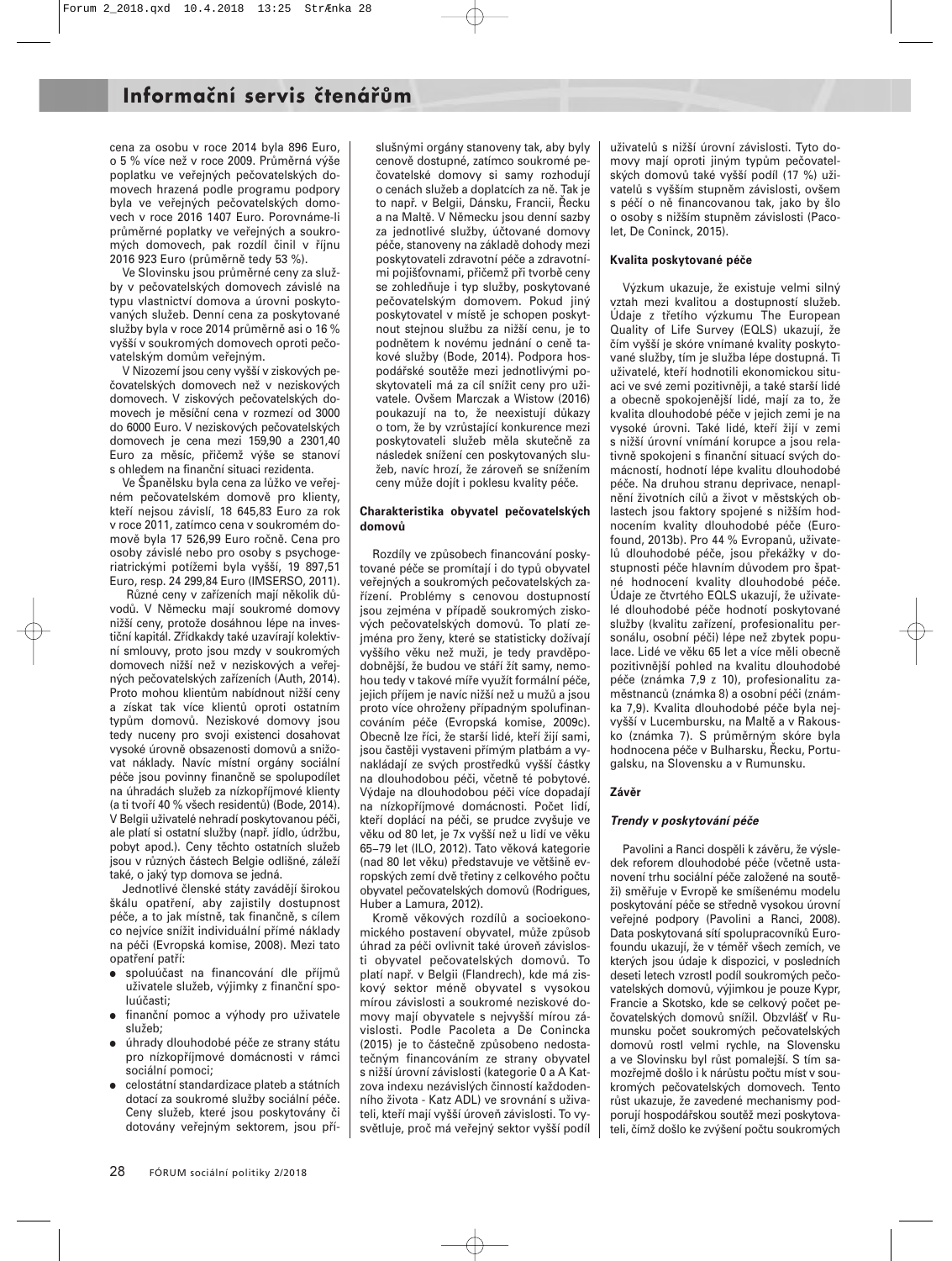| Kypr        | Veřejná podpora uživatelů služeb pokrývá v případě potřeby celkovou částku za potřebné služby, a to s ohledem na zdravotní<br>stav uživatele. Mezi tyto uživatele patří jak starší lidé, tak osoby se zdravotním postižením všech věkových kategorií.                                                                                                                                                                                                                                                                                                                                                                                                                                                                                                                                                                                                                                                                                                                  |
|-------------|------------------------------------------------------------------------------------------------------------------------------------------------------------------------------------------------------------------------------------------------------------------------------------------------------------------------------------------------------------------------------------------------------------------------------------------------------------------------------------------------------------------------------------------------------------------------------------------------------------------------------------------------------------------------------------------------------------------------------------------------------------------------------------------------------------------------------------------------------------------------------------------------------------------------------------------------------------------------|
| Dánsko      | Jak u domovů pro seniory, tak u pečovatelských domovů veřejná správa dotuje náklady, přičemž vychází z maximálních nákla-<br>dů na místo ve veřejném zařízení a z částky, kterou hradí uživatel sám. V soukromých zařízeních (ziskových i neziskových) (Frip-<br>lejeboliger) jsou uživatelé také dotování veřejnou správou, ale není zde stanovena žádná maximální cena, hrazená za služby uži-<br>vateli.                                                                                                                                                                                                                                                                                                                                                                                                                                                                                                                                                            |
| Estonsko    | Žádná státní finanční podpora pro starší či zdravotně postižené osoby pro pobyt v pečovatelských domovech není stanovena.<br>Odpovědnost za úhradu péče je plně na uživatelích či jejich rodinách. Pokud uživatel nemá žádné příbuzné, finanční prostředky<br>poskytne místní samospráva.                                                                                                                                                                                                                                                                                                                                                                                                                                                                                                                                                                                                                                                                              |
| Finsko      | Poplatky za ústavní péči jsou upraveny zákonem o poplatcích za klienty v sociální a zdravotní péči, poplatky pokrývají veškerou<br>léčbu, péči i životní náklady. Lidé v dlouhodobé ústavní péči hradí měsíční poplatek dle svých finančních možností. Zákon se ne-<br>vztahuje na soukromé domovy pro starší osoby, které pak mohou mít široké cenové rozpětí. Náklady na soukromé služby jsou<br>ale obecně také dotovány veřejným sektorem, a to za předpokladu, že jednotlivec by měl nárok na veřejné služby. Obce také<br>mohou uživateli poskytnout poukázky na péči nebo uzavřít smlouvu o poskytování služeb externím dodavatelem.                                                                                                                                                                                                                                                                                                                            |
| Francie     | Náklady na pobyt v pečovatelském domově může uživatel hradit pomocí příspěvku na bydlení (aide personnalisée au lodge-<br>ment, APL) a dále s pomocí finanční pomoci ze strany départementu. Pečovatelské domovy ovšem musí uzavřít dohodu o vyu-<br>žívání této pomoci, aby bylo možné tuto finanční pomoc využít, přičemž kolem jedné čtvrtiny soukromých ziskových domovů<br>a dvě třetiny veřejných a soukromých neziskových domovů takovou dohodu uzavřenou nemá. Pokud pečovatelský dům nemá<br>uzavřenou dohodu o využívání finanční pomoci, mohou uživatelé požadovat další výhody, jako je sociální bydlení (allocation de<br>logement sociale, ALS) nebo sociální pomoc při ubytování ('aide sociale a l'hébergement, ASH), které pak mohou plně pokrý-<br>vat náklady související s péčí (DREES, 2014).                                                                                                                                                     |
| Maďarsko    | Stát pokrývá část nákladů na bydlení osob v pečovatelských domovech ve státních a veřejných domovech, ovšem nefinancuje<br>pobyt v soukromých domovech.                                                                                                                                                                                                                                                                                                                                                                                                                                                                                                                                                                                                                                                                                                                                                                                                                |
| Irsko       | V roce 2009 byl zaveden program podpory ošetřovatelských domovů (The Nursing Home Support Scheme, NHSS). Tento pro-<br>gram zahrnuje hodnocení péče a finanční posouzení. Jednou z výhod tohoto programu je, že poskytuje uživatelům přístup k celé<br>řadě pečovatelských domovů za stejnou cenu, což redukuje potřebu na využívání nemocničních lůžek při péči o starší osoby.<br>Cena, účtovaná soukromými pečovatelskými domovy za péči, je předem dohodnuta s Národním fondem pro léčbu, a to až do<br>výše 80 % příjmů uživatele, které byly přímo využity k úhradě za péči, přičemž zdravotnická výkonná služba (The Health Service<br>Executive) uhradí zbytek nákladů. Do aktiv, příjmů uživatele náleží i nemovitosti, a to až do výše 7,5 % celkových aktiv ročně. Ma-<br>ximální hodnota, kterou lze zahrnout do aktiv ve formě nemovitostí, je 22,5 % hodnoty nemovitosti za tři roky péče, bez ohledu<br>na to, jak dlouho péče ve skutečnosti trvala.   |
| Litva       | Pojištění dlouhodobé péče lze využít k úhradě za péči ve veřejných i soukromých pečovatelských domovech. Zdravotní pojiště-<br>ní se vztahuje na výdaje spojené s nemocemi, např. lékařská péče, ošetřovatelství, léky. Platby jsou hrazeny přímo pečovatel-<br>ským domovům a výše je stanovena v hodinách péče za týden vynásobená peněžní hodnotou jedné hodiny péče. Obecně platí,<br>že osoby, které žijí v pečovatelském domově, musí hradit náklady na ubytování samy. Ti, kteří na takovou úhradu nemají finanční<br>prostředky, mohou požádat o veřejnou sociální pomoc.                                                                                                                                                                                                                                                                                                                                                                                      |
| Norsko      | Veřejný sektor dotuje náklady na bydlení v pečovatelských domovech. Uživatelé s potřebou péče (potřeba péče je u každého<br>hodnocena individuálně) si mohou zvolit, v jakém typu domova jim péče bude poskytována. Neexistují žádné rozdíly mezi sou-<br>kromými a veřejnými pečovatelskými domovy. Některé obce také umožňují, aby si uživatel vybral poskytovatele péče, která mu<br>bude poskytována v jeho domácnosti a bude hrazena za stejných podmínek.                                                                                                                                                                                                                                                                                                                                                                                                                                                                                                        |
| Polsko      | Péče poskytovaná veřejnými pečovatelskými domovy nebo domovy pro seniory je hrazena se spoluúčastí uživatelů. Uživatelé<br>ve zdravotnických rezidenčních zařízeních hradí pouze náklady na ubytování a stravu. Lékařská a jiná zdravotnická péče je fi-<br>nancována ze zdravotního pojištění. Měsíční platba je stanovena ve výši 250 % nejnižšího důchodu, ovšem nesmí být vyšší než<br>částka rovnající se 70 % měsíčního příjmu uživatele. V pobytovém zařízení systému sociální pomoci jsou náklady na péči finan-<br>covány několika způsoby: část hradí příjemci péče (70 % individuálních příjmů), část rodina příjemce péče (v závislosti na příj-<br>mu rodiny), část místní samosprávy (gmina). Soukromá zařízení financovaná z veřejných prostředků působí ve stejné oblasti<br>jako veřejná: plní stejné úkoly na základě smluv. Soukromá zařízení bez dotací z veřejných zdrojů pak nabízí péči za tržní ceny<br>a uživatel je musí hradit v plné výši. |
| Portugalsko | Vláda stanovuje a pravidelně reviduje referenční hodnotu rezidenčního ubytování pro starší osoby, a to po dohodě s kolektiv-<br>ními reprezentanty soukromých zařízení. v roce 2015 byla tato cena 970 Euro. Poskytovatelé pak mohou účtovat cenu ve výši<br>maximálně 15 % nad touto referenční hodnotou. Platbu je možné hradit z prostředků uživatele, jeho rodiny či z veřejných pro-<br>středků, jdoucích přímo poskytovateli. Veřejné finanční prostředky pokrývají část nákladů, pokud je uzavřená mezi poskytova-<br>telem služeb a orgánem sociálního zabezpečení dohoda. Výše částky jdoucí z veřejných prostředků se stanoví s ohledem na pří-<br>jem domácnosti uživatele a míře jeho závislosti. Toto se týká pouze rezidenční péče, poskytované v rámci uzavřené dohody.<br>Všechny ostatní služby do tohoto systému nejsou zahrnuty a jsou poskytovány za různých podmínek.                                                                             |
| Rumunsko    | Je stanoveno, že měsíční příspěvek starších osob na ošetřovatelské a sociální služby ve veřejných pečovatelských domovech by<br>měl být nejvýše do 60 % měsíčního příjmu (důchodu). Příspěvek starších osob nesmí překročit průměrné měsíční náklady schvá-<br>lené pro každý veřejný pečovatelský dům. Pokud uživatelé, ani jeho příbuzní nemají žádný příjem, pak péči a sociální pomoc<br>hradí místní samosprávy z místních zdrojů (platí od roku 2016).                                                                                                                                                                                                                                                                                                                                                                                                                                                                                                           |
| Slovinsko   | Většinu nákladů za služby (60 %) hradí uživatelé služeb, zbytek jde z pojištění. Od roku 2012 lidé v pobytových zařízeních nedostá-<br>vají finanční sociální pomoc. Pokud uživatelé nebo jejich rodiny nemohou rezidenční péči hradit ze svých prostředků, obecní či<br>městské úřady mohou náklady za služby doplácet ze svých rozpočtů, a to na základě rozhodnutí Centra sociálního zabezpečení.<br>V roce 2014 obce hradily pouze 16 % z celkových nákladů péče, poskytované veřejnými a soukromými pečovatelskými domovy.                                                                                                                                                                                                                                                                                                                                                                                                                                        |

#### **Tabulka č. 2: Opatření ke snížení individuálních nákladů na veřejné a soukromé pečovatelské domovy**

Zdroj: Network of European Correspondents (unless stated otherwise)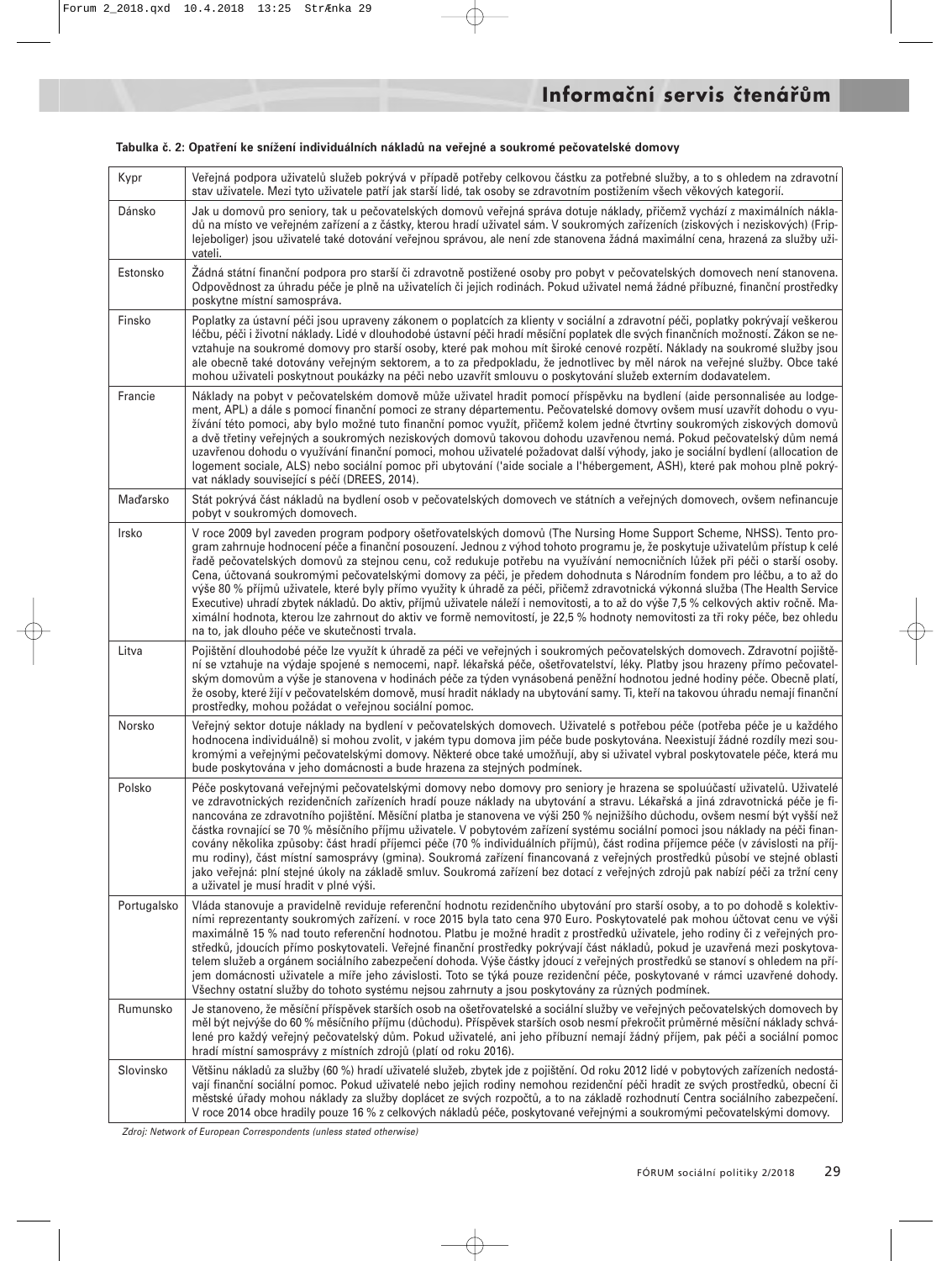pečovatelských domovů, a že snížení veřejné podpory dalo možnost k expanzi soukromému sektoru.

Otázkou je, zda se z poskytování péče stává stále více komerční záležitost. Vezmeme-li v úvahu údaje o soukromých pečovatelských domovech, pak tyto často nejsou zcela přesně rozdělené na ziskové a neziskové, je tedy těžké říci, zda jsou komerční či nikoli. Je ale pravdou, že např. v Německu se v posledních deseti letech počet ziskových pečovatelských domovů zvýšil, naopak počet neziskových pečovatelských domovů klesl. V Norsku je tomu zcela naopak. Ve Francii počty obou typů soukromých pečovatelských domovů rostly shodným tempem. V Rakousku se zvýšil počet lůžek v ziskových pečovatelských domovech, v Belgii v neziskových pečovatelských domovech. Ve Velké Británii, Německu a Irsku je nyní vysoký počet soukromých ziskových pečovatelských domovů, v Nizozemí neziskových pečovatelských domovů. Pečovatelské služby poskytované veřejnými organizacemi převládají v severských zemích a v zemích východní Evropy. Výsledky dokumentu Ageing Report 2015 (Evropská komise, 2015) předpovídají zvýšení veřejných výdajů na dlouhodobou péči, v roce 2060 by se výdaje mohly pohybovat v rozmezí od 2,7 % do 4,1 % HDP v závislosti na různých scénářích demografického vývoje. Z dokumentu také vyplývá nutnost rozšířit dostupnost formální péče v některých evropských zemích.

Potřeba zvyšovat nabídku formální péče představuje výzvu zejména pro udržitelnost financování dlouhodobé péče, předpokládá se, že se navýší spoluúčast uživatelů péče. V Irsku např. vzrostla finanční spoluúčast uživatelů péče z 5 % v roce 2009 na 7,5 % v roce 2013, a to v souladu se schématem Fair Deal. V Itálii odborníci předpokládají zavedení nových zdrojů financování dlouhodobé péče, např. pojištění dlouhodobé péče (NNA, 2011). Zavedení dlouhodobého pojištění péče se diskutuje také v Belgii (Pacoleet a De Wispelaere, 2016). Ve Velké Británii byly platby za poskytovanou péči ze strany jejich uživatelů jednou z otázek voleb v roce 2017. Poskytovatelé péče se shodují na tom, že škrty ve veřejných rozpočtech a omezení financování z veřejných zdrojů, může vést k uzavírání pečovatelských domovů (Financial Times, 2017).

Postoje veřejnosti a politiků k soukromému poskytování péče má vliv na jeho další rozvoj. Uvádíme situaci ve vybraných zemích:

- Finsko: zpráva finského ministerstva hospodářství a zaměstnanosti z roku 2015 uvádí, že soukromí poskytovatelé si velmi váží svých klientů, proto přicházejí s inovacemi v poskytování péče, jsou efektivnější a svými postoji ovlivňují i veřejný sektor;
- Rumunsko: čekací listiny na umístění ve veřejných pečovatelských domovech byly příčinou zvýšení zájmu o soukromé služby. V roce 2008 bylo žádostí o umístění v soukromých pečovatelských do-

movech méně než ve veřejných domovech (1096 ku 1630 žádostem). V roce 2014 už převažovaly žádosti o umístění v soukromých pečovatelských domovech (1472 ku 907 žádostem).

- · Švédsko: poskytování dlouhodobé péče soukromými poskytovateli je silně ovlivněno ideologií. V sociálně demokratických městech není poskytování péče soukromými zařízeními příliš rozšířené, zcela jinak tomu je v konzervativních a liberálních oblastech. To znamená, že v budoucnu bude role soukromých poskytovatelů péče závislá na vývoji na politické scéně. Současní politici také zahájili veřejnou debatu o tom, zda soukromí poskytovatelé péče mají mít možnost využívat veřejné finanční zdroje. Ovšem velký počet poskytovatelů péče a možnost výběru je veřejností velmi ceněn, je proto nepravděpodobné, že by se vládní představitelé chtěli vrátit k systému jednoho poskytovatele dlouhodobé péče.
- Norsko: 55 % obyvatel preferuje poskytování sociálních služeb obcemi, pokud by si mohli mezi poskytovateli vybrat, pouze 20 % dává přednost komerčním poskytovatelům (Gautun et al., 2013). Zdá se tedy nepravděpodobné, že by změny v Norsku směřovaly k privatizaci stávajících pečovatelských domovů.

Většina evropských zemí zaznamenává v posledních dvou letech nárůst počtu starších osob, využívajících domácí péči na úkor residenční péče. Tento trend bude pravděpodobně pokračovat, protože náklady na domácí péči jsou obecně nižší. Většina lidí tedy upřednostňuje péči ve svém domě či bytě, velký technologický vývoj služeb navíc rozšiřuje typy služeb, které mohou být využity i v domácí péči (Eurofound, 2013c.). Rumunská vláda např. odhaduje, že domácí péče je 11x levnější než péče v domovech. Na druhou stranu je nutné uvést, že v případě velmi závažných zdravotních stavů je naopak levnější a lepší rezidenční péče, proto existují limity hodin domácí péče, které jsou hrazeny sociálním systémem (OECD, 2017b).

Pro kontrolu poskytování služeb je nutné mít dostatek údaje od všech typů poskytovatelů dlouhodobé péče, je nezbytné mít jasné podmínky pro shromažďování údajů o různých typech služeb i o jejich poskytovatelích. Data o veřejných, ziskových i neziskových poskytovatelích jsou důležitá pro stanovení právního statusu, typu vlastnictví i hospodaření poskytovatelů. Data o počtech lůžek v zařízeních dlouhodobé péče jsou shromažďována Eurostatem, OECD a WHO. Přístupná data o počtu lůžek nejsou rozčleněna podle typu vlastnictví poskytovatele a ani v budoucnu se s takovým rozlišením nepočítá. Tento nedostatek pak neumožňuje sledovat vývoj v počtu soukromých poskytovatelů péče. Skutečnost, že mnozí soukromí poskytovatelé využívají veřejné finanční prostředky k poskytování služeb, může ještě dále zkreslovat rozlišení mezi veřejným a soukromým poskytovatelem. Pečovatelské domovy mohou být také ve správě a vlastníkem domova může být jiná osoba. V roce 2013 jen asi 88 % pečovatelských domovů bylo řízeno přímo svými majiteli, 12 % domovů bylo řízeno organizací ze zcela odlišné oblasti. Podle Národního statistického institutu přibližně jedna pětina veřejných pečovatelských domovů má manažery z neziskového sektoru a přibližně 4 % ze ziskového sektoru, zbytek je spravován státními zaměstnanci (ISTAT, 2015). Soukromá zařízení mohou být také vlastněna veřejným vlastníkem, tak je tomu např. v Estonsku (Evropská komise, 2011).

Závěrem dodejme, že je důležité najít kompromis mezi efektivností, kvalitou a dostupností služeb. Několik studií ukazuje, že soukromí poskytovatelé řeší dilema, zda snížit náklady, ale tím i kvalitu poskytované služby, nebo zvýšit náklady i kvalitu, ale ztratit konkurenceschopnost na trhu. Tato studie naznačuje důsledky zvýšení role soukromého sektoru ve vztahu k dostupnosti, kvalitě a efektivitě služeb. Zdá se, že soukromé pečovatelské domovy v některých zemích jsou schopné poskytovat specializovanou péči (např. péči o osoby se stařeckou demencí a Alzheimerovou chorobou) v menší míře, i když jejich obyvateli jsou ponejvíce osoby starší 80 let. Rozdíly v cenách veřejných a soukromých poskytovatelů ukazují, že pokud podíl soukromých lůžek nadále poroste, mohou se prohloubit nerovnosti v oblasti zdraví a sociální péče. Na základě získaných údajů je také nutné uvést, že bude třeba finančně podporovat poskytovatele (pokud podporu promítnou do nižších cen služeb pro své klienty) a samotné uživatele služeb.

Na základě dat nejsou jednoznačně prokázány rozdíly v kvalitě poskytovaných služeb v jednotlivých zemích. Zjištěná data jsou ale užitečná, aby bylo možné dál kvalitu služeb zlepšovat. Mezi jednotlivými typy poskytovatelů nicméně existují zásadní rozdíly, např. ve velikosti pokojů, počtu lůžek na pokoji, výživě, kontinuitě péče, preventivních zdravotnických službách apod. Studie také ukazuje, že v různých zemích jsou pečovatelské domovy financovány různými způsoby. Dle autorů by se mělo financování soukromých pečovatelských domovů řešit na národní úrovni a způsob financování by se měl pravidelně přehodnocovat dle aktuální situace. Příklad toho, jak se k danému postavit, přináší například analýza prováděná v Severní Americe Comondorem et al. (2009). Tato práce ukazuje, že neziskové pečovatelské domovy jsou kvalitnější než ziskové, a to ve dvou ohledech: v personálním obsazení a prevalenci proleženin. Naopak nebyly zjištěny žádné rozdíly při používání fyzického omezení uživatelů. Tato studie by mohla být použita jako výchozí pro další výzkum.

#### Zdroj: Eurofound (2017)

Dostupné z: https://www.eurofound.europa.eu/ publications/report/2017/care-homes-for-older-europeans-public-private-and-not-for-profit-providers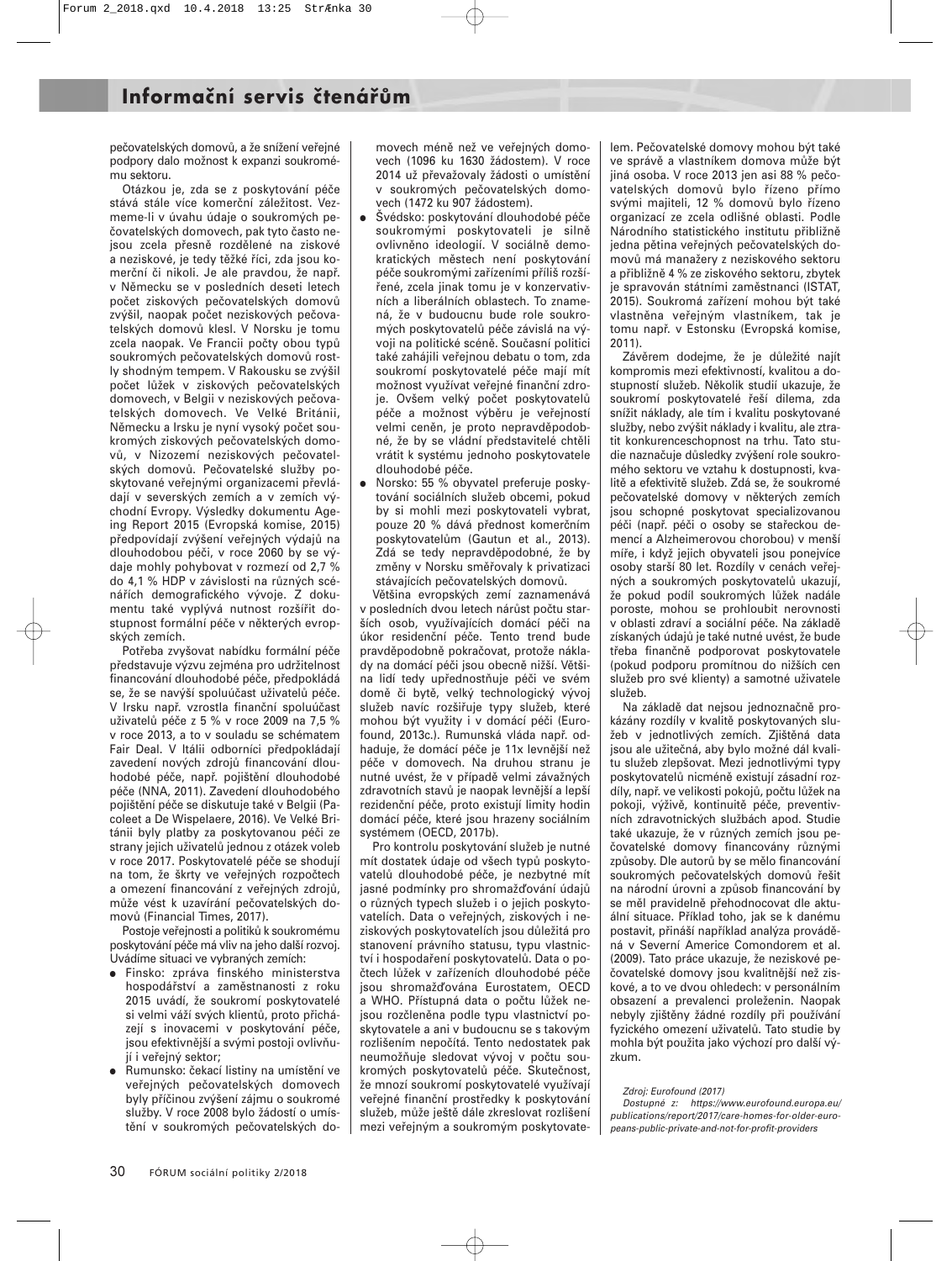#### **Deset věcí, které byste měli znát o starobním důchodu**

1. Žádost o důchod se na okresní (v Praze Pražské, v Brně Městské) správě sociálního zabezpečení (OSSZ) podává osobně, případně lze k tomu zmocnit jinou osobu na základě udělené plné moci. Za ty, kteří nemohou podat žádost o důchod sami vzhledem ke svému zdravotnímu stavu, mohou s jejich souhlasem a na základě potvrzení lékaře o jejich zdravotním stavu žádost podat jejich rodinní příslušníci.

2. Při podání žádosti o důchod je třeba předložit především průkaz totožnosti. Předkládají se také doklady o náhradních dobách pojištění (např. o studiu, vojně nebo péči o dítě) a o dobách pojištění, které Česka správa sociálního zabezpečení (ČSSZ) nemá v evidenci. Nemá-li žadatel žádné doklady k dispozici, postačí k sepsání žádosti o důchod pouze platný doklad totožnosti, případně vyplněný a bankou potvrzený tiskopis pro výplatu důchodu na účet.

3. Důchod je možné vyplácet dvěma způsoby - na účet důchodce nebo jeho manžela/manželky u peněžního ústavu či v hotovosti (tento způsob je zpoplatněn za každou splátku důchodu částkou 21 Kč, o tento poplatek je pak vyplacený důchod nižší) na adresu bydliště prostřednictvím České pošty. Způsob výplaty si budoucí důchodce volí při sepisování žádosti o důchod. Pro výplatu důchodu na účet je třeba předložit vyplněný a bankou potvrzený tiskopis Žádost o zařízení výplaty důchodu poukazem na účet v České republice - majitel účtu nebo Žádost o zařízení výplaty důchodu poukazem na účet manžela (manželky) v České republice (k dispozici na OSSZ či webu ČSSZ). ČSSZ je možné kdykoliv požádat o změnu způsobu výplaty.

4. O přiznání důchodu ČSSZ zašle rozhodnutí. Nevydává však žádný univerzální "průkaz důchodce". Potvrzení o pobírání důchodu či jeho aktuální výši vydá v případě potřeby OSSZ.

5. Důchodce má povinnost do osmi dnů sdělovat ČSSZ všechny skutečnosti, které mají vliv na důchod a jeho výplatu, tj. zejména změnu adresy, změnu čísla účtu pro zasílání důchodu apod.

6. To, že byl žadateli přiznán důchod, je třeba oznámit zdravotní pojišťovně, u níž je klient registrován. Za důchodce, kteří při pobírání důchodu nejsou výdělečně činní, platí zdravotní pojištění stát.

7. Informace o tom, kdy důchod v daném roce nepodléhá zdanění a kdy naopak musí důchodce podat daňové přiznání, sdělí příslušný finanční úřad. Podle současně platných daňových předpisů podléhá pravidelně vyplácený důchod zdanění, jen pokud v ročním součtu přesáhne 36násobek minimální mzdy. Jednorázové doplatky důchodů (např. při zpětném přiznání důchodu) dani z příjmů nepodléhají.

8. Kdo při pobírání starobního důchodu vykonává výdělečnou činnost zakládající účast na pojištění, může po 360 kalendářních dnech této činnosti požádat o přepočet důchodu. Žádost je možné podat nejlépe prostřednictvím OSSZ podle místa trvalého bydliště, příp. zaslat na ústředí ČSSZ.

9. Starobní důchodci, kteří při pobírání důchodu pracují a jsou účastni nemocenského pojištění, mají kratší podpůrčí dobu pro výplatu nemocenského. Nemocenské se jim vyplácí nejdéle 70 kalendářních dnů při jedné pracovní neschopnosti, ne však víc než 70 dnů za kalendářní rok. Také platí, že se jim nemocenské vyplácí nejdéle do dne skončení zaměstnání.

10. Lidé, kteří při pobírání důchodu nadále pracují, mohou o přiznání důchodu svého zaměstnavatele informovat. Pokud bude důchodce i po přiznání důchodu nadále vykonávat samostatnou výdělečnou činnost (je OSVČ), měl by informovat příslušnou OSSZ, protože přiznání důchodu může mít vliv na výši záloh na pojistné na sociální zabezpečení. "Předčasní" starobní důchodci však mají povinnost zaměstnavateli i OSSZ/ ČSSZ tuto skutečnost oznámit.

Zdroj: ČSSZ, MPSV

XLVIII. konference České demografické společnosti

# Demografie v Česku a na Slovensku v průběhu (čtvrt)století

Demografický výzkum a populační vývoj na území Česka a Slovenska od vzniku Československa do současnosti

Brno, 23.-25. května 2018

Termín přihlášení příspěvků: PRODLOUŽENO do 20. března 2018

Registrace a více informaci na stránkách www.czechdemography.cz



CESKA DEMOGRAFICKÁ





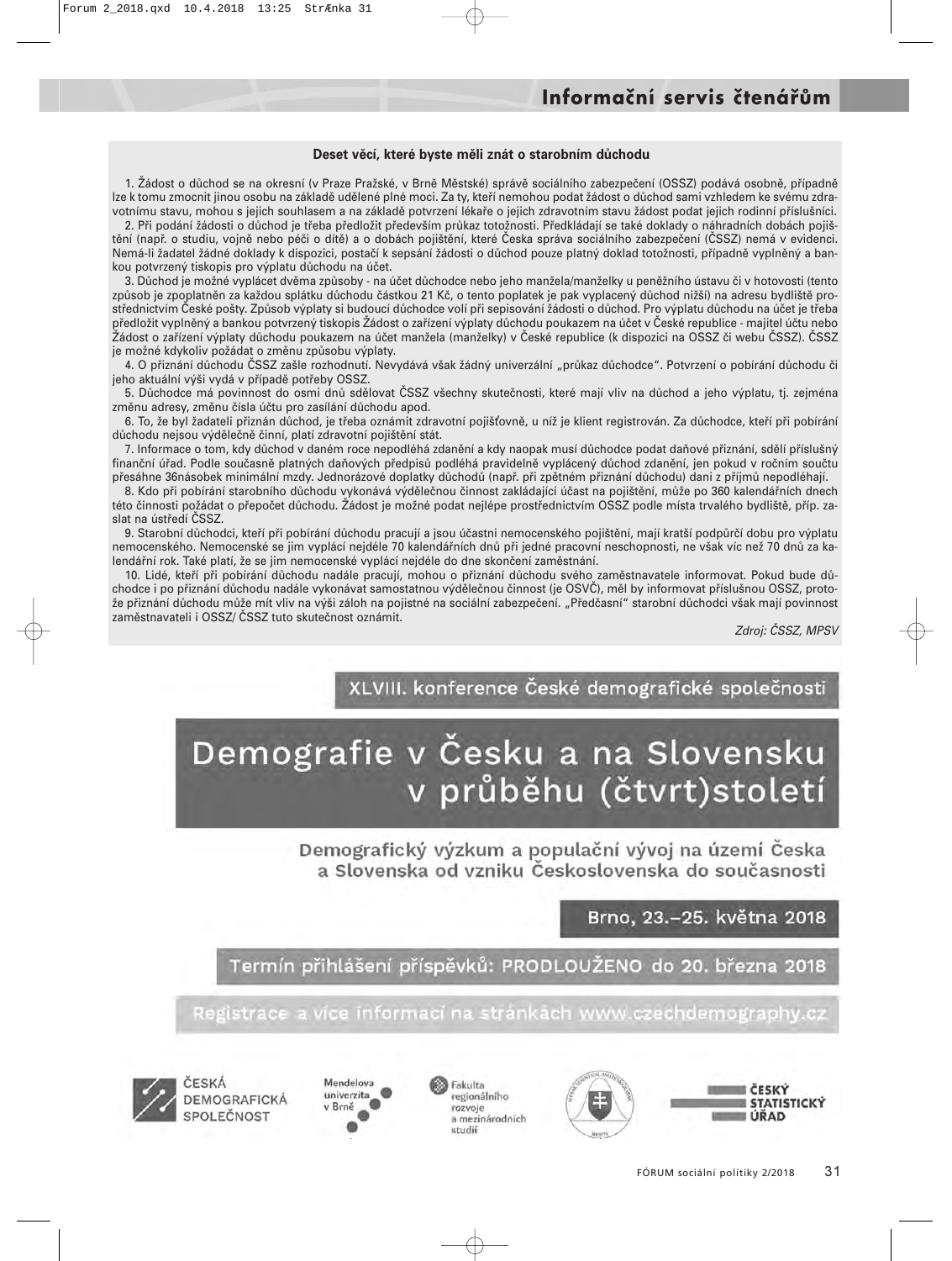#### **Odborný měsíčník Asociace poskytovatelů sociálních služeb ČR SOCIÁLNÍ SLUŽBY www.socialnisluzby.eu**

#### **Z obsahu dubnového čísla:**

- Aktuální nabídka seminářů Institutu vzdělávání APSS ČR 1. pololetí 2018
- APSS ČR: Vyhlašujeme 9. ročník výtvarné soutěže ŠŤASTNÉ STÁŘÍ OČIMA DĚTÍ
- APSS ČR: ZNAČKA KVALITY V SOCIÁLNÍCH SLUŽBÁCH pro pečovatelské služby
- Michaela Kaňová: Komunikace v péči o umírající, 1. díl
- Mgr. Lucie Šídová: Sexualita lidí s hendikepem, 2. díl
- Mgr. Martina Sedláková: Lidské zdroje: Jak pečovat o ty, kteří pečují
- Mgr. Zuzana Gheza, Mgr. Adéla Schwarzová: Sociální práce s dětmi: Hlas dítěte jako důležitý faktor při práci s ohroženou rodinou
- Bc. Renata Kratochvílová: Adaptační proces klienta seniora v zařízení sociálních služeb, 1. díl
- Sonnweid Wetzikon, Švýcarsko: Dobrá praxe ze zahraničí: Modelové příklady péče o osoby s demencí
- Zařízení certifikovaná Značkou kvality
- Mgr. et Mgr. Miriam Rozehnalová: Veřejný ochránce práv: Problémové chování u klientů pobytových sociálních služeb
- PR Hartmann: Začíná 6. ročník Dobré duše. Staňte se jednou z nich!

## *Z domácího tisku*

**Novela zákona o státní sociální podpoře a dalších souvisejících zákonů od 1. 1. 2018.** / NAUŠOVÁ, Klára

In: Právo a rodina. Roč. 20, č. 1 (2018), s. 21−23. Nejdůležitější změny novely zákona č.117/1995 Sb., týkající se přídavků na děti, rodičovského příspěvku a ostatních dávek.

**Otcovská - novinka od 1. 2. 2018. 1. část.** / CIMLEROVÁ, Květoslava - CHOTĚBORSKÁ, Šárka

In: PSK - Personální a sociálně právní kartotéka. Roč. 21, č. 1 (2018), s. 10−14.

**Otcovská - novinka od 1. 2. 2018. 2. část.** / CIMLEROVÁ, Květoslava - CHOTĚBORSKÁ, Šárka

In: PSK - Personální a sociálně právní kartotéka. Roč. 21, č. 2 (2018), s. 9−13.

Na konkrétních příkladech je prezentován výpočet nové dávky nemocenského pojištění, tzv. otcovské. Článek také informuje o tom, jakým způsobem se o dávku žádá, kdo ji vyplácí, jak vypadá a jak se tiskopis žádosti vyplňuje.

**Etický kodex sociálních pracovníků a členů Profesního svazu sociálních pracovníků v sociálních službách APSS ČR.**

In: Listy sociální práce. Roč. 5, č.12 (2017), s.13−14. Etický kodex, který byl přijat a schválen na jednání prezidia Asociace poskytovatelů sociálních služeb ČR v říjnu 2017, vydala Řídící rada Profesního svazu sociálních pracovníků v sociálních službách Asociace poskytovatelů sociálních služeb ČR. Deklaruje obecná práva a povinnosti sociálního pracovníka jako člena profesního svazu a zajišťuje mu oporu v řešení etických dilemat sociální práce.

**Zasluhují si neformální pečující větší péči? Změny v sociální konstrukci neformálních pečujících a designu politiky dlouhodobé péče v ČR.** / DOBIÁŠOVÁ, Karolína - KOTRUSOVÁ, Miriam

In: Sociální práce/Sociálna práca. Roč. 17, č. 6 (2017), s. 22−41.

Teoretické východisko: Sociální konstrukce cílových skupin. Politika dlouhodobé péče ve vztahu k neformálním pečujícím a její vývoj (klíčové změny v období před/po2007−2017).

**Preference české populace při zajištění péče v období závislosti v seniorském věku.** / VÁVROVÁ, Soňa - VACULÍKOVÁ, Jitka

In: Sociální práce/Sociálna práca. Roč. 17, č. 6 (2017), s. 80−94.

Cílem výzkumu bylo zjistit na reprezentativním vzorku české populace preferovanou formu sociální služby v době závislosti na pomoci a péči druhých osob, možné důvody vedoucí k nástupu do domova pro seniory a míru důležitosti vybraných faktorů při výběru konkrétního domova pro seniory.

**Otázky pro presumpci střídavé péče.** / BEHR, Tomáš

In: Právo a rodina. Roč. 20, č. 1 (2018), s. 1−6. Závěry z rozhodnutí Ústavního soudu. Důsledky presumpce pro běžné soudní řízení. K argumentaci pomocí případů Evropského soudu pro lidská práva. Princip zájmu dítěte a potřeba rovnosti rodičů. Situace v Rakousku a Slovensku.

**Evropský pilíř sociálních práv.** / Macháčková, Markéta

In: Národní pojištění. Roč. 49, č. 2 (2018), s. 16−19. V březnu 2016 představila Evropská komise předběžný nástin podoby Evropského pilíře so-

ciálních práv a zahájila veřejnou konzultaci. Po konferenci, která se konala v lednu 2017, byl Pilíř v dubnu 2017 přijat. Jeho uplatňování znamená přehodnotit a zkontrolovat způsob implementace právních předpisů EU v oblasti sociální politiky, a v případě nutnosti je s přihlédnutím k vývoji na trhu práce a v sociální oblasti zaktualizovat.

## *Ze zahraničního tisku*

**The new social dimension.** [Nová sociální dimenze.]

In: Social agenda. č. 1 (2018), s. 14−23.

Prohlášení o evropském pilíři sociálních práv na sociálním summitu 17. listopadu 2017 dává extra vlastnictví pilíře účastníkům z EU na místní úroveň, jakož i dodatečný impuls k řadě iniciativ v oblasti zaměstnanosti a sociálních věcí, zahájených Evropskou komisí na základě pilíře, který by se měl uskutečnit v příštích osmnácti měsících.

Dostupné z: http://ec.europa.eu/social/main. jsp?catId=737&langId=en&pubId=8061&furtherPubs=yes

**Megatrends and Social Security: Family and Gender.** [Megatrendy a sociální zabezpečení: Rodina a gender.]

Geneva: ISSA, 2017. 57 s.ISBN 978-92-843-2188-9. Tato zpráva zkoumá měnící se rodinnou a genderovou dynamiku v kontextu sociálního zabezpečení. Klade základní otázku: Proč jsou rodiny a gender tak důležité pro návrh a rozvoj sociálního zabezpečení?

**Risk and vulnerability in social assistance rece**ipt of young adults in Finland. [Rizikové faktory a zranitelnost mladých dospělých v oblasti sociální pomoci ve Finsku.] / ILMAKUNNAS, Ilari In: International Journal of Social Welfare. Roč. 27, č. 1 (2018), s. 5−16.

Článek analyzuje vliv sociálního zázemí a rizikových faktorů života na délku pobírání sociální pomoci u mladých dospělých ve věku 19−29 let ve Finsku.

**The rights-based approach to care policies: Latin American experience.** [Přístup založený na právech k politikám péče: zkušenosti z Latinské Ameriky.] / ESQUIVEL, Valeria

In: International Social Security Review. Roč. 70, č. 4 (2017), s. 87−103.

Politiky péče jsou vysoko v agendě veřejné politiky v Latinské Americe. Tento článek představuje uruguayské a kostarické "systémy péče" jako příklady jihoamerického přístupu k politikám péče založeného na právech. Stručně vysvětluje jejich politický a institucionální vývoj a představuje hlavní rysy jejich právních rámců. **Compulsory intergenerational family solidarity shaping choices between work and care: Perceptions of informal female carers and local policymakers in Estonia.** [Povinná mezigenerační rodinná solidarita, která utváří možnosti volby mezi prací a péčí: Vnímání neformálních pečovatelek a lokální politika v Estonsku.] / TARUM, Hali - KUTSAR, Dagmar

In: International Journal of Social Welfare. Roč. 27, č. 1 (2018), s. 40−51.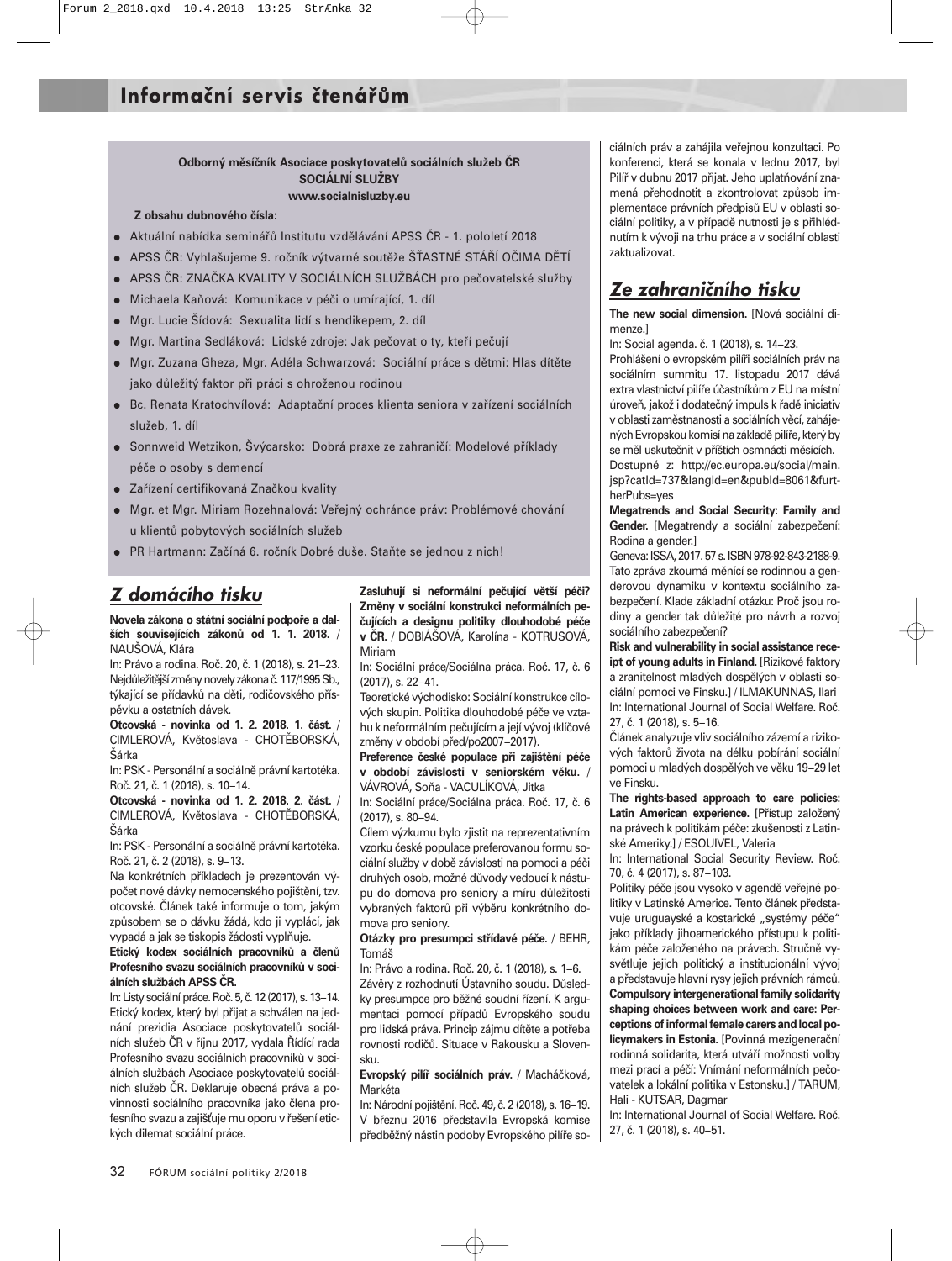# **Z výsledků výzkumu v roce 2017**

*V r. 2017 byl vodítkem vědeckovýzkumné činnosti VÚPSV, v. v. i. "Plán výzkumné činnosti na r. 2017". Plán byl zaměřen na řešení aktuálních otázek vývoje sociálního systému v naší zemi s přihlédnutím k prioritám vedení MPSV v tomto období. Jeho východiskem byl materiál "Dlouhodobý koncepční rozvoj VÚPSV, v. v. i. v letech 2011−2017". S tematickým zaměřením výzkumu i získanými poznatky seznamuje následující text.*

#### **Přehledové, teoreticko-metodologické a komparativní studie o sociálních politikách v zemích EU, popř. OECD**

V r. 2017 byla věnována pozornost monitoringu změn v zahraničních důchodových systémech, kontrole biologické důvodnosti trvání dočasné pracovní neschopnosti a standardy dočasné pracovní neschopnosti u jednotlivých diagnóz ve vybraných zemích EU, a mezinárodní komparaci systémů sociálních služeb ve vybraných evropských zemích.

V rámci projektu **Monitoring změn v zahraničních důchodových systémech** byla pozornost zaměřena především na země EU, USA, Kanady, Austrálie, Nového Zélandu a země Latinské Ameriky a jihovýchodní Asie, sledovány byly rovněž mezinárodní a nadnárodní aktivity v této oblasti. Výzkumné aktivity se zaměřovaly na všechny pilíře důchodových systémů se zvláštním důrazem na parametry základního pilíře. Cílem projektu bylo rychle a pružně informovat o současném dění v důchodové oblasti, o přístupech jednotlivých zemí k řešení problémů, s nimiž se jejich důchodové systémy potýkají, o vývoji a aktuálních trendech v této oblasti.

S přibližně čtvrtletní periodicitou byly vypracovávány analýzy, které obsahují aktuální informace o probíhajících či připravovaných změnách a úpravách v rámci zkoumaných důchodových systémů i o charakteru jednotlivých opatření. Výstupy zahrnují v případě potřeby i důležité informace ukazující souvislosti či okolnosti určitých opatření v kontextu daných důchodových systémů. Informace byly získávány zpracováváním dokumentů zahraničních a mezinárodních institucí a organizací, které se důchodovou problematikou zabývají, monitorováním webových stránek institucí jednotlivých zemí, do jejichž kompetence a sféry zájmu tato oblast spadá, popř. na základě rešerší z dalších relevantních zdrojů.

Projekt **Kontrola biologické důvodnosti trvání dočasné pracovní neschopnosti a standardy dočasné pracovní neschopnosti u jednotlivých diagnóz ve vybraných zemích EU** byl realizován za účelem zjištění způsobu provádění kontrol biologické důvodnosti trvání dočasné pracovní neschopnosti a standardů dočasné pracovní neschopnosti u jednotlivých diagnóz nemocí ve vybraných zemích EU.

Cílem projektu bylo získání informací o systému kontrol biologické důvodnosti trvání dočasné pracovní neschopnosti a kontrolní činnosti vůči ošetřujícím lékařům, kteří rozhodují o dočasné pracovní neschopnosti ve vybraných zemích EU. Dále je v projektu popsána forma, způsob a frekvence prováděných kontrol i to, kým jsou kontroly prováděny. V rámci projektu je také sledována existence či neexistence standardů dočasné pracovní neschopnosti u jednotlivých diagnóz nemocí (s rozlišením na doporučující či závazné), případně autorita, která je vydává/reviduje a způsob, jakým jsou standardy tvořeny, a co vše zohledňují. Dalším tématem projektu je role orgánů nemocenského pojištění a jejich pracovníků při provádění kontrol důvodnosti trvání dočasné pracovní neschopnosti, včetně zaměření na odbornost "kontrolora". Posledním okruhem byla tzv. elektronická neschopenka, kdy bylo zjišováno, zda je v daných zemích využívána, případně od kdy a jaké jsou s jejím zavedením zkušenosti.

V rámci projektu **Sociální služby ve vybraných evropských zemích** byla věnována pozornost srovnání hlavních principů poskytování sociálních služeb s cílem posoudit možnost aplikovat některá opatření i v naší zemi. Problematika mezinárodních komparací v oblasti sociálních služeb je velmi složitou otázkou, které - na rozdíl od srovnávacích analýz jednotlivých dávkových systémů sociální ochrany obyvatelstva - nebyla v minulosti věnována soustavná pozornost. V posledních letech lze řadu podnětných informací získat z pravidelných zpráv o sociálních službách v obecném zájmu zpracovávaných Evropskou komisí nebo ze zpráv o aktuálních politických reformách v zemích Evropské unie, popř. ze souhrnných zpráv nebo studií zpracovávaných dalšími mezinárodními organizace sdružující poskytovatele jednotlivých typů sociálních služeb. Další cenné poznatky především z hlediska poskytování služeb sociální péče, resp. dlouhodobé péče lze získat z řady publikací, výzkumných studií a odborných statí, které byly v uplynulých letech zpracovány i u nás.

Při realizaci projektu byly doposud podrobně analyzovány systémy sociálních služeb v Irsku, Německu, Norsku, Polsku, Rakousku, na Slovensku a ve Švédsku. Při zpracování těchto národních monografií byla snaha zachovat určitou proporcionalitu mezi nimi, byla definována jejich jednotná struktura, nicméně rozsah a hloubka poznatků, které se podařilo získat pro studium jednotlivých národních systémů, způsobily, že jejich rozsah není totožný.

Na základě doposud získaných poznatků lze již v současné době identifikovat některá doporučení pro úpravy systému sociálních služeb v naší zemi. Lze očekávat, že návrhy dalších úprav mohou vzejít při studiu systémů sociálních služeb v dalších zemích v průběhu r. 2018.

#### **Dlouhodobé monitorování problematiky sociální diferenciace a marginalizace, sociálního vyloučení a chudoby, stejně jako i vybraných opatření, která napomáhají jejich předcházení a omezení**

V rámci této oblasti byla v r. 2017 pozornost věnována faktorům určujícím rozhodnutí o odchodu do důchodu, dostupnosti dat mezi zainteresovanými institucemi v oblasti exekucí, metodice systému monitorování a evaluace dotačních programů Úřadu vlády ČR zaměřených na integraci romské menšiny, analýze systému vězeňství s ohledem na spolupráci s rodinami s přihlédnutím k výkonu činností sociálního kurátora a vliv spolupráce osoby ve výkonu trestu odnětí svobody s rodinou na její začlenění do společnosti.

Projekt **Faktory určující rozhodnutí o odchodu do důchodu** se zabývá problematikou rozhodnutí o odchodu do starobního důchodu v podmínkách České republiky. Jeho cílem bylo zmapovat interakci mezi faktory významnými pro žadatele o důchod při rozhodování o odchodu do důchodu a chováním těchto jedinců při rozhodování o odchodu do důchodu.

Odchod do důchodu jako proces počíná plánováním důchodu a končí úplným a trvalým stažením z ekonomické aktivity a adaptací na život v důchodu. Lze ho tedy rozdělit do tří fází: plánování důchodu, samotné rozhodnutí o odchodu do důchodu a ekonomická aktivita po odchodu do důchodu. Tento projekt se zabývá fází rozhodnutí o odchodu do důchodu ve vazbě na systém sociálního zabezpečení, proto definuje termín odchodu do důchodu v užším slova smyslu jako počátek pobírání důchodové dávky od státu. Paleta faktorů působících ve vzájemné interakci na jedince odcházejícího do důchodu je pak chápána jako rámec rozhodnutí. Tento rámec rozhodovacího procesu o odchodu do důchodu lze rozdělit do tří vrstev: individuální předpoklady, preference a životní situace jedince přijímajícího toto rozhodnutí, trh práce a pobídky ze strany nastavení a regulace státem.

Souhrn poznatků získaných v projektu byl předán MPSV ve formě certifikované metodiky s cílem poskytnout ministerstvu nástroj k testování směrů řešení dalšího rozvoje dynamického mikrosimulačního modelu důchodového systému MPSV s ohledem na modelování rozhodnutí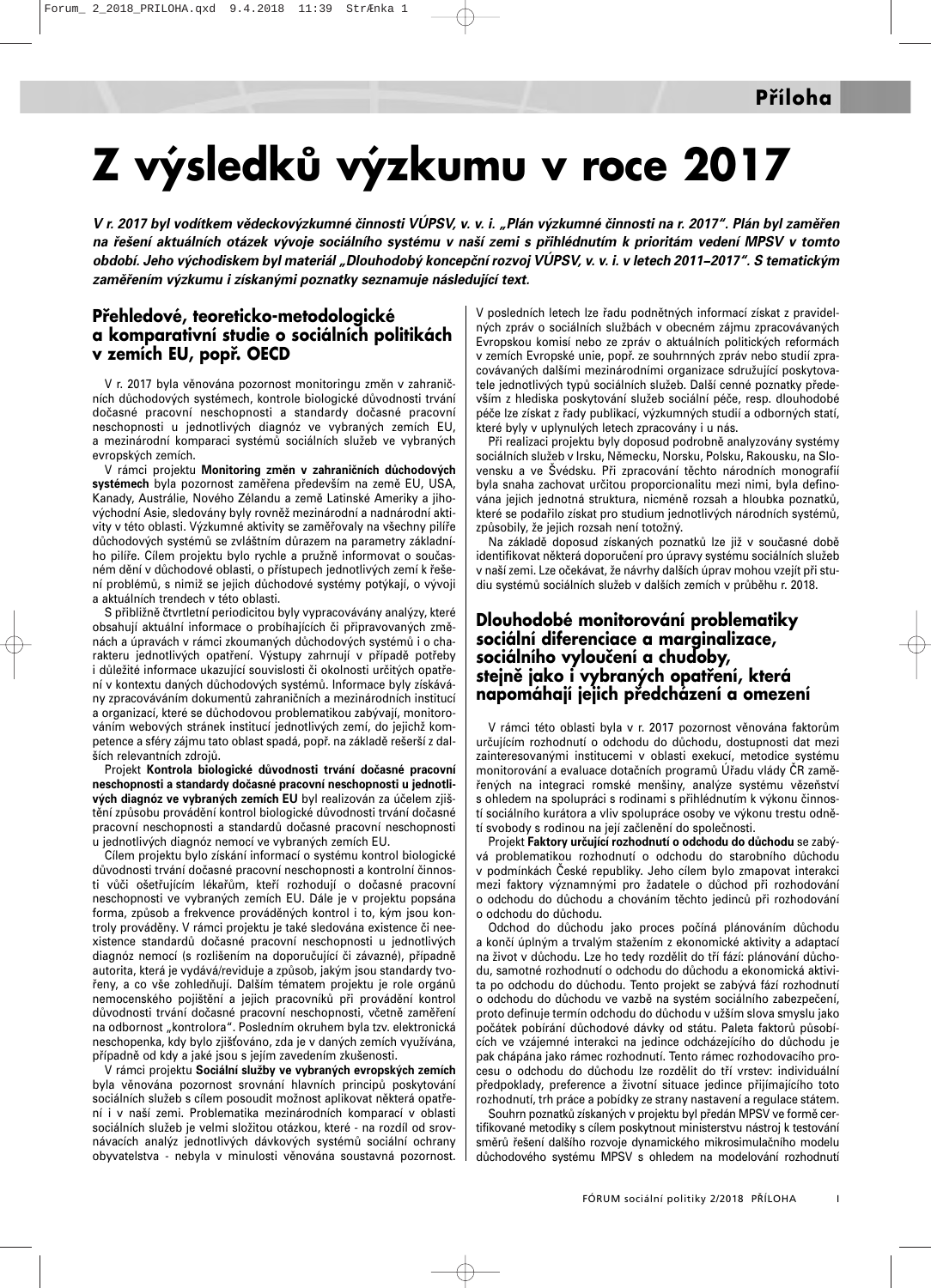### **Příloha**

jedince o odchodu do starobního důchodu, a tak přispět k pracím konaným v rámci přípravy dalšího pokračování důchodové reformy.

Zpráva **Dostupnost dat mezi zainteresovanými institucemi v oblasti exekucí** představuje jedinečné výsledky výzkumné sondy mezi institucemi, které svojí každodenní činností mohou přicházet do kontaktu s lidmi v exekučním řízení. Exekuce v novodobé historii České republiky představuje rostoucí problém, především z důvodu svých důsledků.

Při znalosti možných důsledků exekuce je nezbytné, aby zainteresované instituce měly dostatečné informace z této oblasti. Informační základna jim umožní efektivně konat a zmírnit negativní dopady exekuce. Výzkumný tým proto oslovil šest veřejných institucí (např. Ministerstvo práce a sociálních věcí České republiky, Ministerstvo spravedlnosti České republiky, Úřad práce České republiky, Českou správu sociálního zabezpečení), šest svazů, komor a sdružení (např. Exekutorská komora České republiky, Českomoravská konfederace odborových svazů, Svaz průmyslu a dopravy České republiky) a čtyři neziskové organizace. Hlavní výstupy výzkumné sondy odhalily, že žádná z oslovených zainteresovaných institucí nedisponuje ucelenou databází o jedincích v exekuci.

Výzkumný tým se proto rozhodl navrhnout klíčové otázky v oblasti exekucí. Znalost odpovědí na každou z těchto otázek u každého případu exekuce poskytne odpovědi, které v celku zajistí ústředním orgánům státní správy informace nezbytné pro efektivní řešení problémů spojených s exekucí v České republice. Neznamená to, že by došlo k jednoduchému vyřešení problému exekucí, protože se jedná o silně politicky zabarvenou otázku. Rozhodně by ale opatření na nápravu vycházela z reálných dat a ne z jednotlivých medializovaných případů nebo na základě pocitů jedinců.

Cílem projektu **Metodika systému monitorování a evaluace dotačních programů Úřadu vlády ČR zaměřených na integraci romské menšiny** bylo vytvořit komplexní metodický nástroj, který by byl významným přínosem pro dobrou praxi ve vyhodnocování dotačních programů zaměřených na integraci romské etnické menšiny, a to jak v souladu s jejich záměry a cíli, tak z hlediska výstupů a výsledků aktivit zaměřených na koncovou cílovou skupinu - příslušníky romské etnické menšiny. V hodnocení opatření a nástrojů integračních aktivit vykazuje ČR výrazný deficit. Projekt byl iniciován na základě dlouhodobé spolupráce VÚPSV, v. v. i. s Radou vlády pro záležitosti romské menšiny a sekretariátu Rady vlády pro národnostní menšiny Úřadu vlády ČR a na základě jeho poptávky.

Cíl projektu naplňuje metodika, která je také hlavním výsledkem projektu. Metodika v oblasti cílů vyhodnocování navazuje na stěžejní strategický integrační dokument - "Strategii romské integrace do roku 2020" a přispívá tak k posunu v oblasti hodnocení naplňování i této Strategie. Primárním uživatelem Metodiky je ÚV ČR, ale její povaha (kromě výše uvedeného jsou její součástí i dílčí databáze, které představují užitečný a chybějící podklad pro monitoring územního pokrytí potřeb integračními nástroji), její certifikace a zveřejnění (v první polovině roku 2018) zároveň umožní přenést doporučené postupy na širší okruh realizátorů integračních aktivit a může tak být prostředkem systematizace vyhodnocování integrační politiky jako takové.

Cílem projektu **Analýza systému vězeňství s ohledem na spolupráci s rodinami s přihlédnutím k výkonu činností sociálního kurátora a vliv spolupráce osoby ve výkonu trestu odnětí svobody s rodinou na její začlenění do společnosti** bylo získat vstupní poznatky, které se týkají možnosti pomoci a poskytování podpory osobám ve výkonu trestu odnětí svobody a po výkonu trestu odnětí svobody při řešení problémů souvisejících s jejich rodinnou situací. V rámci projektu byly vyhodnoceny informace poskytnuté zástupci institucí a organizací, které pracují s těmito dvěma skupinami osob, tj. mezi institucemi (organizacemi) zajišujícími penitenciární péči (práce s osobami ve výkonu trestu odnětí svobody), respektive postpenitenciární péči (práce s osobami po výkonu trestu odnětí svobody).

Cíl a přesné zadání tohoto výzkumu byly podrobněji specifikovány ve spolupráci s pracovníky Ministerstva práce a sociálních věcí, kteří jsou zapojeni do činnosti Pracovní skupiny k zaměstnávání vězňů, osob po výkonu trestu a osob se záznamem v rejstříku trestů, jejíž jednání společně koordinují MPSV a Ministerstvo spravedlnosti. Záměrem výzkumu bylo shromáždit poznatky využitelné při další koncepční činnosti relevantních orgánů, včetně formulace opatření, která přispějí k dosažení cílů stanovených v Koncepci vězeňství do roku 2025.

Nejen odpovědi týkající různých nedostatků nebo existujících překážek, ale také tyto odpovědi tak přinesly řadu podnětů, které mohou být inspirativní a mohou přispět k dalšímu prohloubení spolupráce institucí v této oblasti a k účinnějšímu poskytování podpory osobám v a po výkonu trestu odnětí svobody týkající se jejich rodinné situace.

#### **Dlouhodobé sledování a hodnocení procesu utváření ceny práce**

V rámci této oblasti byla v r. 2017 pozornost věnována zejména monitoringu nákladů práce v České republice, ve státech Evropské unie a v USA v letech 2010**−**2015, hodnocení složitosti, odpovědnosti a namáhavosti prací a analýze systémů odměňování civilních státních zaměstnanců ve vybraných zemích EU se zřetelem na motivační a výkonnostní složky platu.

**Monitoring nákladů práce v České republice, ve státech Evropské unie a v USA v letech 2010−2015** shrnuje roztříštěná data za státy Evropské unie a i data za USA v oblastech nákladů práce, zdanění práce ve vazbě na financování sociálního a zdravotního zabezpečení, podílu práce na nákladech a jednotkových nákladů práce. Pro vystihnutí trendů se data týkají období let 2010**−**2015. S ohledem na metodickou roztříštěnost sledování nákladů práce je nutné vymezit relevantní aktuální zdroje. Za ty jsou považovány mezinárodně srovnatelná data z Eurostatu, konkrétně statistika práce a národní účty, OECD, Státní závěrečný účet České republiky a U. S. Departament of Commerce, Bureau of Economic Analysis. Zpracování údajů a propočty se opírají o metodiku certifikovanou Ministerstvem práce a sociálních věcí v roce 2013 "Sledování nákladů práce a práce jako výrobního faktoru v České republice a v zahraničí". Dvouleté zpoždění vyplývá z termínů zpracování vstupních údajů Eurostatem a Českým statistickým úřadem.

V rámci bulletinu se sledují tři ukazatele ceny práce: náklady práce, podíl práce na nákladech a jednotkové náklady práce. Ve výstupu má každý z ukazatelů svoji tabulkovou část, kde jsou uvedeny podrobně všechny hodnoty. V rámci stručného komentáře je i rozbor dalších faktorů, které měly vliv na cenu práce ve sledovaném období 2010−2015.

Ekonomickým předpokladem pro správné fungování trhu práce, potažmo tržní ekonomiky v České republice, je přibližování českých jednotkových nákladů práce ve standardu kupní síly k jejich úrovni v národní cenové hladině. Tyto veličiny se však od sebe od roku 2010 vzdalují zrychlujícím tempem. Současně mělo docházet k zvyšování obou veličin a přibližování se tak k hodnotám vyspělých států Evropské unie. Ani k tomuto jevu však nedochází.

Realizovaná výzkumná činnost v rámci projektu **Hodnocení složitosti, odpovědnosti a namáhavosti prací** navazovala kontinuálně na poznatky zjištěné v letech 2015 a 2016. V letech 2015 a 2016 byla realizována analýza historicky i současně používaných metod hodnocení prací u nás i v zahraničí. Konkrétně se jednalo o systém REFA, systém Bedaux, NEMA, Metodu porovnávání kritérií, Metodu rozhodovacích skupin, Metodu Urwicka Orra nebo systém ISOS a další. V roce 2017 tak došlo k realizaci dalších prací vedoucích k vytvoření komplexní kritické analýzy Analytické metody hodnocení prací v rozpočtových a v některých dalších organizacích a orgánech. V praxi je výstupem aplikace Analytické metody Katalog prací ve veřejných službách a správě a Katalog správních činností (Nařízení vlády č. 302/2014 a Nařízení vlády č. 222/2010), dále pak Katalog činností v bezpečnostních sborech (Nařízení vlády č. 104/2005), podle kterých dochází k diferenciaci odměn zaměstnanců.

Je potřeba upozornit, že právě vhodně nastavený systém odměňování napomáhá v boji proti mzdové diskriminaci, neboť umožňuje určit, zda jsou dané práce sobě navzájem rovné z pohledu složitosti, odpovědnosti a namáhavosti.

Cílem projektu **Analýza systémů odměňování civilních státních zaměstnanců ve vybraných zemích EU se zřetelem na motivační a výkonnostní složky platu, porovnání s ČR** bylo podat přehled o různých systémech odměňování ve specifických podmínkách civilní státní služby, analyzovat zahraniční zkušenosti, trendy a současný stav odměňování státních zaměstnanců a na tomto základě posoudit jejich motivační potenciál. Analýza byla zaměřena na systémy využívané v Belgii, Švédsku, Německu, Slovensku, Rakousku, Francii a v České republice.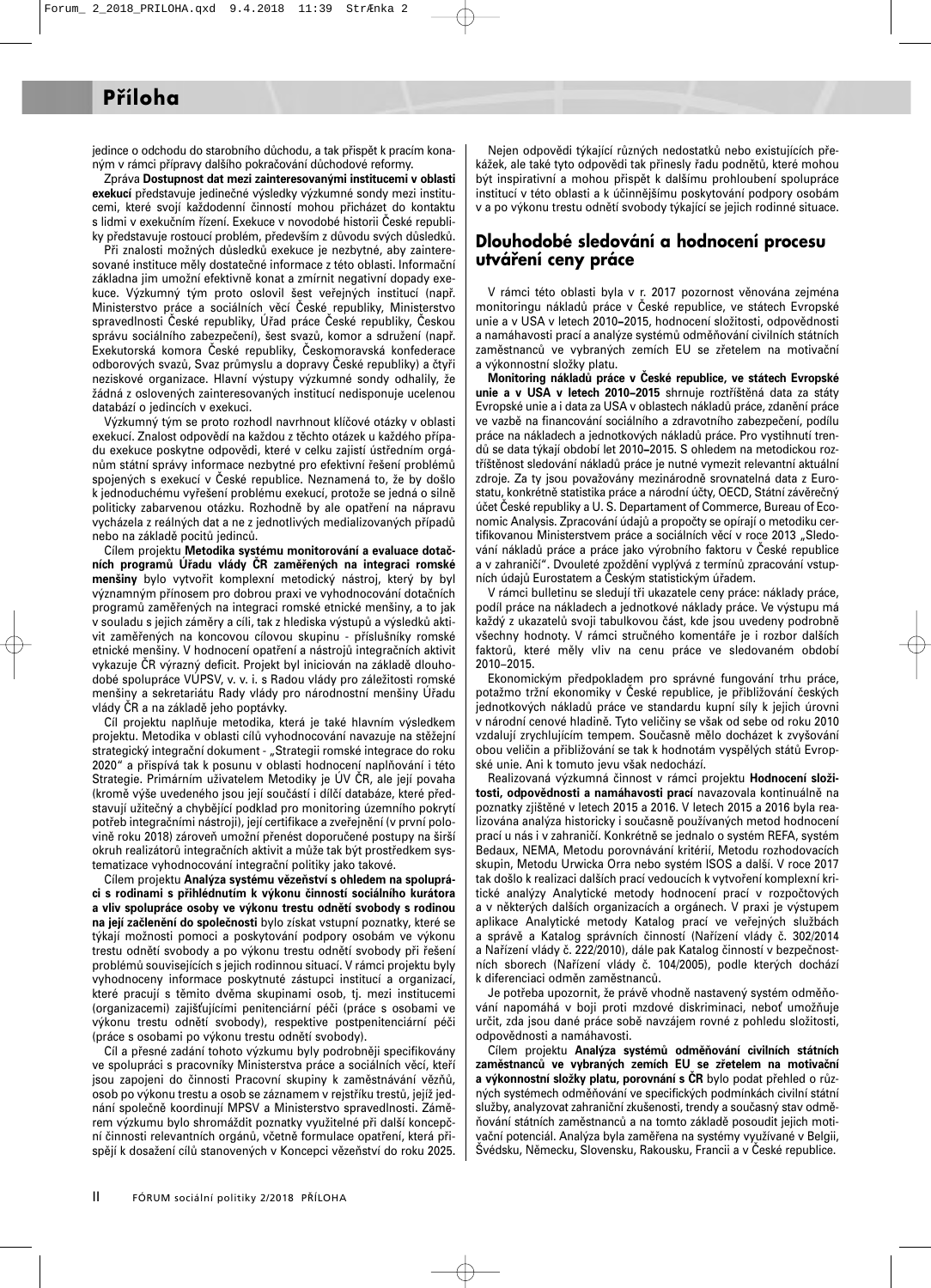Národní platové systémy vykazují rozdíly v pojetí a rozsahu. V Rakousku se např. režim státní služby vč. odměňování vztahuje na zaměstnance Post und Telekom Austria Aktiengesellschaft. V Německu, v Rakousku a na Slovensku se zákonem stanovený platový systém uplatňuje na státních univerzitách. Soudci jsou nedílnou součástí státní služby a jejího platového režimu v Německu, Rakousku a Belgii.

Lze vymezit tři možné systémy odměňování zaměstnanců veřejné služby: individuálně smluvní, systémově rozpočtový (tabulkový) a kolektivní vyjednávání o platech (nordický model). Dalším významným poznatkem je, že v žádné z analyzovaných zemí neexistuje jednotný tarifní systém pro obory, resp. skupiny činností, veřejného sektoru. Různé tarifní stupnice, s přihlédnutím k oborovým specifikám, se uplatňují ve veřejné správě, obraně a bezpečnosti, ve školství, zdravotnictví a v sociálních službách.

Jako problémový okruh se ukázala otázka utváření platů v rámci valorizace. V Belgii se používá systém základního indexu. Sociální partneři v Rakousku přihlížejí především k odvětvové tarifní dohodě v kovoprůmyslu a k rozpočtovým mantinelům. V Německu se sociální partneři orientují podle míry inflace a mzdového vývoje v podnikatelském sektoru v průmyslu a ve službách. Ve Švédsku je konkrétní výraz v platové úrovně agentury odrazem historicky vzniklého vzájemného respektu a vyjednávacího mechanismu sociálních partnerů. Z výše uvedeného je zřejmé, že systémy odměňování zaměstnanců, jejichž odměny jsou hrazeny z veřejných rozpočtů, jsou tématem, kterému je nutné věnovat pozornost kontinuálně.

#### **Dlouhodobé sledování a hodnocení faktorů, které způsobují nerovnováhy na trhu práce a hodnocení opatření, která tyto nerovnováhy odstraňují**

V rámci této oblasti byla v r. 2017 pozornost věnována zejména vyhodnocování účinnosti a efektivity realizace aktivní politiky zaměstnanosti, predikci trhu práce, problematice odstraňování předsudků vůči strojírenským oborům při kariérovém rozhodování u dívek/žen, problematice inovací s telekomunikačními daty a analýze rekvalifikací na Krajské pobočce ÚP ČR v Brně optikou rovných příležitostí mužů a žen prostřednictvím metody genderového rozpočtování.

Předmětem projektu **Vyhodnocování účinnosti a efektivity realizace aktivní politiky zaměstnanosti,** který je řešen v rámci operačního programu Zaměstnanost za finanční podpory ESF a státního rozpočtu ČR, je popsat a vyhodnotit efektivitu veřejných služeb zaměstnanosti, tj. zprostředkování, poradenství a jednotlivých nástrojů aktivní politiky zaměstnanosti (bez ohledu na zdroj financování), a to jak se zaměřením na hodnocení dopadů jednotlivých nástrojů aktivní politiky zaměstnanosti na zaměstnanost a zaměstnatelnost účastníků daných opatření, tak také prostřednictvím hodnocení faktorů, které mají vliv na sledované dopady daných opatření.

Obecným cílem projektu je vypracovat a nastavit komplexní a vnitřně provázaný informační, analytický a monitorovací systém vyhodnocování nástrojů aktivní politiky zaměstnanosti pro veřejné služby zaměstnanosti, který postihne především dopady implementace jednotlivých nástrojů na zaměstnanost a zaměstnatelnost účastníků opatření. Systém hodnocení bude zahrnovat jak hodnocení vnitřních procesů zajištění využitelnosti vhodných nástrojů aktivní politiky zaměstnanosti, tak také hodnocení vnějších podmínek včetně organizačních a koordinačních procesů zajištění užití nástrojů aktivní politiky zaměstnanosti. V systému hodnocení efektivity tak budou zohledněny i faktory, které ovlivňují hodnocené dopady.

Výsledkem projektu bude nastavení nového postupu vyhodnocování uplatňování aktivní politiky zaměstnanosti. Výsledky nastavení systému hodnocení aktivní politiky zaměstnanosti poskytnou MPSV informace o současné podobě účinnosti a efektivity realizace opatření aktivní politiky zaměstnanosti na trhu práce včetně identifikace silných a slabých míst. Výsledky budou využity pro nastavení efektivnějších procesů nástrojů a opatření aktivní politiky zaměstnanosti.

Projekt **Predikce trhu práce** je zaměřen na vytvoření udržitelného systému spolehlivých predikcí a monitoringu trhu práce, který bude propojovat národní a regionální úroveň a jehož výsledky budou reflektovat podstatné dopady technologických trendů na trh práce a specifika regionálního vývoje. V rámci projektu bude zdokonalen predikční model předvídání potřeb trhu práce na národní úrovni a nově vytvořeno 14 modelů regionální úrovně. Cílem projektu je vytvořit predikční systém umožňující vytvářet predikce trhu práce na národní úrovni a regionálních trzích práce a dále rozšířit odborné pracoviště pro monitorování a predikce trhu práce na MPSV.

Výsledky projektu poskytnou MPSV informace o budoucím vývoji trhu práce a o očekávaném vývoji jeho potřeb. Výsledky budou využívány při tvorbě strategických materiálů i při nastavování nástrojů a opatření aktivní politiky zaměstnanosti, zejména rekvalifikací a dalších vzdělávacích aktivit.

Projekt **Odstraňování předsudků vůči strojírenským oborům při kariérovém rozhodování u dívek/žen** realizuje VÚPSV v partnerství s ČVUT a Svazem strojírenské technologie (SST) v rámci Operačního programu Zaměstnanost za finanční podpory ESF a státního rozpočtu ČR. Hlavním cílem projektu je přispět k žádoucí pozitivní změně názorů na charakter strojírenských profesí, k odbourávání předsudků vůči uplatnění dívek/žen ve strojírenství, a to na všech profesních úrovních. Projekt si klade za cíl dosáhnout této změny názorů prostřednictvím realizace osvěty o dlouhodobé perspektivě strojírenství v ČR a současné podobě práce ve strojírenství u výchovných/kariérových poradců na základních a středních školách a pracovníků ÚP ČR (kariérových poradců), kteří významně ovlivňují kariérové rozhodování mladých lidí (žáků/studentů).

Projekt se věnuje problematice nedostatečné a nesprávné informovanosti o současném charakteru práce ve strojírenství a z toho vyplývajících předsudků o nevhodnosti strojírenských oborů pro pracovní uplatnění dívek/žen. Projekt je tak zaměřen na cílené proškolování kariérových poradců na ÚP ČR a výchovných/kariérových poradců na základních a středních školách, kteří, vedle rodičů, významně ovlivňují rozhodování dívek/žen při dalším profesním/vzdělávacím směrování a mohou jim tak přiblížit skutečný charakter jednotlivých povolání v rámci strojírenských oborů (a to nejen v oblasti uplatnění na trhu práce, ale také v oblasti společenské prestiže). Projekt se tak zaměřuje na poskytnutí podpory relevantním pracovníkům ÚP ČR a výchovným/kariérovým poradcům na základních a středních školách při odstraňování mylných předsudků o uplatnitelnosti dívek/žen ve strojírenských oborech.

Výsledkem projektu bude nastavení nového postupu poradenského procesu při volbě vzdělávací/profesní dráhy u dívek/žen. Projekt přispěje k pozitivní změně názorů kariérových poradců na základních a středních školách a ÚP ČR na vhodnost strojírenských profesí pro dívky/ženy, k odbourávání předsudků vůči jejich uplatnění ve strojírenství. Vzniknou nové informačně - edukační materiály o současné perspektivě a charakteru strojírenských oborů, přinášející potřebné informace o povaze pracovních pozic v technických oborech. Tyto materiály kariéroví poradci využijí při své poradenské činnosti. Kariéroví poradci prostřednictvím proškolení kromě objektivního pohledu na oblast strojírenství získají i možnost navázání dlouhodobější spolupráce se zástupci strojírenství, jak na vzdělávací úrovni, tak na úrovni trhu práce. Projektem vytvořený networking mezi kariérovými poradci a zástupci zaměstnavatelů strojírenských oborů (firmy u kterých budou realizovány exkurze a jednání s představiteli firem a HR oddělení), pak zajistí, že tyto znalosti budou i v budoucnu aktualizovány a nadále doplňovány o další relevantní informace. Kariéroví poradci získají dlouhodobý přístup k relevantním informacím z oblasti strojírenství, které budou průběžně aktualizovány, a budou tak zachycovat reálnou situaci v oboru.

Projekt **Inovujeme s telekomunikačními daty** je zaměřen na posílení prostředí podporující sociální inovace v oblasti zaměstnanosti, a to díky využití dostupných datových zdrojů a vytvoření nástrojů pro jejich praktické využití. VÚPSV se podílí jako partner na řešení a realiza-ci projektu. Příjemcem projektu realizovaného v rámci OPZ za finanční podpory ESF a státního rozpočtu ČR je organizace SVI AJAK z. s., která realizuje projekt ve spolupráci s partnery projektu VÚPSV, v. v. i. a O2 Czech Republic, a. s.

Cílem projektu je napomoci efektivnějšímu nastavování parametrů veřejné a sociální politiky, a to zprostředkováním datové základny a na ni navázaných nástrojů, které pomohou aktérům veřejné a sociální politiky disponovat detailnější znalostí analyzované oblasti, a to zejména na regionální úrovni. Na základě těchto analýz pak mohou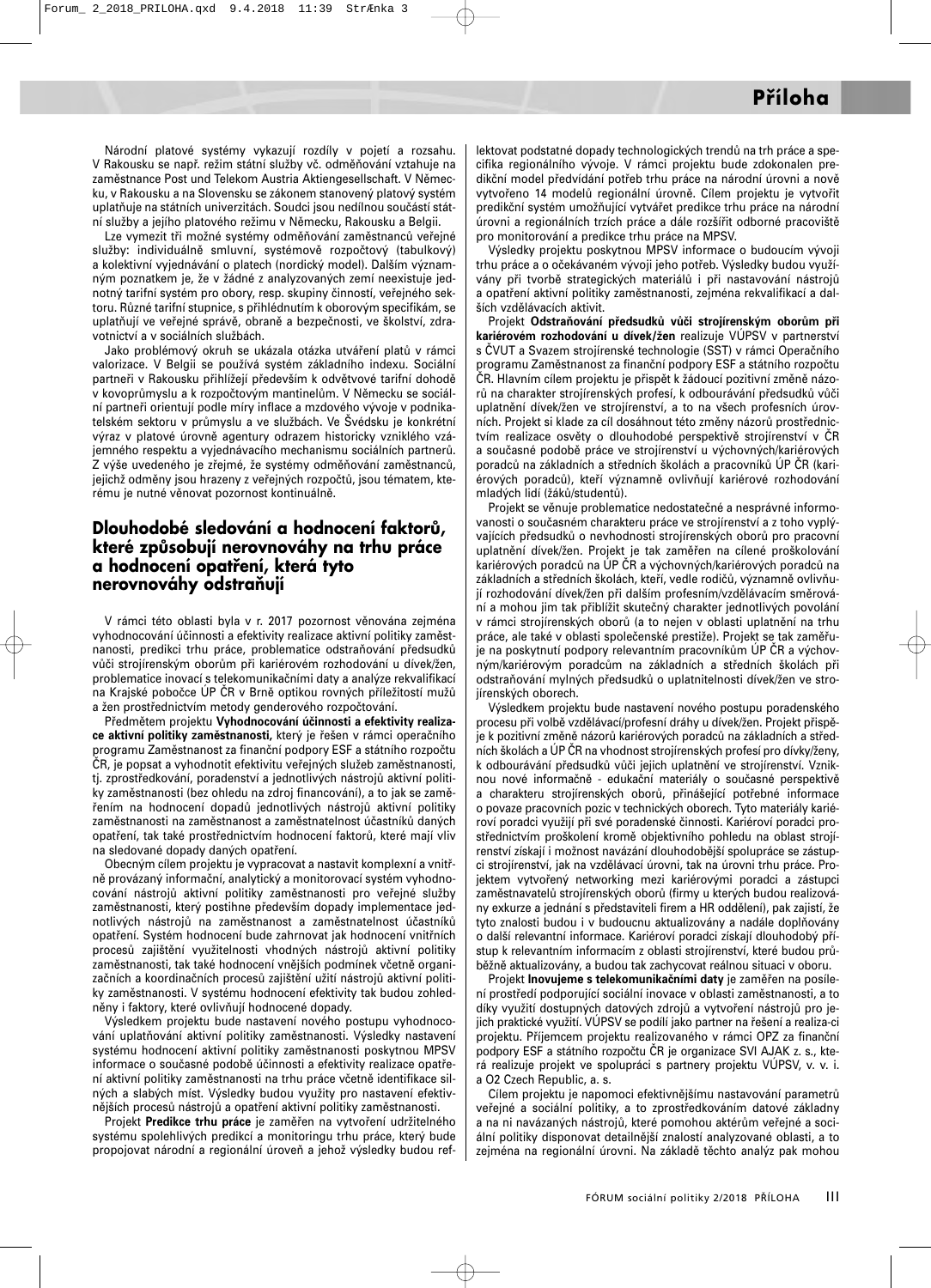být optimalizovány další kroky ve vybraných oblastech veřejné a sociální politiky. Unikátním cílem projektu je především vytěžení Big Data platformy telekomunikačního operátora, který je jedním z největších správců vždy aktuálního datového fondu, který nemá na trhu svým informačním obsahem srovnání.

Výsledkem projektu bude ověření inovativního využití big-dat telekomunikačního operátora pro potřeby státní správy a samosprávy.

Cílem projektu **Analýza rekvalifikací na Krajské pobočce ÚP ČR Brno - optikou rovných příležitostí mužů a žen prostřednictvím metody genderového rozpočtování** je usnadnit zaměstnancům a zaměstnankyním krajské pobočky ÚP v Brně efektivně a strategicky, s ohledem na rovné příležitosti mužů a žen na trhu práce, implementovat programy rekvalifikací jako nástroje aktivní politiky zaměstnanosti a uplatňovat tak postupy gender mainstreamingu, který směřuje k systematickému zohlednění požadavku genderové rovnosti při všech koncepčních a rozhodovacích procesech a návazných veřejných politik, a to ve všech jejich fázích (plánování, provádění a vyhodnocování). Před přijetím jakéhokoli rozhodnutí je tedy nutné vyhodnotit dopad tohoto rozhodnutí na ženy a muže a případně odstranit jejich škodlivé účinky (ibid.).

Česká vláda metodu gender mainstreamingu uznala jako legitimní nástroj pro výkon politiky rovných příležitostí mužů a žen v ČR a zařadila její aplikaci mezi prioritní úkoly v této oblasti (viz např. Úřad vlády ČR. 2014). V aktualizovaných opatřeních tzv. Priorit a postupů vlády při prosazování rovnosti žen a mužů je formulován úkol směřovaný přímo k "provedení analýzy, jakým způsobem konkrétně dochází k podpoře zaměstnanosti žen a v rámci aktivní politiky zaměstnanosti" s určením odpovědnosti ministryně práce a sociálních věcí. Jedním z nejefektivnějších nástrojů, kterým lze uplatnit genderový mainstreaming, tedy reálné zavádění rovných příležitosti mužů a žen, je pak genderové rozpočtování (také gender budgeting či genderově odpovědné rozpočtování).

V rámci širšího projektu Asociace samostatných odborů ČR Dopady digitalizace práce na zaměstnanost, kolektivní vyjednávání a sociální zabezpečení zaměstnanců realizoval VÚPSV, v. v. i. projekt **Výzkum zaměstnávání osob ve výkonu a po výkonu trestu odnětí svobody a přístup zaměstnavatelů k těmto osobám** zaměřený specificky na perspektivu osob propuštěných z výkonu trestu odnětí svobody (dále jen "propuštěné osoby" a "výkon trestu") a jejich subjektivní vnímání své vlastní pozice vzhledem k jejich situaci a možnostem uplatnění na trhu práce. Tato reflexe byla zároveň získána i od osob, které v současnosti již uplatnění na trhu práce mají. Díky tomu bylo možné reflektovat jejich situaci bezprostředně po propuštění a v období, kdy zaměstnání hledali, ale také hodnocení současného uplatnění osoby na trhu práce a vnímání vlastní pozice na současném pracovišti.

Jedním z hlavních cílů projektu byl podrobnější popis situace a hlubší porozumění situaci, do níž se propuštěná osoba dostává po propuštění a rozbor toho, jak tato situace ovlivňuje pracovní historii propuštěné osoby. Ze získaných dat bylo patrné, že už samotný fakt pobytu ve výkonu trestu, a dokonce i samotný záznam v Rejstříku trestů, jsou natolik stigmatizujícími okolnostmi, že samy o sobě prakticky zcela znemožňují nalezení stabilního zaměstnání se standardními podmínkami na běžném trhu práce.

Samotný výkon trestu a trestní rejstřík rozhodně nejsou jedinými významnými faktory ztěžujícími nalezení zaměstnání a obecně reintegraci. Významnou roli hraje také často nedostatečné zázemí (bez stabilního bydlení nelze předpokládat ani nalezení stabilního zaměstnání), které propuštěné osoby po svém propuštění mají a které nelze zlepšit bez vysoké míry podpory blízkých osob a profesionální podpory od různých institucí nebo organizací specializovaných na tyto oblasti.

Mezi další faktory, které ztěžovaly reintegraci a nalezení zaměstnání, patřily zejména dluhy a exekuce. Ty totiž velice často vedly k tomu, že snaha o získání legálního zaměstnání zcela ztrácí své opodstatnění - příjem, který by dotyčné osobě po jejich uhrazení zůstal, nepostačuje na zabezpečení životních potřeb.

Je zřejmé, že problematika zaměstnání propuštěných osob je mnohovrstevnatým a komplexním problémem, který nezávisí pouze na ochotě propuštěné osoby hledat zaměstnání a pracovat a na ochotě zaměstnavatele tuto osobu zaměstnat, ale odvíjí se od mnoha dalších faktorů, z nichž mnohé je třeba řešit ještě před problematikou zaměstnávání propuštěných osob.

#### **Monitorování procesů migrace a politik integrace cizinců na trhu práce a ve společnosti**

V rámci této oblasti byla v r. 2017 pozornost věnována zejména specifikům integrace nezletilých dětí cizinců na území České republiky a koncepci indikátorů integrace cizinců z třetích zemí v ČR.

Předmětem projektu **Specifika integrace nezletilých dětí cizinců na území České republiky,** který byl řešen VÚPSV, v. v. i. a financovaný z finančních prostředků státního rozpočtu poskytnutých OAMP MV ČR, bylo mapování vybraných oblastí (např. rodina, výchova, škola, vrstevnické skupiny, migrace apod.) ovlivňujících průběh integrace nezletilých dětí cizinců z třetích zemí ve vybraných krajích České republiky. V problematice integrace dětí cizinců do společnosti vyvstává několik důležitých otázek, kterým se věnovaly následující oblasti. První významnou oblast představují preference rodičů cizinců ve výchově jejich dětí a preference v tvorbě hodnotových rámců dětí. Další důležitou oblastí je vliv migračního procesu a samotné integrace (pracovní, jazykové, sociální) rodičů cizinců na výchovu a tvorbu hodnotových rámců dětí a míra jejich "kompatibility" s hodnotovými rámci hostitelské společnosti. Vzhledem k tomu, že jednou z vůbec nejsilnějších vrstevnických skupin je třídní kolektiv dětí, hrají vzdělávací instituce, jako je mateřská škola, škola a mimoškolní vzdělávací zařízení v procesu úspěšné socializace a výchovy dětí významnou roli. Třetí mapovanou oblastí ovlivňující proces integrace dětí cizinců je proto vliv předškolních a školních zařízení na socializaci a úspěšnou integraci dětí cizinců do hostitelské společnosti.

Hlavním cílem projektu bylo získat hlubší poznatky o procesu integrace nezletilých dětí cizinců z třetích zemí do majoritní společnosti České republiky a tyto poznatky dále poskytnout pro jejich adekvátní využití ve prospěch podpory integrace nezletilých dětí cizinců i jejich rodin do společnosti České republiky.

Výstupem projektu je závěrečná zpráva a Policy paper obsahující přehled efektů a vlivů a návrhy doporučených strategií a opatření pro oblast integrace cizinců z třetích zemí. Získané poznatky budou využity na podporu integrace nezletilých dětí cizinců i jejich rodin do společnosti České republiky.

Účelem projektu **Indikátory integrace cizinců z třetích zemí v ČR** bylo zajištění podkladů pro hodnocení průběhu a účinnosti integrace cizinců z třetích zemí v ČR, a to v dlouhé časové řadě 2009−6/2017. V rámci tohoto závazku byla především aktualizována Soustava kvantitativních ukazatelů integrace cizinců z třetích zemí v ČR, a to za dvě pololetní období: k 31. 12. 2016 a 30. 6. 2017. Tím byla získána nejaktuálnější, exklusivní kolekce dat o stavu a vývoji integračních ukazatelů. Návazně na to byly po analýze vývoje dat zpracovány dva Policy papery popisující a shrnující nejdůležitější poznatky z jednotlivých oblastí života cizinců z třetích zemí v ČR - jako nezbytný předpoklad pro plánování a přijmutí účinných integračních opatření ze strany zadavatele. Projevují se následující tendence: počet legálně pobývajících cizinců v ČR nadále vzrůstá, počty se blíží stavu na konci roku 2009, tj. před krizí. Rovněž podíl trvalých pobytů roste, činí cca 67 %. Vlivem příznivé situace na domácím trhu práce roste v kontextu s tím výdělečná činnost cizinců z třetích zemí - v průběhu posledních dvou let (od 6/2015) se zvýšila o více než třetinu. Růst výdělečné činnosti cizinců z třetích zemí je jednoznačně podmíněn činností zaměstnaneckou; počet cizinců z třetích zemí s živnostenským oprávněním se oproti roku 2016 téměř nezměnil. Sumární počty sociálních dávek přiznané cizincům z třetích zemí postupně stoupají, totéž platí i o sumárním finančním objemu jejich výplat v Kč. Cizinci z třetích zemí se podílejí na počtech dávek 1,43 % a na finančním objemu výplat 1,36 %.

Tradičně byla aktualizována i Soustava kvalitativních ukazatelů integrace. Jedná se o analýzu názorového a postojového vývoje českého obyvatelstva k zde žijícím cizincům získaná z výzkumů CVVM od r. 2009 do r. 2017 v šesti vytypovaných věcných oblastech, která slouží OAMP jako doplňující materiál k časovým řadám kvantitativních indikátorů, umožňující sledovat změny ve vývoji názorů a postojů české veřejnosti k cizincům v průběhu jednotlivých let.

V rámci projektu byla dále zpracována zpráva Stárnutí populace cizinců z třetích zemí v ČR a nárok na starobní důchod, obsahující souhrnné informace ve vztahu k problematice stárnutí populace cizinců z třetích zemí a jejich nároku na starobní důchod (vč. odhadu počtů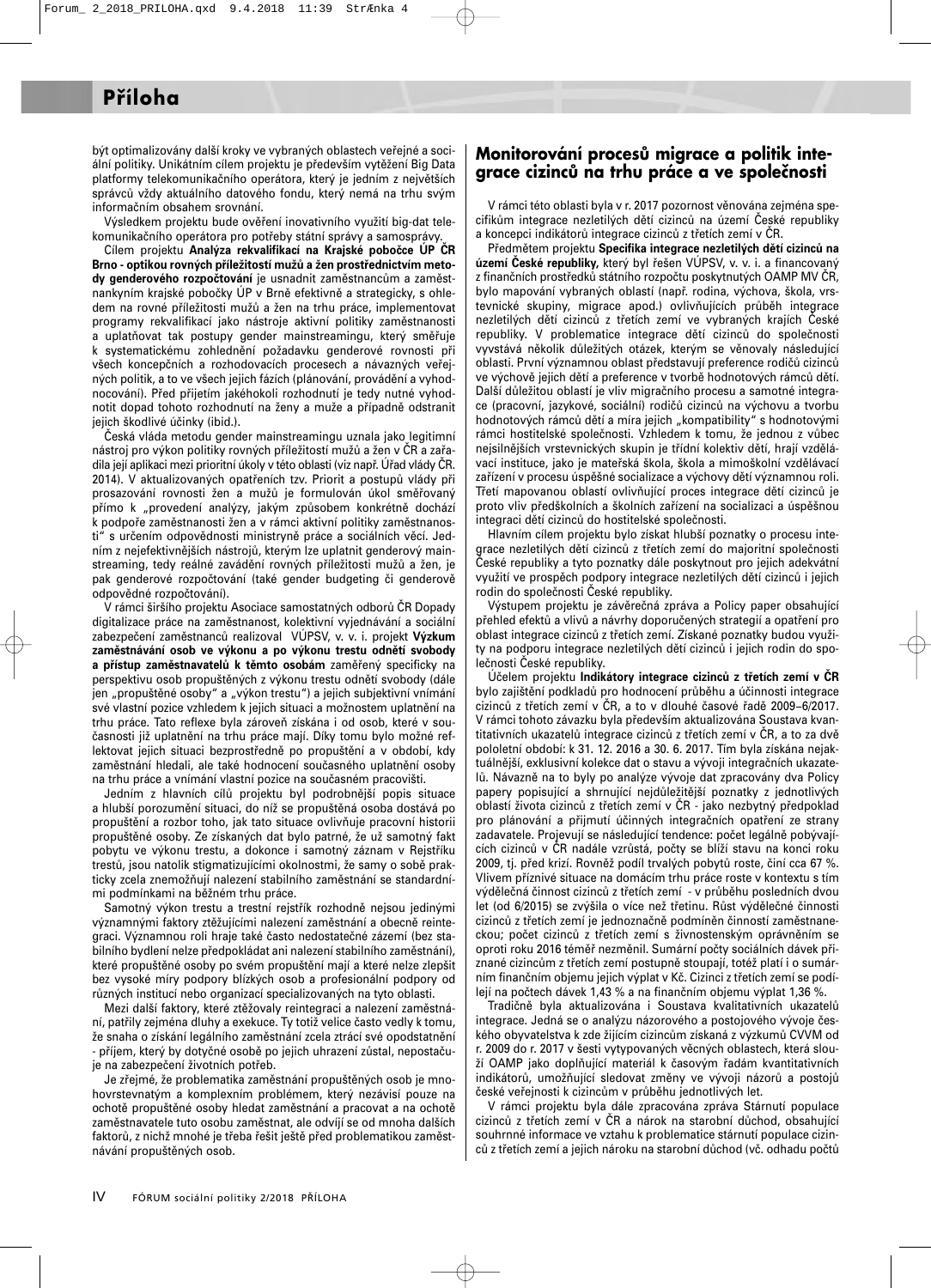cizinců z třetích zemí ve věku 60+, 70+ a 80+). Bylo zjištěno, že během posledních 7,5 let dochází k postupnému stárnutí zde žijících cizinců z třetích zemí - jejich podíl na počtu cizinců z třetích zemí se zvýšil mezi r. 2009 a polovinou r. 2017 ze 4 % na 7 %. Počet cizinců z třetích zemí v seniorském věku (60+), kteří nespadají pod některou z uzavřených smluv o sociálním zabezpečení mezi jejich domovským státem a ČR, činil k 30. 10. 2017 celkem 5507 osob, ze smluvních třetích zemí je to dalších 14 800 osob v uvedeném věku. Dotázaní odborníci se shodli, že zkoumaný problém existuje, není prozatím ale považován úřady za zásadní, bude však vlivem stárnutí populace cizinců z třetích zemí narůstat.

#### **Hodnocení politiky sociálních služeb v širší perspektivě**

V rámci této oblasti byla v r. 2017 pozornost věnována analýze uplatňování case managementu a posouzení možností a limitů této metody při výkonu sociální práce na obecních úřadech zaměřené na podporu poskytování dlouhodobé péče v přirozeném prostředí, analýze potřeb sociálních pracovníků na obcích ve vztahu k zajišťování bydlení, analýze současného stavu výkonu sociální práce ve školách a školských poradenských zařízeních a současného stavu výkonu sociální práce ve vybraných zdravotnických zařízeních a analýze významu vstupního vzdělání sociálních pracovníků a pracovníků v sociálních službách pro zajištění odborného výkonu sociální práce ve veřejné správě a v sociálních službách a analýze vlivu managementu na udržení a rozvoj odbornosti sociálních pracovníků.

Projekt **Analýza uplatňování case managementu a posouzení možností a limitů této metody při výkonu sociální práce a obecních úřadech zaměřené na podporu poskytování dlouhodobé péče v přirozeném prostředí, včetně zvážení organizačních podmínek a připravenosti sociálních pracovníků k zavádění této metody** je zaměřen na zmapování situace a zjištění možností a podmínek uplatňování case managementu v praxi sociální práce na obecních úřadech v pomoci lidem, kteří se nacházejí v životní situaci dlouhodobé péče. Tím jsou myšleni jak lidé s potřebou dlouhodobé péče, tak také neformální, především rodinní pečující, kteří dlouhodobou péči poskytují. Zejména pro tuto druhou skupinu osob v současné době chybí pomoc a podpora, a to v oblasti sociálních služeb a do značné míry i v oblasti sociální práce. Case management je jedna z významných metod sociální práce, vhodná pro řešení multiproblémových životních situací, což životní situace dlouhodobé péče typicky je, neboť právě dlouhodobostí a dynamikou v průběhu času přináší různé typy rizik a kumulaci potíží různého typu - ekonomických, psychosociálních, zdravotních atd. Case management se tedy jeví jako vhodná metoda pro řešení tohoto typu životních situací.

V rámci tohoto výzkumného projektu s využitím kvantitativních i kvalitativních výzkumných technik byla získána data týkající se jednak v současné době uplatňovaných způsobů intervence v životní situaci dlouhodobé péče, které lze identifikovat v praxi sociální práce na obecních úřadech, dále povědomí o case managementu a zkušeností s jeho uplatňováním u sociálních pracovníků obecních úřadů celkově i konkrétně v pomoci v životní situaci dlouhodobé péče, včetně zachycení podmínek a překážek uplatňování case managementu v sociální práci na obecních úřadech. Byly provedeny kvalitativní polostrukturované a hloubkové rozhovory se sociálními pracovníky vybraných ORP, využila metoda Delphi, realizována fokusní skupina a provedeno rozsáhlé dotazníkové šetření zaměřené na sociální pracovníky všech ORP.

Výsledky výzkumu ukazují, že case management je v praxi sociální práce na obecních úřadech metoda neetablovaná, stejně jako je nedostatečně ukotvená sociální práce zaměřená na životní situaci dlouhodobé péče, zejména na pečující. Součástí závěrečného výstupu je tak kromě popisu stávajícího stavu a podrobnější identifikace překážek případně napomáhajících faktorů v uplatňování case managementu v práci s životní situací dlouhodobé péče i souboru doporučení k dosažení většího uplatňování case managementu či prvků case managementu v sociální práci s lidmi v životní situaci dlouhodobé péče.

Cílem projektu **Analýza potřeb sociálních pracovníků na obcích ve** vztahu k zajišťování bydlení bylo provedení rozboru těch vzdělávacích potřeb sociálních pracovníků obecních úřadů obcí s rozšířenou působností, správních obvodů hl. m. Prahy a obcí s pověřeným obecním úřadem, které tito pracovníci vnímají jako naléhavé v souvislosti s prací s cílovou skupinou osob v bytové nouzi. Výsledkem projektu je komplexní materiál poskytující plastický obraz o situaci sociálních pracovníků obecních úřadů v oblasti jejich aktuálního dosaženého vzdělání, vzdělávacích potřeb s ohledem na téma sociálního bydlení a relevantního kontextu pro výkon sociální práce na obcích zaměřené na cílovou skupinu osob v bytové nouzi. Pozornost byla rovněž věnována aktuálním či přepokládám bariérám, kterým mohou sociální pracovníci obecních úřadů při své činnosti v systému sociálního bydlení čelit. Analýza byla zpracovaná s využitím kombinace několika výzkumných a analytických metod.

Jak vyplývá z celé studie, oblasti, v nichž je třeba se v rámci dané problematiky dále vzdělávat, jsou nesrovnatelně pestřejší, než co je možné efektivně pokrýt informativní frontální výukou. Pro vzdělávání zaměřené na sociální pracovníky působící v praxi a současně na téma sociálního bydlení, se jako perspektivní jeví kombinovaná forma vzdělávání, která nabízí prostor jak pro bezprostřední kontakt s lektorem, tak vysokou míru autonomie v rámci samostudia. Kombinovaná forma studia má obvykle pevně stanovený časový a obsahový rozsah a kromě individuální přípravy typicky zahrnuje přednášky a semináře, zařazeny mohou být také výcvikové semináře nebo krátkodobá studijní soustředění (např. seznámení s příklady dobré praxe).

Výsledná studie byla kromě dlouhodobé koncepční činnosti MPSV využita v rámci probíhajícího individuální systémového projektu MPSV spolufinancovaného z ESF "Sociální bydlení - metodická a informační podpora v oblasti sociálních agend".

S ohledem na realizaci inkluze ve školství a s ohledem na rozvoj sociálně patologických jevů ve školách se stává problematika institucionalizace školní sociální práce v českém prostředí velmi aktuálním tématem. Rovněž otázka výkonu sociální práce v prostředí zdravotnických zařízení představuje vzhledem ke stárnutí populace a rostoucí potřeby zajištění dlouhodobé péče na zdravotně sociálním pomezí téma, kterým je třeba se intenzivně zabývat.

Cílem projektu **Analýza současného stavu výkonu sociální práce ve školách a školských poradenských zařízeních a současného stavu výkonu sociální práce ve vybraných zdravotnických zařízeních** bylo zjištění aktuálního počtu sociálních pracovníků, resp. zdravotně sociálních pracovníků, na základních školách, ve školských poradenských zařízeních a ve vybraných zdravotnických zařízeních. Předmětem výzkumu byl rovněž obsah činnosti těchto pracovníků, zejm. s ohledem na rozsah jimi vykonávané přímé práce s klienty a možnosti inter a multidisciplinární spolupráce.

Analýza výkonu sociální práce na základních školách a ve školských poradenských zařízeních (tj. v pedagogicko-psychologických poradnách a speciálně-pedagogických centrech) poukázala na výrazné rozdíly v přístupech k sociální práci a vymezení role sociálního pracovníka v rámci těchto dvou prostředí. Součástí výstupů projektu jsou i empiricky podložená doporučení ve vztahu k případné institucionalizaci školní sociální práce. Téma bylo zpracováno s využitím kombinace kvantitativních a kvalitativních výzkumných přístupů.

Analýza výkonu sociální práce byla dále realizována ve vybraných typech lůžkových zdravotnických zařízení. Výkon sociální práce byl sledován s využitím konceptu spolupráce při řešení životní situace klienta sociální práce (v kontextu tohoto výzkumu pacienta zdravotnického zařízení). Pozornost byla věnována také faktorům, které tuto spolupráci mohou v daném prostředí ovlivnit, zejména organizační aspekty výkonu této agendy ve vybraných zařízeních (např. začlenění agendy sociální práce do organizační struktury zařízení, ale také možný determinující vliv převažující cílové skupiny pacientů a charakteru jejich životní situace a potřeb), zohledněny byly také systémové vlivy.

Z výsledků šetření vyplývá, že výkon sociální práce ve zdravotnictví je z perspektivy zdravotně sociálních pracovníků i jejich nadřízených chápán jako nedílná a významná součást poskytování zdravotní péče. Cíle sociální práce a charakter činnosti sociálního pracovníka jsou významně determinovány skladbou pacientů a typem zdravotnického zařízení, odlišnosti jsou zjevné především mezi působením zdravotně sociálního pracovníka ve zdravotnických zařízeních poskytujících akutní péči a zařízeních (odděleních) následné nebo dlouhodobé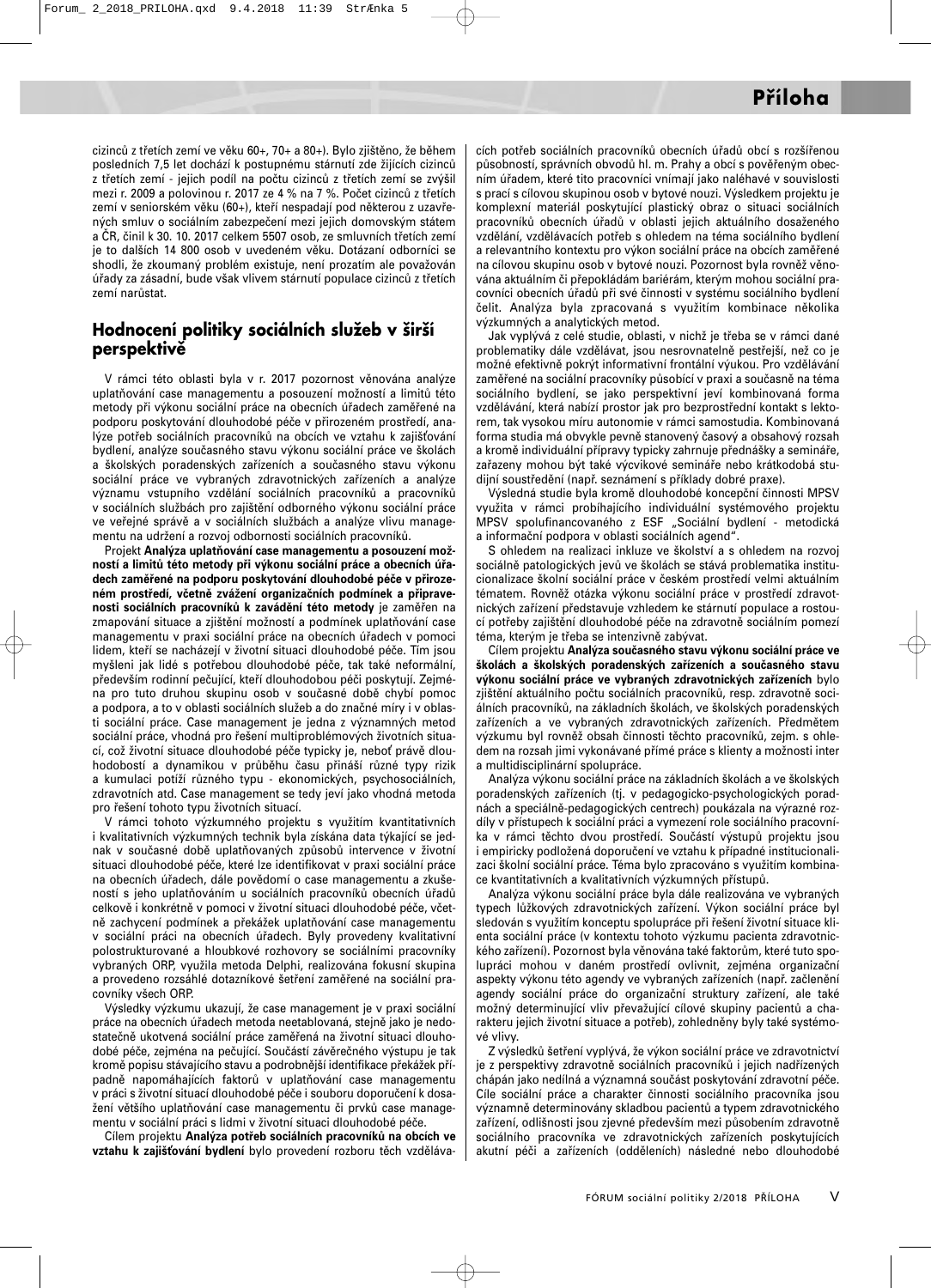péče. V případě druhé skupiny se jako klíčová jeví především spolupráce s vnějšími subjekty, které mohou být využity pro umístění pacienta po ukončení hospitalizace.

Provedené analýzy poskytují nezbytné argumenty a podklady pro plánovaná jednání MPSV s MŠMT a Ministerstvem zdravotnictví za účelem legislativní úpravy podmínek výkonu sociální práce ve školství a ve zdravotnictví a současně budou podkladem pro tvorbu materiálu nelegislativního, případně legislativního charakteru.

Odbornost výkonu sociální práce, včetně rozvoje odbornosti sociálních pracovníků ve veřejné správě a v sociálních službách, je v současné době upravována zákonem č. 108/2006 Sb., o sociálních službách, ve znění pozdějších předpisů. Dosud nebyla k dispozici analýza, zda tato právní úprava odpovídá nárokům na odborný výkon sociální práce v praxi a rovněž nakolik je schopna garantovat udržení či rozvoj odbornosti výkonu sociální práce ve veřejné správě a v sociálních službách.

Cílem řešení projektu **Analýza významu vstupního vzdělání sociálních pracovníků a pracovníků v sociálních službách pro zajištění odborného výkonu sociální práce ve veřejné správě a v sociálních službách a analýza vlivu managementu na udržení a rozvoj odbornosti sociálních pracovníků** bylo zpracování odborné právní analýzy. Součástí řešení bylo dále dotazníkové šetření zaměřené na zkoumání pohledu vedoucích pracovníků sociálních odborů/oddělení obecních úřadů obcí s rozšířenou působností a správních obvodů hl. m. Prahy, dále přímých nadřízených sociálních pracovníků působících na pověřených obecních úřadech (tj. tajemníků a případně vedoucích odborů) a manažerů sociálních služeb na to, zda zmíněná právní úprava odpovídá nárokům na odborný výkon sociální práce v praxi obecních úřadů a sociálních služeb. V neposlední řadě byla pozornost věnována i tomu, jaký je pohled těchto manažerů na jejich vlastní roli v oblasti udržení odbornosti výkonu sociální práce na obcích a v sociálních službách, a na jaké organizační případně systémové překážky v této oblasti narážejí. Zajišování odbornosti výkonu sociální práce bylo rovněž zkoumáno v rámci ÚP ČR, a to prostřednictvím sekundární analýzy kvalitativních dat shromážděných během předchozích výzkumných projektů VÚPSV.

Z dosažených poznatků vyplývá, že legislativní úprava vstupního vzdělání a dalšího vzdělávání sociálních pracovníků a pracovníků v sociálních službách je pouze jedním z faktorů, které ovlivňují odbornost výkonu sociální práce na obcích, v sociálních službách a na úřadech práce. Analýzu MPSV využije pro přípravu legislativních návrhů úpravy výkonu sociální práce a podpory celoživotního vzdělávání sociálních pracovníků.

#### **Hodnocení trendů demografického vývoje a možností rodinné politiky v návaznosti na další veřejné politiky čelit jeho sociálním dopadům**

V rámci této oblasti byla v r. 2017 pozornost věnována otcovství a mateřství a slaďování rodiny a zaměstnání, životním podmínkám a potřebám rodin ve střední fázi rodinného cyklu, komplexní zprávě o rodině - o životních podmínkách, charakteristikách a potřebách dnešních českých rodin, dopadům úmrtí na socioekonomickou situaci rodin, rodinné politice v hl. m. Praze a spolupráci na pilotním ověření implementace služby péče o děti v tzv. mikrojeslích.

Projekt **Otcovství a mateřství v kontextech trhu práce a sociální politiky** sledoval a srovnával situaci v ČR se situací v jiných evropských státech, přičemž byla speciální pozornost věnována otcovství. Projekt zahrnoval longitudinální kvalitativní výzkum přechodu k rodičovství, který byl součástí mezinárodního projektu TransPARENT. Součástí projektu byla i rozsáhlá kvantitativní část, která přinesla nezávislá zjištění o raných stádiích rodičovství a reprodukce. Byla využita data z longitudinálního výzkumu Generations and Gender Survey, data o narozeních z Českého statistického úřadu, data o příjemcích rodičovského příspěvku z Ministerstva práce a sociálních věcí a data z výběrového šetření příjmů a životních podmínek domácností (EU-SILC).

Na základě hloubkových rozhovorů s rodičovskými páry byly identifikovány rozličné modely péče pro první tři roky života dítěte. Normativní rozdělení rolí na matku pečovatelku a otce živitele je stále velmi silné. U otců byly konzervativní názory pozorovány častěji než u matek. Longitudinální výzkum, jehož třetí vlna byla realizována v rámci tohoto projektu, umožnil sledovat rodičovské páry po dobu zhruba čtyř let.

U vybraných nástrojů finanční podpory rodin bylo prokázáno, že mají potenciál ovlivnit rodinné chování, ten se však uplatňuje u různých skupin diferencovaně. Mezinárodní srovnání rodinných politik Visegrádských zemí ukázalo shodné rysy pro ČR, Slovensko a Maarsko - podpora dlouhé rodičovské dovolené, nízká podpora zařízení péče o nejmenší děti a velký význam neformální péče - odlišně se pak chová Polsko.

Výzkumný projekt rozšířil stávající poznání o raných fázích rodičovství. Poznatky jsou využitelné v koncepční a legislativní činnosti zejména resortu MPSV. Mohou přispět k úspěšné tvorbě rodinné politiky podporující rodičovství. Především mohou mít dopad na tvorbu politik zaměstnanosti, sociální a rodinnou politiku. Zacílení na rodiče malých dětí poskytlo důležité informace týkající se reprodukce, slučitelnosti rodičovství s placenou prací, kulturních norem souvisejících s otcovstvím a mateřstvím, i reálných zkušeností a potřeb rodičů v počátečních fázích rodičovství. Jejich znalost může přispět k zavedení účinných prorodinných opatření a větší podpoře rodičovství v současné společnosti.

**Zpráva o rodině** byla vytvořena pro Ministerstvo práce a sociálních věcí dle mandátu jím zřízené Odborné komise pro rodinnou politiku, ustavené v roce 2015 na základě Programového prohlášení vlády z roku 2014. Zpráva se zaměřuje primárně na aktuální situaci a popis současného stavu, ovšem v návaznosti na vývoj v minulých letech. Je koncipována tak, aby umožnila jednak zdůraznit nejnovější vývojové trendy ve sledovaných oblastech, a aby alespoň částečně vyplnila dlouhou mezeru od vydání poslední Národní zprávy o rodině, která byla českou vládou přijata v roce 2004.

Cílem bylo vytvořit portrét současné české rodiny, se zvýrazněním hlavních rysů a zásadních proměn v posledních letech, tj. zhruba od roku 2000. Současné české rodiny představují pestrou mozaiku forem rodinného soužití, které jsou výsledkem rozmanitých životních voleb a preferencí, ale také snižující se stability rodin a proměnlivosti životních a rodinných drah. Vybrány byly nejčastěji se vyskytující formy, ale také formy, které jsou významné pro svá specifika. Současně bylo cílem upozornit i na problémy a charakteristiky těch rodin, které se ocitají v nějakém vnitřním nebo sociálním ohrožení.

Obsahově se Zpráva o rodině zaměřuje na klíčová témata, která se přímo dotýkají života současných českých rodin, a v nichž dochází k zásadnějším změnám pod vlivem měnících se společensko-ekonomických a kulturních podmínek a/nebo jsou předmětem odborných a veřejných debat.

Ve Zprávě byly využity nejnovější zveřejněné analýzy, výzkumy a data k jednotlivým oblastem. Zpracování obsahuje jak poznatky z již publikovaných odborných textů, tak i analýzy primárních výzkumných dat. Ve zprávě byla využita data z výběrových šetření realizovaných především Českým statistickým úřadem, Výzkumným ústavem práce a sociálních věcí a Sociologickým ústavem AV ČR. Širokému tematickému záběru zprávy odpovídá i velký rozsah použité odborné literatury z mnoha českých i mezinárodních zdrojů.

Projekt **Rodiny ve střední fázi rodinného cyklu** si kladl za cíl systematicky popsat život, specifické potřeby a problémy rodin s dětmi školního věku a s dětmi dospívajícími. V této fázi vzrůstají nároky na finanční a organizační zajištění vzdělávání dětí, vznikají nové úkoly pro rodiče i širší rodinu ve výchově dětí a jejich přípravě pro budoucí život, objevují se problémy v rodinných a partnerských vztazích apod. Kvůli posouvání rodičovství do vyššího věku se navíc tyto rodiny mohou ještě v době péče o nezletilé děti dostávat do situace, kdy je potřeba zajistit i péči o méně soběstačné prarodiče.

V r. 2017 projekt navázal na aktivity započaté v roce 2016, zejména na výběrové šetření zaměřené na výše uvedené rodiny (projekt Rodiny ve střední fázi rodinného cyklu I.). Z demografického hlediska jsou rodiny ve střední fázi rodinného cyklu pestré co do forem a historie soužití, ale celkem uniformní pokud jde o počet dětí. Ač rozdíly nejsou příliš výrazné, lidé, kteří uzavřeli stabilní manželství, lépe naplňují své partnerské a natalitní plány a (přinejmenším) v tomto kontextu jsou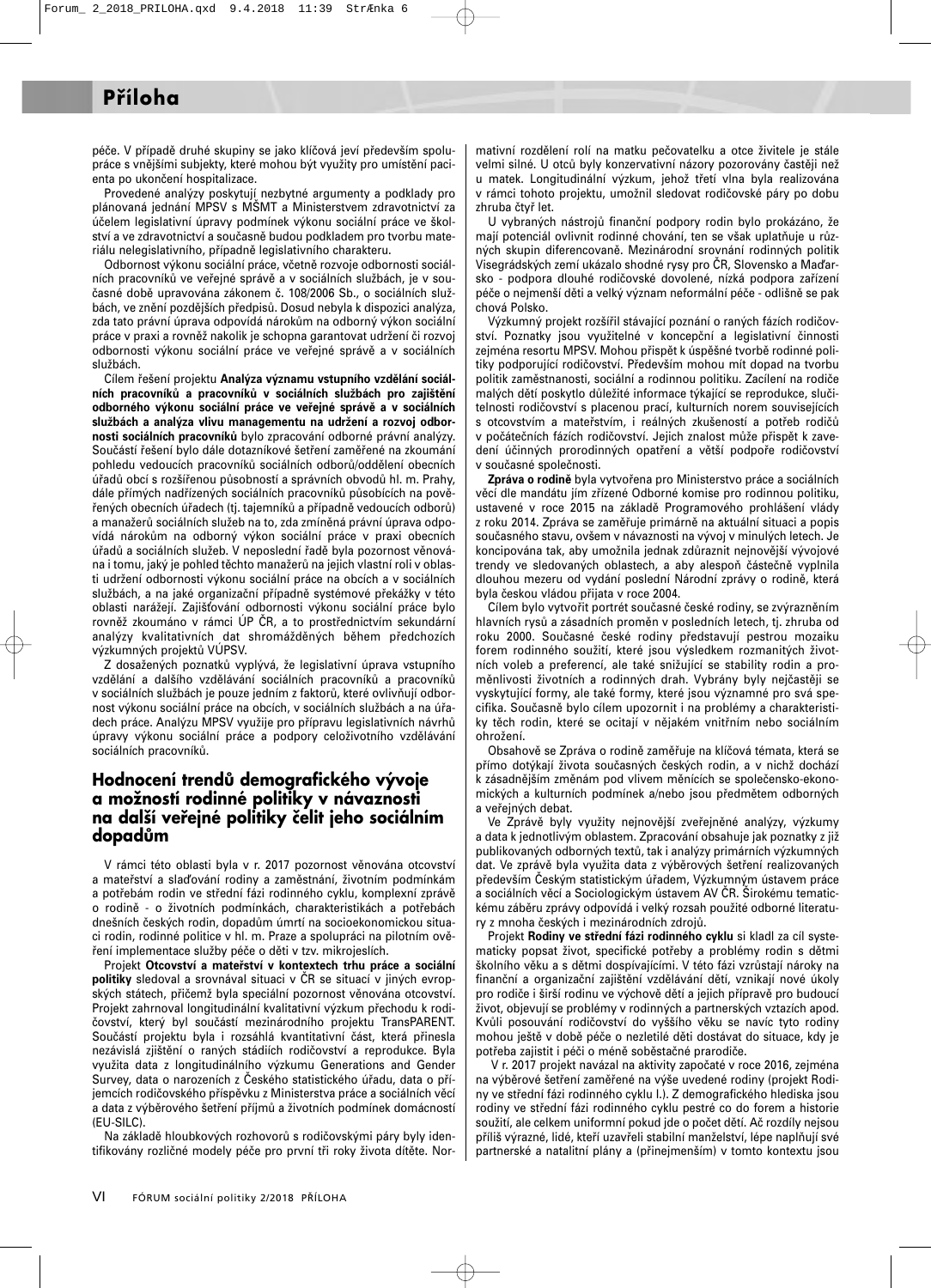spokojenější. Nesezdaná soužití jsou labilnější a vykazují nižší počty dětí a naplnění rodičovských plánů.

Ve střední fázi rodinného cyklu naprosto dominuje výdělečná činnost (obou) rodičů. Partneři žijící nesezdaně vykazují oproti manželům horší příjmovou situaci, přičemž příjmová chudoba ohrožuje více samoživitele než partnerské páry. Z hlediska věku dítěte jsou chudobou relativně častěji ohroženy rodiny s nejmladším dítětem školního věku. Větší obtíže s rodinným rozpočtem deklarují rodiče z neúplných rodin a rodiny se třemi a více dětmi. Potíže s hospodařením snižují možnost něco ušetřit, neumožňují dopřát si základní potraviny či oblečení a obuv ve větším množství nebo kvalitě a zejména vytvářet si rezervy pro případ většího neočekávaného výdaje. Mezi nejvíce zatěžující položky rodinného rozpočtu patří zajištění volnočasových aktivit dětí spolu s financováním školních a prázdninových pobytů

S rostoucím věkem rodičů (a potažmo dětí) se u mužů i u žen snižuje množství času, který v průměru svým dětem věnují. Tento deficit přitom rodiče negativně pociťují. Naproti tomu bezmála dvě třetiny dotázaných mužů a žen vyjádřily spokojenost s množstvím času, který věnují výdělečné činnosti. Napětí při plnění pracovních a rodinných povinností pociťují častěji ženy než muži. Jako nejvýznamnější faktor se přitom ukázal malý či žádný podíl partnera na péči o domácnost nebo při výchově a péči o děti. Velké pracovní vytížení (jednoho z) partnerů je jedním z nejčastějších témat konfliktů mezi partnery. Dalšími nejčastěji uváděnými příčinami neshod mezi partnery jsou výchova dětí, podíl a způsob péče o domácnost a hospodaření s penězi. Přibližně každý sedmý respondent uvedl, že někdy uvažoval o rozchodu či rozvodu se svým stávajícím partnerem.

Rodiče i ve střední fázi rodinného cyklu očekávají od státu především finanční podporu a dostupnost bydlení. Pokud rodiny žádají od státu finanční pomoc, preferují převážně univerzálnost finančních opatření, a to hlavně z hlediska věku a počtu dětí, jimž jsou určeny, a také z hlediska příjmové úrovně rodin.

Závěrem lze konstatovat, že rodina patří i u rodičů ve střední fázi rodinného cyklu mezi nejvyšší životní hodnoty. Mezi dotázanými rodiči panuje vysoká míra shody také v tom, že dítě potřebuje domov s oběma rodiči, aby vyrůstalo šťastně. Na druhé straně i u této populace panuje velká tolerance k rozvodu i osamělému rodičovství.

Cílem projektu **Dopad úmrtí do socio-ekonomické situace domácnosti** bylo zmapovat náklady související s úmrtím člena domácnosti v ČR, jejich dopad do socio-ekonomické situace vybraných typů rodin a případná regionální specifika. Úkolem bylo vyčíslení nákladů bezprostředně související s úmrtím osoby, to znamená výdajů, které pozůstalým vznikají v návaznosti na vypravení pohřbu, a vydání spojených s dědickým řízením a vypořádáním pozůstalosti. Dalším požadavkem bylo srovnání dopadů úmrtí určitého člena rodiny na příjmovou situaci této rodiny.

Úmrtí blízké osoby je psychicky velmi náročnou událostí a zásadní životní změnou. Významný je rovněž finanční aspekt úmrtí. Jednorázové náklady na právní náležitosti v souvislosti s vyřízením pozůstalosti se odvíjejí od celkové hodnoty pozůstalosti a složitosti daného případů. Pro pozůstalé bývají prakticky nevyhnutelné a přitom zpravidla i velmi vysoké. Pohybují se v řádech tisíců až desetitisíců korun.

Výdaje spojené se samotným pohřbem se různí v závislosti na způsobu pohřbení a rovněž regionálně. V současnosti je nejčastější formou pohřbení kremace, v některých regionech se značně rozšiřují případy kremací bez konání pohřebního obřadu. Z provedeného šetření vyplynula obvyklá cena za kremaci či uložení do země s obřadem v rozmezí 23 až 28 tisíc Kč. Minimální ceny se pohybovaly v průměru na úrovni 75 % těchto cen. Obvyklé ceny účtované pohřebními organizacemi za pohřbení sjednávané obcemi, spočívající v naprosté většině případů v kremaci bez obřadu, činily zhruba 9000 Kč.

Dopady úmrtí člena domácnosti na její příjmy se ve sledovaných typech liší. Souhrnně však platí, že příjmy pozůstalé domácnosti se kvůli ztrátě příjmů z pracovní činnosti nebo ze sociálních dávek, které měla zemřelá osoba, většinou výrazně sníží. Navýšit je pomáhají pozůstalostní důchody. Další subvence je vázána spíše na změny ve složení domácnosti a směřuje nejčastěji ze systému dávek státní sociální podpory, v krajním případě i ze systému hmotné nouze. Pozůstalostní důchody, přestože jsou významným zdrojem příjmů pozůstalé rodiny, podstatně redukují předchozí příjmy zesnulého, nebo jsou výrazně nivelizovány. Nesezdaným partnerům nevzniká žádný nárok na vdovský/vdovecký důchod, jejich příjmová situace v případě úmrtí jednoho z partnerů je v porovnání s manželskými páry podstatně horší. Dávka pohřebného je v současnosti spíše jen symbolická.

V prvních čtyřech měsících po úmrtí osoby, než se vyřídí žádosti o pozůstalostní důchody a další sociální dávky a také než proběhne dědické řízení, lze očekávat okamžitý propad příjmů domácnosti. Nemají-li pozůstalí vlastní finanční rezervy, dostávají se do finančně velmi složité situace. Rizikovým faktorem jsou rovněž nutné výdaje (splátky půjček, vysoké náklady na bydlení aj.).

Cílem projektu **Vypracování a aktivní participace na Koncepci rodinné politiky hl. m. Prahy** bylo vytvoření podkladů pro Koncepci rodinné politiky hl. m. Prahy a expertní pomoc při samotné tvorbě této koncepce. Projekt sestával ze tří souvztažných částí (Koncepce rodinné politiky hl. m. Prahy, Rodinná politika v městských částech hl. m. Prahy, participace na celkové SWOT analýze realizované při setkání Komise Rady hl. m. Prahy pro rodinnou politiku).

Vytvářením všestranných podmínek a respektováním diferencovaných potřeb, hodnot a životních a rodičovských plánů se formuje základ pro spokojenost rodin a jejich identifikaci s prostředím Prahy, a tím jeden ze stavebních kamenů prosperity města.

Dále by koncepce rodinné politiky MHMP měla obsahovat hlavní zásady kooperace magistrátu a městských částí, a to jak v oblasti rodinné politiky, tak v dalších úzce souvisejících politikách (např. v politice sociální, bytové, životního prostředí). Specifická úloha lokální rodinné politiky vyplývá z větší blízkosti k rodinám, tedy ze znalosti specifických potřeb obyvatel. Na této úrovni lze např. operativně realizovat primární prevenci ohrožení rodin nestabilitou, dysfunkčností či sociálními problémy, podporovat komunitní život rodin či mezigenerační solidaritu atd. Některá opatření mají naopak větší efekt, jsou-li koncipována na regionální úrovni. Nutná je funkční rovnováha a vymezení rolí a kompetencí.

Konkrétní analýzy stávající situace, dlouhodobějších trendů i zpracované výsledky dodaného šetření byly předány zadavateli veřejné zakázky a nejsou veřejně přístupné.

Ministerstvo práce a sociálních věcí realizuje od roku 2016 tříletý systémový projekt financovaný z ESF **Podpora implementace služby péče o děti od šesti měsíců do čtyř let v tzv. mikrojeslích a pilotní ověření služby.** Jeho hlavními výstupy budou zpracování návrhu řešení v rámci nelegislativní, případně legislativní úpravy pro zřizování a provoz mikrojeslí, ověření zájmu a možností pro zavedení garance místa v předškolních zařízeních pro děti od jednoho roku věku, revize standardů vzdělávání osob pečujících o nejmenší děti za účelem zvýšení kvality a odbornosti poskytované služby.

VÚPSV na projektu MPSV od roku 2017 participuje v rámci jeho odborné platformy, jejími členkami jsou dvě výzkumné pracovnice týmu rodinné politiky. V rámci této spolupráce v roce 2017 vznikly dvě analytické studie

#### **Hodnocení trendů v rozvoji kapacity veřejné správy a vládnutí ve vztahu k sociální politice**

V rámci této oblasti byla v r. 2017 pozornost věnována preferenci seniorů a realitě jejich ekonomické situace v komparaci s činností municipalit v rámci programu aktivního stárnutí a koncipování inovativního komunitního modelu sociálně zdravotní péče o osoby starší 50 let.

Projekt **Preference seniorů a realita jejich ekonomické situace v komparaci s činností municipalit v rámci programu aktivního stárnutí - manuál pro sociální odbory vybraných municipalit** navazuje na požadavky Národního akčního plánu podporujícího pozitivní stárnutí. Tento program, prosazující strategická opatření na rozvoj v této oblasti, pokrývá celou šíři oblastí života seniorské populace. Jeho splnění by mělo zaručit pokud možno bezproblémovou přípravu společnosti na zvyšující se počet seniorů v České republice, a to jak na celostátní úrovni, tak na úrovni municipalit.

Podle Světové zdravotnické organizace je prodlužování délky života výsledkem zásadního zlepšení péče o zdraví, růstu životní úrovně a je jedním z nejvýznamnějších úspěchů posledních desetiletí. Vědec-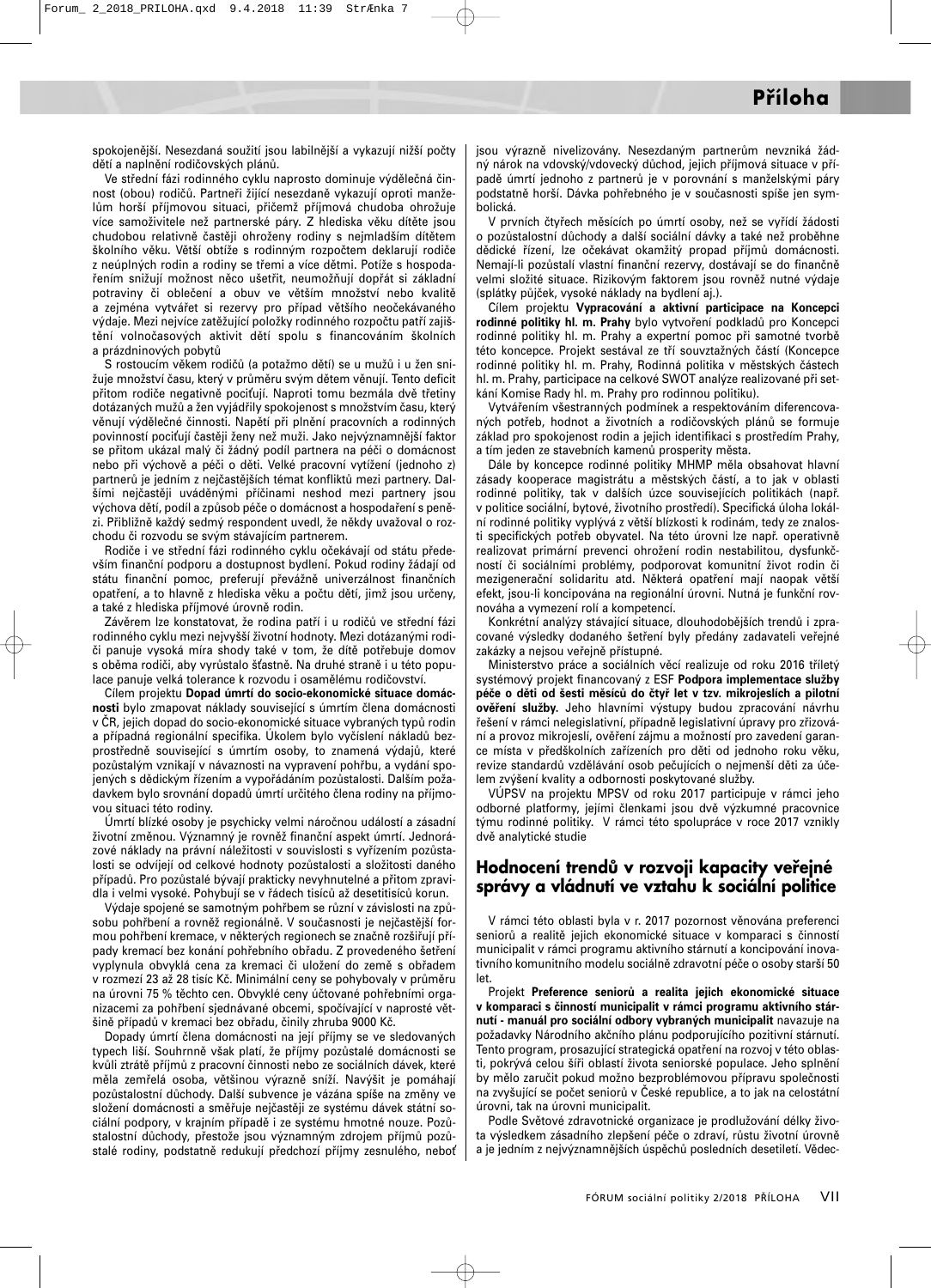ko-technický pokrok, který umožňuje lidem dožívat se vyššího věku, však nepřipravuje lidi na tuto skutečnost. Není ve schopnostech jednotlivých seniorů změnit vnímání stáří. Stát a municipality musí vytvořit strategie, jak zlepšovat práci s touto rostoucí skupinou seniorů, strategie, jak přijmout společenskou odpovědnost a změnit tak negativní obraz vnímání stáří. Probíhající strategie či programy aktivního stárnutí jsou velice rozdílné v jednotlivých municipalitách, rozdílné jsou i skupiny samotných seniorů a jejich přístupů k oblasti aktivního stárnutí. Seniorská skupina totiž není skupinou homogenní, jak je mnohdy zmiňováno. Tento projekt byl dvouletým projektem, jehož závěrečným výstupem byl Manuál volnočasových aktivit pro sociální odbory vybraných municipalit (Praha, Ostrava). Za hlavní cíl si klade zlepšení práce municipalit se seniory, kdy při minimalizaci zvýšení finanční zátěže dojde i díky realokaci prostředků ke zvýšení kvality života seniorů. Vhodnými aktivitami zacílenými na mezigenerační soužití dojde ke zvýšení sociální inkluze a ke zmírnění pocitu osamění. Manuál byl předán Ministerstvu práce a sociálních věcí České republiky k certifikaci.

Výstupy byly předány pracovníkům výše zmíněných municipalit u příležitosti konání kulatého stolu, kterého se také navíc zúčastnili pracovníci Ministerstva práce a sociálních věcí České republiky, zástupce koordinátorů pro seniorskou otázku a pracovníci neziskového sektoru.

Hlavním cílem projektu **Systém sociálně-zdravotní péče o osoby 50+ s využitím inovativního komunitního modelu** je udržet tyto osoby, které jsou závislé na péči druhé osoby, v jejich přirozeném domácím prostředí na základě podpory poskytované pečujícím osobám a rodinám. Tato podpora pomůže vhodně zkombinovat péči rodiny s využíváním profesionální péče, tedy odborných sociálních a zdravotních služeb tak, aby tato forma péče byla poskytována všem potřebným občanům. Za tímto účelem bude v rámci projektu v Havířově a v Uherském Brodě vytvořen a pilotně ověřen zcela nový model služby - centrum pro rodinné pečující na úrovni měst a jejich správních obvodů jako obcí s rozšířenou působností. Na úrovni těchto měst bude zřízena nová pozice poradce pro rodinné pečující, který bude vyškolen pro práci s uvedenou cílovou skupinou. Výstupem projektu bude metodika uvedeného centra, v jejímž rámci bude specifikováno jeho vymezení, používané nástroje, metody a techniky pomoci a modely fungování centra.

Z dlouhodobého hlediska projekt usiluje o propojování a síťování sociálně zdravotní péče a o úspory investic do výstavby nových pobytových zařízení. Výstupem projektu ve vazbě na tento cíl bude vytvoření nástroje pro udržitelné financování sociálně zdravotní péče na úrovni obcí ve formě tzv. Studie úspor. V tomto smyslu je projekt v souladu s Národní strategií rozvoje sociálních služeb do r. 2025.

#### **Monitorování vývoje sociálního dialogu a pracovních podmínek**

V rámci tohoto projektu se v r. 2017 VÚPSV, v. v. i. podílel na řešení výzkumných projektů EurWORK (European Observatory of Working Life) a EMCC (European Monitoring Centre on Change) - spolupráce s European Foundation for the Improvement of Living and Working Conditions v rámci celoevropské sítě observatoří, Sociální dialog ve střední a východní Evropě: výzvy vstříc ekonomickému oživení, a Příležitostná práce.

V oblasti monitorování sociálního dialogu a pracovních podmínek pokračoval VÚPSV, v. v. i. v r. 2017 zapojením do projektu observatoří **EurWORK (European Observatory of Working Life) a EMCC (European Monitoring Centre on Change),** které jsou součástí celoevropské sítě vytvořené agenturou - nadací Evropské komise EUROFOUND (Evropská nadace pro zlepšení životních a pracovních podmínek). Cílem observatoří je shromažďovat, analyzovat a šířit informace o industriálních vztazích, pracovních podmínkách a změnách na trhu práce. Výstupy jsou primárně určeny organizacím sociálních partnerů jak na evropské, tak na národní úrovni, vládním organizacím, institucím EU a široké odborné veřejnosti.

EurWORK je zaměřena na shromažďování informací o industriálních vztazích, tedy na sociální partnery, kolektivní vyjednávání a na pracovní podmínky v nejširším slova smyslu, jako je pracovní doba, odměňování, organizace práce, zdravotní stav zaměstnanců, kariérní a profesní rozvoj, slaďování rodinného života s prací aj.

EMCC je zaměřeno na monitoring trhu práce, tedy na zaměstnanost a nezaměstnanost a na monitorování změn na trhu práce v důsledku restrukturalizace ekonomiky. Tato činnost spočívá v průběžném monitorování informací v českém denním tisku a jiných dostupných informačních médiích s cílem shromažďovat a vyhodnocovat informace o změnách na trhu práce (vzniku nových, útlumu, přesunu nebo zrušení stávajících pracovních míst) v České republice.

Příspěvky za všechny státy EU jsou dostupné na www.euro found.eu.

Projekt **Sociální dialog ve střední a východní Evropě: výzvy vstříc ekonomickému oživení** mapoval sociální dialog a jeho vývoj po roce 2012 v členských zemích EU (Bulharsko, Česká republika, Estonsko, Chorvatsko, Polsko, Rumunsko) a v jedné z kandidátských zemí (Makedonie). Zaměřil se na změny, ke kterým došlo v sociálním dialogu v "pokrizovém" období, přičemž nabízí nejen popis, ale i pohled jednotlivých sociálních partnerů a odborníků na tyto změny. Na základě rozhovorů se zástupci sociálních partnerů se projekt navíc pokusil předpovědět i budoucí vývoj sociálního dialogu, a to zejména ve dvou oblastech - v digitalizaci ekonomiky a v nových formách zaměstnanosti. Z uvedených šetření vyplývá, že v pokrizovém období se vztah sociálních partnerů proměňuje. Během ekonomické krize se prioritou sociálních partnerů stalo zachování výroby a pracovních míst, rovněž byli schopni dosáhnout konsenzu v mzdové oblasti. Odbory v rámci udržení pracovních míst často přistoupily i na dočasné snížení mezd. Od roku 2015 se však odbory vrátily k prosazování mzdového růstu, a přestože zaměstnavatelé jsou (v souladu s ekonomickými výsledky) ochotnější přistoupit na jejich požadavky, je zřejmé, že růst mezd bude do budoucna potenciálně konfliktním bodem. To se týká i dalších dvou sledovaných témat, a to digitalizace ekonomiky a atypických forem zaměstnávání.

Projekt byl realizován ve spolupráci s Foundation Center for Economie Development (Bulharsko), Institute for Development and International Relations (Chorvatsko), Institute for Public Policy (Rumunsko), Institute of Public Affairs (Polsko), Center for Research and Policy Making (Makedonie) a University of Tartu (Estonsko). Zadavatelem projektu byla Evropská komise, Generální ředitelství Evropské komise pro zaměstnanost, sociální věci a sociální začleňování.

Cílem projektu **Příležitostná práce** bylo zjistit, co v České republice odpovídá definici příležitostné práce, jak tuto formu charakterizuje EUROFOUND respektive Evropská komise. V českém prostředí se konkrétně jedná zejména o dohody o pracích konaných mimo pracovní poměr, tedy dohoda o provedení práce a dohoda o pracovní činnosti. Tyto dohody jsou upraveny zákonem č. 262/2006 Sb., zákoník práce, v § 74 až §77. Dále lze pod pojem příležitostná práce zahrnout vytvoření nějakého díla nebo poskytnutí služby na základě tzv. smlouvy o dílo podle § 2586 a násl. zákona č. 89/2012 Sb., občanský zákoník.

Prostřednictvím uvedených smluvních vztahů, zejména zmíněných dohod o provedení práce a pracovní činnosti, je řešena naprostá většina forem příležitostné práce od studentských brigád, přivýdělků při rodičovské dovolené, sezónní práce až po různé formy vedlejší výdělečné činnosti. Stejně tak není výjimkou, že se hlavní výdělečná činnost ekonomicky aktivních obyvatel opírá pouze o některou z těchto dohod. Jelikož se jedná na rozdíl od klasického pracovního poměru o méně formální smluvní vztah mezi zaměstnancem a zaměstnavatelem, pracující zaměstnanci na základě uvedených dohod nepožívají všechna práva, jež zákoník práce garantuje zaměstnancům v pracovním poměru. Výhodou prací konaných mimo pracovní poměr je oproti pracovnímu poměru vysoká míra flexibility, stejně jako možnost úspory v případě povinných odvodů na sociální a zdravotní pojištění (rozhodná částka je vyšší než 10 000 Kč u dohody o provedení práce a nižší než 2500 Kč u dohody o pracovní činnosti). Zmíněné výhody jsou hlavním motivačním faktorem rozsáhlého využívání uvedených dohod.

Využívání uvedených dohod je součástí širšího trendu zvyšování flexibility v pracovně právních vztazích, spojeného s přechodem z řádného uspořádání pracovní doby, založeného na pevném rozvržení se stabilním počtem pracovních hodin k pružnějším formám práce.

Národní zpráva je součástí komparativní zprávy, kterou pro dublinskou nadaci EUROFOUND koordinoval a zpracoval britský Institute for Employment Studies z Brightonu.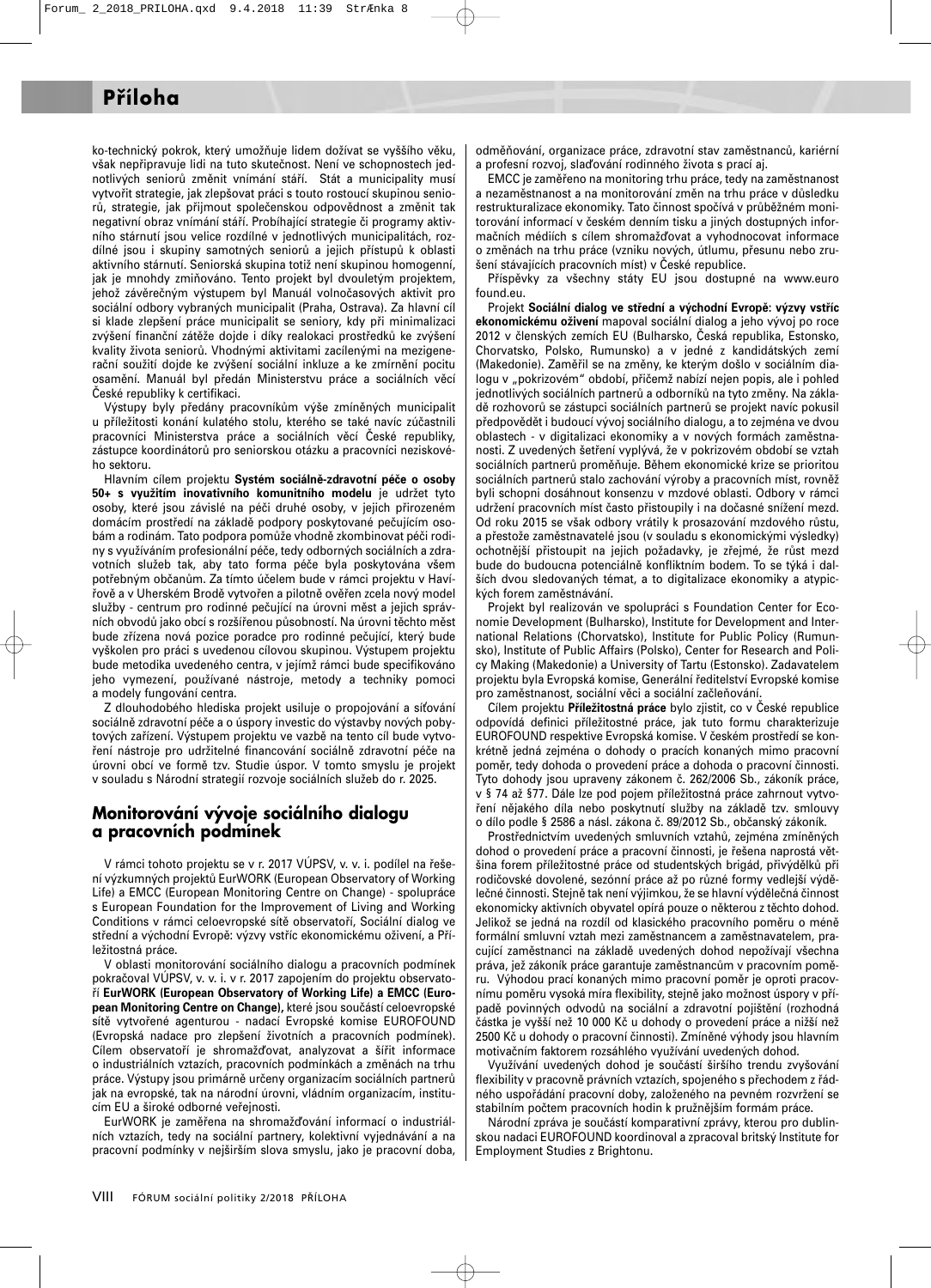#### **Specification of differences with respect to management and staff interaction taking into account gender relations in the workplace from the work psychology perspective**

Interpersonal relationships in the workplace continue to represent an interesting and open topic for research. A high level of cooperation with colleagues, both senior and junior, can lead to the above-standard performance of work, individual self-realisation, and the creation of a happy working atmosphere, which undoubtedly affects the level of service delivery in the hospitality sector which extends even to employees' personal lives which thus are perceived as having greater meaning. Conversely, a low level of interpersonal cooperation affects staff fluctuation and the quality of the work performed, and employment thus may become seen as merely a necessity for ensuring the most important life needs. In the article, the authors attempt to define how individuals view the subject of mutual cooperation in the context of their job positions and gender. Opinions were found to differ according to the specific situation of individuals; the authors encountered women working in women's collectives, men who preferred to work with male colleagues or, conversely, female colleagues, more senior workers who describe differences with respect to co-operation with men and women as well as junior staff who prefer to work either with male or female colleagues.

#### **Offences in the employment sector**

Act No. 435/2004 Coll., on employment establishes obligations to be respected by physical persons, legal entities, entrepreneurs, employers and health service providers. In the event of a breach of these obligations, a penalty is imposed consisting of a fine. Sections 139 and 140 of the cited legislation regulate the factual substance of such offences and, at the same time, determine the amount of fines that can be imposed in cases of violation. Offences committed under the Employment Act are addressed by the State Labour Inspection Authority or regional labour inspectorates. The Employment Act specifies particularly for employers and entrepreneurs a range of obligations, a comprehensive knowledge of which contributes significantly to the prevention of violation. Therefore, the aim of this article is to help to improve the orientation of employers and entrepreneurs in this field.

#### **Care homes for older Europeans: Public, for-profit and non-profit providers**

With people living longer, the need for affordable care of high quality to support Europe's population increases. Over the last ten years there has been an expansion of the private sector in terms of the number of care homes and the places they provide. This increase takes place in a context of decrease or very slow growth in the services provided in public care homes. This report examines services in the public and private sectors, how they differ in the services they provide in terms of the quality, accessibility and efficiency of services. As private provision increases, costs to users are likely to become a more significant barrier issue unless there is an increase in public benefits to subsidise use. There are also some differences in the location of different types of care homes, with private care homes more likely to be found in affluent urban areas. Differences in the types of residents are influenced by the profitability of the services they require.

#### **Annex: from the results of RILSA/ VÚPSV research in 2017**

In 2017 the scientific research activities of RILSA were conducted in accordance with the "Research Activity Plan for 2017" which focused on addressing topical issues surrounding the development of the social system in the Czech Republic, taking into account priorities set out by the Ministry of Labour and Social Affairs during this period. The plan was based on the "Long-term Conceptual Development of RILSA for the period 2011–2017" document. The text acquaints the reader with the thematic focus of the various research activities and the knowledge acquired.